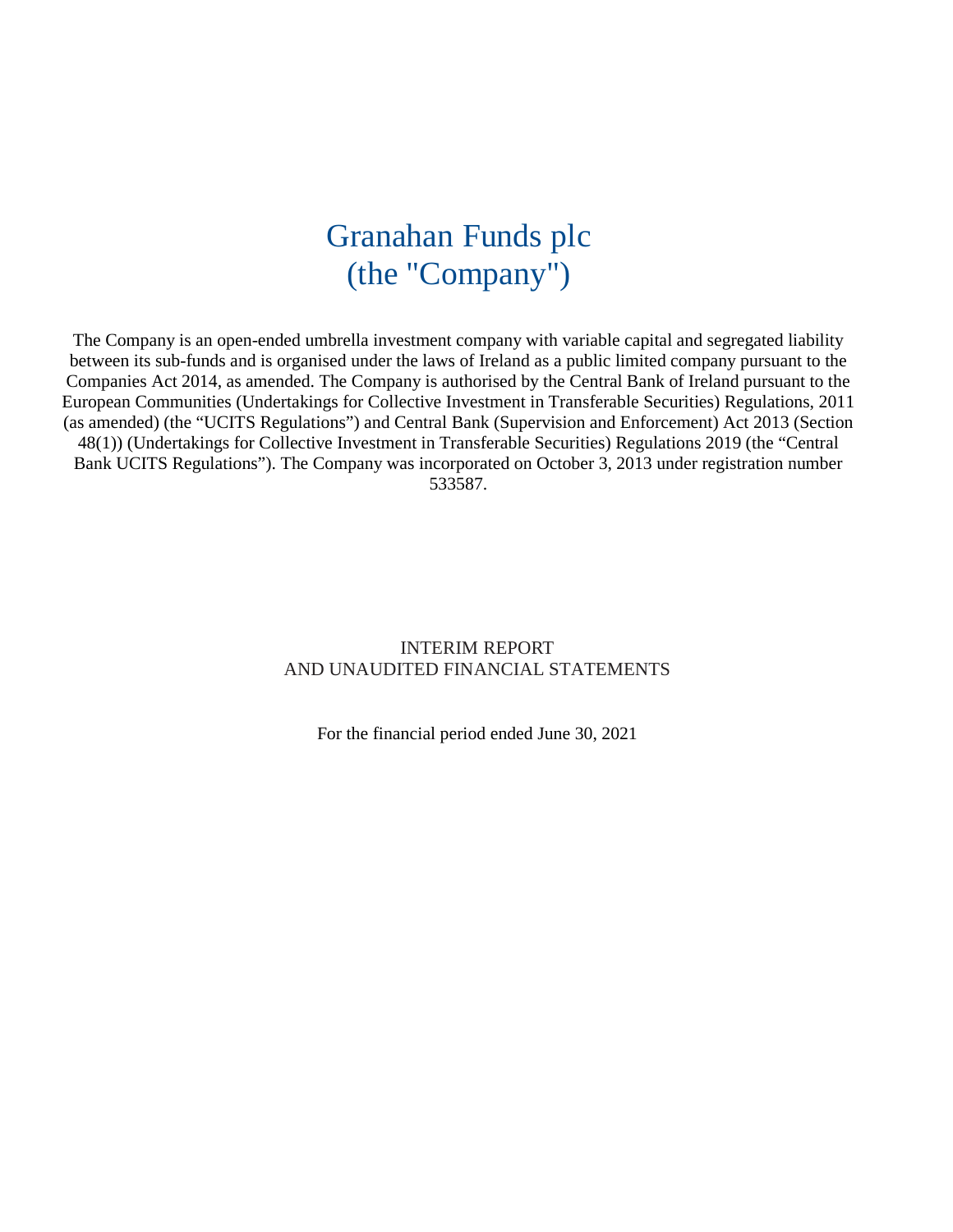### **CONTENTS Page No**

| <b>Investment Manager Commentary</b>               | $1 - 7$   |
|----------------------------------------------------|-----------|
| Schedules of Investments (Unaudited)               | $8 - 19$  |
| Statements of Assets and Liabilities (Unaudited)   | $20 - 27$ |
| Statements of Operations (Unaudited)               | $28 - 31$ |
| Statements of Changes in Net Assets (Unaudited)    | $32 - 36$ |
| Financial Highlights (Unaudited)                   | $37 - 47$ |
| Notes to the Financial Statements (Unaudited)      | $48 - 72$ |
| Schedule of Material Portfolio Changes (Unaudited) | $73 - 78$ |
| Directory                                          | $79 - 80$ |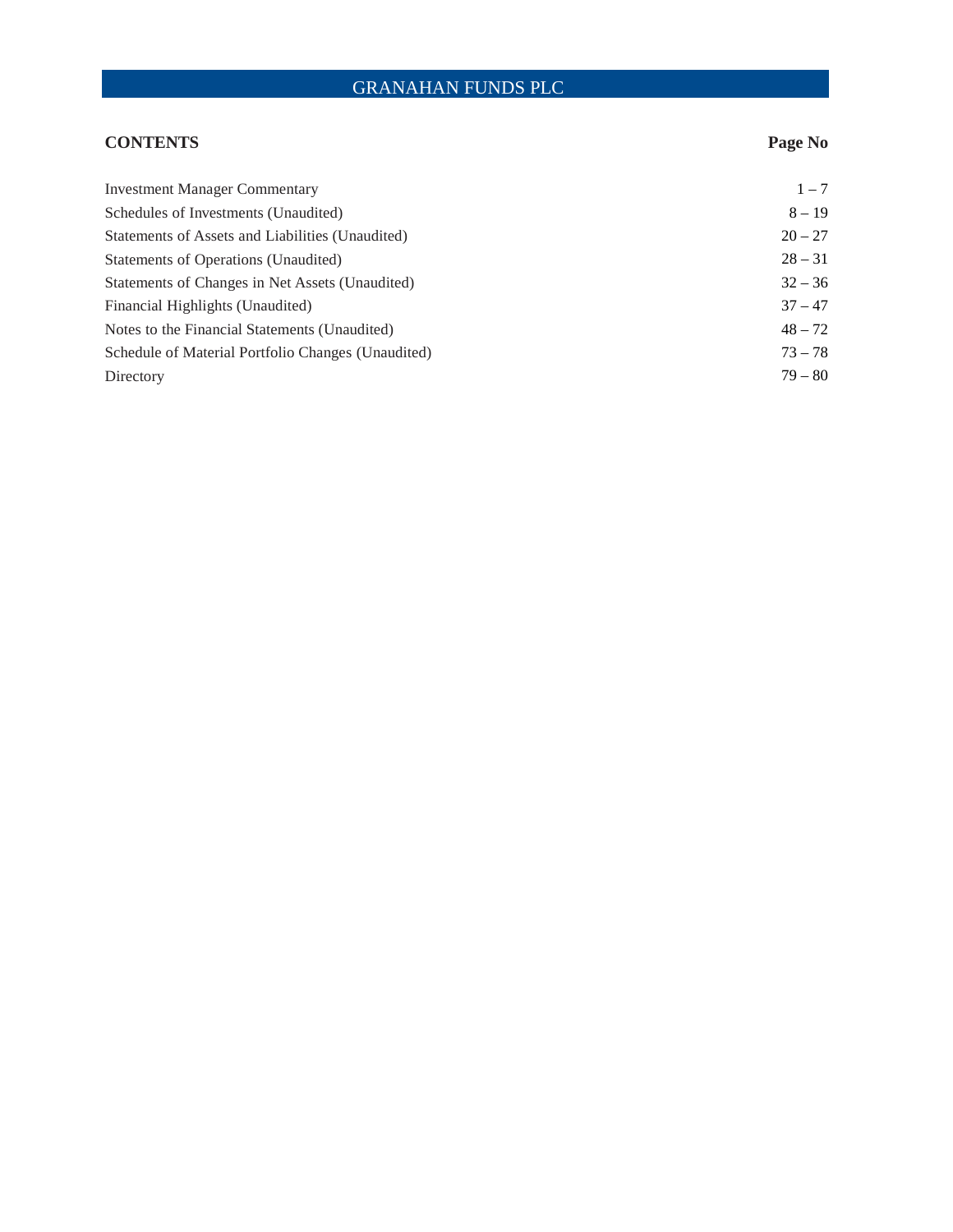#### **Granahan US Focused Growth Fund (GUSFGAA) Interim Report – June 30, 2021 Investment Manager Commentary**

About 15 months ago, amidst the severe market downturn, the Covid-19 pandemic suddenly changed the way virtually every company operated. In general, these "work-from-anywhere" changes provided a tailwind for the Focused Growth strategy with its emphasis on secular growth companies that are disrupting the status quo. This began to reverse in Q4 2020. Value-oriented indices began outperforming their growth counterparts as stocks that stood to benefit from the economy re-opening (e.g., hotels, airlines, restaurants) began to outperform. Going into 2021, "pandemic-recovery" stocks continued to lead the market. Then, just as quickly, the market lets its schizophrenic qualities shine once again – particularly in small caps. As the clock struck midnight on May  $11<sup>th</sup>$ , Mr. Market apparently decided that the recovery/value party was over for now and took an Uber back to the Growth Hotel. From May  $10<sup>th</sup>$  to June  $30<sup>th</sup>$ , the Russell 2000 Growth rose 8.2% while the Russell 2000 Value was up just 1.0%.

It is rarely possible to pinpoint the precise cause of such market moves. So why the reversal? Again, difficult to pinpoint, but much of the shift appeared to be related to two factors: 1) the lofty stock valuations of many reopening beneficiaries appeared to be discounting strong recoveries well into 2022 and beyond; and 2) investor concerns that the COVID Delta variant might derail such a recovery.

The Granahan Focused Growth strategy outperformed its benchmark in the period, as the Fund rose +12.0% versus the benchmark's return of +9.0%. Over the six months, the Focused Growth portfolio of secular growth stocks battled and withstood the fierce "value" headwinds. Sector allocation, particularly our underweight position in healthcare and overweighting of energy and consumer discretionary, attributed to much of the outperformance. Strong selection in industrials and technology also assisted performance, while selection in consumer discretionary, real estate, and energy weighed on performance. The portfolio's outperformance in the second quarter of the period was almost entirely due to strong stock selection.

#### **Compounding and Other Virtuous Investment Practices**

The sharp style reversal the market displayed in in the latter part of the period reminded me, yet again, that attempting to time the market is something none of us should try at home (or in the office, or on Zoom). On May 7<sup>th</sup>, I wrote a special mid-quarter letter, something I have only done a couple of times over my 25 years of managing portfolios. But the moment seemed to merit comments given the extreme nature of the portfolio's relative underperformance (over 9% from Feb  $12<sup>th</sup>$  to May  $7<sup>th</sup>$ ). As I noted in that letter, "every severe downdraft feels like the worst one ever while in the midst of it. This one is no exception." And, while such drawdowns are painful, I noted that experience tells me that we should "stay the course."

It turns out the letter was almost perfectly timed. Literally one trading day later, sentiment shifted and the portfolio started to perform very well, recapturing all of the relative underperformance and more. Ahhh….Brilliant market timing on my part?? Absolutely not!

What brilliant luck on my part! The odds of my getting that timing right 10 times in a row are no more likely than flipping a coin 10 times in a row and having it come up heads every time (1 in 1024 to be exact). Thus, I'll continue to heed the advice of legendary investors Warren Buffett, Peter Lynch, and John Bogle, and refrain from attempting to time the market.

Thankfully, the Focused Growth philosophy and process are not dependent on such luck since our emphasis is on "Desert Island"-worthy compounders. As a reminder, these are companies capable of sustaining growth of 15% or more for many years. Desert Island companies are typically on the right side of disruption, have large open-ended opportunities, and have strong management teams and corporate cultures. Most are profitable but are also currently "under-earning" as they invest and strive to capture these large opportunities. When we identify such Desert Island compounders, we put the company on a Desert Island monitored list that comprises about 100 companies. The Focused Growth Fund is made up of a subset of +/-40 companies whose stocks we believe have an attractive expected return and risk/reward.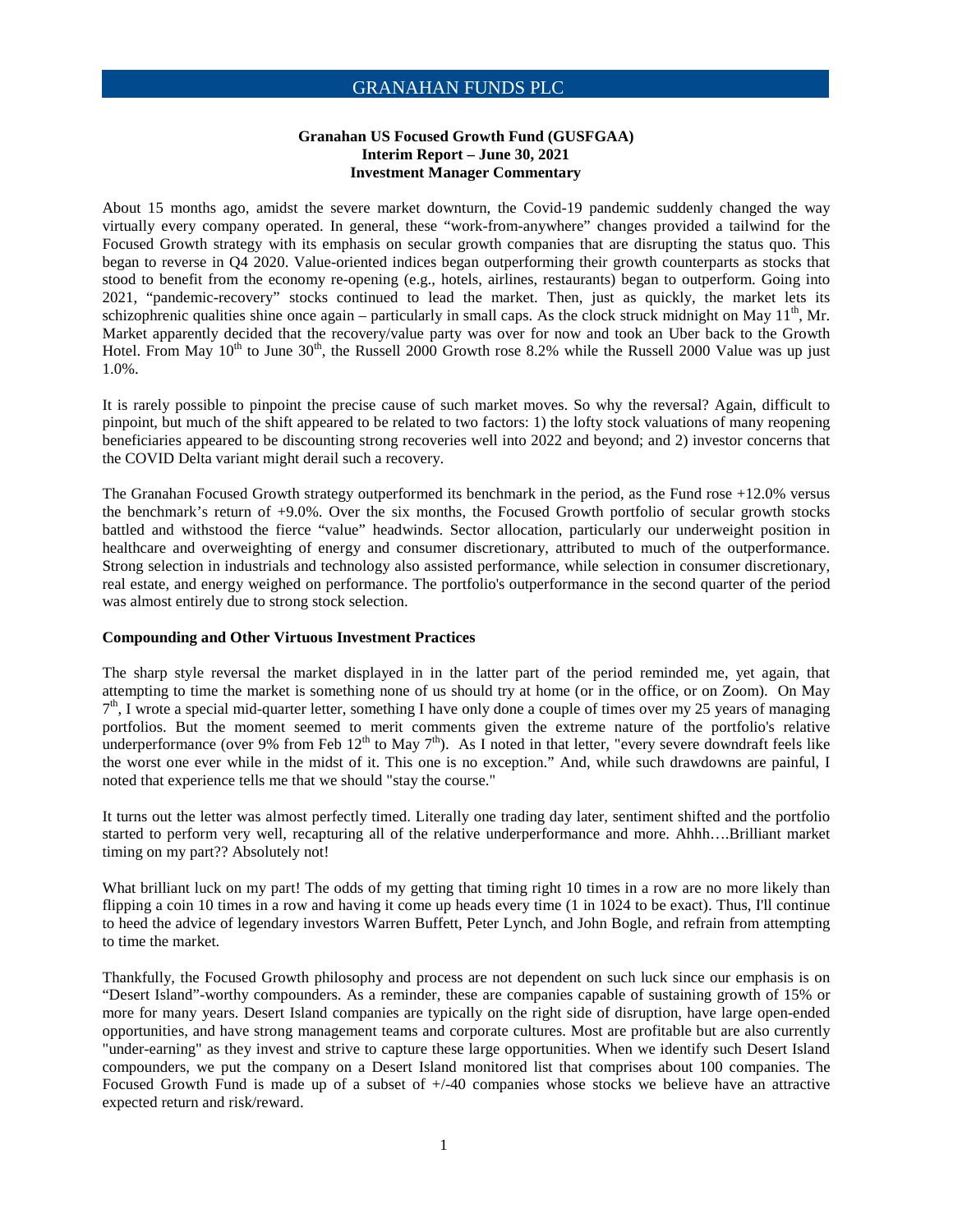#### **Granahan US Focused Growth Fund (GUSFGAA) Interim Report – June 30, 2021 Investment Manager Commentary (continued)**

#### **Taking Stock of Today and Tomorrow: Suddenly We're Back!**

What a strange journey we've had over the last 17 months. While at times one can forget, we should forever be thankful for the vast numbers of doctors, nurses, police, firefighters, teachers, and retail, delivery, transport, construction, warehouse, food chain, and other essential workers who put their lives at risk and worked tirelessly on behalf of all of us. Similarly, I am also incredibly grateful for, and give credit to, the pharmaceutical companies for developing and delivering incredible vaccines in record time. And finally – for lack of a better term – the collective Internet complex (software, service, and infrastructure) that enabled so much of society to work so effectively during the pandemic.

It is remarkable how quickly and in so many ways the world has transformed to a new normal. In many regards, the *new* normal resembles the *old* normal. Yet in other important ways, it is likely that life has permanently changed. From an investment perspective, the early returns during the pandemic were driven by companies benefitting from society's adjustments. Likewise, as noted above, the stocks that rose from October through early May were those positioned to benefit from the recovery. But that was yesterday, and a relatively short period. What about tomorrow and, in particular, the long-term?

The investment team at Granahan is spending a good deal of time thinking through this. None of us have been here before, and shockingly, my crystal ball remains elusive. I'm also fully cognizant that future scenarios include those in which there is a relapse either from the COVID Delta variant or otherwise. However, I believe the Focused Growth portfolio is generally well-positioned to generate good returns under most scenarios that I can envision. For example, cloud computing is an area that was in the midst of an extended period of secular growth long before COVID struck. The pandemic not only gave individuals and employers comfort that they could conduct and enjoy (or conduct and not enjoy) Zoom calls with their loved ones and colleagues, but also that cloud computing could enable all sorts of improvements in efficiency and efficacy across the enterprise. Similarly, I think it is pretty clear that even as offices open up, we are likely to see a work force that permanently has more flexibility to work from anywhere. These trends are accelerating the tailwinds behind many cloud-computing providers, including such Desert Island companies as Workiva, Domo, SPS Commerce, and Paycom.

Another secular growth segment that we believe has been permanently accelerated is Ed-Tech. Trends toward elearning and hybrid learning began many years ago but were accelerated by the pandemic, and Desert Island companies like 2U and Chegg should benefit for years to come.

E-commerce is certainly not new to rapid growth (Amazon just entered its 25th year as a public company). Yet despite its middle age, the pandemic *accelerated* long-term trends in e-commerce, benefitting Desert Island companies such as Etsy (online marketplaces), Overstock (e-commerce) and Lovesac (omni-channel seller of home furniture), as well as platform vendors such as LivePerson whose digital engagement platform is helping a wide variety of B2C businesses.

As always, on behalf of the entire team at Granahan Investment Management, thank you for entrusting us with the management of your capital. Please note that it is managed alongside our own.

Sincerely,

Andrew L. Beja, CFA dbeja@granahan.com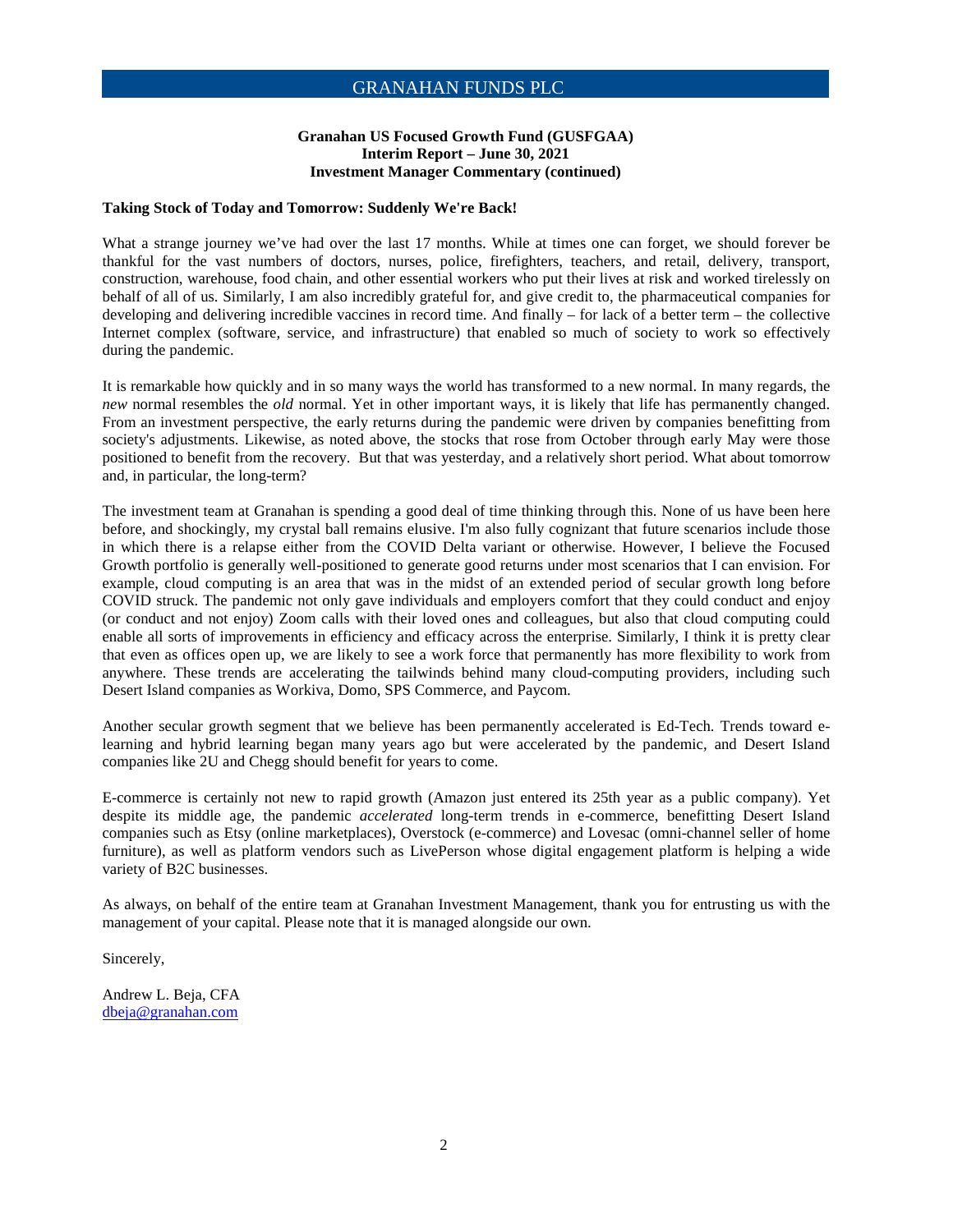#### **Granahan US Focused Growth Fund (GUSFGAA) Interim Report – June 30, 2021 Investment Manager Commentary (continued)**

#### *Disclosure:*

*The information provided in this commentary should not be considered a recommendation to purchase or sell any particular security. There is no assurance that any securities discussed herein will remain in an account's portfolio at the time you receive this report or that securities sold have not been repurchased. The securities discussed do not represent an account's entire portfolio and in the aggregate may represent only a small percentage of an account's portfolio holdings.* 

*It should not be assumed that any of the securities transactions or holdings discussed were or will prove to be profitable, or that the investment recommendations or decisions we make in the future will be profitable or will equal the investment performance of the securities discussed herein.*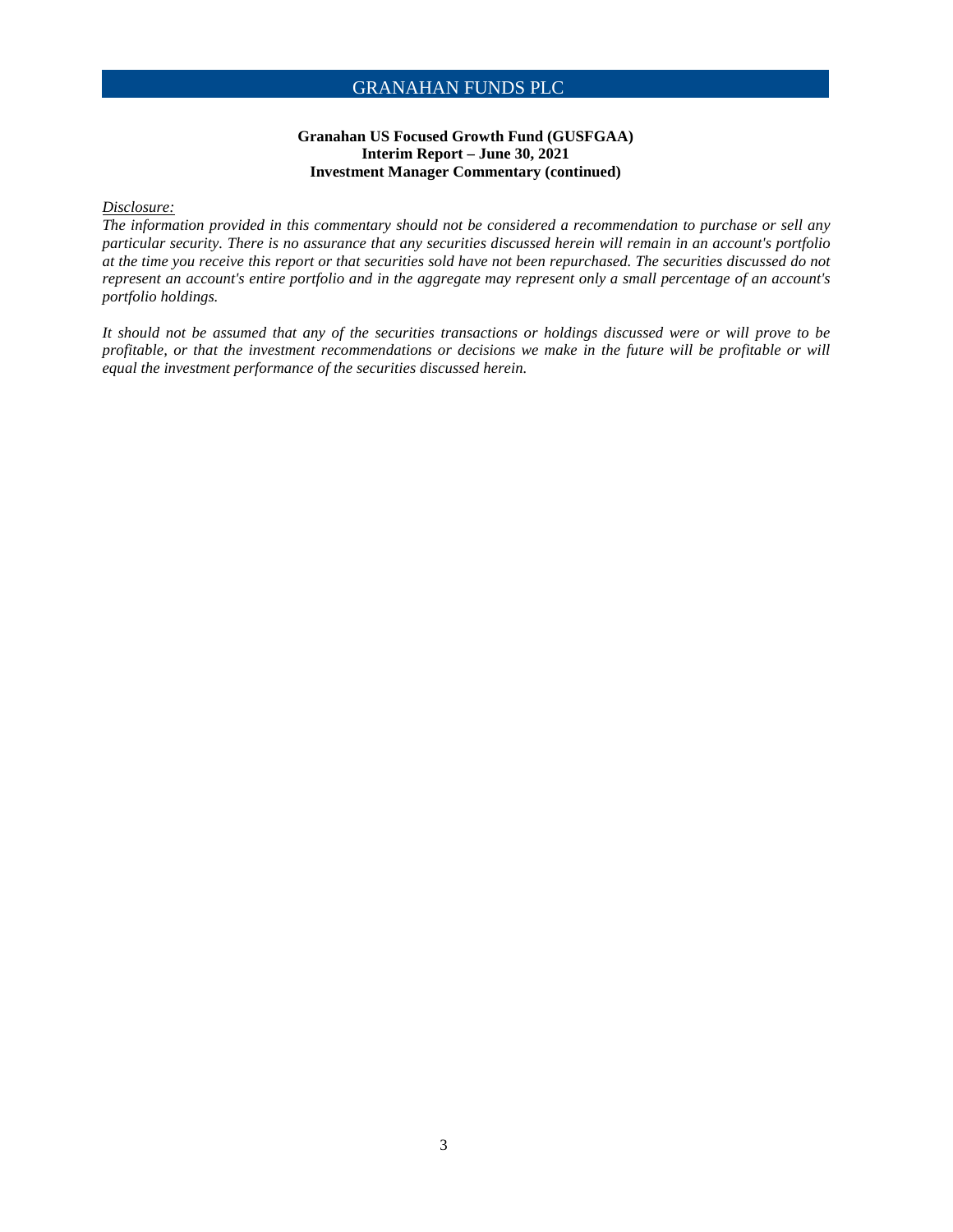#### **Granahan US Small Cap Discoveries Fund (GUSDFUA) Interim Report – June 30, 2021 Investment Manager Commentary**

In the first six months of 2021, the market continued its volatile and erratic path, though it ended the period in the positive. At Granahan Investment Management, we believe performance follows process. Within that process, our proprietary Lifecycle Diversification tool is valuable, as it helps free us from trying to predict what type of stock the market will become enamored with at any given time.

In 2020, market performance was driven by rapid growth companies and earlier stage companies – with or without profits – so biotech and rapid growth companies led the markets. We participated with our Pioneer and Core Growth LifeCycle holdings, which drove our outperformance versus the benchmark. As we noted in our year-end letter, even as the LifeCycle category weightings are typically a result of our bottom-up stock selection, we rebalance on an ongoing basis to remain within our target ranges for each category. So in the latter part of 2020, we were trimming our Pioneer and Core Growth winners and moving the proceeds into Special Situation names that had better risk/reward characteristics.

As 2020 rolled into 2021, it became clear that vaccinations were taking hold and providing some optimism about containing COVID-19. The economy started to re-open, and companies more closely tied to the economy performed better. At this juncture, our Special Situation LifeCycle holdings, led the portfolio's performance.

We opened the year with the Pioneer weighting higher than typical, even as we had trimmed many winners in 2020 and moved the proceeds into compelling Special Situation names. By the end of June 2021, between relative performance of the LifeCycle categories, and the shifts we made in the Fund weightings, the portfolio was closer to its typical weightings of about 25% each in Pioneers and Core Growth, and 50% in Special Situations: Pioneers 33%, Core Growth 21%, Special Situations 44%.

#### **Performance**

As we reiterate in every letter, one way we measure success is to look at how we did when compared to the "opportunity-set," which we define to be the Russell 2000 Growth and Russell MicroCap Growth Indices. This does not mean we cannot stray from the opportunity set for portfolio ideas, but instead, it keeps us cognizant of the opportunities being presented to us in the emerging company universe.

We look at the contribution from the big winners and the detraction from the laggards, with the goal of getting more contribution than the benchmark from our winners, and having our laggards detract less than those of the Index. We also view any buyouts of our portfolio companies as evidence that we are buying good companies. For the period, our winners did their job on the upside, and our losers did detract less than the poor performers in the Index. We had two buyouts in the period – Genmark Diagnostics and Kindred Bio – supporting the idea that we are buying good businesses that larger companies also find attractive.

During the period, stock selection in healthcare was very strong and led performance. Our overweighting here slightly offset the positive selection, as healthcare was one of the poorest performing sectors for the benchmark in the six-month period. Selection in technology, industrials, utilities, and basic materials also assisted the outperformance. Selection in consumer discretionary and financials weighed on performance in the period, with the Fund's underweighting in consumer discretionary also a negative.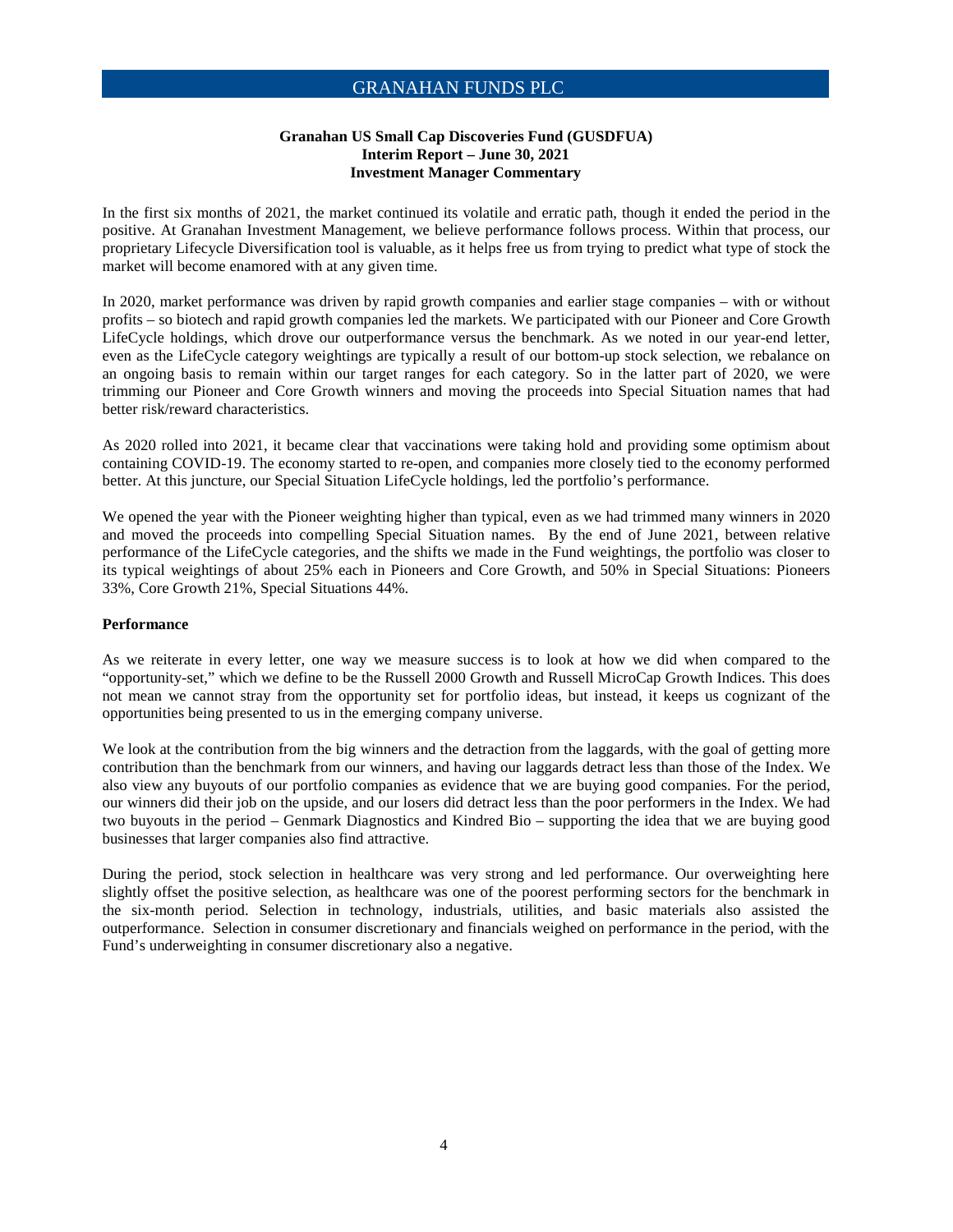#### **Granahan US Small Cap Discoveries Fund (GUSDFUA) Interim Report – June 30, 2021 Investment Manager Commentary (continued)**

#### *Where do we go from here?*

One of our strengths at GIM is the experience we have had navigating extremes in the market. This experience, along with our LifeCycle tool, has proven invaluable in this market environment.

Many of COVID's effects are transitory, and we aim to position the portfolio to benefit from these changes as they impact the economy. GIM's LifeCycle tool has assisted us in avoiding overpriced COVID-related names, and importantly, helped us be well-positioned to capitalize on potential beneficiaries.

Change creates opportunity, and we are confident that opportunity is present in the markets in the wake of COVID. This includes many opportunities in biotech which we are excited about, yet remain cautious in terms of valuation. In this environment, we will be very discerning in the biotech space, investing based on fundamentals and the potential of the underlying therapies.

We continue to follow our investment disciplines, and are confident that our LifeCycle diversification tool will continue to lead to interesting stocks. When done diligently and with purpose, our performance will reflect our wellhoned process.

Thank you for your continued confidence.

Gary C. Hatton, CFA Portfolio Manager

#### *Disclosure:*

*The information provided in this commentary should not be considered a recommendation to purchase or sell any particular security. There is no assurance that any securities discussed herein will remain in an account's portfolio at the time you receive this report or that securities sold have not been repurchased. The securities discussed do not represent an account's entire portfolio and in the aggregate may represent only a small percentage of an account's portfolio holdings.* 

*It should not be assumed that any of the securities transactions or holdings discussed were or will prove to be profitable, or that the investment recommendations or decisions we make in the future will be profitable or will equal the investment performance of the securities discussed herein.*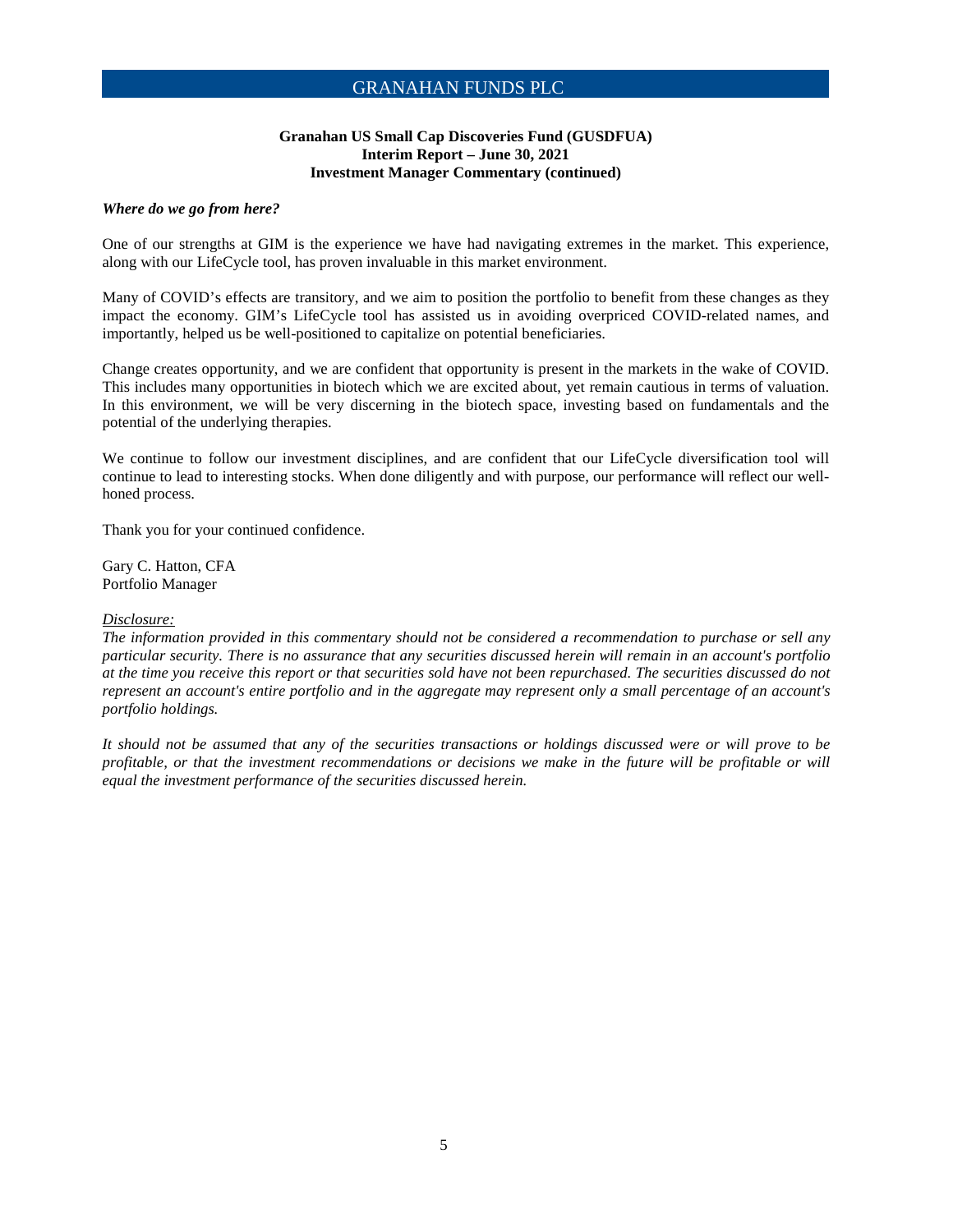#### **Granahan US SMID Select Fund (GUSSIGA) Interim Report – June 30, 2021 Investment Manager Commentary**

As the end of 2020 was approaching, many financial pundits were calling for a reversion to value where investors will again favor value stocks after a decade that saw stocks of high growth companies lead the market. In the first few months of the period, we saw this prediction come to fruition as value stocks had one of their periods ever relative to growth stocks. This is not surprising, as the economic outlook had improved so much that 2021 GDP growth forecasts moved well above 5% for the US economy. Work from respected small cap strategy provider, Furey Research Partners, tells us that over long periods of time, when economic growth is slow, growth stocks outperform, and when growth is abundant, value stocks outperform. It is our view that this dynamic occurs because many industries need a strong economic tailwind to produce high enough levels of growth to attract the marginal investor. That tailwind showed itself in the first 4 months of the year.

At the beginning of 2021, we started to see many low-growth industries show signs of improving growth. With the SMID Select strategy, we are always attracted to dynamic change, especially when it is underappreciated by the market. We increased our exposure to the Special Situation LifeCycle category, and exposure to lower valuation companies that are more dependent on cyclical growth. For example, we added info tech sector holdings Kulicke  $\&$ Soffa Industries and Western Digital in the semiconductor industry and more cyclical technology hardware. Kulicke & Soffa has been a top contributor in the period as a beneficiary of the current semi-conductor cycle, though as growth investors, we have a basic strategy for investing in this industry. This strategy, formulated over many semiconductor cycles, dictates that we buy the stocks in this industry "early," even before we have confidence that a strong positive inflection point is in place; and subsequently, we sell the stocks "early" while business is still strong.

Throughout the last few years, our Special Situations stocks have been a material detractor to performance compared to our positions in the other two lifecycles (Pioneer, Core Growth). Even during that period, we maintained diversification by LifeCycle, and exposure to Special Situations names. When the day came for more cyclical growth to perform well, we were in position to take advantage and rotate further into the group as we saw attractive opportunities. The LifeCycle diversification tool is integral for us to execute well for our clients in most markets, and in the last six months particularly, as the Special Situation category has been our most successful and helped the portfolio nicely outperform its benchmark.

As we moved through the 6-month period, we found many of our highest conviction names in the Pioneer and Core Growth LifeCycle categories trading at significantly lower valuations than we believed were warranted, and we were cautiously optimistic that the stock prices would move to better reflect the fundamentals. There were several large positions in the strategy that we trimmed in the first part of the year, and we found ourselves adding back to our positions at much lower prices during the second quarter. In addition, we found new opportunities in some of our favorite health care companies that we had been reluctant to purchase because of valuation in 2020 and the first part of this year, which enabled us to increase our healthcare weighting for the first time in quite a while. Veracyte (VCYT) is one of the healthcare companies that we finally turned into a "major leaguer" in Q2 after initiating a small position in the fourth quarter of 2020 and watching it appreciate quickly. During this time, we were able to build our position at prices even below our first purchases, and with much higher conviction in the investment case than when we originated our holding.

#### **Performance Comments**

The Fund soundly outperformed its Russell 2500 Growth benchmark in the period. Strong stock selection accounted for most of the outperformance, led by info tech, and assisted by healthcare, industrials, and communication services. Relative performance was boosted by our underweight position in healthcare. Selection in consumer discretionary and energy (clean energy holdings) weighed on the period's performance, though the Fund's overweight position in energy offset much of the negative selection here.

As alluded to earlier, the Special Situation holdings led performance in the period, with the Core Growth and Pioneer holdings also outperforming the overall benchmark return.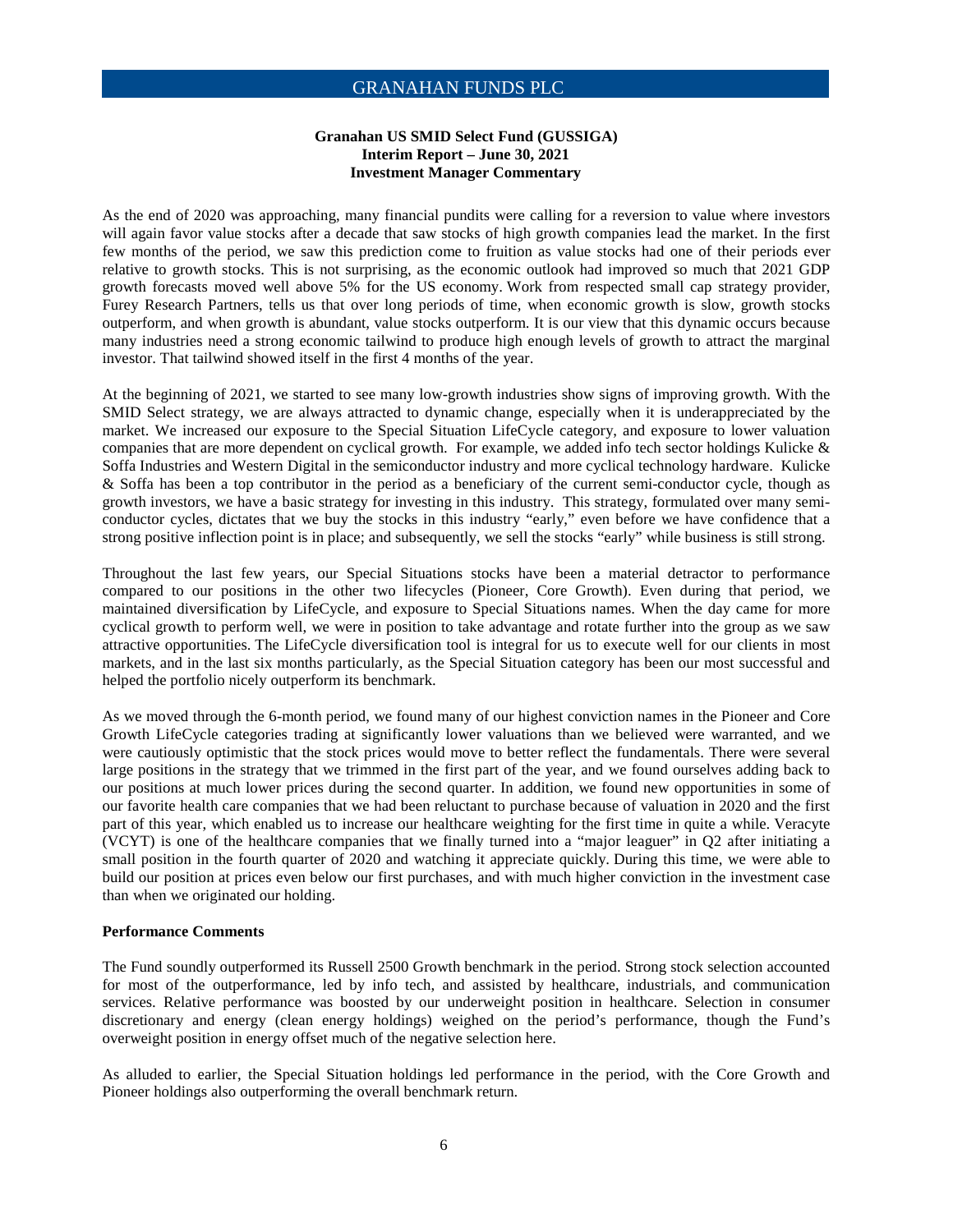#### **Granahan US SMID Select Fund (GUSSIGA) Interim Report – June 30, 2021 Investment Manager Commentary (continued)**

#### **Outlook**

The cross currents in the macro-economic picture are strong. While most believe that vaccinations should keep hospitalizations low, equities look to be trading on the perception that the Delta variant of COVID-19 has increased the downside risks in the market. GDP has surged, re-openings have accelerated, manufacturing data is robust, and consumer confidence is increasing. Corporate earnings have surged. Stronger wage gains and soaring commodity prices are driving inflation rates higher than expected, causing many to re-think whether inflation is transitory. The Federal Reserve signaled a shift in its timing for an increase in interest rates as the strength of the economy reopening has surprised many.

Revenue and earnings reports from the first quarter were extremely strong. Absolute forward valuation for small caps continues to tick downward as the earnings forecasts grow into the valuation while the stock prices move sideways. According to work done by Furey Research, the forward valuation for small-caps relative to large-caps looks extremely attractive.

Across sectors and LifeCycles, the GIM investment process separates companies from stocks. So whether inflation is transitory or not, GIM first vets each company in search of those that are well-positioned to do well in most market environments. We seek to invest in in the stocks of innovative, well-positioned companies that we believe have the ability to raise prices as costs increase, and therefore be better able to withstand inflationary forces and interest rate increases.

Thank you for your confidence. Sincerely,

David Rose, CFA Chief Investment Officer Portfolio Manager

#### *Disclosure:*

*The information provided in this commentary should not be considered a recommendation to purchase or sell any particular security. There is no assurance that any securities discussed herein will remain in an account's portfolio at the time you receive this report or that securities sold have not been repurchased. The securities discussed do not represent an account's entire portfolio and in the aggregate may represent only a small percentage of an account's portfolio holdings.* 

*It should not be assumed that any of the securities transactions or holdings discussed were or will prove to be profitable, or that the investment recommendations or decisions we make in the future will be profitable or will equal the investment performance of the securities discussed herein.*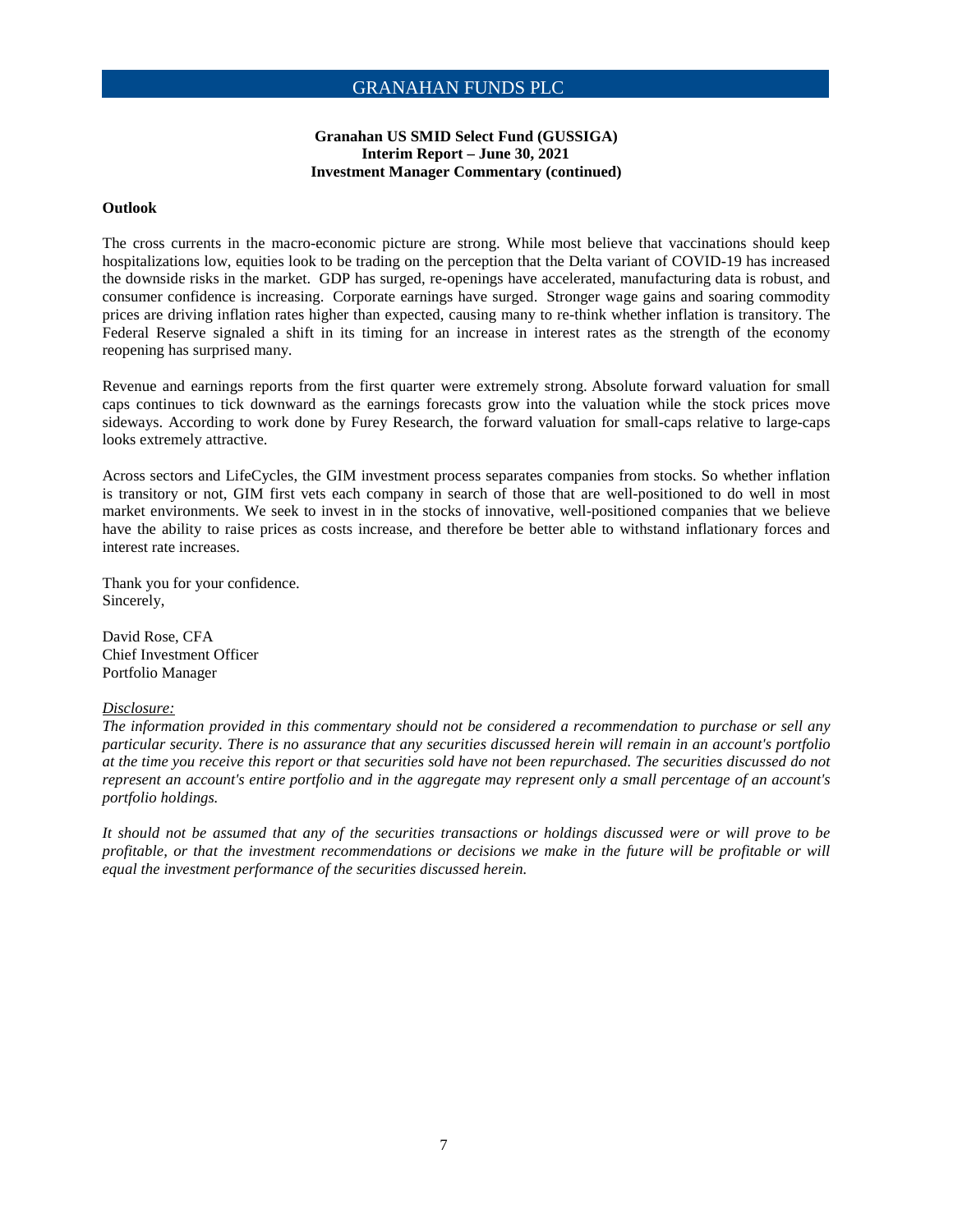### **GRANAHAN US FOCUSED GROWTH FUND SCHEDULE OF INVESTMENTS (UNAUDITED) June 30, 2021**

| <b>Description</b> | (expressed in USD)                                                        | Quantity  | <b>Currency</b> | Fair<br><b>Value</b> | % Net<br><b>Assets</b> |
|--------------------|---------------------------------------------------------------------------|-----------|-----------------|----------------------|------------------------|
|                    | A) TRANSFERABLE SECURITIES ADMITTED TO AN OFFICIAL STOCK EXCHANGE LISTING |           |                 |                      |                        |
|                    | 1) LISTED SECURITIES : SHARES                                             |           |                 |                      |                        |
| <b>BAHAMAS</b>     |                                                                           |           |                 |                      |                        |
|                    | OneSpaWorld Holdings Ltd                                                  | 1,401,904 | <b>USD</b>      | 13,584,450           | 1.27                   |
|                    |                                                                           |           |                 | 13,584,450           | 1.27                   |
|                    |                                                                           |           |                 |                      |                        |
|                    | <b>CAYMAN ISLANDS</b><br>Sapiens International Corp NV                    | 117,406   | <b>USD</b>      | 3,084,256            | 0.29                   |
|                    |                                                                           |           |                 | 3,084,256            | 0.29                   |
|                    |                                                                           |           |                 |                      |                        |
| <b>GUERNSEY</b>    |                                                                           |           |                 |                      |                        |
|                    | Genius Sports Ltd                                                         | 1,168,644 | <b>USD</b>      | 21,935,448           | 2.05                   |
|                    |                                                                           |           |                 | 21,935,448           | 2.05                   |
| <b>ISRAEL</b>      |                                                                           |           |                 |                      |                        |
|                    | Kornit Digital Ltd                                                        | 601,170   | <b>USD</b>      | 74,743,466           | 6.98                   |
|                    |                                                                           |           |                 | 74,743,466           | 6.98                   |
| <b>LUXEMBOURG</b>  |                                                                           |           |                 |                      |                        |
|                    | Globant SA                                                                | 69,046    | <b>USD</b>      | 15,133,502           | 1.41                   |
|                    |                                                                           |           |                 | 15,133,502           | 1.41                   |
|                    |                                                                           |           |                 |                      |                        |
|                    | UNITED STATES (U.S.A.)<br>2U Inc                                          | 1,177,954 | <b>USD</b>      | 49,085,343           | 4.58                   |
|                    | Axon Enterprise Inc                                                       | 400,619   | <b>USD</b>      | 70,829,438           | 6.62                   |
|                    | Bright Horizons Family Solutions Inc                                      | 137,776   | <b>USD</b>      | 20,268,227           | 1.89                   |
|                    | <b>Brooks Automation Inc</b>                                              | 200,266   | <b>USD</b>      | 19,081,344           | 1.78                   |
|                    | <b>Bumble Inc</b>                                                         | 237,301   | <b>USD</b>      | 13,668,538           | 1.28                   |
|                    | Chart Industries Inc                                                      | 126,321   | <b>USD</b>      | 18,483,289           | 1.73                   |
|                    | Chegg Inc                                                                 | 204,405   | <b>USD</b>      | 16,988,100           | 1.60                   |
|                    | Cornerstone OnDemand Inc                                                  | 423,320   | <b>USD</b>      | 21,834,846           | 2.04                   |
|                    | CoStar Group Inc                                                          | 528,880   | <b>USD</b>      | 43,801,842           | 4.09                   |
|                    | Cricut Inc                                                                | 701,439   | <b>USD</b>      | 29,881,301           | 2.79                   |
|                    | Datto Holding Corp                                                        | 598,683   | <b>USD</b>      | 16,667,335           | 1.56                   |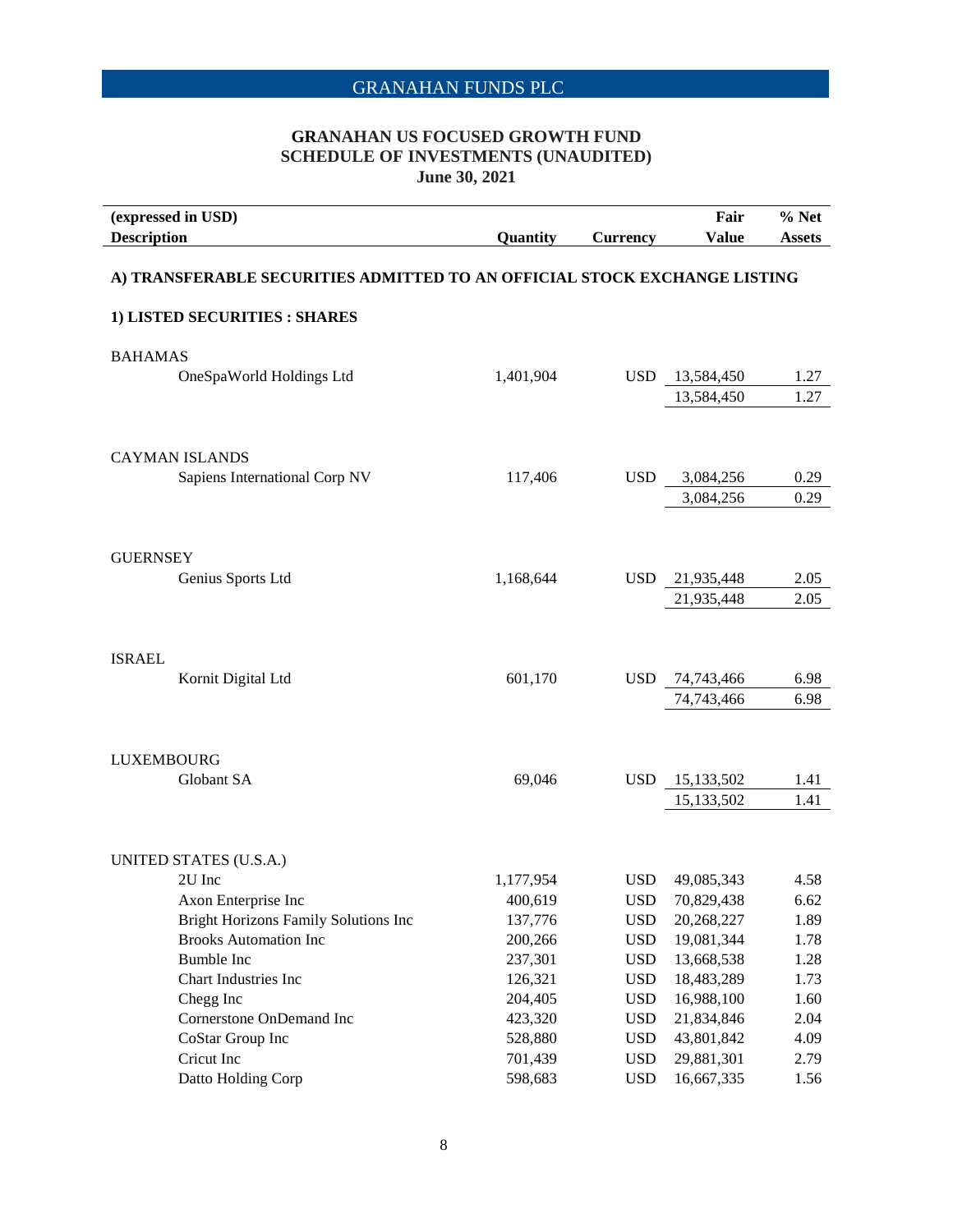#### **GRANAHAN US FOCUSED GROWTH FUND SCHEDULE OF INVESTMENTS (UNAUDITED) - continued June 30, 2021**

| (expressed in USD) |                 |                 | Fair  | % Net         |
|--------------------|-----------------|-----------------|-------|---------------|
| <b>Description</b> | <b>Ouantity</b> | <b>Currency</b> | Value | <b>Assets</b> |

#### **A) TRANSFERABLE SECURITIES ADMITTED TO AN OFFICIAL STOCK EXCHANGE LISTING (continued)**

#### **1) LISTED SECURITIES : SHARES (continued)**

UNITED STATES (U.S.A.) (continued)

| Domo Inc                                 | 310,619   | <b>USD</b> | 25,107,334  | 2.35  |
|------------------------------------------|-----------|------------|-------------|-------|
| <b>Enphase Energy Inc</b>                | 154,135   | <b>USD</b> | 28,303,810  | 2.64  |
| Etsy Inc                                 | 180,175   | <b>USD</b> | 37,087,222  | 3.46  |
| Euronet Worldwide Inc                    | 25,639    | <b>USD</b> | 3,470,239   | 0.32  |
| EverQuote Inc                            | 319,701   | <b>USD</b> | 10,447,829  | 0.98  |
| Evolent Health Inc                       | 582,292   | <b>USD</b> | 12,298,007  | 1.15  |
| <b>Executive Network Partnering Corp</b> | 639,755   | <b>USD</b> | 6,231,214   | 0.58  |
| Grand Canyon Education Inc               | 102,423   | <b>USD</b> | 9,214,997   | 0.86  |
| HealthEquity Inc                         | 301,974   | <b>USD</b> | 24,302,868  | 2.27  |
| <b>Liquidity Services Inc</b>            | 693,332   | <b>USD</b> | 17,645,299  | 1.65  |
| LivePerson Inc                           | 988,408   | <b>USD</b> | 62,506,921  | 5.84  |
| Lovesac Co/The                           | 276,560   | <b>USD</b> | 22,066,722  | 2.06  |
| Magnite Inc                              | 1,044,265 | <b>USD</b> | 35,337,928  | 3.30  |
| <b>OSI</b> Systems Inc                   | 233,238   | <b>USD</b> | 23,706,310  | 2.21  |
| Overstock.com Inc                        | 209,743   | <b>USD</b> | 19,338,305  | 1.81  |
| Paycom Software Inc                      | 157,302   | <b>USD</b> | 57,174,558  | 5.34  |
| Porch Group Inc                          | 1,236,677 | <b>USD</b> | 23,917,333  | 2.23  |
| ShotSpotter Inc                          | 233,235   | <b>USD</b> | 11,374,871  | 1.06  |
| Sprinklr Inc                             | 573,046   | <b>USD</b> | 11,799,017  | 1.10  |
| Sprout Social Inc                        | 178,816   | <b>USD</b> | 15,989,727  | 1.49  |
| SPS Commerce Inc                         | 423,700   | <b>USD</b> | 42,306,445  | 3.95  |
| <b>Strategic Education Inc</b>           | 137,882   | <b>USD</b> | 10,487,305  | 0.98  |
| Victory Capital Holdings Inc             | 313,515   | <b>USD</b> | 10,123,399  | 0.95  |
| View Inc                                 | 1,083,121 | <b>USD</b> | 9,184,866   | 0.86  |
| Workiva Inc                              | 528,292   | <b>USD</b> | 58,814,748  | 5.49  |
| Zeta Global Holdings Corp                | 2,142,979 | <b>USD</b> | 18,001,024  | 1.68  |
|                                          |           |            | 926,827,901 | 86.57 |
|                                          |           |            |             |       |

#### **TOTAL LISTED SECURITIES : SHARES** 1,055,309,023 98.57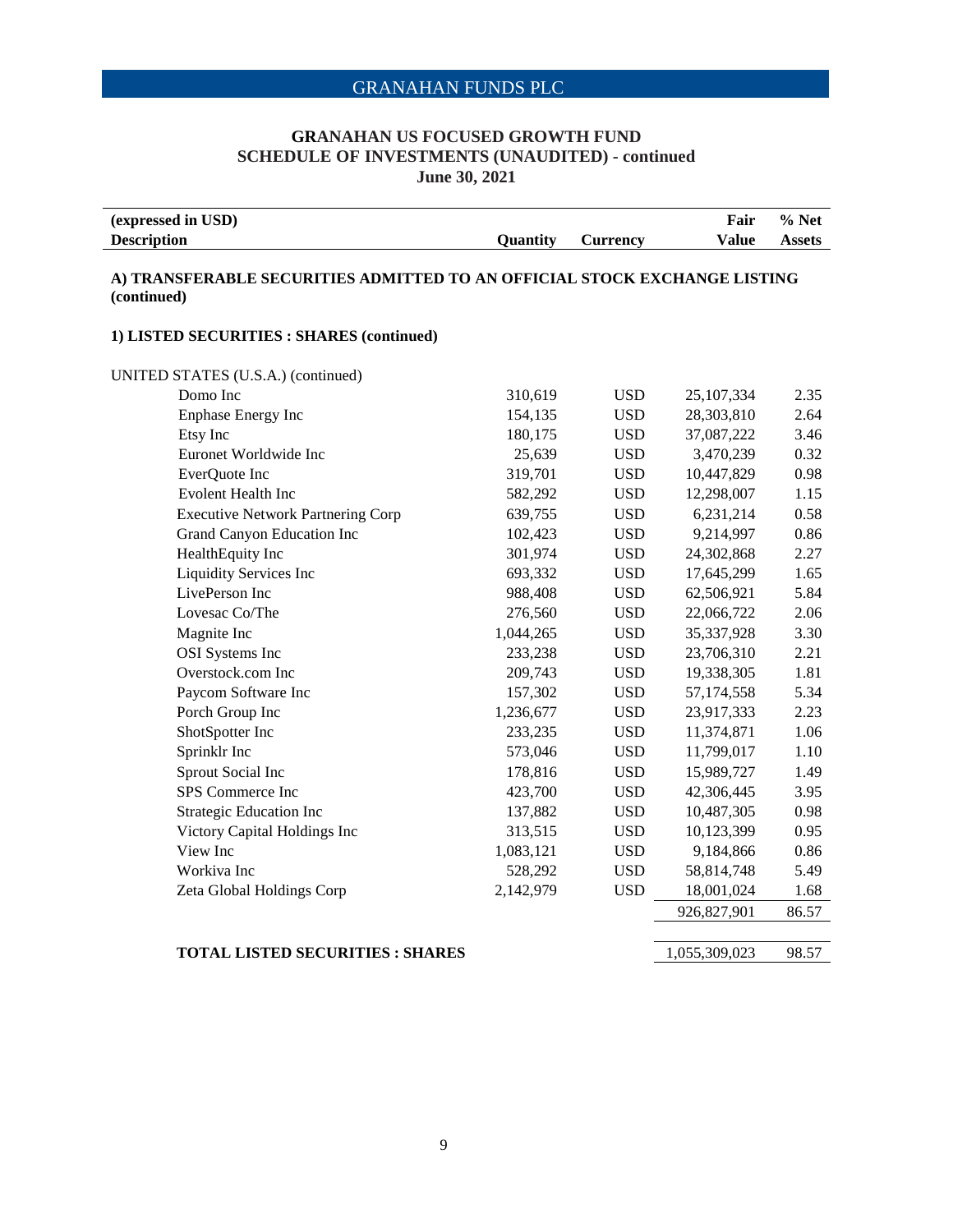### **GRANAHAN US FOCUSED GROWTH FUND SCHEDULE OF INVESTMENTS (UNAUDITED) - continued June 30, 2021**

| (expressed in USD)                                                                       |                 |                 | Fair           | $%$ Net       |
|------------------------------------------------------------------------------------------|-----------------|-----------------|----------------|---------------|
| <b>Description</b>                                                                       | <b>Quantity</b> | <b>Currency</b> | Value          | <b>Assets</b> |
| A) TRANSFERABLE SECURITIES ADMITTED TO AN OFFICIAL STOCK EXCHANGE LISTING<br>(continued) |                 |                 |                |               |
| 2) LISTED SECURITIES : WARRANTS                                                          |                 |                 |                |               |
| UNITED STATES (U.S.A.)<br>Executive Network Partnering Corp 28.09.2025                   |                 |                 |                |               |
| <b>CW/ENPC</b>                                                                           | 159,938         | <b>USD</b>      | 158,339        | 0.02          |
|                                                                                          |                 |                 | 158,339        | 0.02          |
| <b>TOTAL LISTED SECURITIES : WARRANTS</b>                                                |                 |                 | 158,339        | 0.02          |
| TOTAL TRANSFERABLE SECURITIES ADMITTED TO AN<br><b>OFFICIAL STOCK EXCHANGE LISTING</b>   |                 |                 | 1,055,467,362  | 98.59         |
| <b>TOTAL INVESTMENTS</b>                                                                 |                 |                 | 1,055,467,362  | 98.59         |
| <b>OTHER ASSETS</b>                                                                      |                 |                 | 27,435,910     | 2.56          |
| <b>OTHER LIABILITIES</b>                                                                 |                 |                 | (12, 330, 052) | (1.15)        |
| NET ASSETS ATTRIBUTABLE TO HOLDERS OF REDEEMABLE<br>PARTICIPATING SHARES                 |                 |                 | 1,070,573,220  | 100.00        |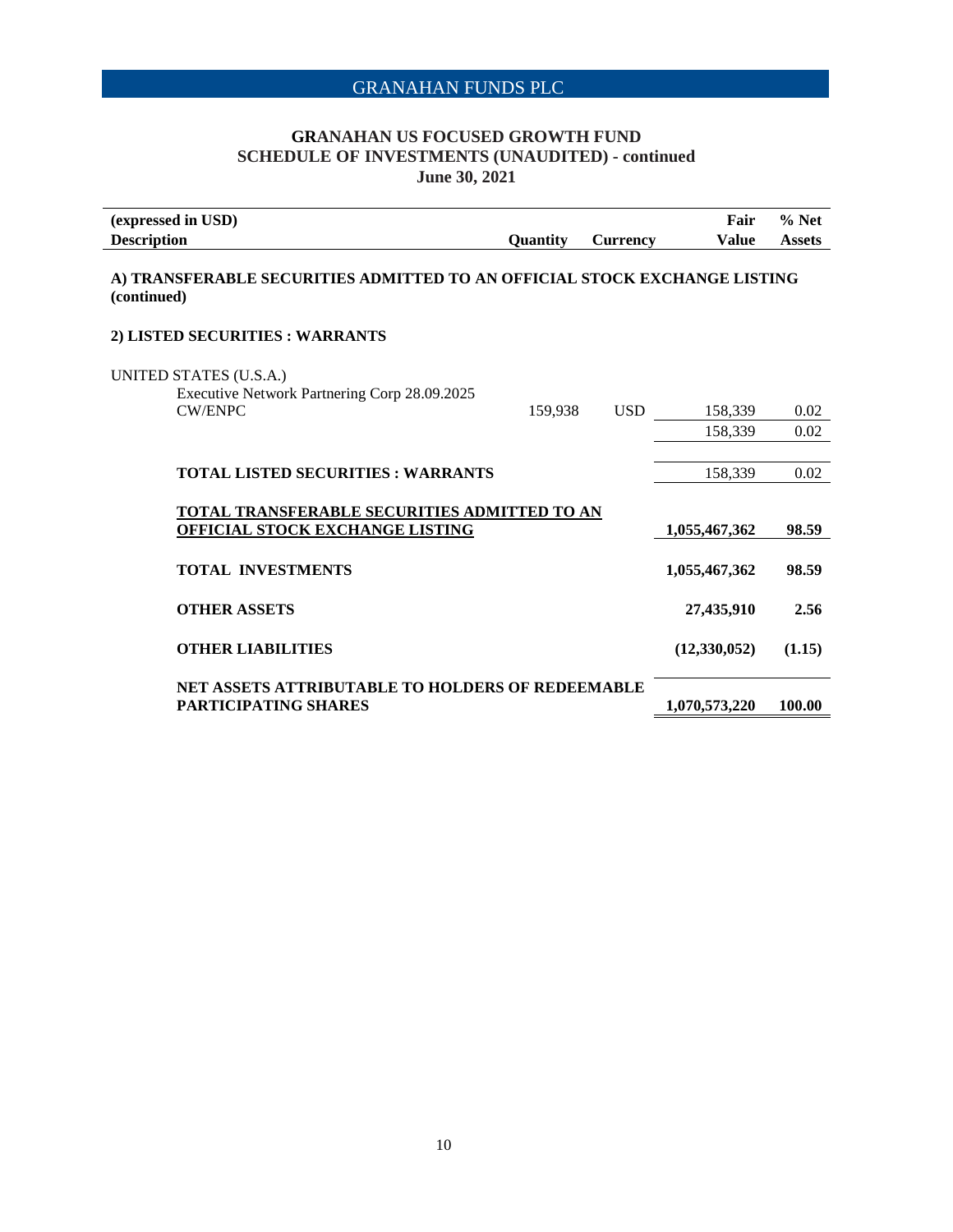### **GRANAHAN US FOCUSED GROWTH FUND SCHEDULE OF INVESTMENTS (UNAUDITED) - continued June 30, 2021**

At June 30, 2021 sector diversification of the Fund was as follows:

|                                                | % of Net Assets | <b>Value</b>      |
|------------------------------------------------|-----------------|-------------------|
| <b>Common stock</b>                            |                 | \$                |
| Aerospace & Defense                            | 6.62            | 70,829,438        |
| Diversified Consumer Services                  | 9.91            | 106,043,972       |
| Diversified Financials Services                | 6.68            | 71,550,599        |
| Electronic Equipment Instruments & Components  | 5.01            | 53,587,611        |
| Health Care Providers & Services               | 2.27            | 24,302,868        |
| <b>Health Care Technology</b>                  | 1.15            | 12,298,007        |
| Hotels Restaurants & Leisure                   | 1.27            | 13,584,450        |
| <b>Household Durables</b>                      | 2.06            | 22,066,722        |
| Interactive Media & Services                   | 0.98            | 10,447,829        |
| Internet & Direct Marketing Retail             | 6.92            | 74,070,826        |
| <b>IT Services</b>                             | 0.32            | 3,470,239         |
| Machinery                                      | 8.71            | 93,226,755        |
| Media                                          | 3.30            | 35,337,928        |
| <b>Professional Services</b>                   | 4.09            | 43,801,842        |
| Semiconductors & Semiconductor Equipment       | 4.43            | 47,385,154        |
| Software                                       | 34.87           | 373,463,122       |
| <b>TOTAL INVESTMENTS</b>                       | 98.59           | 1,055,467,362     |
| Other Assets and Cash in Excess of Liabilities | 1.41            | 15, 105, 858      |
| <b>TOTAL NET ASSETS</b>                        | 100.00          | 1,070,573,220     |
| <b>Analysis of Total Assets</b>                |                 | % of Total Assets |

| Transferable Securities Admitted To An Official Stock Exchange or traded on a |        |
|-------------------------------------------------------------------------------|--------|
| regulated market                                                              | 97.47  |
| Current Assets                                                                | 2.53   |
| TOTAL                                                                         | 100.00 |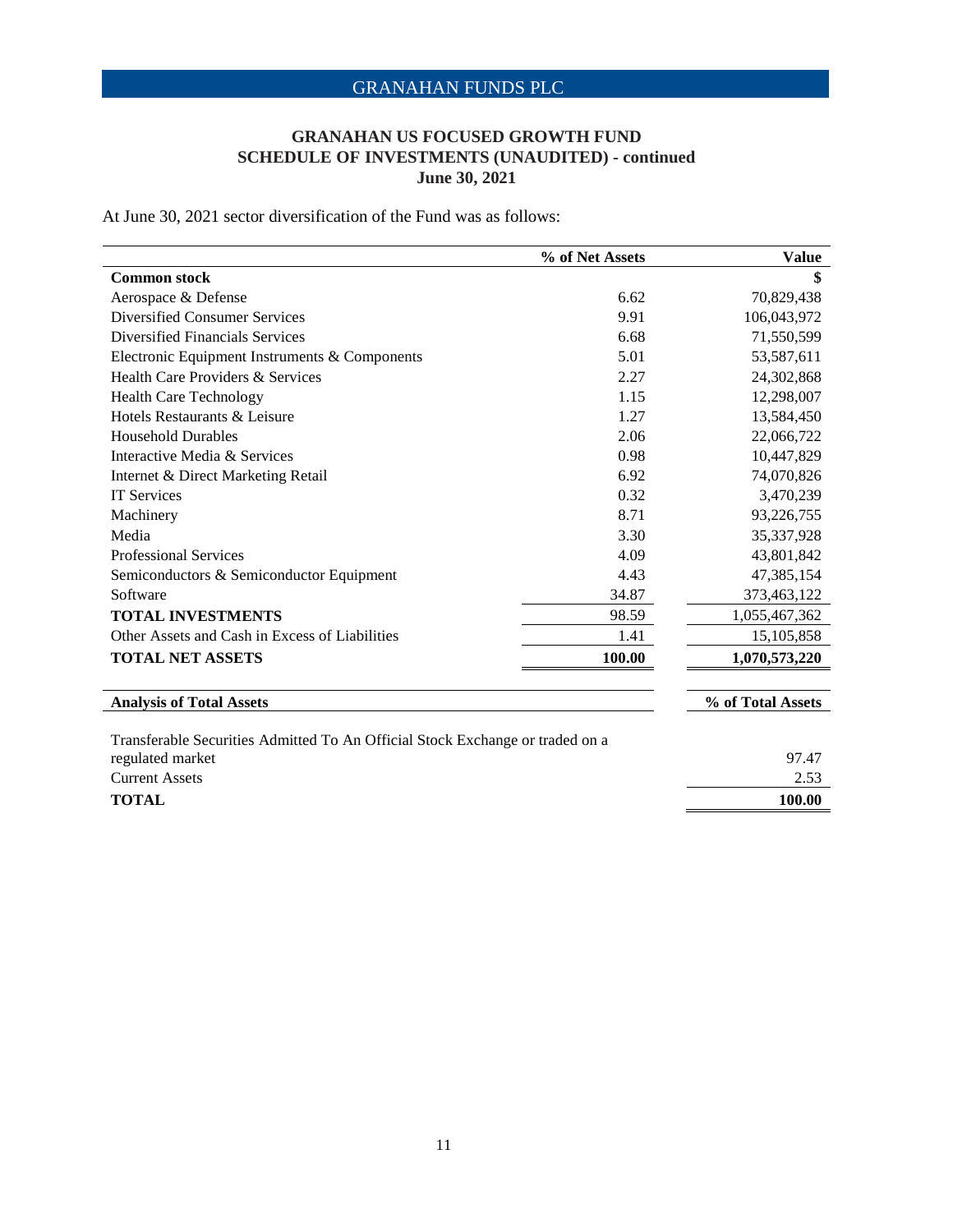### **GRANAHAN US SMALL CAP DISCOVERIES FUND SCHEDULE OF INVESTMENTS (UNAUDITED) June 30, 2021**

| (expressed in USD)                                                                                | Fair               | $%$ Net       |
|---------------------------------------------------------------------------------------------------|--------------------|---------------|
| <b>Description</b><br>Quantity<br><b>Currency</b>                                                 | <b>Value</b>       | <b>Assets</b> |
|                                                                                                   |                    |               |
| A) TRANSFERABLE SECURITIES ADMITTED TO AN OFFICIAL STOCK EXCHANGE LISTING                         |                    |               |
| 1) LISTED SECURITIES : SHARES                                                                     |                    |               |
| <b>BERMUDA ISLANDS</b>                                                                            |                    |               |
| James River Group Holdings Ltd<br>11,600<br><b>USD</b>                                            | 435,232            | 0.90          |
|                                                                                                   | 435,232            | 0.90          |
|                                                                                                   |                    |               |
| <b>CAYMAN ISLANDS</b>                                                                             |                    |               |
| 92,760<br>Organogenesis Holdings Inc<br><b>USD</b><br>1,541,671                                   |                    | 3.19          |
| 1,541,671                                                                                         |                    | 3.19          |
|                                                                                                   |                    |               |
|                                                                                                   |                    |               |
| <b>GREAT BRITAIN</b><br>Autolus Therapeutics PLC<br>20,979<br><b>USD</b>                          | 139,301            | 0.29          |
| Luxfer Holdings PLC<br>68,870<br><b>USD</b><br>1,532,358                                          |                    | 3.17          |
| 1,671,659                                                                                         |                    | 3.46          |
|                                                                                                   |                    |               |
|                                                                                                   |                    |               |
| <b>ISRAEL</b>                                                                                     |                    |               |
| 11,570<br>Kornit Digital Ltd<br><b>USD</b><br>1,438,498                                           |                    | 2.98          |
| 1,438,498                                                                                         |                    | 2.98          |
|                                                                                                   |                    |               |
| <b>NETHERLANDS</b>                                                                                |                    |               |
| <b>USD</b><br>Affimed NV<br>41,700                                                                | 354,450            | 0.73          |
|                                                                                                   | 354,450            | 0.73          |
|                                                                                                   |                    |               |
| <b>SWITZERLAND</b>                                                                                |                    |               |
| <b>CRISPR Therapeutics AG</b><br>2,960<br><b>USD</b>                                              | 479,194            | 0.99          |
|                                                                                                   | 479,194            | 0.99          |
|                                                                                                   |                    |               |
|                                                                                                   |                    |               |
| UNITED STATES (U.S.A.)                                                                            |                    |               |
| 908 Devices Inc<br>19,350<br><b>USD</b>                                                           | 749,813            | 1.55          |
| Acacia Research Corp<br>35,000<br><b>USD</b><br>Aerie Pharmaceuticals Inc<br><b>USD</b><br>55,250 | 236,600<br>884,553 | 0.49<br>1.83  |
| 1,711,087<br>Alta Equipment Group Inc<br>128,750<br><b>USD</b>                                    |                    | 3.54          |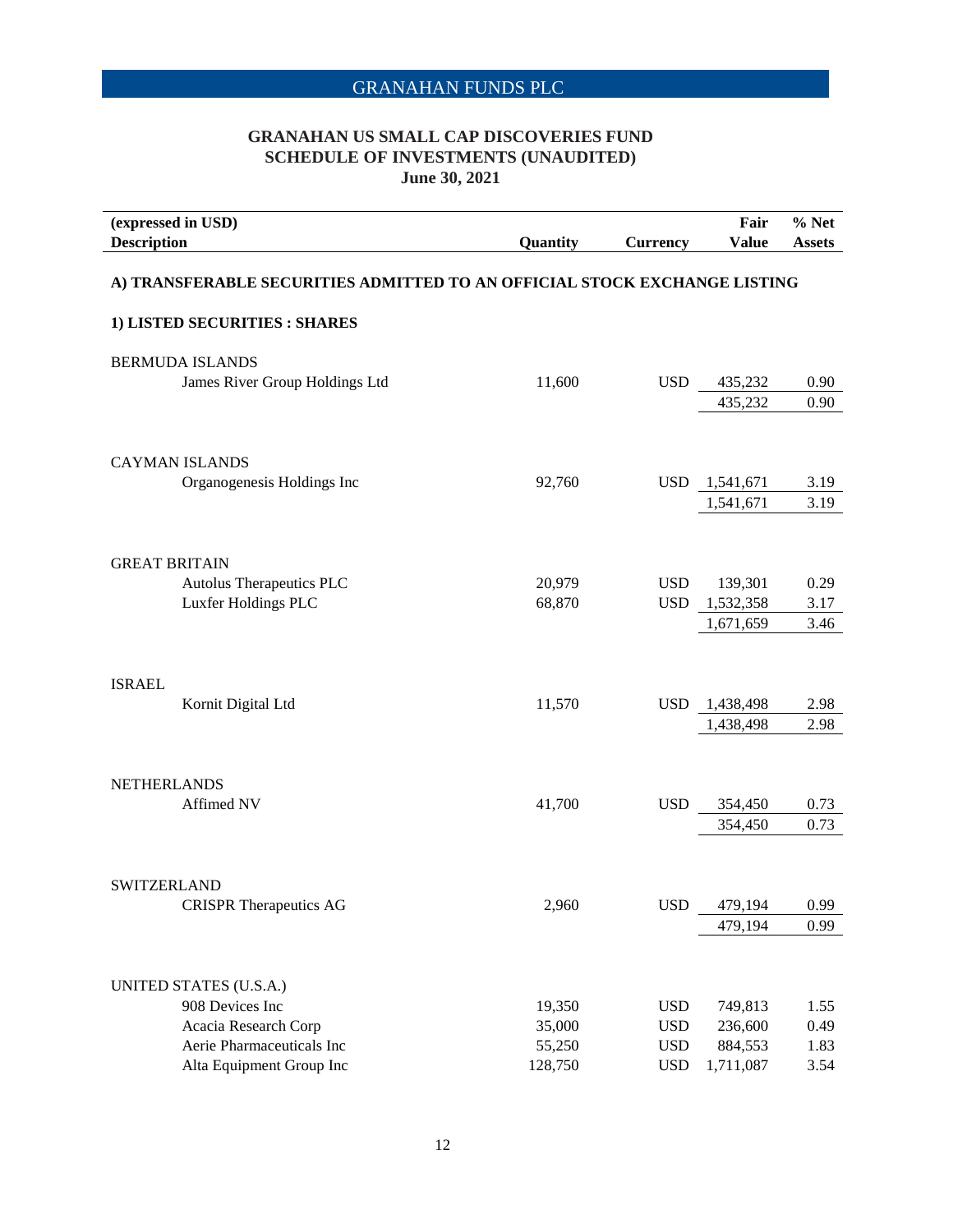### **GRANAHAN US SMALL CAP DISCOVERIES FUND SCHEDULE OF INVESTMENTS (UNAUDITED) - continued June 30, 2021**

| (expressed in USD) |                 |                 | Fair  | $%$ Net |
|--------------------|-----------------|-----------------|-------|---------|
| <b>Description</b> | <b>Ouantity</b> | <b>Lurrencv</b> | Value | Assets  |

#### **A) TRANSFERABLE SECURITIES ADMITTED TO AN OFFICIAL STOCK EXCHANGE LISTING (continued)**

#### **1) LISTED SECURITIES : SHARES (continued)**

UNITED STATES (U.S.A.) (continued)

| I ED STATES (U.S.A.) (continued)     |         |            |           |      |
|--------------------------------------|---------|------------|-----------|------|
| Beam Therapeutics Inc                | 5,901   | <b>USD</b> | 759,518   | 1.57 |
| <b>BioLife Solutions Inc</b>         | 20,909  | <b>USD</b> | 930,660   | 1.93 |
| <b>Brooks Automation Inc</b>         | 6,793   | <b>USD</b> | 647,237   | 1.34 |
| CAI International Inc                | 13,800  | <b>USD</b> | 772,800   | 1.60 |
| Cardiovascular Systems Inc           | 22,512  | <b>USD</b> | 960,137   | 1.99 |
| <b>Castle Biosciences Inc</b>        | 10,129  | <b>USD</b> | 742,760   | 1.54 |
| CEVA Inc                             | 9,673   | <b>USD</b> | 457,533   | 0.95 |
| Columbus McKinnon Corp/NY            | 27,150  | <b>USD</b> | 1,309,715 | 2.71 |
| Computer Task Group Inc              | 121,615 | <b>USD</b> | 1,176,017 | 2.43 |
| <b>CONMED Corp</b>                   | 8,910   | <b>USD</b> | 1,224,501 | 2.53 |
| CryoPort Inc                         | 12,919  | <b>USD</b> | 815,189   | 1.69 |
| CytoSorbents Corp                    | 20,233  | <b>USD</b> | 152,759   | 0.32 |
| Digital Turbine Inc                  | 12,100  | <b>USD</b> | 919,963   | 1.90 |
| Douglas Dynamics Inc                 | 25,305  | <b>USD</b> | 1,029,660 | 2.13 |
| <b>Editas Medicine Inc</b>           | 8,080   | <b>USD</b> | 457,651   | 0.95 |
| <b>Enanta Pharmaceuticals Inc</b>    | 12,550  | <b>USD</b> | 552,326   | 1.14 |
| <b>Esperion Therapeutics Inc</b>     | 14,500  | <b>USD</b> | 306,675   | 0.63 |
| Flexion Therapeutics Inc             | 87,533  | <b>USD</b> | 720,397   | 1.49 |
| Frequency Therapeutics Inc           | 6,945   | <b>USD</b> | 69,172    | 0.14 |
| Harvard Bioscience Inc               | 268,603 | <b>USD</b> | 2,237,462 | 4.63 |
| Hudson Technologies Inc              | 90,499  | <b>USD</b> | 307,697   | 0.64 |
| iCAD Inc                             | 26,300  | <b>USD</b> | 455,253   | 0.95 |
| Innovative Industrial Properties Inc | 5,604   | <b>USD</b> | 1,070,476 | 2.22 |
| Intellia Therapeutics Inc            | 5,770   | <b>USD</b> | 934,221   | 1.93 |
| Jounce Therapeutics Inc              | 20,690  | <b>USD</b> | 140,692   | 0.29 |
| Kindred Biosciences Inc              | 100,878 | <b>USD</b> | 925,051   | 1.92 |
| Kulicke & Soffa Industries Inc       | 13,571  | <b>USD</b> | 830,545   | 1.72 |
| Lawson Products Inc/DE               | 24,818  | <b>USD</b> | 1,328,011 | 2.75 |
| MacroGenics Inc                      | 15,310  | <b>USD</b> | 411,227   | 0.86 |
| Magnite Inc                          | 25,459  | <b>USD</b> | 861,533   | 1.78 |
| Materion Corp                        | 13,447  | <b>USD</b> | 1,013,231 | 2.10 |
| Nautilus Inc                         | 70,500  | <b>USD</b> | 1,187,925 | 2.46 |
| NeoGenomics Inc                      | 15,450  | <b>USD</b> | 697,877   | 1.44 |
|                                      |         |            |           |      |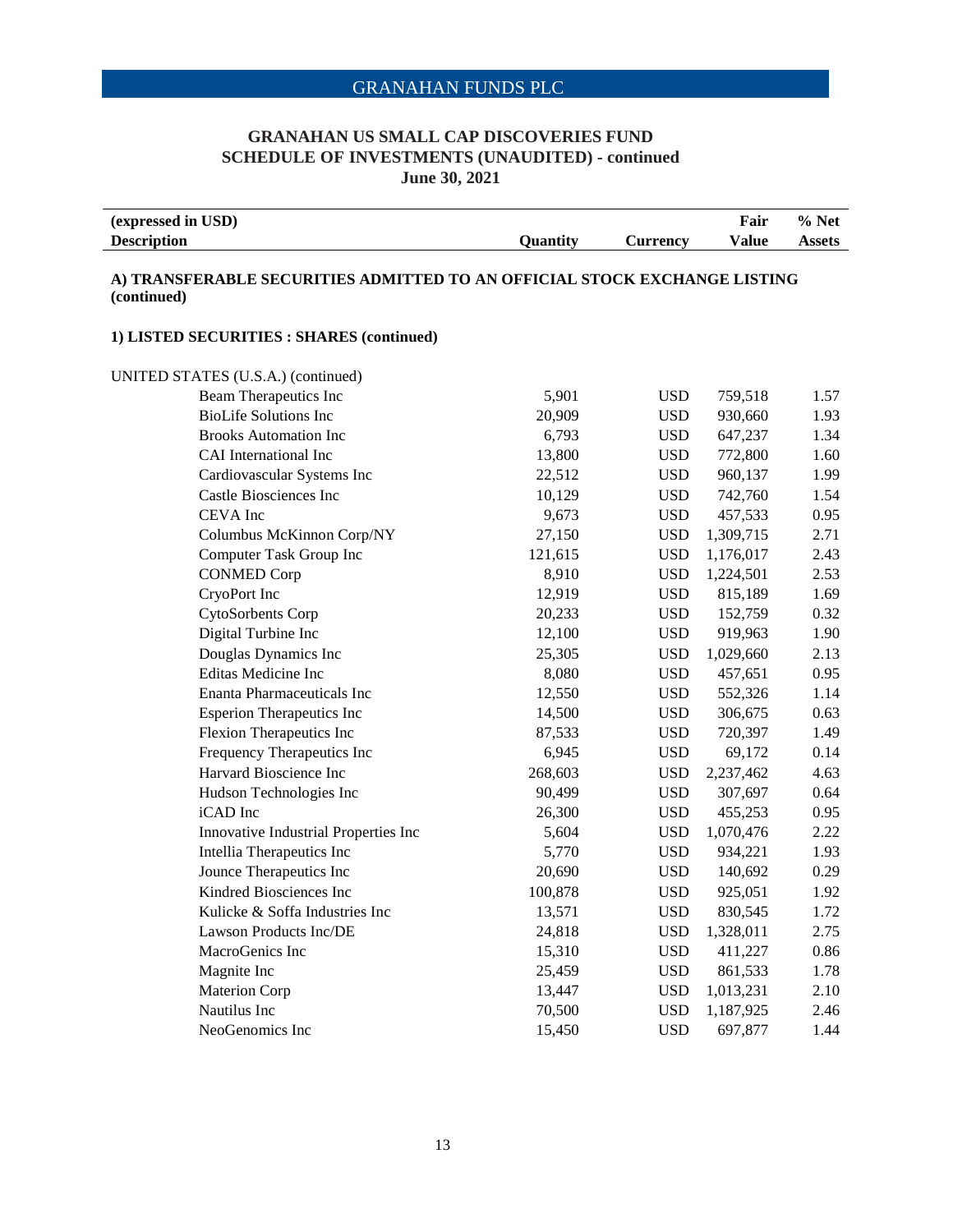### **GRANAHAN US SMALL CAP DISCOVERIES FUND SCHEDULE OF INVESTMENTS (UNAUDITED) - continued June 30, 2021**

| (expressed in USD) |          |                 | Fair  | <b>Net</b><br>$\%$ |
|--------------------|----------|-----------------|-------|--------------------|
| <b>Description</b> | Ouantitv | <b>Currency</b> | Value | Assets             |

#### **A) TRANSFERABLE SECURITIES ADMITTED TO AN OFFICIAL STOCK EXCHANGE LISTING (continued)**

#### **1) LISTED SECURITIES : SHARES (continued)**

| UNITED STATES (U.S.A.) (continued)                                                     |         |            |            |        |
|----------------------------------------------------------------------------------------|---------|------------|------------|--------|
| Neoleukin Therapeutics Inc                                                             | 14,976  | <b>USD</b> | 138,228    | 0.29   |
| Neuronetics Inc                                                                        | 28,300  | <b>USD</b> | 453,366    | 0.94   |
| OrthoPediatrics Corp                                                                   | 8,950   | <b>USD</b> | 565,461    | 1.17   |
| Paratek Pharmaceuticals Inc                                                            | 66,240  | <b>USD</b> | 451,757    | 0.94   |
| PROS Holdings Inc                                                                      | 19,480  | <b>USD</b> | 887,704    | 1.84   |
| Quanterix Corp                                                                         | 11,300  | <b>USD</b> | 662,858    | 1.37   |
| Radius Health Inc                                                                      | 18,766  | <b>USD</b> | 342,292    | 0.72   |
| Rush Enterprises Inc                                                                   | 17,450  | <b>USD</b> | 754,538    | 1.56   |
| Sangamo Therapeutics Inc                                                               | 13,440  | <b>USD</b> | 160,877    | 0.33   |
| <b>Sharps Compliance Corp</b>                                                          | 151,577 | <b>USD</b> | 1,561,242  | 3.23   |
| SI-BONE Inc                                                                            | 19,850  | <b>USD</b> | 624,680    | 1.29   |
| Silk Road Medical Inc                                                                  | 8,850   | <b>USD</b> | 423,561    | 0.88   |
| Spero Therapeutics Inc                                                                 | 25,371  | <b>USD</b> | 354,179    | 0.73   |
| Titan Machinery Inc                                                                    | 38,235  | <b>USD</b> | 1,182,991  | 2.45   |
| Veeco Instruments Inc                                                                  | 22,750  | <b>USD</b> | 546,910    | 1.13   |
| Veracyte Inc                                                                           | 20,941  | <b>USD</b> | 837,221    | 1.73   |
| Vericel Corp                                                                           | 18,138  | <b>USD</b> | 952,245    | 1.97   |
| Xeris Pharmaceuticals Inc                                                              | 104,400 | <b>USD</b> | 424,908    | 0.89   |
|                                                                                        |         |            | 41,312,942 | 85.54  |
| <b>TOTAL LISTED SECURITIES : SHARES</b>                                                |         |            | 47,233,646 | 97.79  |
| TOTAL TRANSFERABLE SECURITIES ADMITTED TO AN<br><b>OFFICIAL STOCK EXCHANGE LISTING</b> |         |            | 47,233,646 | 97.79  |
| <b>TOTAL INVESTMENTS</b>                                                               |         |            | 47,233,646 | 97.79  |
| <b>OTHER ASSETS</b>                                                                    |         |            | 1,465,074  | 3.03   |
| <b>OTHER LIABILITIES</b>                                                               |         |            | (394, 598) | (0.82) |
| <b>NET ASSETS ATTRIBUTABLE TO HOLDERS OF</b><br>REDEEMABLE PARTICIPATING SHARES        |         |            | 48,304,122 | 100.00 |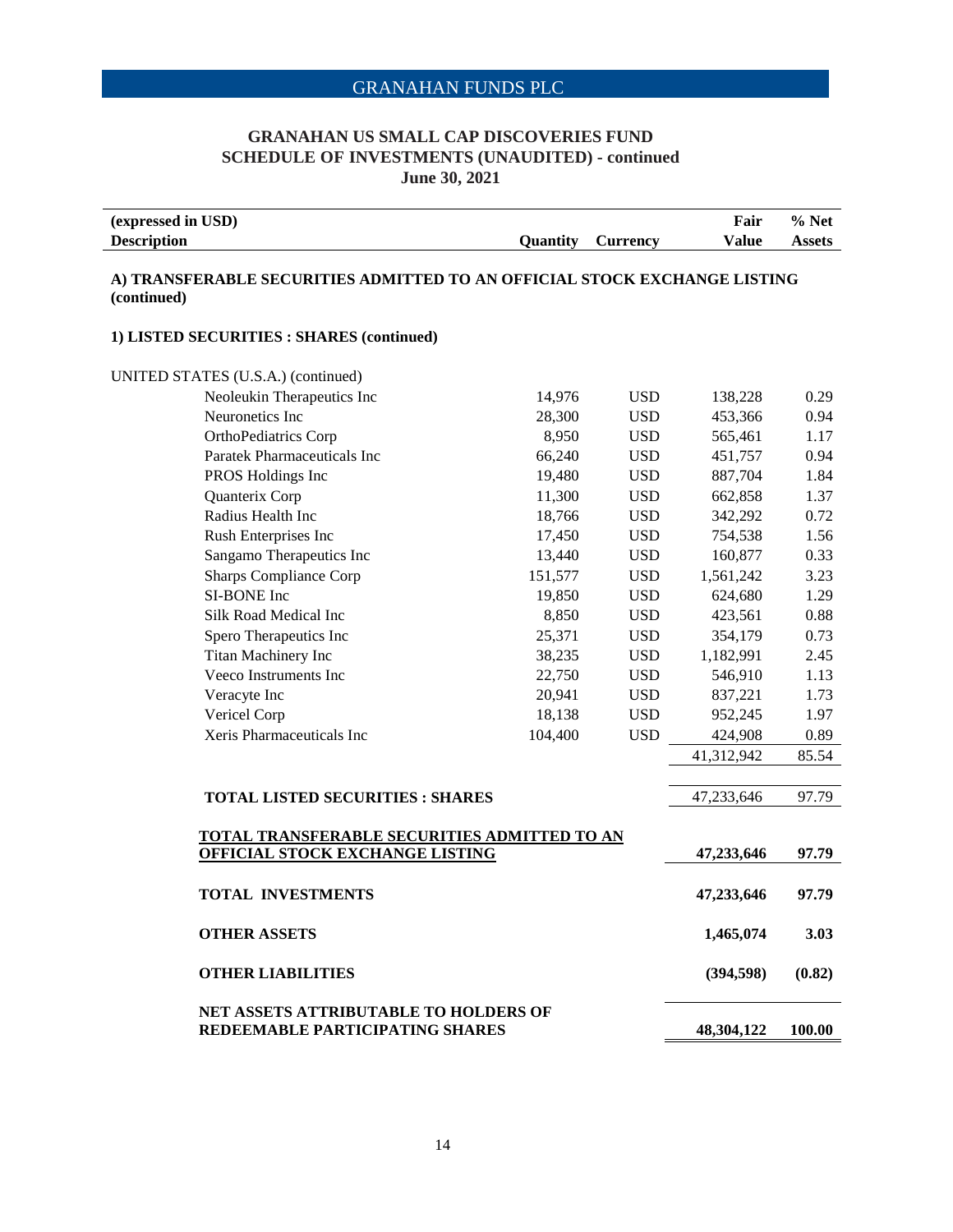### **GRANAHAN US SMALL CAP DISCOVERIES FUND SCHEDULE OF INVESTMENTS (UNAUDITED) - continued June 30, 2021**

At June 30, 2021 sector diversification of the Fund was as follows:

|                                                                               | % of Net Assets | <b>Value</b>      |
|-------------------------------------------------------------------------------|-----------------|-------------------|
| <b>Common stock</b>                                                           |                 | \$                |
| <b>Basic Materials</b>                                                        | 2.74            | 1,320,928         |
| <b>Consumer Discretionary</b>                                                 | 7.56            | 3,653,550         |
| Financials                                                                    | 0.90            | 435,232           |
| <b>Health Care</b>                                                            | 48.07           | 23,218,954        |
| <b>Industrials</b>                                                            | 19.97           | 9,645,822         |
| <b>Real Estate</b>                                                            | 2.22            | 1,070,476         |
| Technology                                                                    | 13.10           | 6,327,442         |
| <b>Utilities</b>                                                              | 3.23            | 1,561,242         |
| <b>TOTAL INVESTMENTS</b>                                                      | 97.79           | 47,233,646        |
| Other Assets and Cash in Excess of Liabilities                                | 2.21            | 1,070,476         |
| <b>TOTAL NET ASSETS</b>                                                       | 100.00          | 48,304,122        |
| <b>Analysis of Total Assets</b>                                               |                 | % of Total Assets |
| Transferable Securities Admitted To An Official Stock Exchange or traded on a |                 |                   |
| regulated market                                                              |                 | 96.99             |
| <b>Current Assets</b>                                                         |                 | 3.01              |
| TOTAL                                                                         |                 | 100.00            |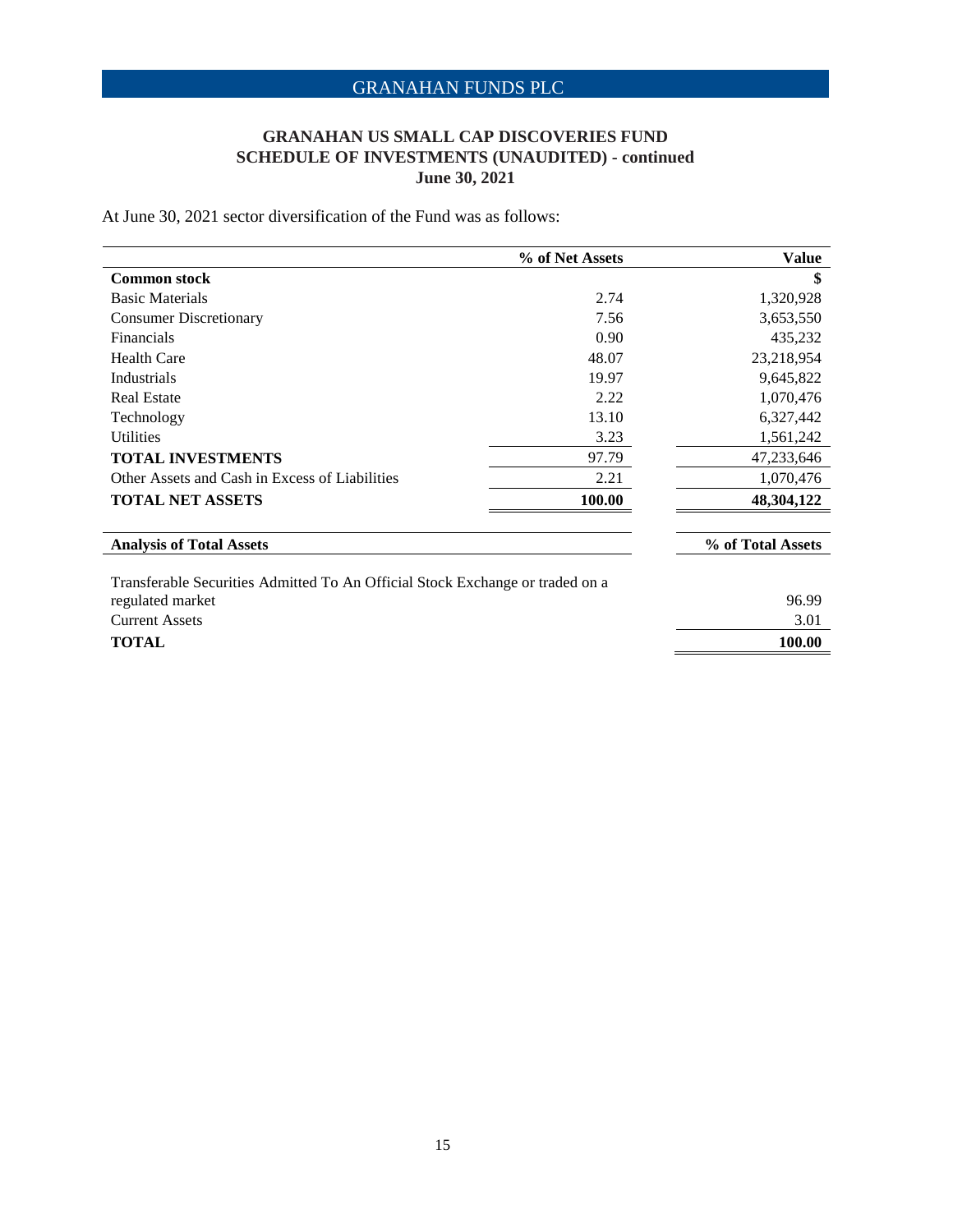### **GRANAHAN US SMID SELECT FUND SCHEDULE OF INVESTMENTS (UNAUDITED) June 30, 2021**

| (expressed in USD)<br><b>Description</b> |                                                                           | Quantity  | <b>Currency</b> | Fair<br><b>Value</b> | % Net<br><b>Assets</b> |
|------------------------------------------|---------------------------------------------------------------------------|-----------|-----------------|----------------------|------------------------|
|                                          | A) TRANSFERABLE SECURITIES ADMITTED TO AN OFFICIAL STOCK EXCHANGE LISTING |           |                 |                      |                        |
|                                          | 1) LISTED SECURITIES : SHARES                                             |           |                 |                      |                        |
| <b>CANADA</b>                            |                                                                           |           |                 |                      |                        |
|                                          | Canadian Solar Inc                                                        | 216,001   | <b>USD</b>      | 9,685,485            | 1.53                   |
|                                          | Neo Performance Materials Inc                                             | 251,321   | CAD             | 3,343,243            | 0.53                   |
|                                          |                                                                           |           |                 | 13,028,728           | 2.06                   |
| <b>CAYMAN ISLANDS</b>                    |                                                                           |           |                 |                      |                        |
|                                          | Silicon Motion Technology Corp                                            | 63,259    | <b>USD</b>      | 4,054,902            | 0.64                   |
|                                          |                                                                           |           |                 | 4,054,902            | 0.64                   |
|                                          |                                                                           |           |                 |                      |                        |
| <b>ISRAEL</b>                            |                                                                           |           |                 |                      |                        |
|                                          | Inmode Ltd                                                                | 48,498    | <b>USD</b>      | 4,591,791            | 0.73                   |
|                                          | Kornit Digital Ltd                                                        | 297,051   | <b>USD</b>      | 36,932,351           | 5.84                   |
|                                          | Wix.com Ltd                                                               | 13,838    | <b>USD</b>      | 4,016,895            | 0.64                   |
|                                          |                                                                           |           |                 | 45,541,037           | 7.21                   |
|                                          |                                                                           |           |                 |                      |                        |
| <b>NETHERLANDS</b>                       |                                                                           |           |                 |                      |                        |
|                                          | Affimed NV                                                                | 1,031,773 | <b>USD</b>      | 8,770,071            | 1.39                   |
|                                          |                                                                           |           |                 | 8,770,071            | 1.39                   |
| <b>SINGAPORE</b>                         |                                                                           |           |                 |                      |                        |
|                                          | Flex Ltd                                                                  | 1,142,343 | <b>USD</b>      | 20,413,669           | 3.23                   |
|                                          |                                                                           |           |                 | 20,413,669           | 3.23                   |
|                                          |                                                                           |           |                 |                      |                        |
|                                          | UNITED STATES (U.S.A.)                                                    |           |                 |                      |                        |
|                                          | 2U Inc                                                                    | 115,736   | <b>USD</b>      | 4,822,719            | 0.76                   |
|                                          | Acacia Research Corp                                                      | 882,131   | <b>USD</b>      | 5,963,206            | 0.94                   |
|                                          | Ameresco Inc                                                              | 74,329    | <b>USD</b>      | 4,661,915            | 0.74                   |
|                                          | Array Technologies Inc                                                    | 387,338   | <b>USD</b>      | 6,042,473            | 0.96                   |
|                                          | Axon Enterprise Inc                                                       | 59,305    | <b>USD</b>      | 10,485,124           | 1.66                   |
|                                          | <b>BGC Partners Inc</b>                                                   | 1,080,139 | <b>USD</b>      | 6,124,388            | 0.97                   |
|                                          | Castle Biosciences Inc                                                    | 45,994    | <b>USD</b>      | 3,372,740            | 0.53                   |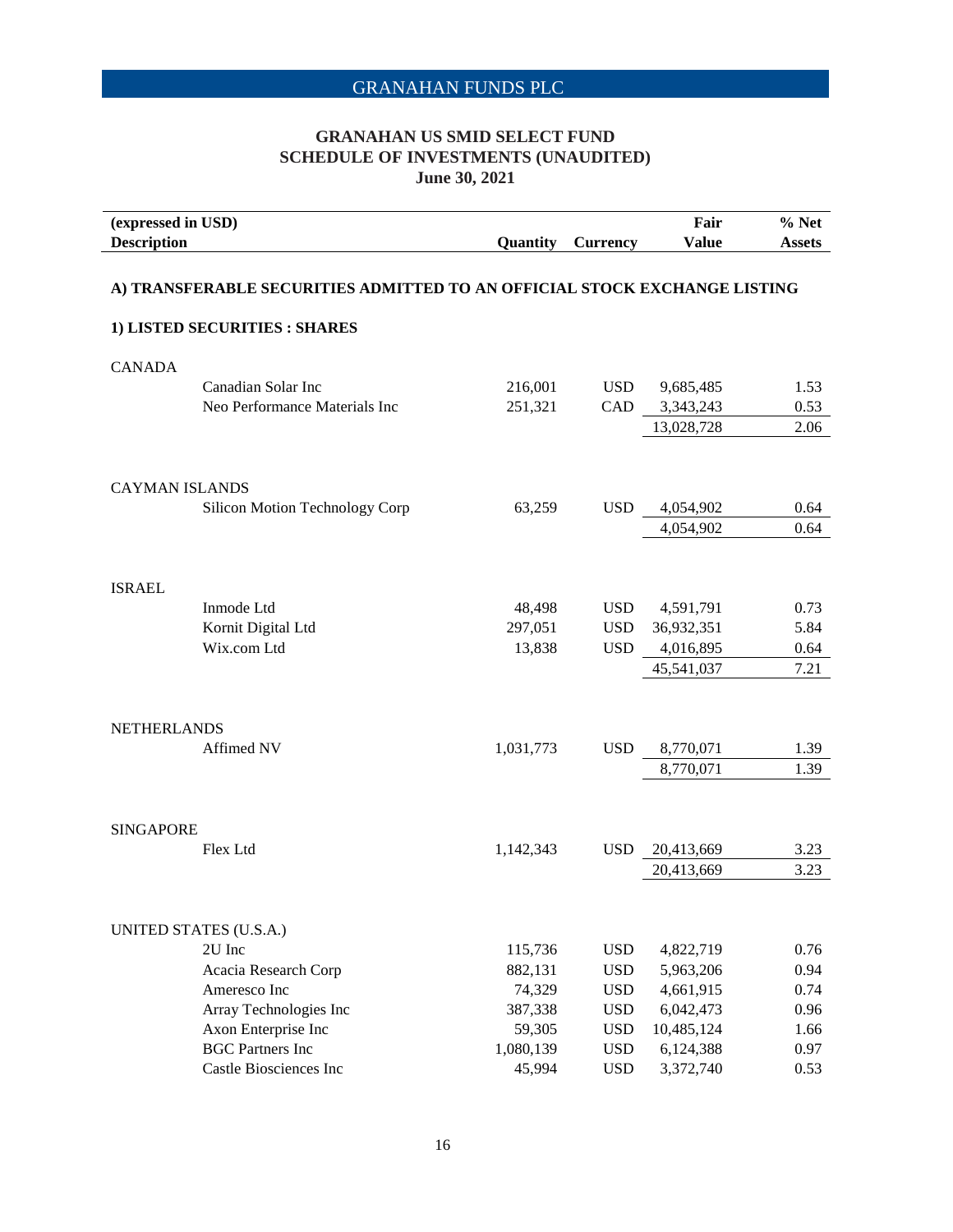#### **GRANAHAN US SMID SELECT FUND SCHEDULE OF INVESTMENTS (UNAUDITED) - continued June 30, 2021**

| (expressed in USD) |                 |          | Fair  | % Net         |
|--------------------|-----------------|----------|-------|---------------|
| <b>Description</b> | <b>Ouantity</b> | Currency | Value | <b>Assets</b> |

#### **A) TRANSFERABLE SECURITIES ADMITTED TO AN OFFICIAL STOCK EXCHANGE LISTING (continued)**

#### **1) LISTED SECURITIES : SHARES (continued)**

UNITED STATES (U.S.A.) (continued) Chart Industries Inc 101,609 USD 14,867,429 2.35 Chegg Inc 69 10 20 20 20 32,715 USD 4,381,144 0.69 Chicken Soup For The Soul Entertainment Inc % 09/25/2028 292,637 USD 12,115,172 1.92 Clean Energy Fuels Corp 274,516 USD 2,786,337 0.44 Cricut Inc **189,162** USD 8,058,301 1.27 Darling Ingredients Inc 192,705 USD 13,007,588 2.06 Dicerna Pharmaceuticals Inc 44,664 USD 1,666,860 0.26 Digital Turbine Inc 719,627 USD 54,713,241 8.65 Echo Global Logistics Inc 123,618 USD 3,800,017 0.60 Enphase Energy Inc 203,370 USD 37,344,833 5.91 Epizyme Inc 610,203 USD 4,239,787 0.67 Etsy Inc 102,268 USD 21,050,845 3.33 Euronet Worldwide Inc 96,206 USD 13,021,482 2.06 Everbridge Inc 25,435 USD 3,461,195 0.55 Evolent Health Inc  $1,473,348$  USD  $31,117,110$   $4.92$ Gentherm Inc 107,539 USD 7,640,646 1.21 Gray Television Inc 259,651 USD 8,415,833 1.33 IAC/InterActiveCorp 37,560 USD 5,790,625 0.92 iCAD Inc 290,462 USD 5,027,897 0.80 Intellia Therapeutics Inc 49,025 USD 7,937,638 1.26 Karyopharm Therapeutics Inc 283,448 USD 2,925,183 0.46 Kulicke & Soffa Industries Inc 378,953 USD 23,191,924 3.67 LendingTree Inc 51,223 USD 10,853,129 1.72 Ligand Pharmaceuticals Inc 68,014 USD 8,922,757 1.41 Lithia Motors Inc 26,984 USD 9,272,782 1.47 Magnite Inc 1,513,592 USD 51,219,952 8.09 Natera Inc 50, 100 and 32,233 USD 3,659,412 0.58 Nautilus Inc **16,437,866** 2.59 Newmark Group Inc  $416,057$  USD  $4,996,845$  0.79 Pacific Biosciences of California Inc 246,049 USD 8,604,334 1.36 Paycom Software Inc 12,002 USD 4,362,367 0.69 Porch Group Inc 686,750 USD 13,281,745 2.10 Power Integrations Inc 39,141 USD 3,211,910 0.50 Purple Innovation Inc 102,065 USD 2,695,537 0.43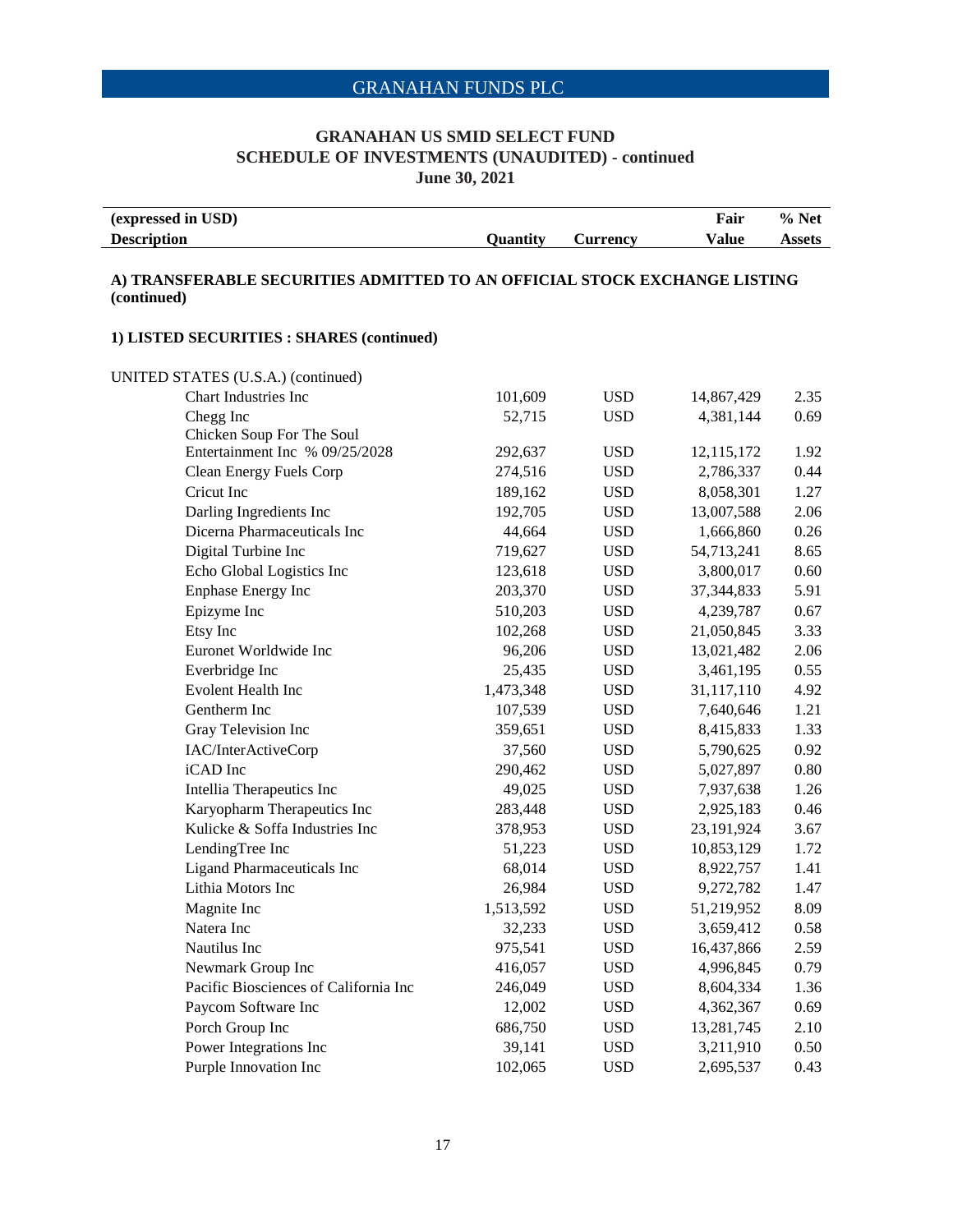### **GRANAHAN US SMID SELECT FUND SCHEDULE OF INVESTMENTS (UNAUDITED) - continued June 30, 2021**

| (expressed in USD)                                                                       |          |                 | Fair         | $%$ Net       |
|------------------------------------------------------------------------------------------|----------|-----------------|--------------|---------------|
| <b>Description</b>                                                                       | Quantity | <b>Currency</b> | <b>Value</b> | <b>Assets</b> |
| A) TRANSFERABLE SECURITIES ADMITTED TO AN OFFICIAL STOCK EXCHANGE LISTING<br>(continued) |          |                 |              |               |
| 1) LISTED SECURITIES : SHARES (continued)                                                |          |                 |              |               |
| UNITED STATES (U.S.A.) (continued)                                                       |          |                 |              |               |
| Quanterix Corp                                                                           | 108,198  | <b>USD</b>      | 6,346,895    | 1.00          |
| Silk Road Medical Inc                                                                    | 80,127   | <b>USD</b>      | 3,834,878    | 0.61          |
| Stamps.com Inc                                                                           | 14,662   | <b>USD</b>      | 2,936,652    | 0.46          |
| Tetra Tech Inc                                                                           | 14,233   | <b>USD</b>      | 1,736,995    | 0.27          |
| Varonis Systems Inc                                                                      | 206,384  | <b>USD</b>      | 11,891,846   | 1.88          |
| Veracyte Inc                                                                             | 457,306  | <b>USD</b>      | 18,283,094   | 2.89          |
| Vicor Corp                                                                               | 47,180   | <b>USD</b>      | 4,988,813    | 0.79          |
| Vimeo Inc                                                                                | 70,112   | <b>USD</b>      | 3,435,488    | 0.54          |
| Western Digital Corp                                                                     | 205,854  | <b>USD</b>      | 14,650,629   | 2.31          |
|                                                                                          |          |                 | 533,657,578  | 84.37         |
|                                                                                          |          |                 |              |               |
| <b>TOTAL LISTED SECURITIES : SHARES</b>                                                  |          |                 | 625,465,985  | 98.90         |
|                                                                                          |          |                 |              |               |
| TOTAL TRANSFERABLE SECURITIES ADMITTED TO                                                |          |                 |              | 98.90         |
| AN OFFICIAL STOCK EXCHANGE LISTING                                                       |          |                 | 625,465,985  |               |
| <b>TOTAL INVESTMENTS</b>                                                                 |          |                 | 625,465,985  | 98.90         |
| <b>OTHER ASSETS</b>                                                                      |          |                 | 10,551,866   | 1.67          |
| <b>OTHER LIABILITIES</b>                                                                 |          |                 | (3,615,345)  | (0.57)        |
| NET ASSETS ATTRIBUTABLE TO HOLDERS OF<br>REDEEMABLE PARTICIPATING SHARES                 |          |                 | 632,402,506  | 100.00        |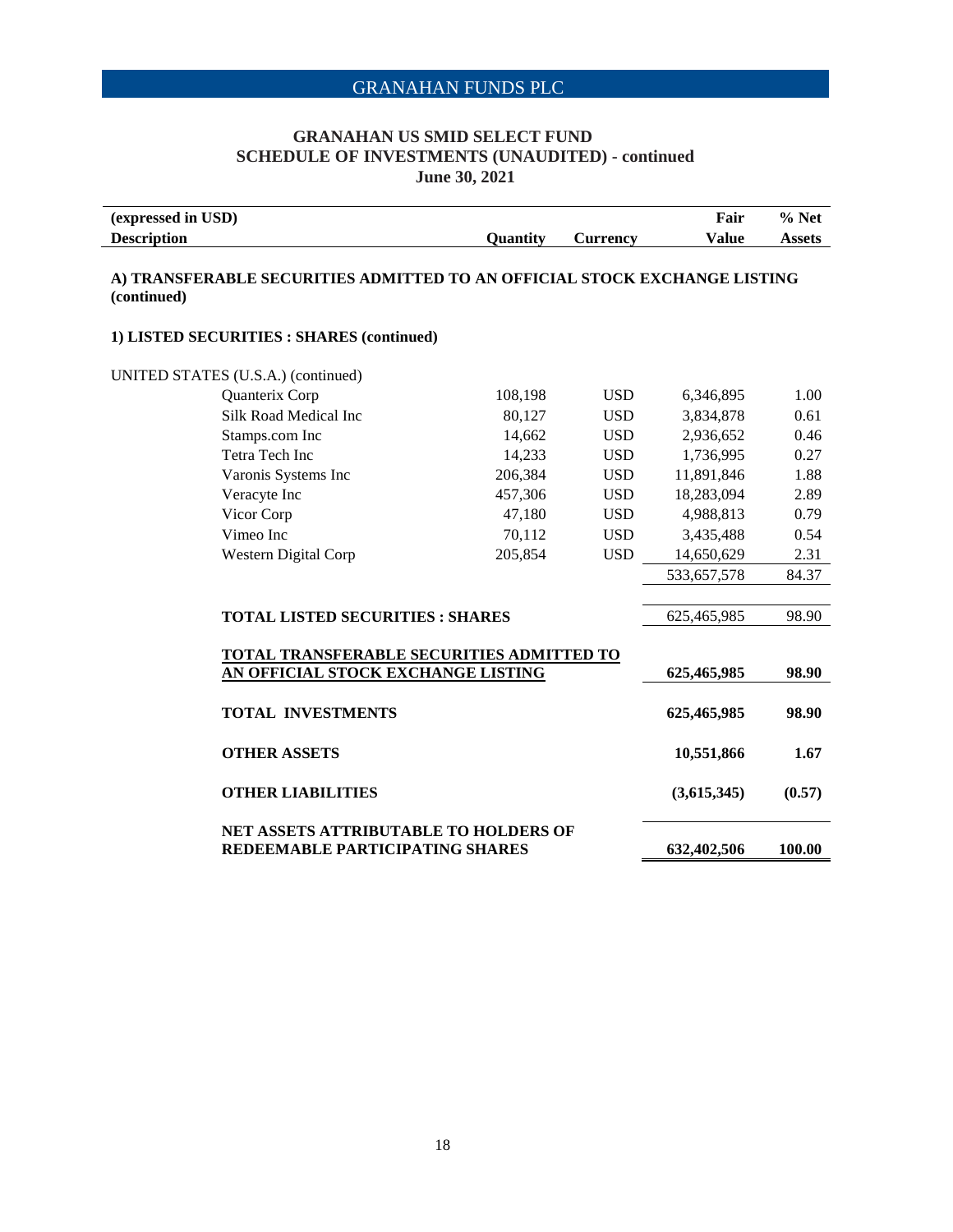### **GRANAHAN US SMID SELECT FUND SCHEDULE OF INVESTMENTS (UNAUDITED) - continued June 30, 2021**

At June 30, 2021 sector diversification of the Fund was as follows:

|                                                                               | % of Net Assets | <b>Value</b>      |
|-------------------------------------------------------------------------------|-----------------|-------------------|
| <b>Common stock</b>                                                           |                 | \$                |
| <b>Communication Services</b>                                                 | 10.89           | 68,861,898        |
| <b>Consumer Discretionary</b>                                                 | 12.86           | 81,353,363        |
| <b>Consumer Staples</b>                                                       | 2.06            | 13,007,588        |
| Energy                                                                        | 1.97            | 12,471,822        |
| Financials                                                                    | 2.68            | 16,977,517        |
| Health Care                                                                   | 18.87           | 119,300,447       |
| <b>Industrials</b>                                                            | 13.19           | 83,435,850        |
| <b>Information Technology</b>                                                 | 35.06           | 221,717,412       |
| Materials                                                                     | 0.53            | 3,343,243         |
| <b>Real Estate</b>                                                            | 0.79            | 4,996,845         |
| <b>TOTAL INVESTMENTS</b>                                                      | 98.90           | 625,465,985       |
| Other Assets and Cash in Excess of Liabilities                                | 1.10            | 6,936,521         |
| <b>TOTAL NET ASSETS</b>                                                       | 100.00          | 632,402,506       |
| <b>Analysis of Total Assets</b>                                               |                 | % of Total Assets |
|                                                                               |                 |                   |
| Transferable Securities Admitted To An Official Stock Exchange or traded on a |                 |                   |
| regulated market                                                              |                 | 98.34             |
| <b>Current Assets</b>                                                         |                 | 1.66              |
| <b>TOTAL</b>                                                                  |                 | 100.00            |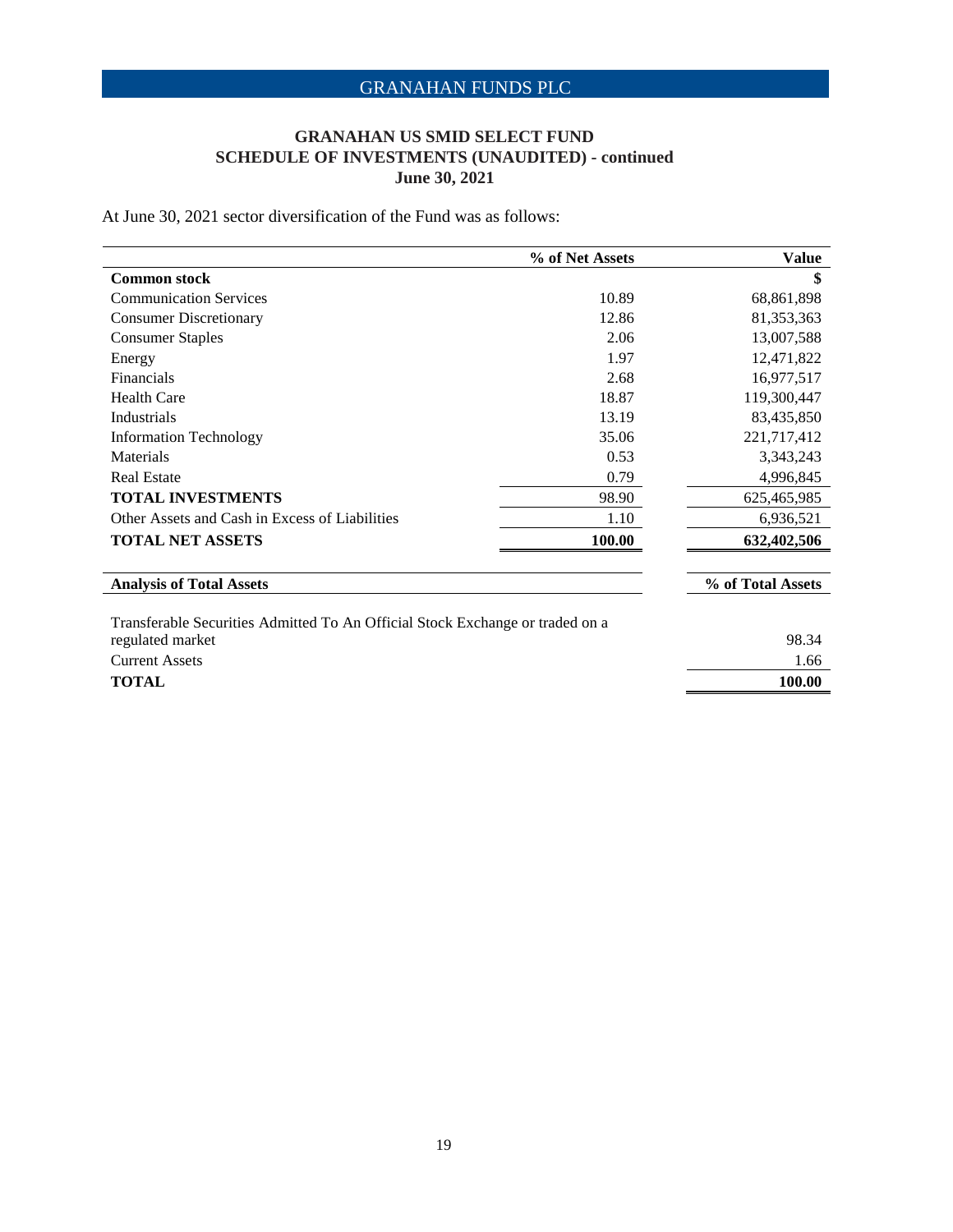### **STATEMENT OF ASSETS AND LIABILITIES (UNAUDITED) As of June 30, 2021**

|                                                       | <b>Growth Fund</b> | <b>Granahan US Focused Granahan US Focused</b><br><b>Growth Fund</b> |
|-------------------------------------------------------|--------------------|----------------------------------------------------------------------|
|                                                       | June 30, 2021      | <b>December 31, 2020</b>                                             |
| <b>Assets</b>                                         |                    |                                                                      |
| Investments, at identified cost                       | \$735,380,968      | \$518,550,545                                                        |
| Investments in securities, at fair value (See note 9) | \$1,055,467,362    | \$837,654,128                                                        |
| Cash and cash equivalents (See note 10)               | 22,635,841         | 28,867,431                                                           |
| Receivable for subscriptions                          | 1,238,722          | 2,356,723                                                            |
| Receivable for securities sold                        | 3,234,961          | 267,695                                                              |
| Prepaid expenses and other assets                     | 141,042            |                                                                      |
| Receivable from Investment Manager (See note 5)       | 185,344            | 289,159                                                              |
| <b>Total assets</b>                                   | 1,082,903,272      | 869,435,136                                                          |
| <b>Liabilities</b>                                    |                    |                                                                      |
| Payable for securities purchased                      | 2,687,240          | 2,673,617                                                            |
| Payable for fund shares redeemed                      | 4,475,599          | 2,049,118                                                            |
| Payable to Investment Manager (See note 5)            | 2,003,196          | 1,345,719                                                            |
| Manager fees payable (See note 5)                     | 50,955             | 25,618                                                               |
| Directors fees payable                                | 38,938             | 13,516                                                               |
| Auditor fees payable                                  | 27,380             | 19,251                                                               |
| Performance fees payable (See note 5)                 | 2,891,640          | 4,155,998                                                            |
| Other accrued expenses                                | 155,104            | 115,719                                                              |
| <b>Total liabilities</b>                              | 12,330,052         | 10,398,556                                                           |
| <b>Net assets</b>                                     | \$1,070,573,220    | \$859,036,580                                                        |
| Net assets consist of                                 |                    |                                                                      |
| Paid in capital                                       | \$539,981,703      | \$429,417,744                                                        |
| Undistributed net investment loss                     | (20, 604, 928)     | (15,330,592)                                                         |
| Accumulated net realized gain on investments          |                    |                                                                      |
| and foreign currency related transactions             | 230, 371, 807      | 125,166,153                                                          |
| Net unrealized appreciation on investments            |                    |                                                                      |
| and foreign currency related transactions             | 320,824,638        | 319,783,275                                                          |
| <b>Net assets</b>                                     | \$1,070,573,220    | \$859,036,580                                                        |
|                                                       |                    |                                                                      |
| Total net assets for shareholding dealing             | \$1,070,573,220    | \$859,036,580                                                        |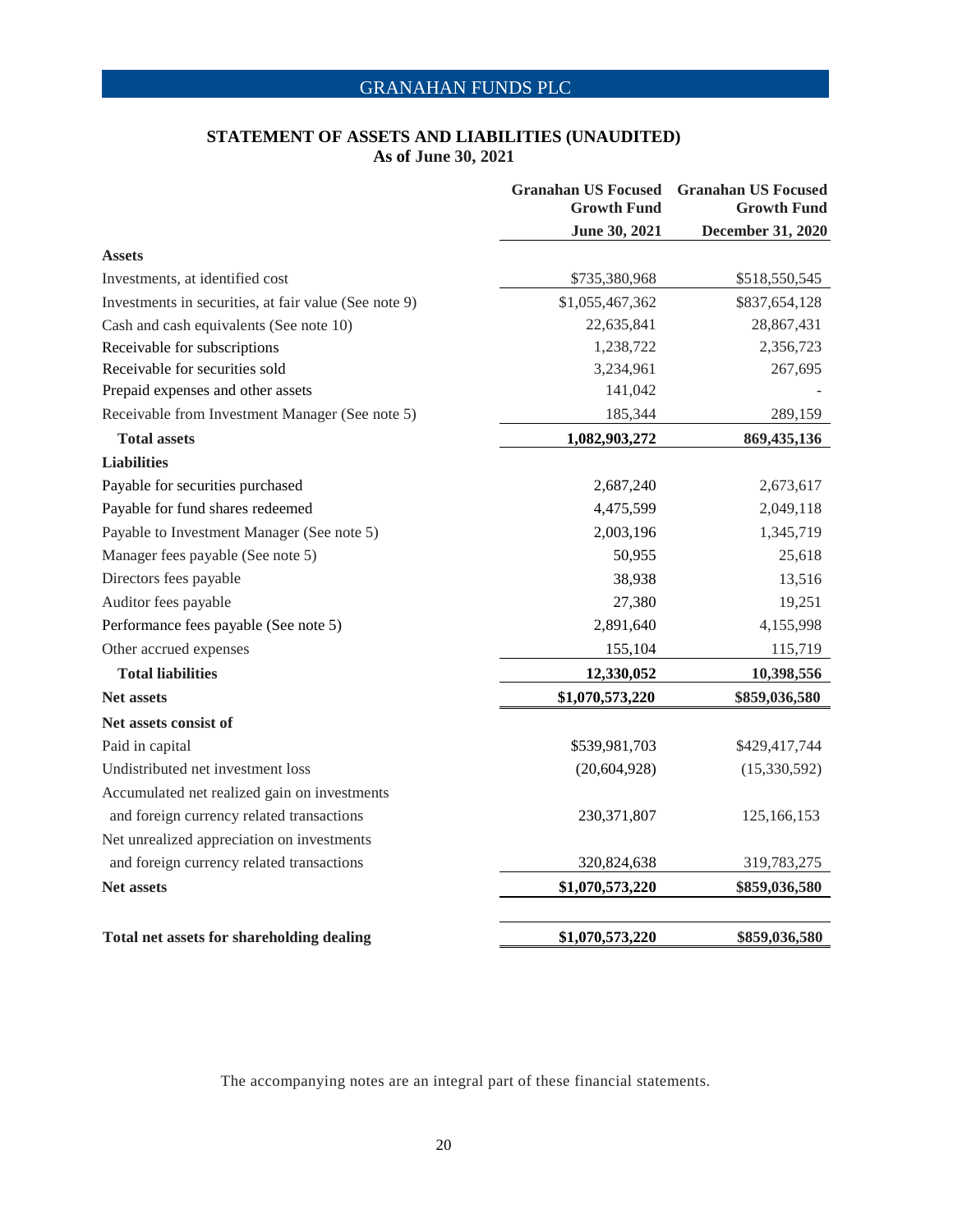### **STATEMENT OF ASSETS AND LIABILITIES (UNAUDITED) – continued As of June 30, 2021**

|                                  | <b>Granahan US Focused Granahan US Focused</b><br><b>Growth Fund</b> | <b>Growth Fund</b> |
|----------------------------------|----------------------------------------------------------------------|--------------------|
|                                  | June 30, 2021                                                        | December 31, 2020  |
| <b>Class A GBP Accumulating</b>  |                                                                      |                    |
| Shares issued (See note 3)       | 1,030,748.81                                                         | 840,909.86         |
| Net asset value per share        | £18.46                                                               | £16.77             |
| <b>Class A USD Accumulating</b>  |                                                                      |                    |
| Shares issued (See note 3)       | 262,739.04                                                           | 275,955.16         |
| Net asset value per share        | \$595.07                                                             | \$534.53           |
| <b>Class A USD Distributing</b>  |                                                                      |                    |
| Shares issued (See note 3)       | 43,300.18                                                            | 82,197.61          |
| Net asset value per share        | \$236.47                                                             | \$212.41           |
| <b>Class F EUR Accumulating</b>  |                                                                      |                    |
| Shares issued (See note 3)       | 192,140.04                                                           | 104,363.53         |
| Net asset value per share        | €20.78                                                               | €18.12             |
| <b>Class F GBP Accumulating</b>  |                                                                      |                    |
| Shares issued (See note 3)       | 10,133.03                                                            | 10,133.03          |
| Net asset value per share        | £13.84                                                               | £12.61             |
| <b>Class I EUR Accumulating*</b> |                                                                      |                    |
| Shares issued (See note 3)       | 6,644,405.62                                                         |                    |
| Net asset value per share        | €10.72                                                               |                    |
| <b>Class I GBP Accumulating</b>  |                                                                      |                    |
| Shares issued (See note 3)       | 1,952,983.13                                                         | 966,109.05         |
| Net asset value per share        | £17.57                                                               | £15.95             |
| <b>Class I USD Accumulating</b>  |                                                                      |                    |
| Shares issued (See note 3)       | 10,680,712.68                                                        | 9,556,819.82       |
| Net asset value per share        | \$27.17                                                              | \$24.39            |

\* This share class was launched on April 09, 2021.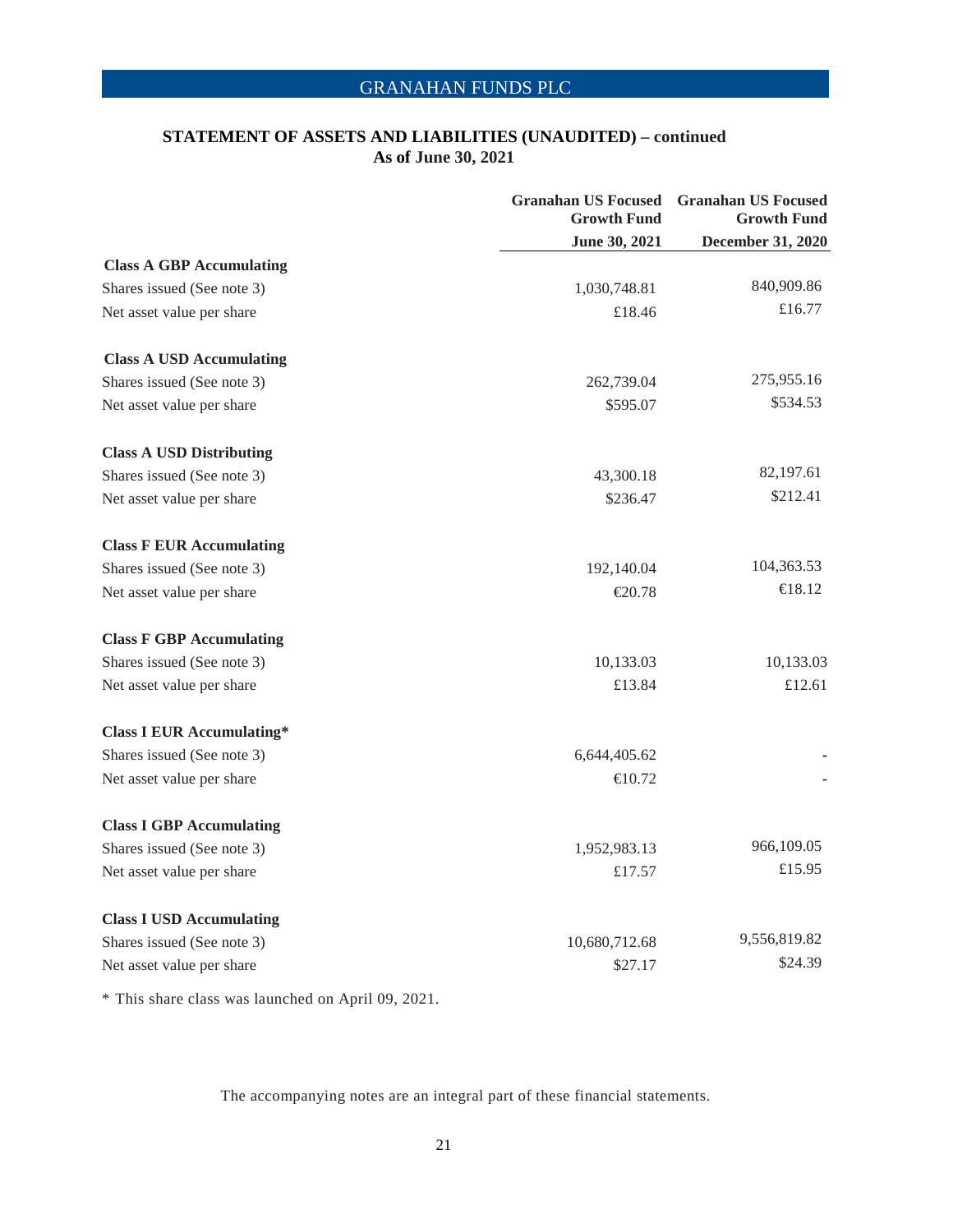### **STATEMENT OF ASSETS AND LIABILITIES (UNAUDITED) – continued As of June 30, 2021**

|                                  | <b>Growth Fund</b> | <b>Granahan US Focused Granahan US Focused</b><br><b>Growth Fund</b> |
|----------------------------------|--------------------|----------------------------------------------------------------------|
|                                  | June 30, 2021      | <b>December 31, 2020</b>                                             |
| <b>Class I USD Distributing</b>  |                    |                                                                      |
| Shares issued (See note 3)       | 7,076,827.76       | 6,968,875.82                                                         |
| Net asset value per share        | \$27.16            | \$24.38                                                              |
| <b>Class P USD Accumulating</b>  |                    |                                                                      |
| Shares issued (See note 3)       | 2,996,375.31       | 3,695,893.70                                                         |
| Net asset value per share        | \$25.60            | \$23.00                                                              |
| <b>Class PI USD Accumulating</b> |                    |                                                                      |
| Shares issued (See note 3)       | 11,756,225.00      | 11,756,225.00                                                        |
| Net asset value per share        | \$15.46            | \$13.88                                                              |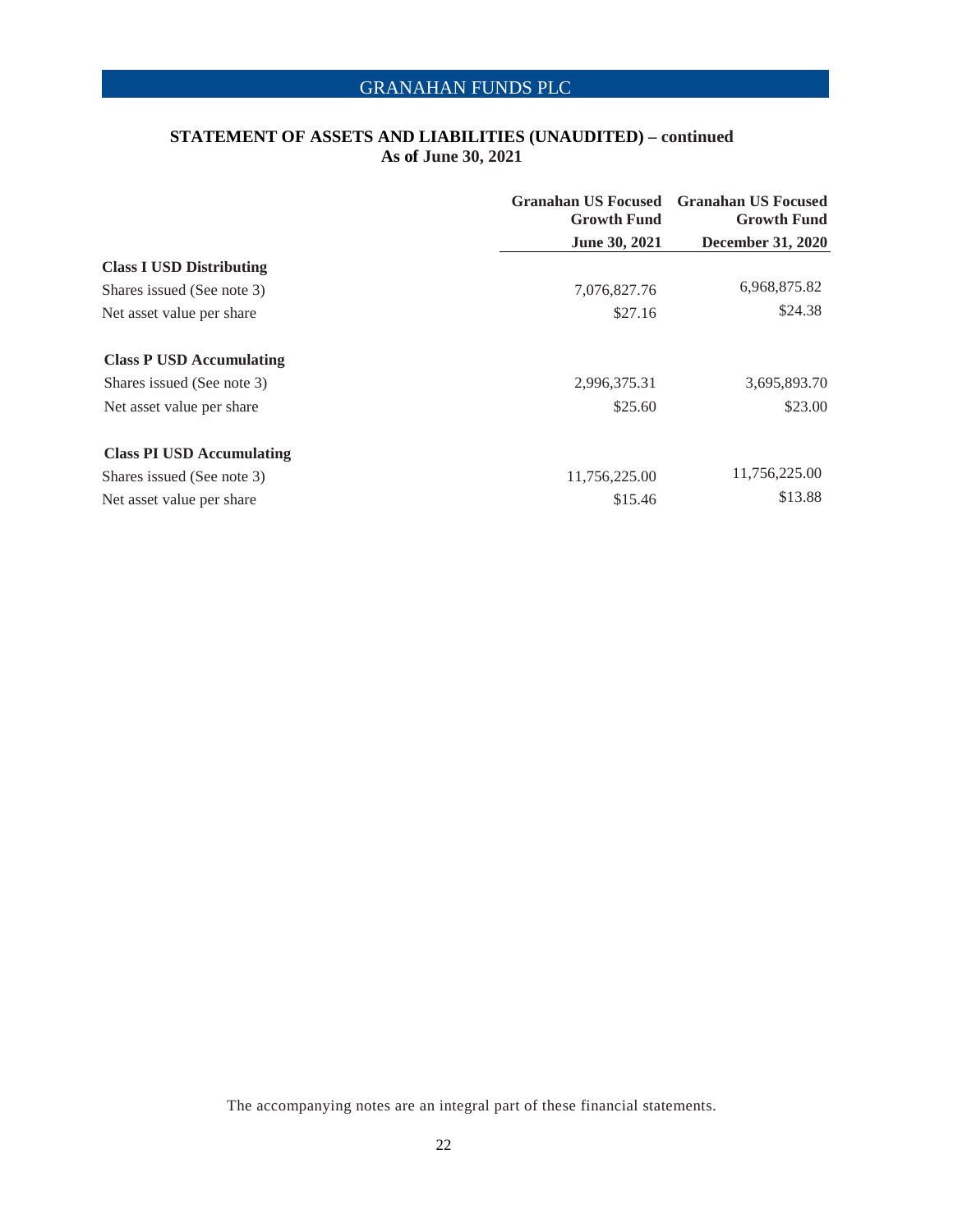### **STATEMENT OF ASSETS AND LIABILITIES (UNAUDITED) – continued As of June 30, 2021**

|                                                       | <b>Granahan US Small Cap</b><br><b>Discoveries Fund</b> | <b>Granahan US Small Cap</b><br><b>Discoveries Fund</b> |
|-------------------------------------------------------|---------------------------------------------------------|---------------------------------------------------------|
|                                                       | June 30, 2021                                           | December 31, 2020                                       |
| <b>Assets</b>                                         |                                                         |                                                         |
| Investments, at identified cost                       | \$34,050,014                                            | \$24,793,332                                            |
| Investments in securities, at fair value (See note 9) | \$47,233,646                                            | \$35,305,963                                            |
| Cash and cash equivalents (See note 10)               | 1,382,581                                               | 1,259,267                                               |
| Receivable for subscriptions                          | 38,936                                                  |                                                         |
| Dividends and interest receivable                     | 8,069                                                   | 6,914                                                   |
| Receivable for securities sold                        |                                                         | 137,764                                                 |
| Prepaid expenses and other assets                     | 17,371                                                  |                                                         |
| Receivable from Investment Manager (See note 5)       | 18,117                                                  | 43,014                                                  |
| <b>Total assets</b>                                   | 48,698,720                                              | 36,752,922                                              |
| <b>Liabilities</b>                                    |                                                         |                                                         |
| Payable for securities purchased                      | 45,656                                                  | 199,068                                                 |
| Payable for fund shares redeemed                      | 239,483                                                 | 107,275                                                 |
| Payable to Investment Manager (See note 5)            | 73,782                                                  | 56,988                                                  |
| Manager fees payable (See note 5)                     | 2,206                                                   | 1,171                                                   |
| Directors fees payable                                | 1,993                                                   | 928                                                     |
| Auditor fees payable                                  | 2,836                                                   | 2,496                                                   |
| Other accrued expenses                                | 28,642                                                  | 19,635                                                  |
| <b>Total liabilities</b>                              | 394,598                                                 | 387,561                                                 |
| <b>Net assets</b>                                     | \$48,304,122                                            | \$36,365,361                                            |
| Net assets consist of                                 |                                                         |                                                         |
| Paid in capital                                       | \$26,816,063                                            | \$22,848,583                                            |
| Undistributed net investment loss                     | (751, 904)                                              | (614,907)                                               |
| Accumulated net realized gain on investments          |                                                         |                                                         |
| and foreign currency related transactions             | 8,878,347                                               | 3,460,021                                               |
| Net unrealized appreciation on investments            |                                                         |                                                         |
| and foreign currency related transactions             | 13,361,616                                              | 10,671,664                                              |
| <b>Net assets</b>                                     | \$48,304,122                                            | \$36,365,361                                            |
|                                                       | \$48,304,122                                            |                                                         |
| Total net assets for shareholding dealing             |                                                         | \$36,365,361                                            |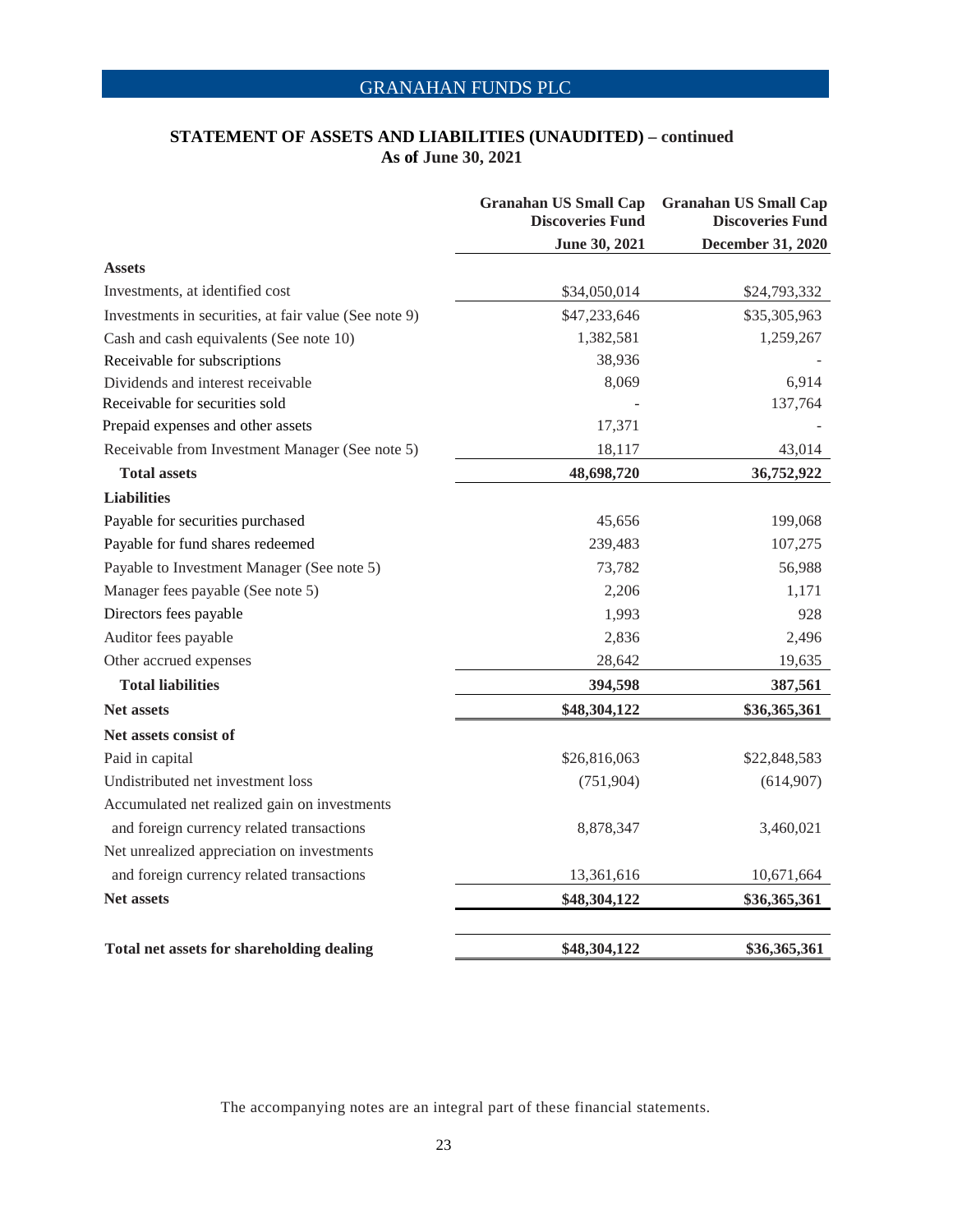### **STATEMENT OF ASSETS AND LIABILITIES (UNAUDITED) – continued As of June 30, 2021**

|                                       | <b>Granahan US Small Cap</b><br><b>Discoveries Fund</b> | <b>Granahan US Small Cap</b><br><b>Discoveries Fund</b> |
|---------------------------------------|---------------------------------------------------------|---------------------------------------------------------|
|                                       | <b>June 30, 2021</b>                                    | <b>December 31, 2020</b>                                |
| <b>Class Founder GBP Accumulating</b> |                                                         |                                                         |
| Shares issued (See note 3)            | 1,448.67                                                | 1,018.43                                                |
| Net asset value per share             | £19.79                                                  | £16.35                                                  |
| <b>Class Founder USD Accumulating</b> |                                                         |                                                         |
| Shares issued (See note 3)            | 1,925,810.99                                            | 1,775,456.87                                            |
| Net asset value per share             | \$25.06                                                 | \$20.47                                                 |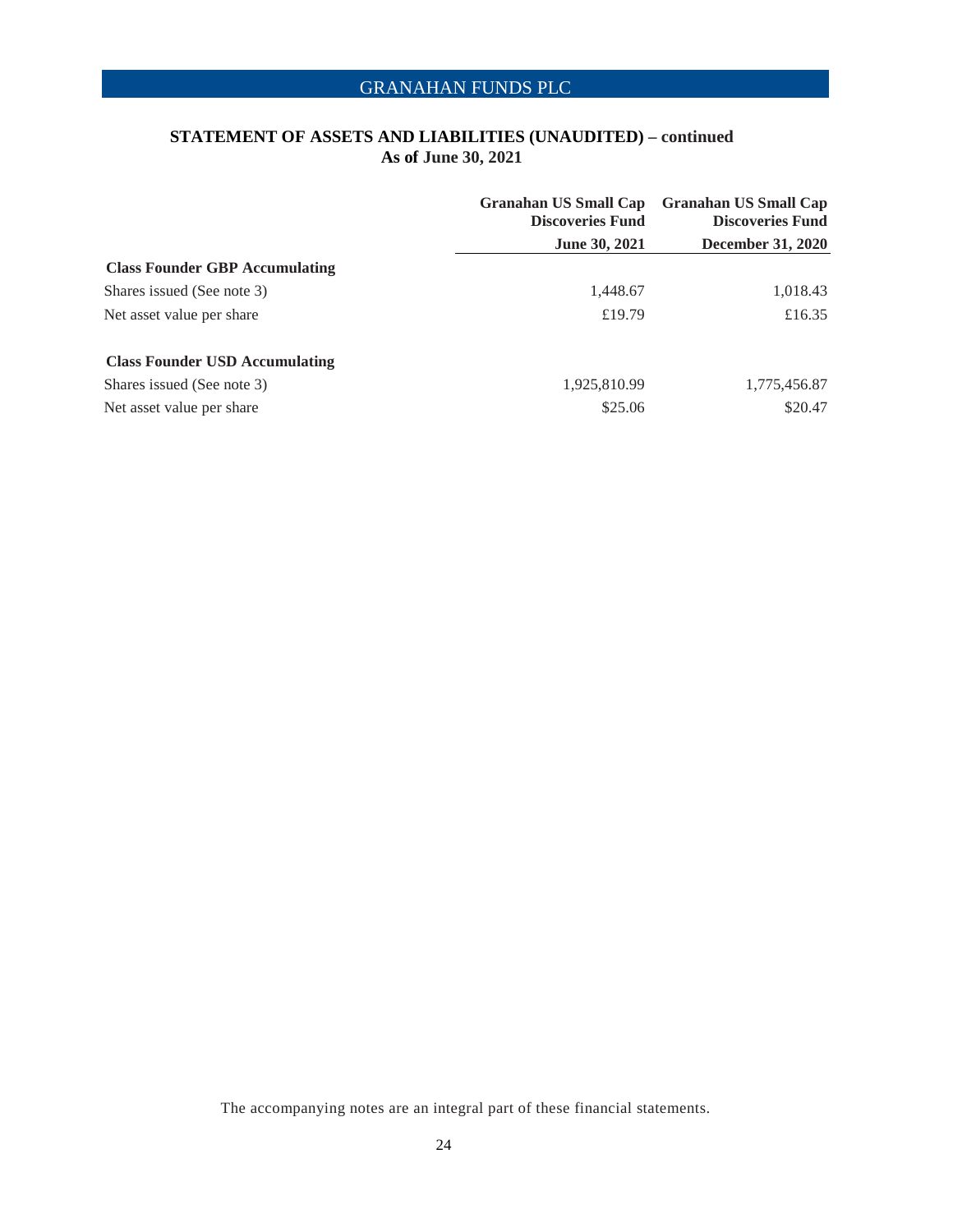### **STATEMENT OF ASSETS AND LIABILITIES (UNAUDITED) – continued As of June 30, 2021**

|                                                       | <b>Granahan US SMID</b><br><b>Select Fund</b> | <b>Granahan US SMID</b><br><b>Select Fund</b> |
|-------------------------------------------------------|-----------------------------------------------|-----------------------------------------------|
|                                                       | June 30, 2021                                 | December 31, 2020                             |
| <b>Assets</b>                                         |                                               |                                               |
| Investments, at identified cost                       | \$456,211,454                                 | \$289,962,379                                 |
| Investments in securities, at fair value (See note 9) | \$625,465,985                                 | \$426,297,881                                 |
| Cash and cash equivalents (See note 10)               | 9,276,736                                     | 5,268,950                                     |
| Receivable for subscriptions                          | 180,376                                       | 104,795                                       |
| Dividends and interest receivable                     | 38,242                                        | 58,056                                        |
| Receivable for securities sold                        | 875,306                                       |                                               |
| Prepaid expenses and other assets                     | 29,070                                        |                                               |
| Receivable from Investment Manager (See note 5)       | 152,136                                       | 188,555                                       |
| <b>Total assets</b>                                   | 636,017,851                                   | 431,918,237                                   |
| <b>Liabilities</b>                                    |                                               |                                               |
| Payable for securities purchased                      | 2,156,155                                     | 1,690,011                                     |
| Payable for fund shares redeemed                      | 37,501                                        | 447,172                                       |
| Payable to Investment Manager (See note 5)            | 1,277,839                                     | 718,531                                       |
| Manager fees payable (See note 5)                     | 29,744                                        | 12,179                                        |
| Directors fees payable                                | 20,017                                        | 5,384                                         |
| Auditor fees payable                                  | 10,174                                        | 5,495                                         |
| Other accrued expenses                                | 83,915                                        | 46,847                                        |
| <b>Total liabilities</b>                              | 3,615,345                                     | 2,925,619                                     |
| <b>Net assets</b>                                     | \$632,402,506                                 | \$428,992,618                                 |
| Net assets consist of                                 |                                               |                                               |
| Paid in capital                                       | \$351,165,043                                 | \$246,513,392                                 |
| Undistributed net investment loss                     | (4,475,532)                                   | (1,826,408)                                   |
| Accumulated net realized gain on investments          |                                               |                                               |
| and foreign currency related transactions             | 115,703,884                                   | 47,465,012                                    |
| Net unrealized appreciation on investments            |                                               |                                               |
| and foreign currency related transactions             | 170,009,111                                   | 136,840,622                                   |
| <b>Net assets</b>                                     | \$632,402,506                                 | \$428,992,618                                 |
| Total net assets for shareholding dealing             | \$632,402,506                                 | \$428,992,618                                 |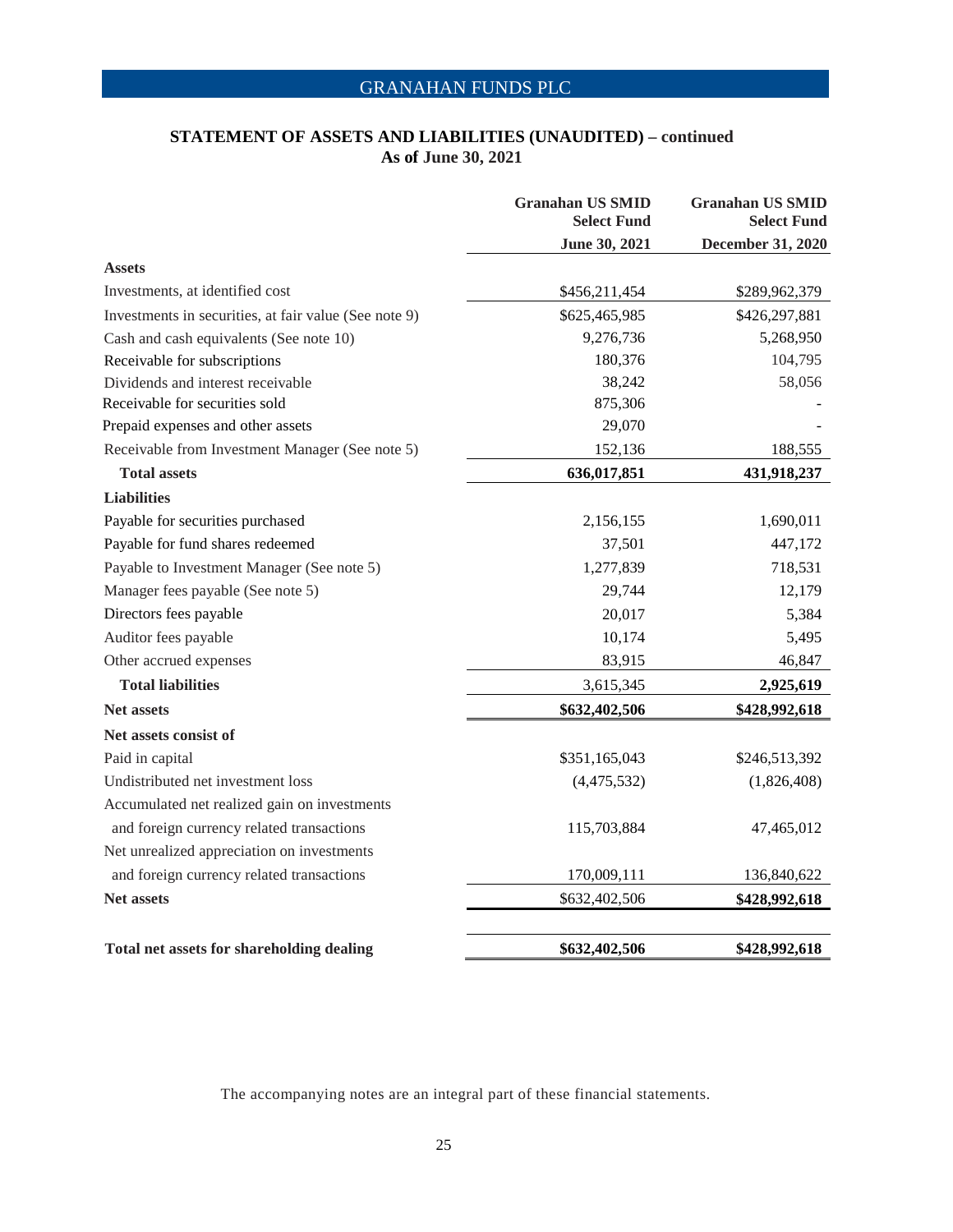### **STATEMENT OF ASSETS AND LIABILITIES (UNAUDITED) – continued As of June 30, 2021**

|                                                       | <b>Granahan US SMID</b><br><b>Select Fund</b> | <b>Granahan US SMID</b><br><b>Select Fund</b> |
|-------------------------------------------------------|-----------------------------------------------|-----------------------------------------------|
|                                                       | June 30, 2021                                 | December 31, 2020                             |
| <b>Class A GBP Accumulating*</b>                      |                                               |                                               |
| Shares issued (See note 3)                            | 23,608.37                                     |                                               |
| Net asset value per share                             | £111.61                                       |                                               |
| <b>Class A GBP Distributing**</b>                     |                                               |                                               |
| Shares issued (See note 3)                            | 750.00                                        |                                               |
| Net asset value per share                             | £107.25                                       |                                               |
| <b>Class A USD Accumulating***</b>                    |                                               |                                               |
| Shares issued (See note 3)                            | 162,574.91                                    |                                               |
| Net asset value per share                             | \$113.70                                      |                                               |
| <b>Class I GBP Accumulating</b>                       |                                               |                                               |
| Shares issued (See note 3)                            | 1,572,908.89                                  | 1,509,144.98                                  |
| Net asset value per share                             | £240.74                                       | £200.65                                       |
| <b>Class I GBP Distributing</b>                       |                                               |                                               |
| Shares issued (See note 3)                            | 314,745.09                                    | 44,681.89                                     |
| Net asset value per share                             | £133.30                                       | £111.12                                       |
| <b>Class I USD Accumulating</b>                       |                                               |                                               |
| Shares issued (See note 3)                            | 123,236.02                                    | 68,792.18                                     |
| Net asset value per share                             | \$132.47                                      | \$109.16                                      |
| <b>Class I USD Distributing</b>                       |                                               |                                               |
| Shares issued (See note 3)                            | 90,596.04                                     | 5,451.53                                      |
| Net asset value per share                             | \$132.57                                      | \$109.25                                      |
| $*$ This sharp along was loweaked an Isnuary 12, 2021 |                                               |                                               |

This share class was launched on January 13, 2021. \*\* This share class was launched on January 28, 2021.

\*\*\* This share class was launched on January 12, 2021.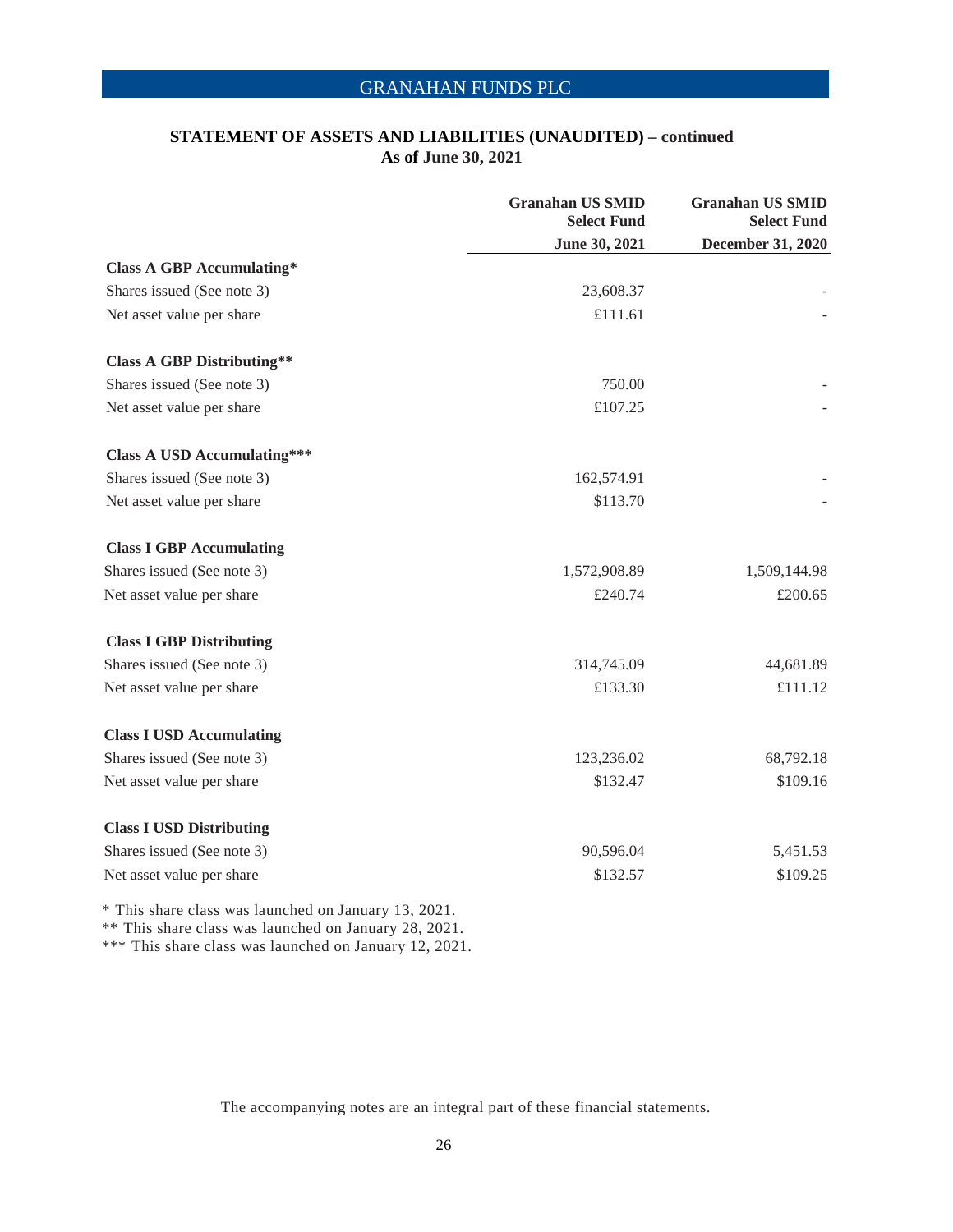### **STATEMENT OF ASSETS AND LIABILITIES (UNAUDITED) – continued As of June 30, 2021**

|                                                       | <b>Total</b>    | <b>Total</b>      |
|-------------------------------------------------------|-----------------|-------------------|
|                                                       | June 30, 2021   | December 31, 2020 |
| <b>Assets</b>                                         |                 |                   |
| Investments, at identified cost                       | \$1,225,642,436 | \$833,306,256     |
| Investments in securities, at fair value (See note 9) | \$1,728,166,993 | \$1,299,257,972   |
| Cash and cash equivalents (See note 10)               | 33,295,158      | 35,395,648        |
| Receivable for subscriptions                          | 1,458,034       | 2,461,518         |
| Dividends and interest receivable                     | 46,311          | 64,970            |
| Receivable for securities sold                        | 4,110,267       | 405,459           |
| Prepaid expenses and other assets                     | 187,483         |                   |
| Receivable from Investment Manager (See note 5)       | 355,597         | 520,728           |
| <b>Total assets</b>                                   | 1,767,619,843   | 1,338,106,295     |
| <b>Liabilities</b>                                    |                 |                   |
| Payable for securities purchased                      | 4,889,051       | 4,562,696         |
| Payable for fund shares redeemed                      | 4,752,583       | 2,603,565         |
| Payable to Investment Manager (See note 5)            | 3,354,817       | 2,121,238         |
| Manager fees payable (See note 5)                     | 82,905          | 38,968            |
| Directors fees payable                                | 60,948          | 19,828            |
| Auditor fees payable                                  | 40,390          | 27,242            |
| Performance fees payable (See note 5)                 | 2,891,640       | 4,155,998         |
| Other accrued expenses                                | 267,661         | 182,201           |
| <b>Total liabilities</b>                              | 16,339,995      | 13,711,736        |
| <b>Net assets</b>                                     | \$1,751,279,848 | \$1,324,394,559   |
| Net assets consist of                                 |                 |                   |
| Paid in capital                                       | \$917,962,809   | \$698,779,719     |
| Undistributed net investment loss                     | (25,832,364)    | (17,771,907)      |
| Accumulated net realized gain on investments          |                 |                   |
| and foreign currency related transactions             | 354,954,038     | 176,091,186       |
| Net unrealized appreciation on investments            |                 |                   |
| and foreign currency related transactions             | 504,195,365     | 467,295,561       |
| <b>Net assets</b>                                     | \$1,751,279,848 | \$1,324,394,559   |
| <b>Total net assets for shareholding dealing</b>      | \$1,751,279,848 | \$1,324,394,559   |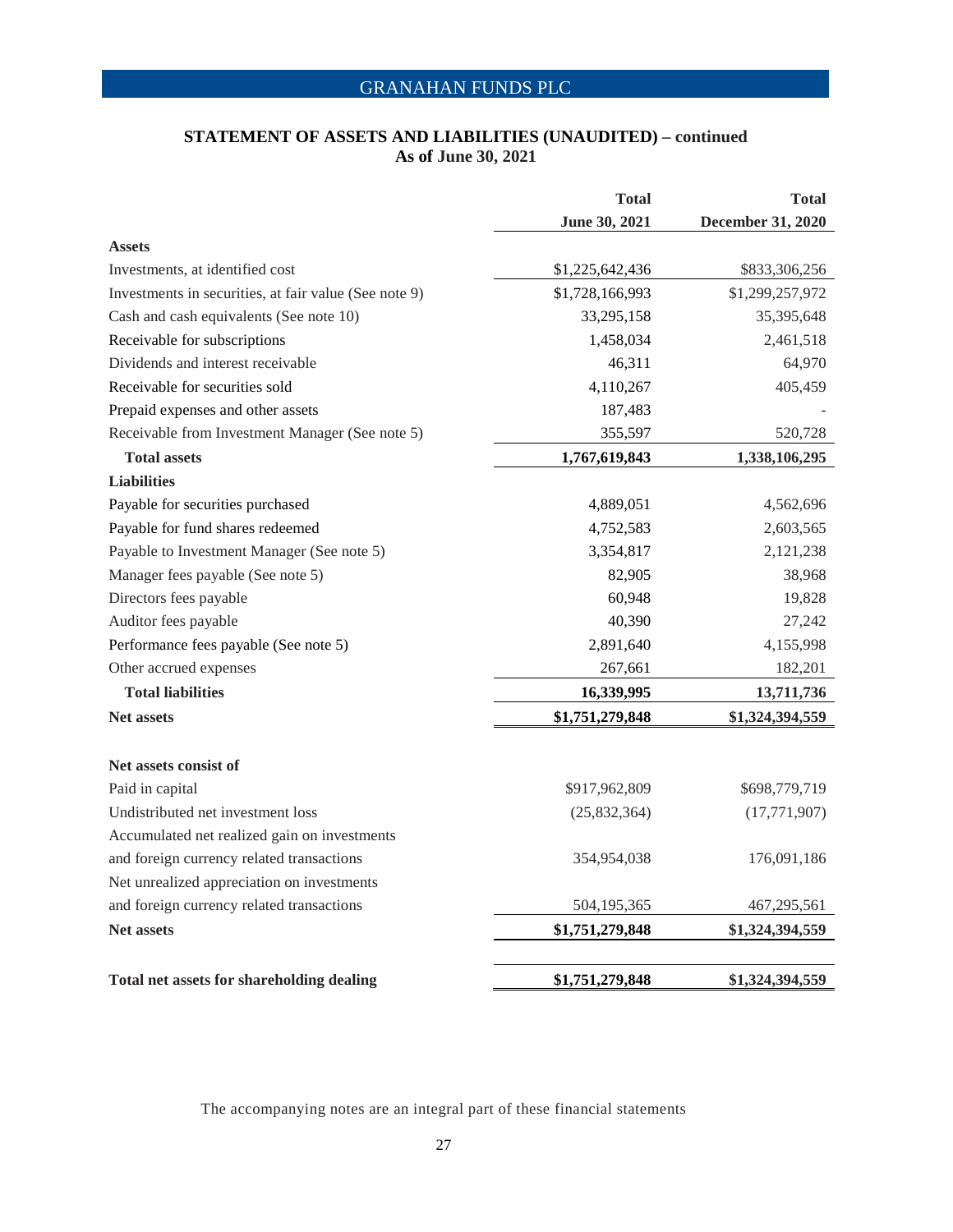#### **STATEMENT OF OPERATIONS (UNAUDITED) For the financial period ended June 30, 2021**

|                                                      | <b>Granahan US Focused</b><br><b>Growth Fund</b><br><b>Financial period ended</b> | <b>Granahan US Focused</b><br><b>Growth Fund</b><br><b>Financial period ended</b> |
|------------------------------------------------------|-----------------------------------------------------------------------------------|-----------------------------------------------------------------------------------|
|                                                      |                                                                                   |                                                                                   |
|                                                      | June 30, 2021                                                                     | June 30, 2020                                                                     |
| <b>Investment income</b>                             |                                                                                   |                                                                                   |
| <b>Dividends</b>                                     | \$394,878                                                                         | \$166,515                                                                         |
| Dividend withholding tax                             | (113,209)                                                                         | (42, 218)                                                                         |
| Other income                                         | 7,768                                                                             | 35,086                                                                            |
| <b>Total investment income</b>                       | 289,437                                                                           | 159,383                                                                           |
| <b>Expenses (See note 5)</b>                         |                                                                                   |                                                                                   |
| <b>Investment Manager fees</b>                       | 3,921,744                                                                         | 1,416,947                                                                         |
| Administration fees                                  | 183,624                                                                           | 78,972                                                                            |
| Manager fees                                         | 100,574                                                                           |                                                                                   |
| Audit fees                                           | 8,129                                                                             | 9,104                                                                             |
| Custody fees                                         | 129,398                                                                           | 63,538                                                                            |
| Directors' fees                                      | 25,423                                                                            | 22,908                                                                            |
| Legal fees                                           | 42,494                                                                            | 39,314                                                                            |
| Performance fees                                     | 1,152,361                                                                         | 2,630,353                                                                         |
| Transaction costs (See note 7)                       | 256,360                                                                           | 220,778                                                                           |
| Other expenses (See note 8)                          | 54,192                                                                            | 42.128                                                                            |
| <b>Total expenses</b>                                | 5,874,299                                                                         | 4,524,042                                                                         |
| Expense reimbursement from Investment Manager        |                                                                                   |                                                                                   |
| (See note 5)                                         | (310, 526)                                                                        | (154,360)                                                                         |
| Net expenses                                         | 5,563,773                                                                         | 4,369,682                                                                         |
| <b>Net investment loss</b>                           | (5,274,336)                                                                       | (4,210,299)                                                                       |
| Realized and unrealized gain/(loss) on investments   |                                                                                   |                                                                                   |
| Net realized gain/(loss) on:                         |                                                                                   |                                                                                   |
| Investments                                          | 105,497,876                                                                       | 28,628,052                                                                        |
| Foreign currency related transactions                | (292, 222)                                                                        | (26,371)                                                                          |
| Net change in unrealized appreciation on:            |                                                                                   |                                                                                   |
| <b>Investments</b>                                   | 1,041,363                                                                         | 80,190,831                                                                        |
| Net realized and unrealized gain on investments      | 106,247,017                                                                       | 108,792,512                                                                       |
| Net increase in net assets resulting from operations | \$100,972,681                                                                     | \$104,582,213                                                                     |

For the financial period ended June 30, 2021, there are no other gains or losses other than those included in the Statement of Operations. All income arises from continuing operations.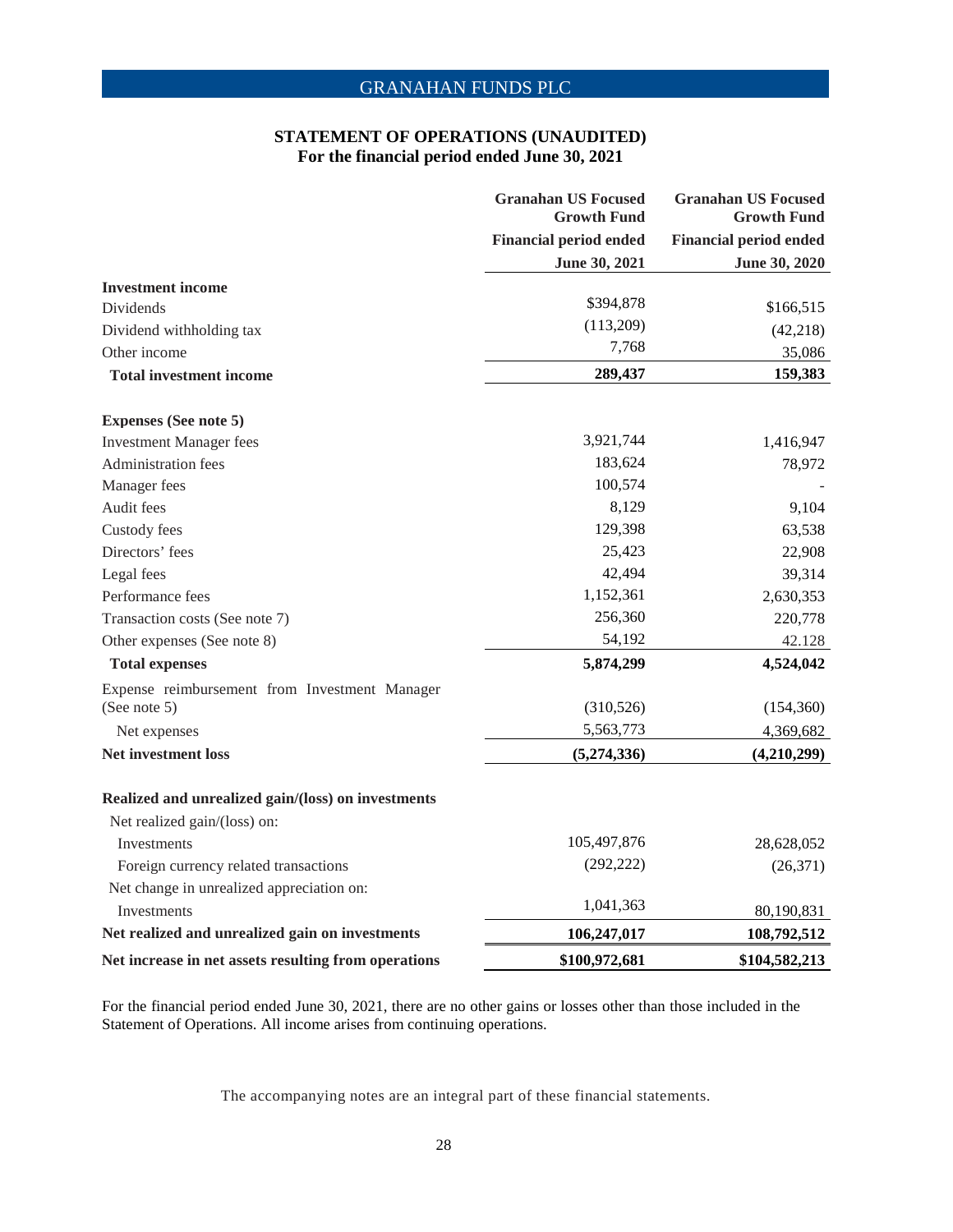#### **STATEMENT OF OPERATIONS (UNAUDITED) – continued For the financial period ended June 30, 2021**

|                                                                    | <b>Granahan US Small</b><br><b>Cap Discoveries Fund</b> | <b>Granahan US Small</b><br><b>Cap Discoveries Fund</b> |
|--------------------------------------------------------------------|---------------------------------------------------------|---------------------------------------------------------|
|                                                                    |                                                         | Financial period ended Financial period ended           |
|                                                                    | June 30, 2021                                           | June 30, 2020                                           |
| <b>Investment</b> income                                           |                                                         |                                                         |
| <b>Dividends</b>                                                   | \$75,519                                                | \$91,065                                                |
| Dividend withholding tax                                           | (16, 221)                                               | (18, 244)                                               |
| Other income                                                       | 1,149                                                   | 12,485                                                  |
| <b>Total investment income</b>                                     | 60,447                                                  | 85,306                                                  |
| <b>Expenses (See note 5)</b>                                       |                                                         |                                                         |
| <b>Investment Manager fees</b>                                     | 140,637                                                 | 118,048                                                 |
| Administration fees                                                | 27,416                                                  | 26,827                                                  |
| Manager fees                                                       | 4,209                                                   |                                                         |
| Audit fees                                                         | 341                                                     | 942                                                     |
| Custody fees                                                       | 18,008                                                  | 19,846                                                  |
| Directors' fees                                                    | 1,065                                                   | 2,369                                                   |
| Legal fees                                                         | 1,780                                                   | 4,065                                                   |
| Transaction costs (See note 7)                                     | 30,636                                                  | 40,995                                                  |
| Other expenses (See note 8)                                        | 8,511                                                   | 9,999                                                   |
| <b>Total expenses</b>                                              | 232,603                                                 | 223,091                                                 |
| Expense reimbursement from Investment Manager                      |                                                         |                                                         |
| (See note 5)                                                       | (35, 159)                                               | (47,264)                                                |
| Net expenses                                                       | 197,444                                                 | 175,827                                                 |
| <b>Net investment loss</b>                                         | (136,997)                                               | (90, 521)                                               |
| Realized and unrealized gain/(loss) on investments                 |                                                         |                                                         |
| Net realized gain/(loss) on:                                       |                                                         |                                                         |
| <b>Investments</b>                                                 | 5,418,370                                               | (871, 316)                                              |
| Foreign currency related transactions                              | (44)                                                    | (63)                                                    |
| Net change in unrealized appreciation/(depreciation) on:           |                                                         |                                                         |
| Investments                                                        | 2,689,952                                               | (313,202)                                               |
| Net realized and unrealized gain/(loss) on<br>investments          | 8,108,278                                               | (1, 184, 581)                                           |
| Net increase/(decrease) in net assets resulting from<br>operations | \$7,971,281                                             | \$(1,275,102)                                           |

For the financial period ended June 30, 2021, there are no other gains or losses other than those included in the Statement of Operations. All income arises from continuing operations.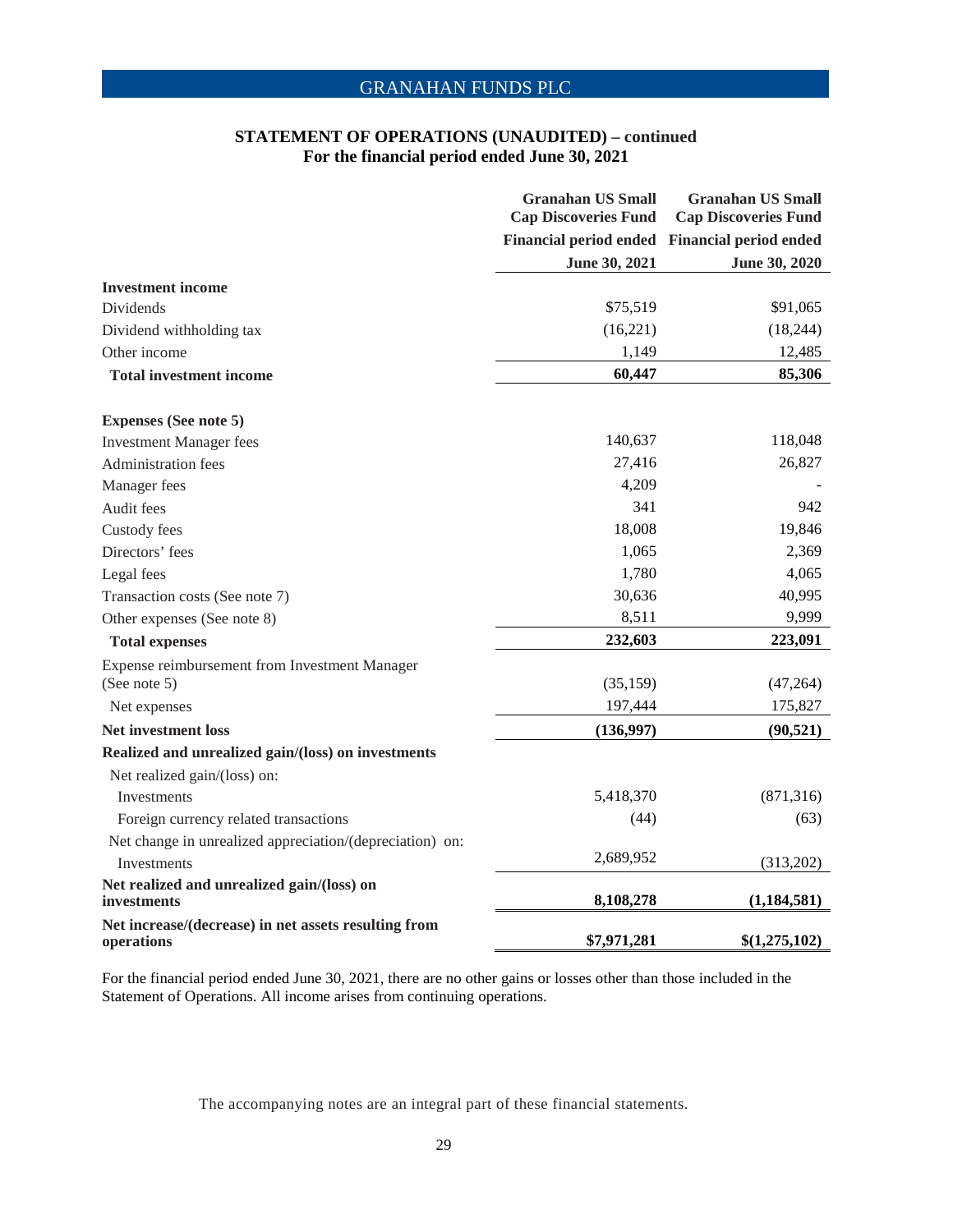#### **STATEMENT OF OPERATIONS (UNAUDITED) – continued For the financial period ended June 30, 2021**

|                                                      | <b>Granahan US SMID</b><br><b>Select Fund</b> | <b>Granahan US SMID</b><br><b>Select Fund</b> |
|------------------------------------------------------|-----------------------------------------------|-----------------------------------------------|
|                                                      |                                               | Financial period ended Financial period ended |
|                                                      | June 30, 2021                                 | <b>June 30, 2020</b>                          |
| <b>Investment</b> income                             |                                               |                                               |
| <b>Dividends</b>                                     | \$371,625                                     | \$230,483                                     |
| Dividend withholding tax                             | (93, 329)                                     | (62,006)                                      |
| Other income                                         | 2,051                                         | 3,799                                         |
| <b>Total investment income</b>                       | 280,347                                       | 172,276                                       |
| <b>Expenses (See note 5)</b>                         |                                               |                                               |
| <b>Investment Manager fees</b>                       | 2,492,769                                     | 359,472                                       |
| Administration fees                                  | 75,493                                        | 21,124                                        |
| Manager fess                                         | 58,055                                        |                                               |
| Audit fees                                           | 4,679                                         | 2,052                                         |
| Custody fees                                         | 92,591                                        | 23,287                                        |
| Directors' fees                                      | 14,633                                        | 5,165                                         |
| Legal fees                                           | 24,459                                        | 8,863                                         |
| Transaction costs (See note 7)                       | 421,824                                       | 375,543                                       |
| Other expenses (See note 8)                          | 24,981                                        | 14,568                                        |
| <b>Total expenses</b>                                | 3,209,484                                     | 810,074                                       |
| Expense reimbursement from Investment Manager        |                                               |                                               |
| (See note 5)                                         | (280,013)                                     | (75, 850)                                     |
| Net expenses                                         | 2,929,471                                     | 734,224                                       |
| <b>Net investment loss</b>                           | (2,649,124)                                   | (561, 948)                                    |
| Realized and unrealized gain/(loss) on investments   |                                               |                                               |
| Net realized gain/(loss) on:                         |                                               |                                               |
| Investments                                          | 68,591,040                                    | 2,451,132                                     |
| Foreign currency related transactions                | (352, 168)                                    | (142, 870)                                    |
| Net change in unrealized appreciation on:            |                                               |                                               |
| <b>Investments</b>                                   | 33,168,489                                    | 12,455,009                                    |
| Net realized and unrealized gain on investments      | 101,407,361                                   | 14,763,271                                    |
| Net increase in net assets resulting from operations | \$98,758,237                                  | \$14,201,323                                  |

For the financial period ended June 30, 2021, there are no other gains or losses other than those included in the Statement of Operations. All income arises from continuing operations.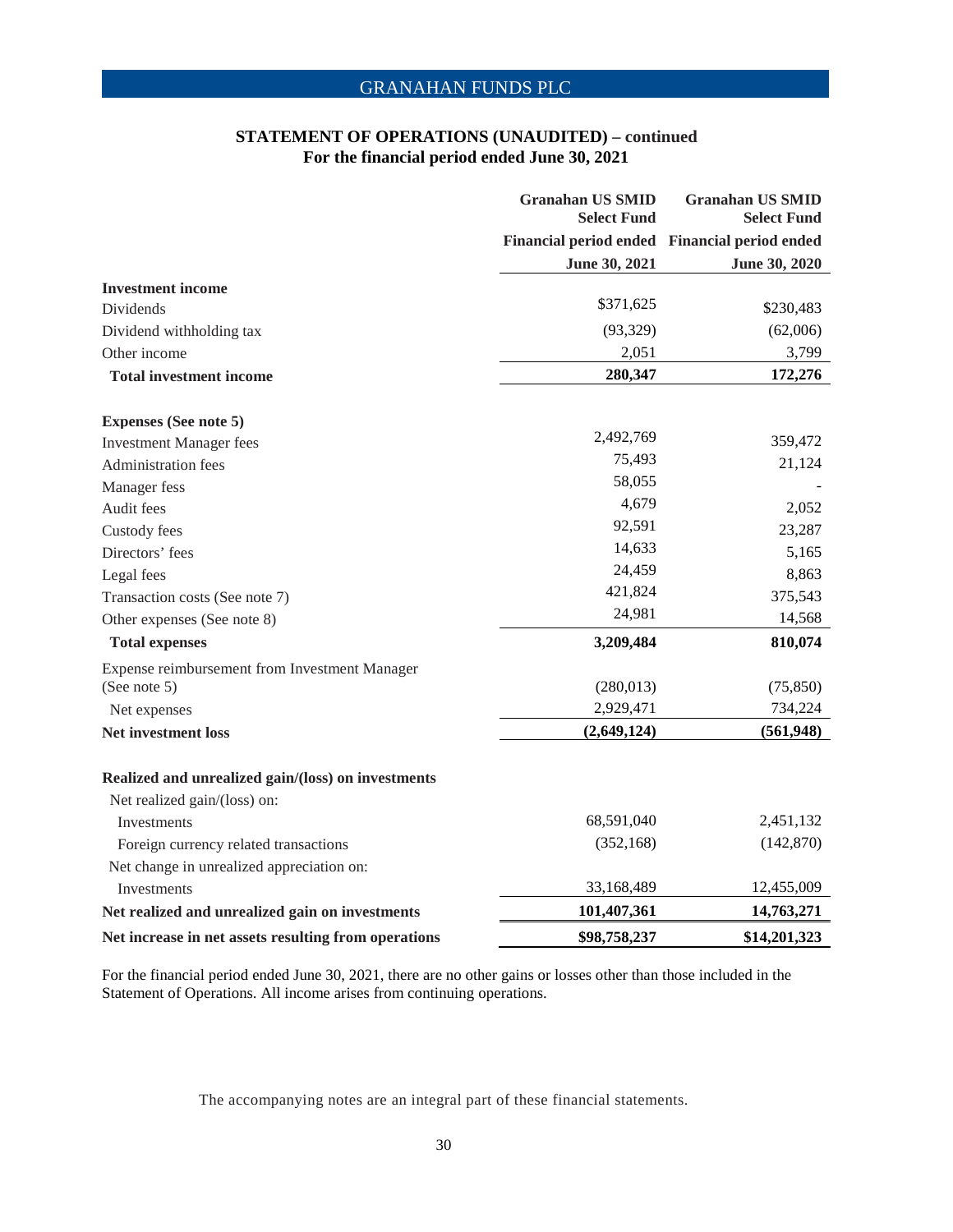#### **STATEMENT OF OPERATIONS (UNAUDITED) – continued For the financial period ended June 30, 2021**

|                                                      | <b>Total</b>                  | <b>Total</b>                  |
|------------------------------------------------------|-------------------------------|-------------------------------|
|                                                      | <b>Financial period ended</b> | <b>Financial period ended</b> |
|                                                      | June 30, 2021                 | June 30, 2020                 |
| <b>Investment income</b>                             |                               |                               |
| Dividends                                            | \$842,022                     | \$488,063                     |
| Dividend withholding tax                             | (222, 759)                    | (122, 468)                    |
| Other income                                         | 10,968                        | 51,370                        |
| <b>Total investment income</b>                       | 630,231                       | 416,965                       |
| <b>Expenses (See note 5)</b>                         |                               |                               |
| <b>Investment Manager fees</b>                       | 6,555,150                     | 1,894,467                     |
| Administration fees                                  | 286,533                       | 126,923                       |
| Manager fees                                         | 162,838                       |                               |
| Audit fees                                           | 13,149                        | 12,098                        |
| Custody fees                                         | 239,997                       | 106,671                       |
| Directors' fees                                      | 41,121                        | 30,442                        |
| Legal fees                                           | 68,733                        | 52,242                        |
| Performance fees                                     | 1,152,361                     | 2,630,353                     |
| Transaction costs (See note 7)                       | 708,820                       | 637,316                       |
| Other expenses (See note 8)                          | 87,684                        | 66,695                        |
| <b>Total expenses</b>                                | 9,316,386                     | 5,557,207                     |
| Expense reimbursement from Investment Manager        |                               |                               |
| (See note 5)                                         | (625, 698)                    | (277, 474)                    |
| Net expenses                                         | 8,690,688                     | 5,279,733                     |
| <b>Net investment loss</b>                           | (8,060,457)                   | (4,862,768)                   |
| Realized and unrealized gain/(loss) on investments   |                               |                               |
| Net realized gain/(loss) on:                         |                               |                               |
| Investments                                          | 179,507,286                   | 30,207,868                    |
| Foreign currency related transactions                | (644, 434)                    | (169, 304)                    |
| Net change in unrealized appreciation on:            |                               |                               |
| Investments                                          | 36,899,804                    | 92,332,638                    |
| Net realized and unrealized gain on investments      | 215,762,656                   | 122,371,202                   |
| Net increase in net assets resulting from operations | \$207,702,199                 | \$117,508,434                 |

For the financial period ended June 30, 2021, there are no other gains or losses other than those included in the Statement of Operations. All income arises from continuing operations.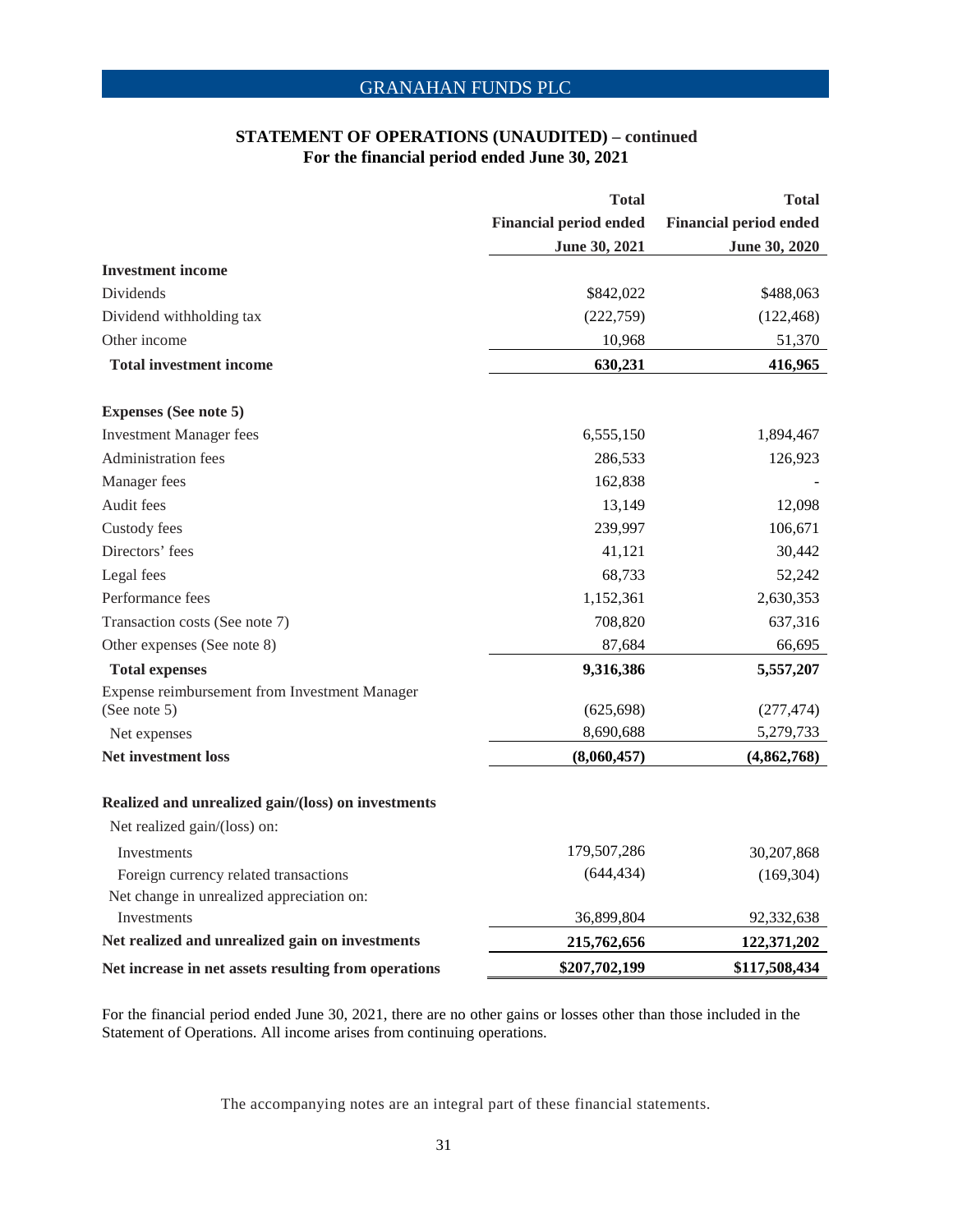### **STATEMENT OF CHANGES IN NET ASSETS (UNAUDITED) For the financial period ended June 30, 2021**

|                                                            | <b>Growth Fund</b> | <b>Granahan US Focused Granahan US Focused</b><br><b>Growth Fund</b><br>Financial period ended Financial period ended |
|------------------------------------------------------------|--------------------|-----------------------------------------------------------------------------------------------------------------------|
|                                                            |                    |                                                                                                                       |
|                                                            | June 30, 2021      | June 30, 2020                                                                                                         |
| <b>Operations</b>                                          |                    |                                                                                                                       |
| Net investment loss                                        | \$(5,274,336)      | \$(4,210,299)                                                                                                         |
| Net realized gain on investments and foreign               |                    |                                                                                                                       |
| currency related transactions                              | 105,205,654        | 28,601,681                                                                                                            |
| Net change in unrealized appreciation on investments       |                    |                                                                                                                       |
| and foreign currency transactions                          | 1,041,363          | 80,190,831                                                                                                            |
| Net increase in net assets resulting from operations       | 100,972,681        | 104,582,213                                                                                                           |
| <b>Capital Share Transactions (See note 3)</b>             |                    |                                                                                                                       |
| Proceeds from shares sold                                  |                    |                                                                                                                       |
| Class A GBP Accumulating                                   | 8,994,556          | 2,362,256                                                                                                             |
| Class A USD Accumulating                                   | 105,914,993        | 33,686,029                                                                                                            |
| Class A USD Distributing                                   | 6,031,664          | 415,468                                                                                                               |
| <b>Class F EUR Accumulating</b>                            | 19,281,176         | 385,348                                                                                                               |
| Class I EUR Accumulating*                                  | 78,840,396         |                                                                                                                       |
| <b>Class I GBP</b> Accumulating                            | 28,118,210         | 6,108,896                                                                                                             |
| <b>Class I USD Accumulating</b>                            | 116,902,853        | 78,451,581                                                                                                            |
| <b>Class I USD Distributing</b>                            | 40,904,660         | 4,991,143                                                                                                             |
| Cost of shares redeemed                                    |                    |                                                                                                                       |
| Class A GBP Accumulating                                   | (4,307,292)        | (13, 728)                                                                                                             |
| Class A USD Accumulating                                   | (109, 896, 813)    | (16, 197, 826)                                                                                                        |
| Class A USD Distributing                                   | (14, 419, 252)     | (1,022,929)                                                                                                           |
| <b>Class F EUR Accumulating</b>                            | (16, 125, 401)     | (312, 616)                                                                                                            |
| Class I EUR Accumulating*                                  | (47, 391)          |                                                                                                                       |
| <b>Class I GBP</b> Accumulating                            | (5,992,629)        | (7, 429)                                                                                                              |
| <b>Class I USD Accumulating</b>                            | (88, 602, 519)     | (2,211,549)                                                                                                           |
| <b>Class I USD Distributing</b>                            | (38, 238, 551)     | (20, 787, 065)                                                                                                        |
| Class P USD Accumulating                                   | (16,794,701)       | (309, 052)                                                                                                            |
| Net increase in net assets from capital share transactions | \$110,563,959      | \$85,538,527                                                                                                          |

\* This share class was launched on April 09, 2021.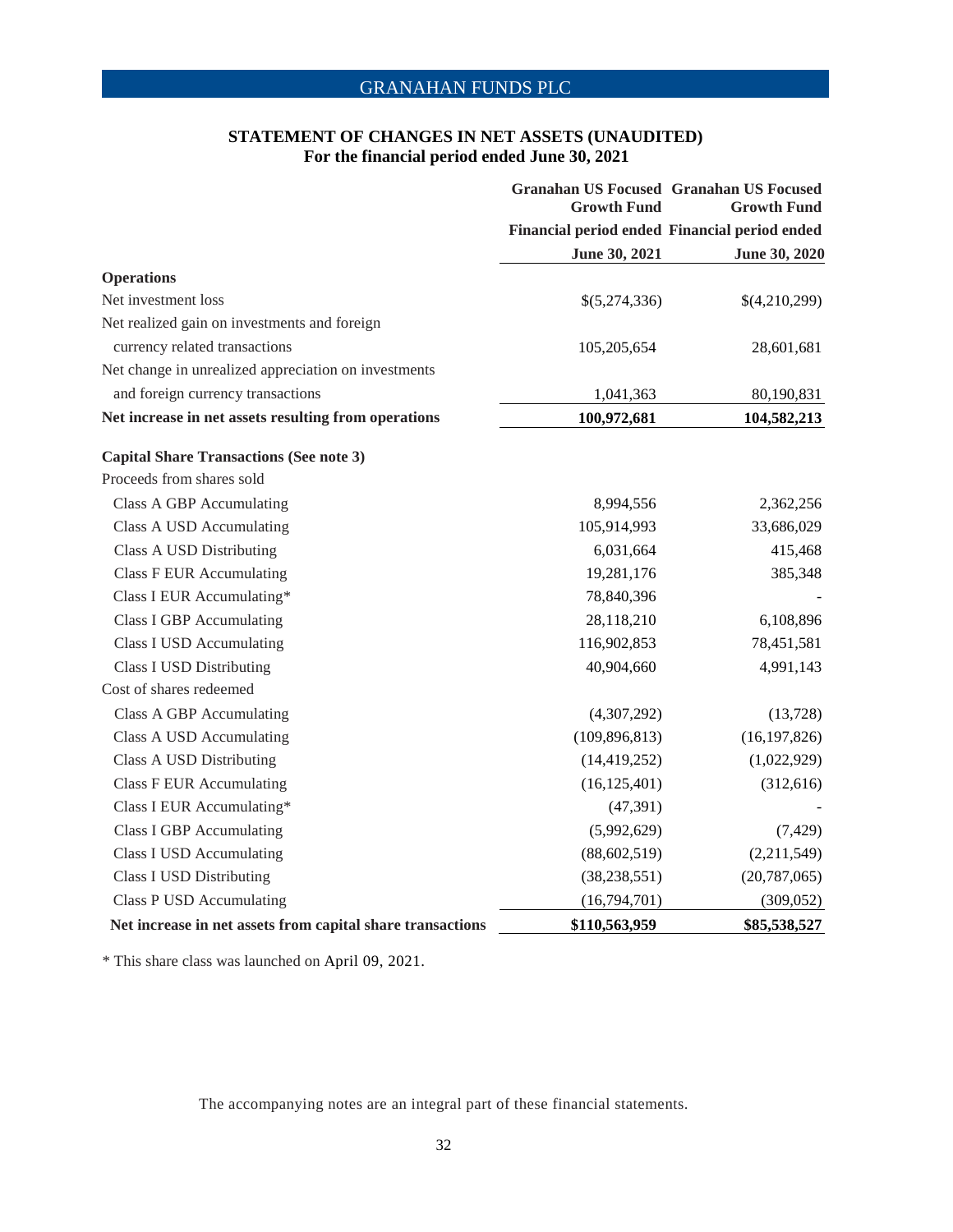### **STATEMENT OF CHANGES IN NET ASSETS (UNAUDITED) – continued For the financial period ended June 30, 2021**

|                                          | <b>Growth Fund</b>   | <b>Granahan US Focused Granahan US Focused</b><br><b>Growth Fund</b> |
|------------------------------------------|----------------------|----------------------------------------------------------------------|
|                                          |                      | Financial period ended Financial period ended                        |
|                                          | <b>June 30, 2021</b> | <b>June 30, 2020</b>                                                 |
| <b>Distributions to Shareholders</b>     |                      |                                                                      |
| Class A USD Distributing                 |                      |                                                                      |
| <b>Class I USD Distributing</b>          |                      |                                                                      |
| Total distributions                      |                      |                                                                      |
| <b>Total increase in net assets</b>      | \$211,536,640        | \$190,120,740                                                        |
| Net assets Beginning of financial period | \$859,036,580        | \$280,947,176                                                        |
| Net assets End of financial period       | \$1,070,573,220      | \$471,067,916                                                        |
|                                          |                      |                                                                      |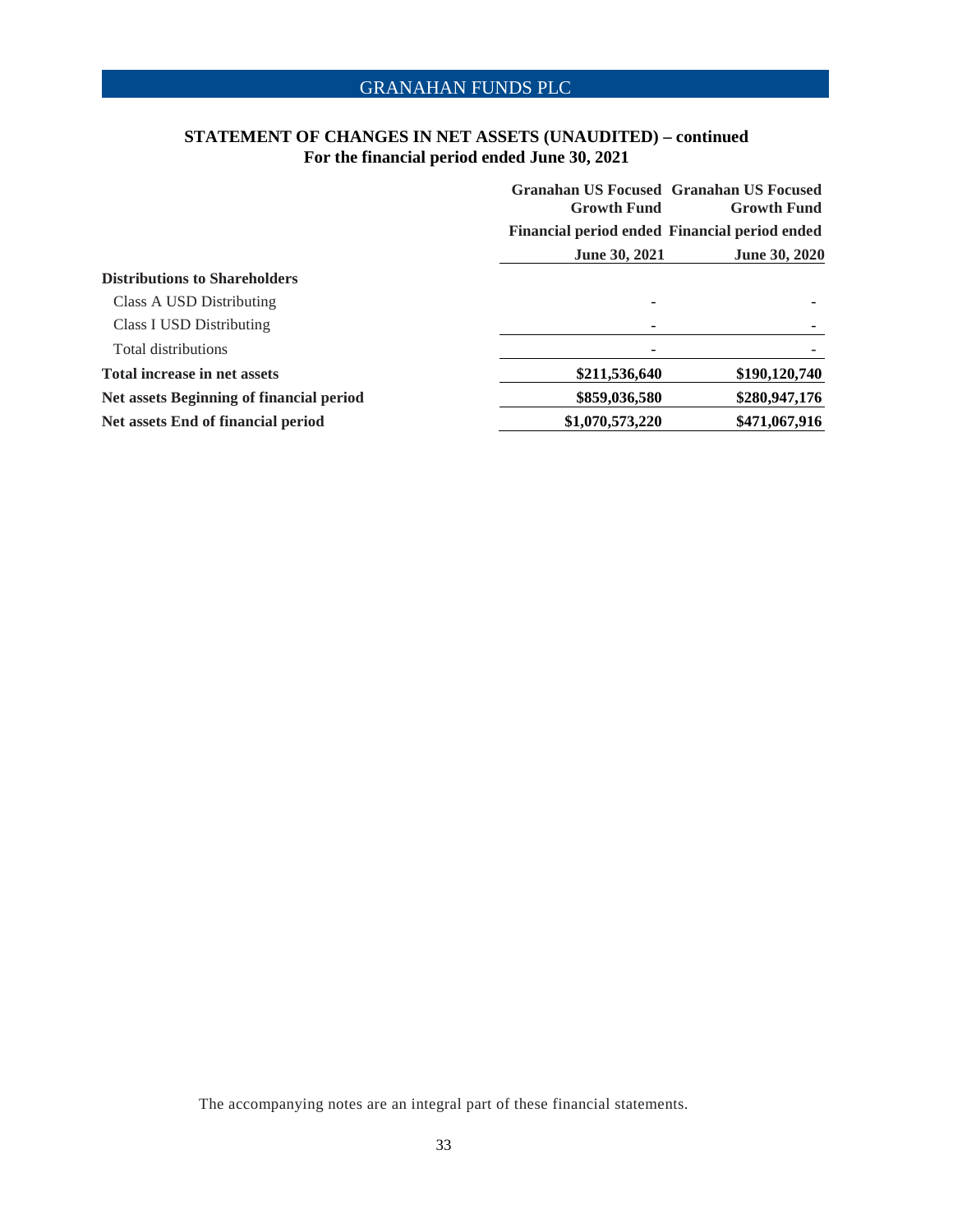### **STATEMENT OF CHANGES IN NET ASSETS (UNAUDITED) – continued For the financial period ended June 30, 2021**

|                                                                          | <b>Granahan US Small</b><br><b>Cap Discoveries Fund</b> | <b>Granahan US Small</b><br><b>Cap Discoveries Fund</b> |
|--------------------------------------------------------------------------|---------------------------------------------------------|---------------------------------------------------------|
|                                                                          | Financial period ended Financial period ended           |                                                         |
|                                                                          | June 30, 2021                                           | June 30, 2020                                           |
| <b>Operations</b>                                                        |                                                         |                                                         |
| Net investment loss                                                      | \$(136,997)                                             | \$(90,521)                                              |
| Net realized gain/(loss) on investments and foreign                      |                                                         |                                                         |
| currency related transactions                                            | 5,418,326                                               | (871, 379)                                              |
| Net change in unrealized appreciation/(depreciation) on                  |                                                         |                                                         |
| investments and foreign currency transactions                            | 2,689,952                                               | (313,202)                                               |
| Net increase/(decrease) in net assets resulting from<br>operations       | 7,971,281                                               | (1,275,102)                                             |
| <b>Capital Share Transactions (See note 3)</b>                           |                                                         |                                                         |
| Proceeds from shares sold                                                |                                                         |                                                         |
| <b>Class Founder GBP Accumulating</b>                                    | 11,624                                                  | 1,481                                                   |
| <b>Class Founder USD Accumulating</b>                                    | 10,443,872                                              | 2,209,142                                               |
| Cost of shares redeemed                                                  |                                                         |                                                         |
| <b>Class Founder GBP Accumulating</b>                                    |                                                         |                                                         |
| <b>Class Founder USD Accumulating</b>                                    | (6,488,016)                                             | (7,605,647)                                             |
| Net increase/(decrease) in net assets from capital share<br>transactions | \$3,967,480                                             | \$(5,395,024)                                           |
| <b>Distributions to Shareholders</b>                                     |                                                         |                                                         |
| <b>Total distributions</b>                                               |                                                         |                                                         |
| Total increase/(decrease) in net assets                                  | \$11,938,761                                            | \$(6,670,126)                                           |
| Net assets Beginning of financial period                                 | \$36,365,361                                            | \$40,311,889                                            |
| Net assets End of financial period                                       | \$48,304,122                                            | \$33,641,763                                            |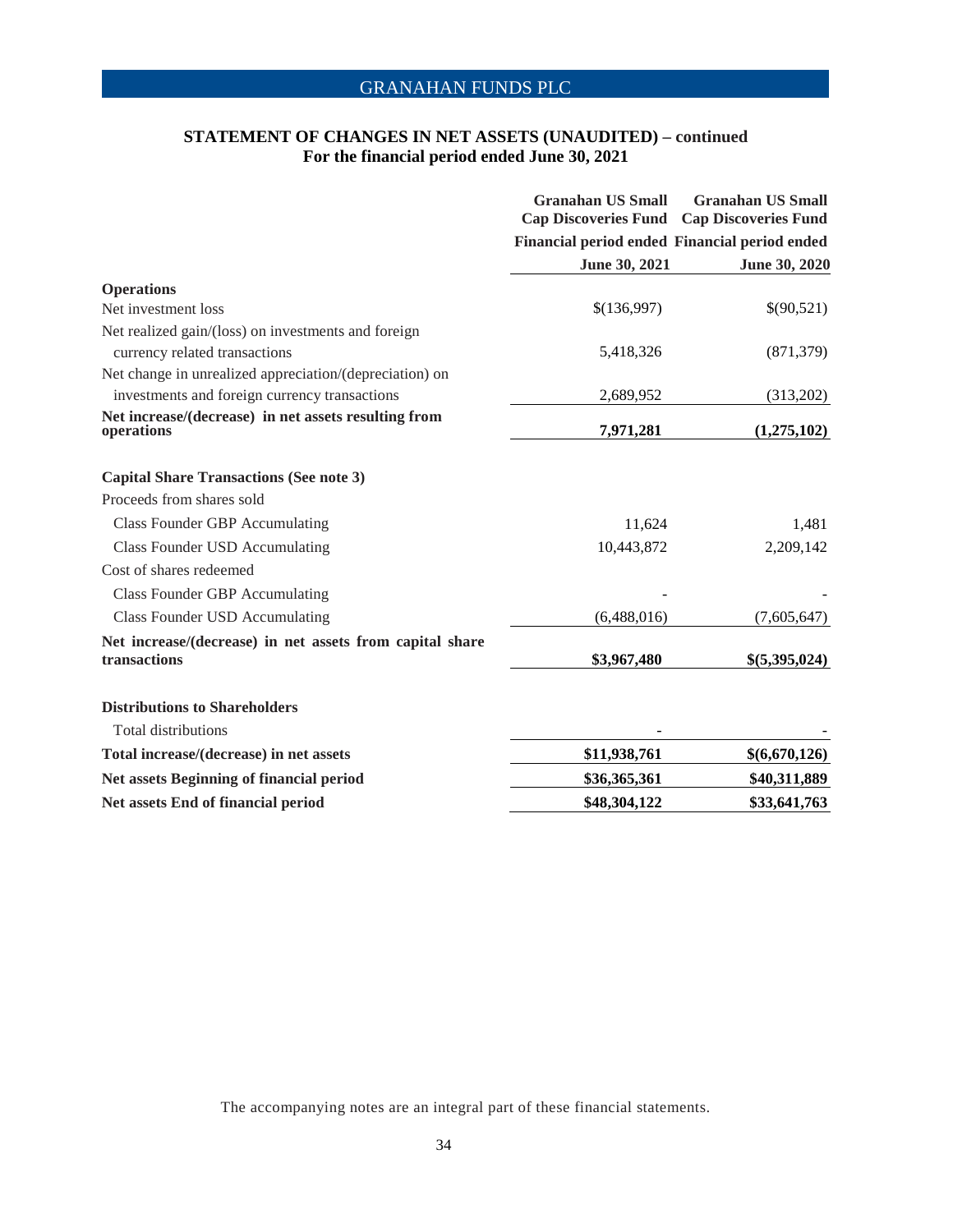### **STATEMENT OF CHANGES IN NET ASSETS (UNAUDITED) – continued For the financial period ended June 30, 2021**

|                                                                                                               | <b>Granahan US SMID</b><br><b>Select Fund</b> | <b>Granahan US SMID</b><br><b>Select Fund</b> |
|---------------------------------------------------------------------------------------------------------------|-----------------------------------------------|-----------------------------------------------|
|                                                                                                               |                                               | Financial period ended Financial period ended |
|                                                                                                               | June 30, 2021                                 | <b>June 30, 2020</b>                          |
| <b>Operations</b>                                                                                             |                                               |                                               |
| Net investment loss                                                                                           | \$(2,649,124)                                 | \$(561,948)                                   |
| Net realized gain on investments and foreign                                                                  |                                               |                                               |
| currency related transactions                                                                                 | 68,238,872                                    | 2,308,262                                     |
| Net change in unrealized appreciation on investments<br>and foreign currency transactions                     | 33,168,489                                    | 12,455,009                                    |
| Net increase in net assets resulting from operations                                                          | 98,758,237                                    | 14,201,323                                    |
|                                                                                                               |                                               |                                               |
| <b>Capital Share Transactions (See note 3)</b>                                                                |                                               |                                               |
| Proceeds from shares sold                                                                                     |                                               |                                               |
| Class A GBP Accumulating*                                                                                     | 4,252,357                                     |                                               |
| Class A GBP Distributing**                                                                                    | 103,001                                       |                                               |
| Class A USD Accumulating***                                                                                   | 20,215,902                                    |                                               |
| Class I GBP Accumulating                                                                                      | 51,879,623                                    | 106,336,306                                   |
| Class I GBP Distributing****                                                                                  | 51,400,528                                    |                                               |
| Class I USD Accumulating*****                                                                                 | 7,831,183                                     |                                               |
| Class I USD Distributing******                                                                                | 11,107,108                                    |                                               |
| Cost of shares redeemed                                                                                       |                                               |                                               |
| Class A GBP Accumulating*                                                                                     | (758, 383)                                    |                                               |
| Class A USD Accumulating***                                                                                   | (2,400,951)                                   |                                               |
| <b>Class I GBP Accumulating</b>                                                                               | (33,829,509)                                  | (24, 586)                                     |
| Class I GBP Distributing****                                                                                  | (4,104,145)                                   |                                               |
| Class I USD Accumulating*****                                                                                 | (999,200)                                     |                                               |
| Class I USD Distributing******                                                                                | (45, 863)                                     |                                               |
| Net increase in net assets from capital share transactions                                                    | \$104,651,651                                 | \$106,311,720                                 |
| <b>Distributions to Shareholders</b>                                                                          |                                               |                                               |
| <b>Total distributions</b>                                                                                    |                                               |                                               |
| <b>Total increase in net assets</b>                                                                           | \$203,409,888                                 | \$120,513,043                                 |
| Net assets Beginning of financial period                                                                      | \$428,992,618                                 |                                               |
| Net assets End of financial period                                                                            | \$632,402,506                                 | \$120,513,043                                 |
| * This share class was launched on January 13, 2021.<br>** This share class was launched on January 28, 2021. |                                               |                                               |

\*\*\* This share class was launched on January 12, 2021.

\*\*\*\* This share class was launched on December 7, 2020.

\*\*\*\*\* This share class was launched on December 16, 2020.

\*\*\*\*\*\* This share class was launched on December 15, 2020.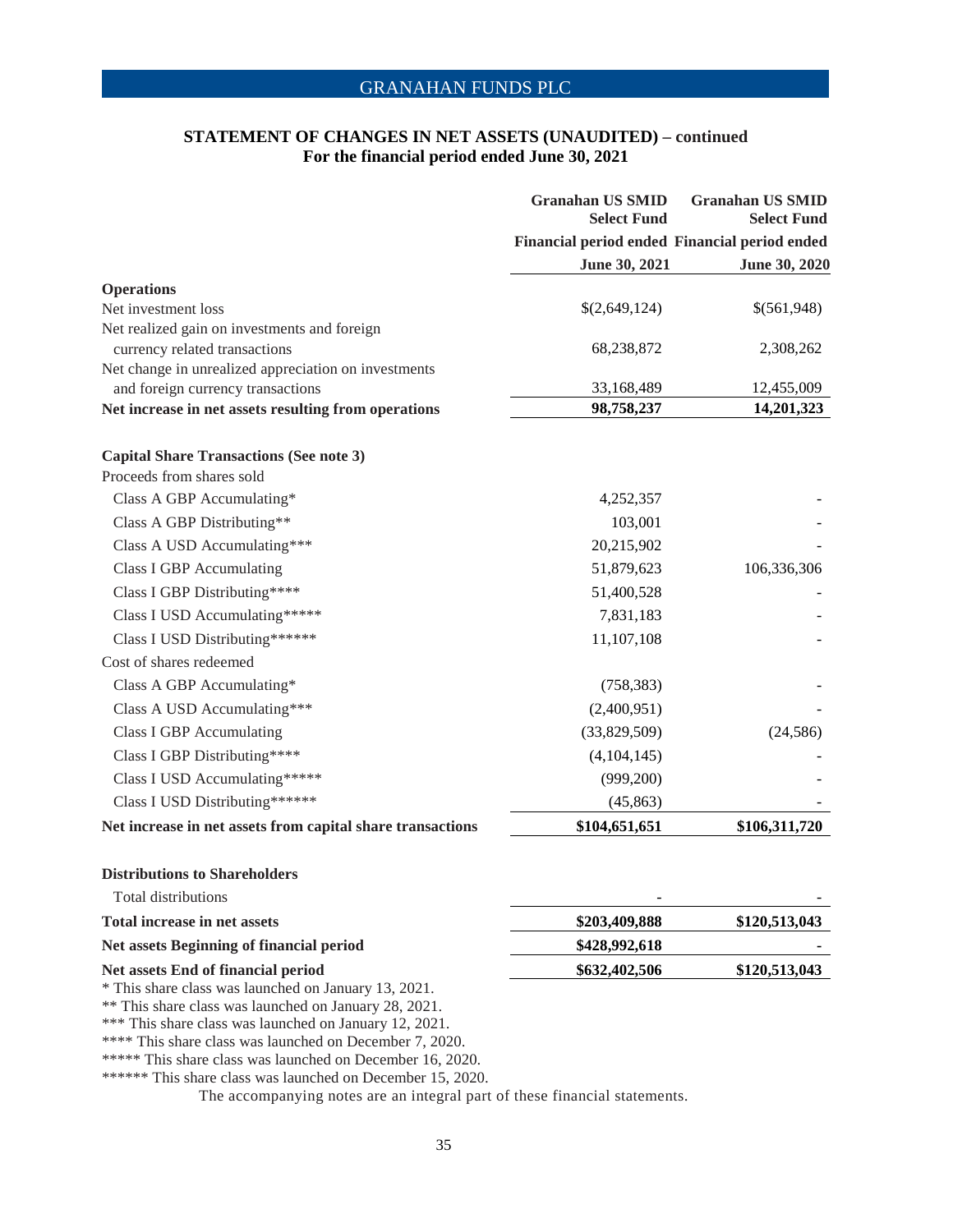# **STATEMENT OF CHANGES IN NET ASSETS (UNAUDITED) – continued For the financial period ended June 30, 2021**

|                                                            | <b>Total</b>                  | <b>Total</b>                  |
|------------------------------------------------------------|-------------------------------|-------------------------------|
|                                                            | <b>Financial period ended</b> | <b>Financial period ended</b> |
|                                                            | June 30, 2021                 | June 30, 2020                 |
| <b>Operations</b>                                          |                               |                               |
| Net investment loss                                        | \$(8,060,457)                 | \$(4,862,768)                 |
| Net realized gain on investments and foreign               |                               |                               |
| currency related transactions                              | 178,862,852                   | 30,038,564                    |
| Net change in unrealized appreciation on investments       |                               |                               |
| and foreign currency transactions                          | 36,899,804                    | 92,332,638                    |
| Net increase in net assets resulting from operations       | \$207,702,199                 | \$117,508,434                 |
| <b>Capital Share Transactions (See note 3)</b>             |                               |                               |
| Proceeds from shares sold                                  | 562,233,706                   | 234,947,650                   |
| Cost of shares redeemed                                    | (343,050,616)                 | (48, 492, 427)                |
| Net increase in net assets from capital share transactions | \$219,183,090                 | \$186,455,223                 |
| <b>Distributions to Shareholders</b>                       |                               |                               |
| Class A USD Distributing                                   |                               |                               |
| <b>Class I USD Distributing</b>                            |                               |                               |
| <b>Total distributions</b>                                 |                               |                               |
| <b>Total increase in net assets</b>                        | \$426,885,289                 | \$303,963,657                 |
| Net assets Beginning of financial period                   | \$1,324,394,559               | \$321,259,065                 |
| Net assets End of financial period                         | \$1,751,279,848               | \$625,222,722                 |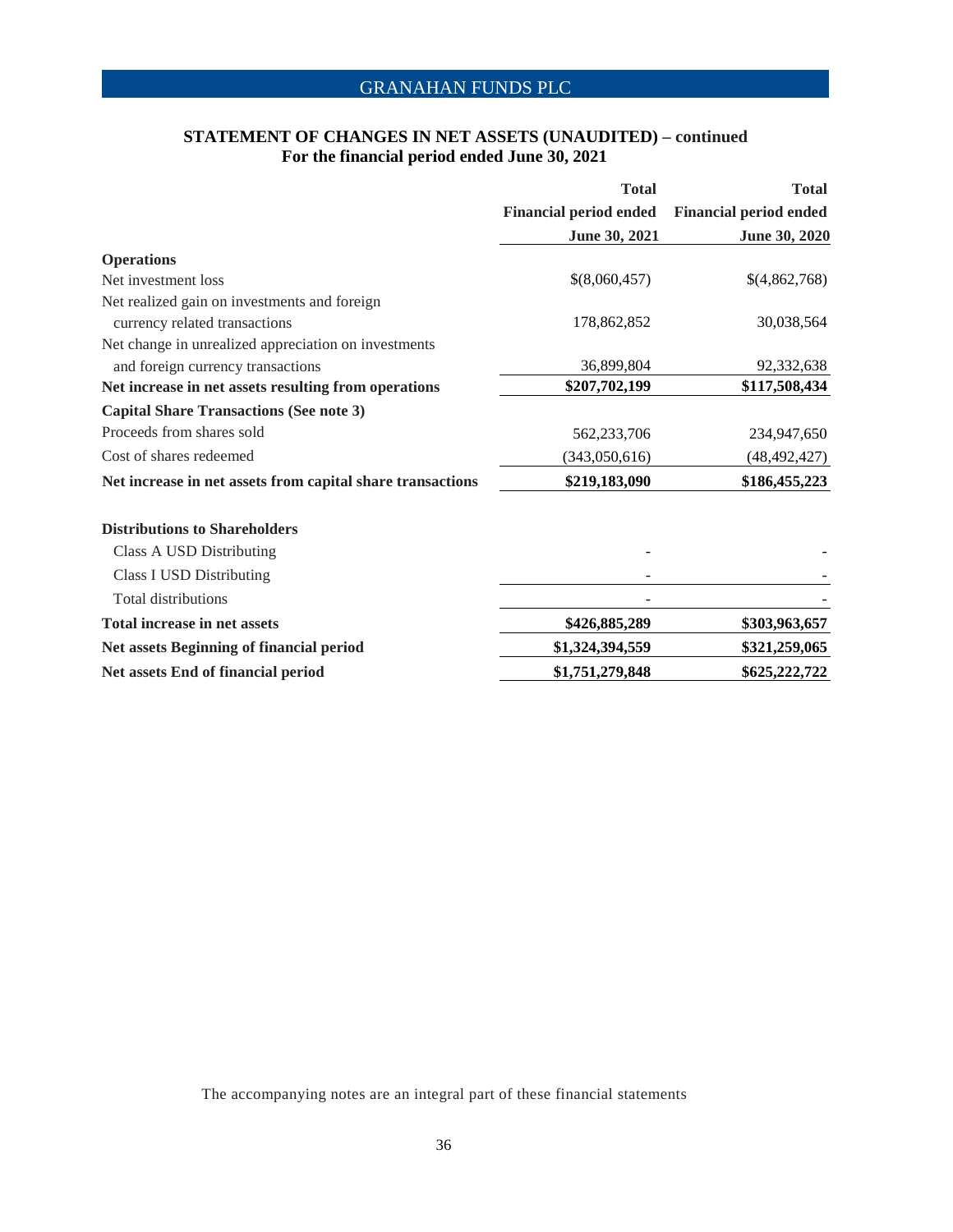### **FINANCIAL HIGHLIGHTS (UNAUDITED) For a share outstanding throughout the financial period ended June 30, 2021 and comparatives for the financial year ended December 31, 2020**

### **Granahan US Focused Growth Fund**

| <b>Class A GBP Accumulating</b>                                      | <b>June 2021</b>      | December 2020         |
|----------------------------------------------------------------------|-----------------------|-----------------------|
| Net Asset Value - Beginning of Financial Period                      | £16.77                | £9.45                 |
| <b>Income from Investment Operations</b>                             |                       |                       |
| Net investment loss                                                  | (0.12)                | (0.18)                |
| Net realized and unrealized gain on investments                      | 1.81                  | 7.50                  |
| Total from investment operations                                     | £1.69                 | £7.32                 |
| <b>Net Asset Value - End of Financial Period</b>                     | £18.46                | £16.77                |
| <b>Total Return</b>                                                  | 10.08%                | 77.46%                |
| <b>Ratios and Supplemental Data</b>                                  |                       |                       |
| Net assets, end of financial period (thousands)                      | £19,023               | £14,100               |
| Ratio of expenses to average net assets: <sup>(1)</sup>              |                       |                       |
| After expense reimbursement                                          | 1.05%                 | 1.13%                 |
| Before expense reimbursement                                         | 1.09%                 | 1.19%                 |
| Ratio of net investment income to average net assets: <sup>(1)</sup> |                       |                       |
| After expense reimbursement                                          | $(1.01)$ %            | $(1.06)\%$            |
| Before expense reimbursement                                         | $(1.05)\%$            | (1.12)%               |
| <b>Class A USD Accumulating</b>                                      | <b>June 2021</b>      | December 2020         |
| Net Asset Value - Beginning of Financial Period                      | \$534.53              | \$291.88              |
| <b>Income from Investment Operations</b>                             |                       |                       |
| Net investment loss                                                  | (2.88)                | (3.93)                |
| Net realized and unrealized gain on investments                      | 63.42                 | 246.58                |
| Total from investment operations                                     | \$60.54               | \$242.65              |
| <b>Net Asset Value - End of Financial Period</b>                     | \$595.07              | \$534.53              |
| <b>Total Return</b>                                                  | 11.33%                | 83.13%                |
| <b>Ratios and Supplemental Data</b>                                  |                       |                       |
| Net assets, end of financial period (thousands)                      | \$156,347             | \$147,508             |
| Ratio of expenses to average net assets: <sup>(1)</sup>              |                       |                       |
| After expense reimbursement                                          | 1.07%                 | 1.13%                 |
| Before expense reimbursement                                         | 1.09%                 | 1.17%                 |
| Ratio of net investment income to average net assets: <sup>(1)</sup> |                       |                       |
|                                                                      |                       |                       |
| After expense reimbursement                                          |                       |                       |
| Before expense reimbursement                                         | (1.03)%<br>$(1.05)\%$ | $(1.06)\%$<br>(1.10)% |

(1) Annualized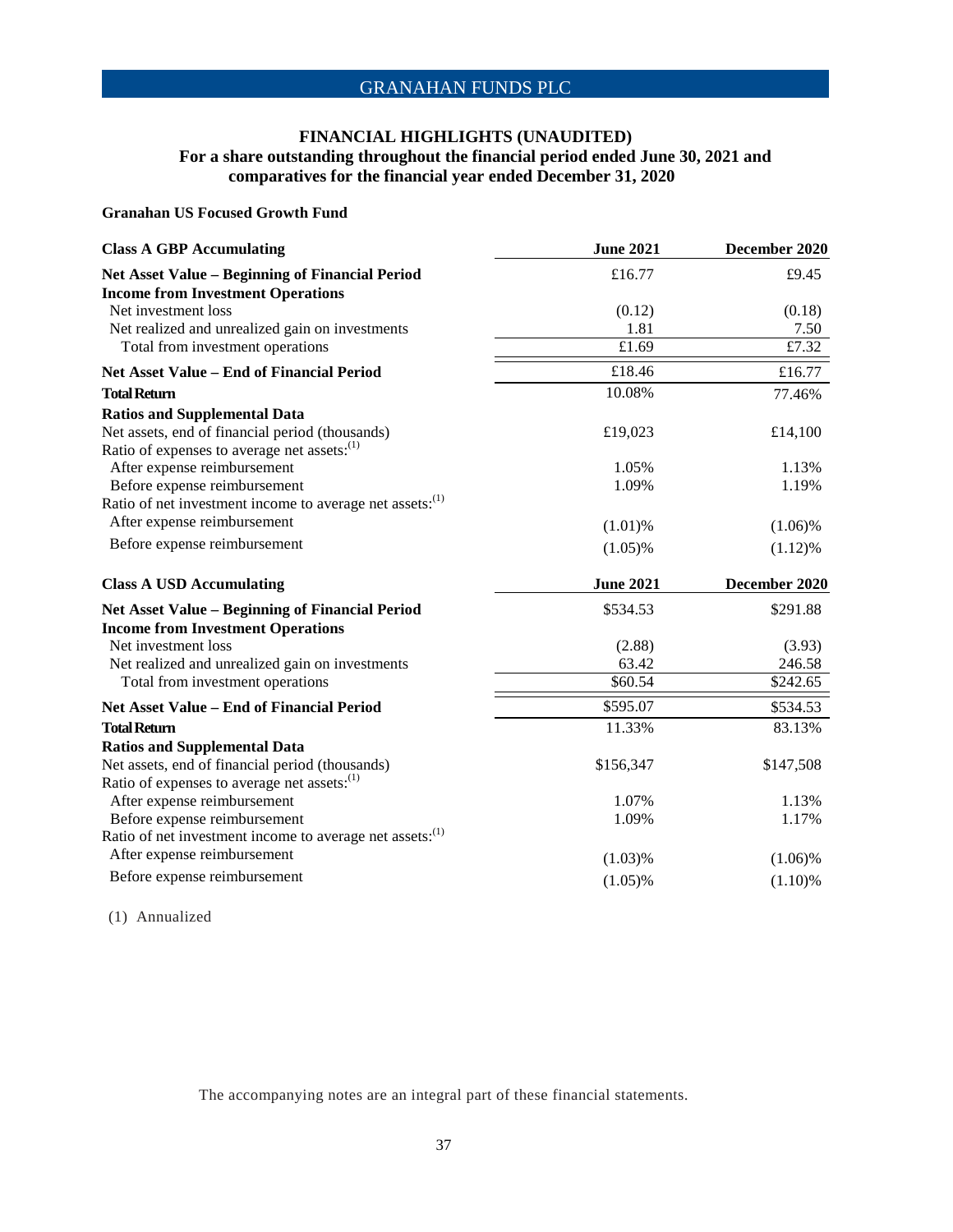### **FINANCIAL HIGHLIGHTS (UNAUDITED) – continued For a share outstanding throughout the financial period ended June 30, 2021 and comparatives for the financial year ended December 31, 2020**

### **Granahan US Focused Growth Fund**

| <b>Class A USD Distributing</b>                                                             | <b>June 2021</b> | December 2020 |
|---------------------------------------------------------------------------------------------|------------------|---------------|
| Net Asset Value - Beginning of Financial Period                                             | \$212.41         | \$115.98      |
| <b>Income from Investment Operations</b>                                                    |                  |               |
| Net investment loss                                                                         | (1.16)           | (1.60)        |
| Net realized and unrealized gain on investments                                             | 25.22            | 98.03         |
| Total from investment operations                                                            | \$24.06          | \$96.43       |
| <b>Net Asset Value - End of Financial Period</b>                                            | \$236.47         | \$212.41      |
| <b>Total Return</b>                                                                         | 11.33%           | 83.14%        |
| <b>Ratios and Supplemental Data</b>                                                         |                  |               |
| Net assets, end of financial period (thousands)                                             | \$10,239         | \$17,459      |
| Ratio of expenses to average net assets: <sup>(1)</sup>                                     |                  |               |
| After expense reimbursement                                                                 | 1.07%            | 1.14%         |
| Before expense reimbursement                                                                | 1.09%            | 1.21%         |
| Ratio of net investment income to average net assets: <sup>(1)</sup>                        |                  |               |
| After expense reimbursement                                                                 | $(1.05)\%$       | $(1.06)\%$    |
| Before expense reimbursement                                                                | $(1.05)\%$       | $(1.13)\%$    |
|                                                                                             |                  |               |
| <b>Class F EUR Accumulating</b>                                                             | <b>June 2021</b> | December 2020 |
|                                                                                             | €18.12           | €10.81        |
| Net Asset Value - Beginning of Financial Period<br><b>Income from Investment Operations</b> |                  |               |
| Net investment loss                                                                         | (0.14)           | (0.20)        |
| Net realized and unrealized gain on investments                                             | 2.80             | 7.51          |
| Total from investment operations                                                            | €2.66            | €7.31         |
| <b>Net Asset Value - End of Financial Period</b>                                            | €20.78           | €18.12        |
| <b>Total Return</b>                                                                         | 14.68%           | 67.62%        |
| <b>Ratios and Supplemental Data</b>                                                         |                  |               |
| Net assets, end of financial period (thousands)                                             | €3,993           | €1,891        |
| Ratio of expenses to average net assets: <sup>(1)</sup>                                     |                  |               |
| After expense reimbursement                                                                 | 1.33%            | 1.38%         |
| Before expense reimbursement                                                                | 1.33%            | 1.42%         |
| Ratio of net investment income to average net assets: <sup>(1)</sup>                        |                  |               |
| After expense reimbursement                                                                 | (1.27)%          | $(1.31)\%$    |

(1) Annualized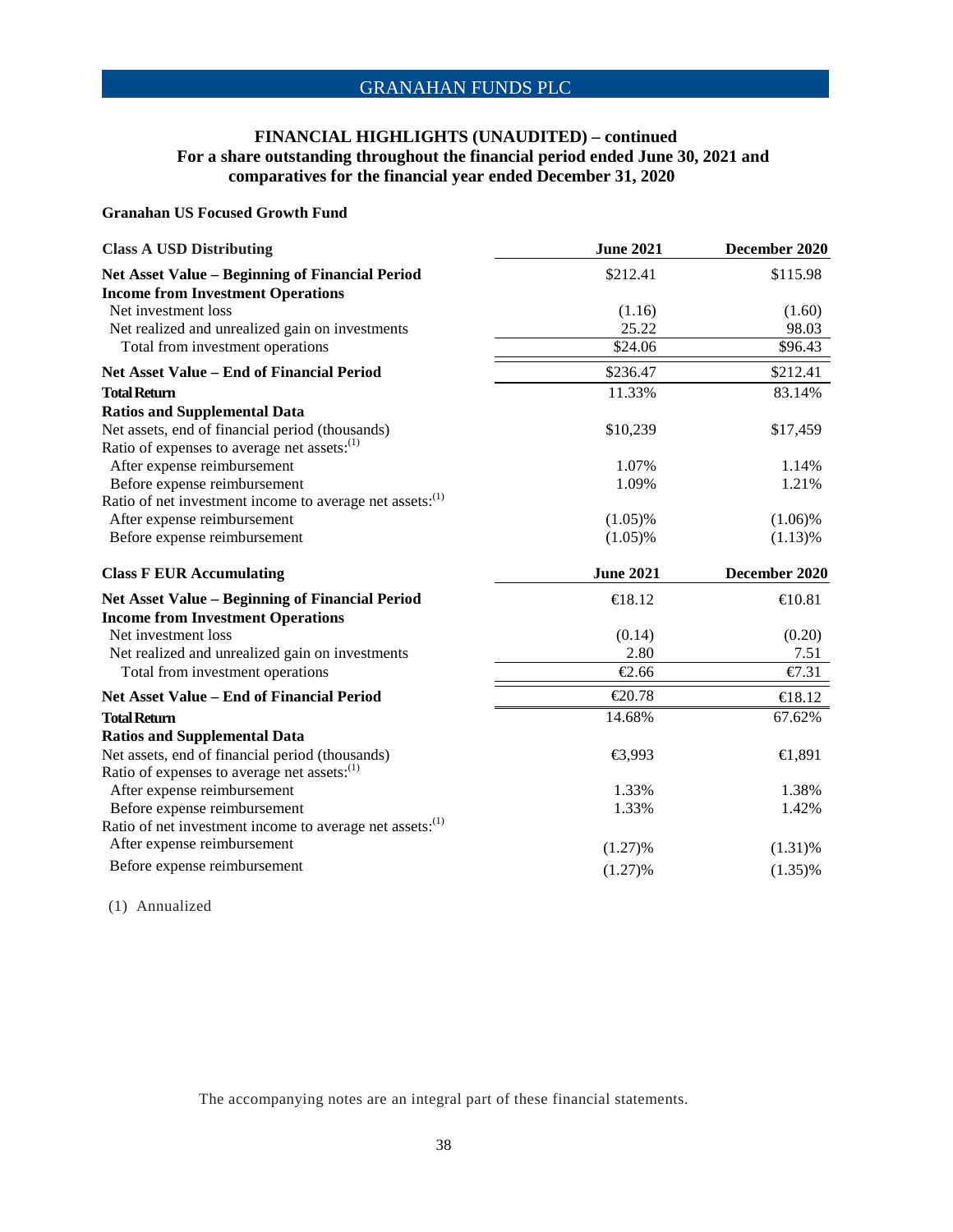### **FINANCIAL HIGHLIGHTS (UNAUDITED) – continued For a share outstanding throughout the financial period ended June 30, 2021 and comparatives for the financial year ended December 31, 2020**

#### **Granahan US Focused Growth Fund**

| <b>Class F GBP Accumulating*</b>                                     | <b>June 2021</b> | December 2020 |
|----------------------------------------------------------------------|------------------|---------------|
| Net Asset Value - Beginning of Financial Period                      | £12.61           | £10.00        |
| <b>Income from Investment Operations</b>                             |                  |               |
| Net investment loss                                                  | (0.13)           | (0.03)        |
| Net realized and unrealized gain on investments                      | 1.36             | 2.64          |
| Total from investment operations                                     | £1.23            | £2.61         |
| <b>Net Asset Value – End of Financial Period</b>                     | £13.84           | £12.61        |
| <b>Total Return</b>                                                  | 9.75%            | 26.10%        |
| <b>Ratios and Supplemental Data</b>                                  |                  |               |
| Net assets, end of financial period (thousands)                      | £140.28          | £128          |
| Ratio of expenses to average net assets: <sup>(1)</sup>              |                  |               |
| After expense reimbursement                                          | 1.50%            | 1.40%         |
| Before expense reimbursement                                         | 1.33%            | 1.59%         |
| Ratio of net investment income to average net assets: <sup>(1)</sup> |                  |               |
| After expense reimbursement                                          | $(1.46)\%$       | $(1.34)\%$    |
| Before expense reimbursement                                         | $(1.31)\%$       | $(1.53)\%$    |
| <b>Class I EUR Accumulating**</b>                                    | <b>June 2021</b> | December 2020 |
| <b>Net Asset Value - At Launch Date</b>                              | €10.00           |               |
| <b>Income from Investment Operations</b>                             |                  |               |
| Net investment loss                                                  | (0.02)           |               |
| Net realized and unrealized gain on investments                      | 0.74             |               |
| Total from investment operations                                     | € $0.72$         |               |
| <b>Net Asset Value - End of Financial Period</b>                     | €10.72           |               |
| <b>Total Return</b>                                                  | 7.20%            |               |
| <b>Ratios and Supplemental Data</b>                                  |                  |               |
| Net assets, end of financial period (thousands)                      | €71221           |               |
| Ratio of expenses to average net assets: <sup>(1)</sup>              |                  |               |
| After expense reimbursement                                          | 0.96%            |               |
| Before expense reimbursement                                         | 1.05%            |               |
| Ratio of net investment income to average net assets: <sup>(1)</sup> |                  |               |
| After expense reimbursement                                          | (0.87)%          |               |
| Before expense reimbursement                                         | $(1.01)$ %       |               |
|                                                                      |                  |               |

\* This share class was launched on October 30, 2020.

\*\* This share class was launched on April 09, 2021.

(1) Annualized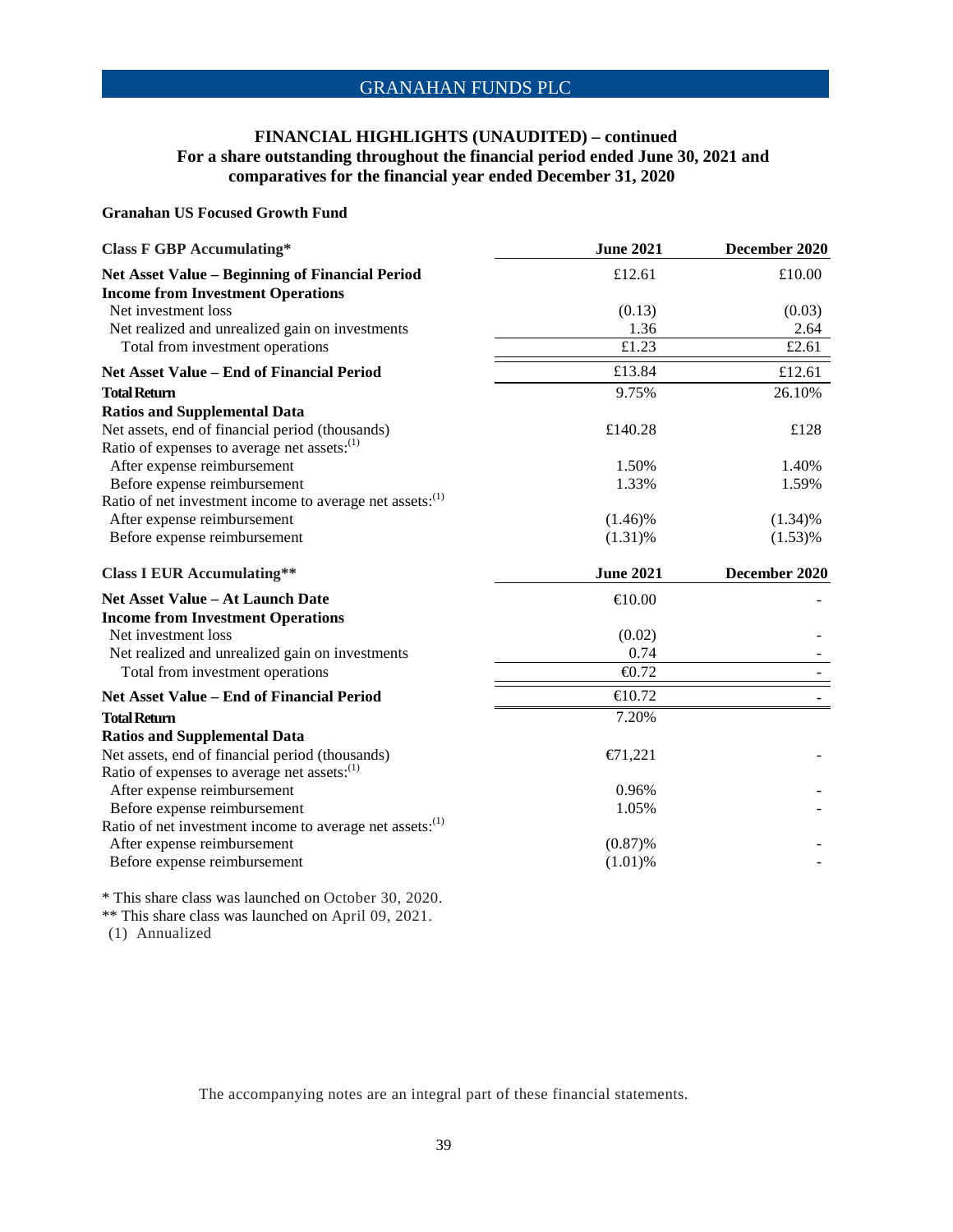### **FINANCIAL HIGHLIGHTS (UNAUDITED) – continued For a share outstanding throughout the financial period ended June 30, 2021 and comparatives for the financial year ended December 31, 2020**

#### **Granahan US Focused Growth Fund**

| <b>Class I GBP Accumulating*</b>                                                                           | <b>June 2021</b>   | December 2020 |
|------------------------------------------------------------------------------------------------------------|--------------------|---------------|
| <b>Net Asset Value - Beginning of Financial Period</b><br><b>Income from Investment Operations</b>         | £15.95             | £10.00        |
| Net investment loss                                                                                        | (0.10)             | (0.13)        |
| Net realized and unrealized gain on investments                                                            | 1.72               | 6.08          |
| Total from investment operations                                                                           | £1.62              | £5.95         |
| <b>Net Asset Value - End of Financial Period</b>                                                           | £17.57             | £15.95        |
| <b>Total Return</b>                                                                                        | 10.16%             | 59.50%        |
| <b>Ratios and Supplemental Data</b>                                                                        |                    |               |
| Net assets, end of financial period (thousands)<br>Ratio of expenses to average net assets: <sup>(1)</sup> | £34,322            | £15,408       |
| After expense reimbursement                                                                                | 0.89%              | 0.90%         |
| Before expense reimbursement                                                                               | 0.99%              | 1.10%         |
| Ratio of net investment income to average net assets: <sup>(1)</sup>                                       |                    |               |
| After expense reimbursement                                                                                | $(0.85)\%$         | (0.84)%       |
| Before expense reimbursement                                                                               | $(0.95)\%$         | (1.04)%       |
| <b>Class I USD Accumulating</b>                                                                            | <b>June 2021</b>   | December 2020 |
| <b>Net Asset Value - Beginning of Financial Period</b>                                                     | \$24.39            | \$13.29       |
| <b>Income from Investment Operations</b>                                                                   |                    |               |
| Net investment loss                                                                                        | (0.17)             | (0.15)        |
| Net realized and unrealized gain on investments                                                            | 2.95               | 11.25         |
| Total from investment operations                                                                           | $\overline{$}2.78$ | \$11.10       |
| <b>Net Asset Value - End of Financial Period</b>                                                           | \$27.17            | \$24.39       |
| <b>Total Return</b>                                                                                        | 11.40%             | 83.52%        |
| <b>Ratios and Supplemental Data</b>                                                                        |                    |               |
| Net assets, end of financial period (thousands)                                                            | \$290,227          | \$233,117     |
| Ratio of expenses to average net assets: <sup>(1)</sup>                                                    |                    |               |
| After expense reimbursement                                                                                | 0.93%              | 0.95%         |
| Before expense reimbursement                                                                               | 1.05%              | 1.12%         |
| Ratio of net investment income to average net assets: <sup>(1)</sup>                                       |                    |               |
| After expense reimbursement                                                                                | (0.89)%            | (0.88)%       |
| Before expense reimbursement                                                                               | $(1.01)$ %         | $(1.05)\%$    |

\* This share class was launched on January 29, 2020. (1) Annualized.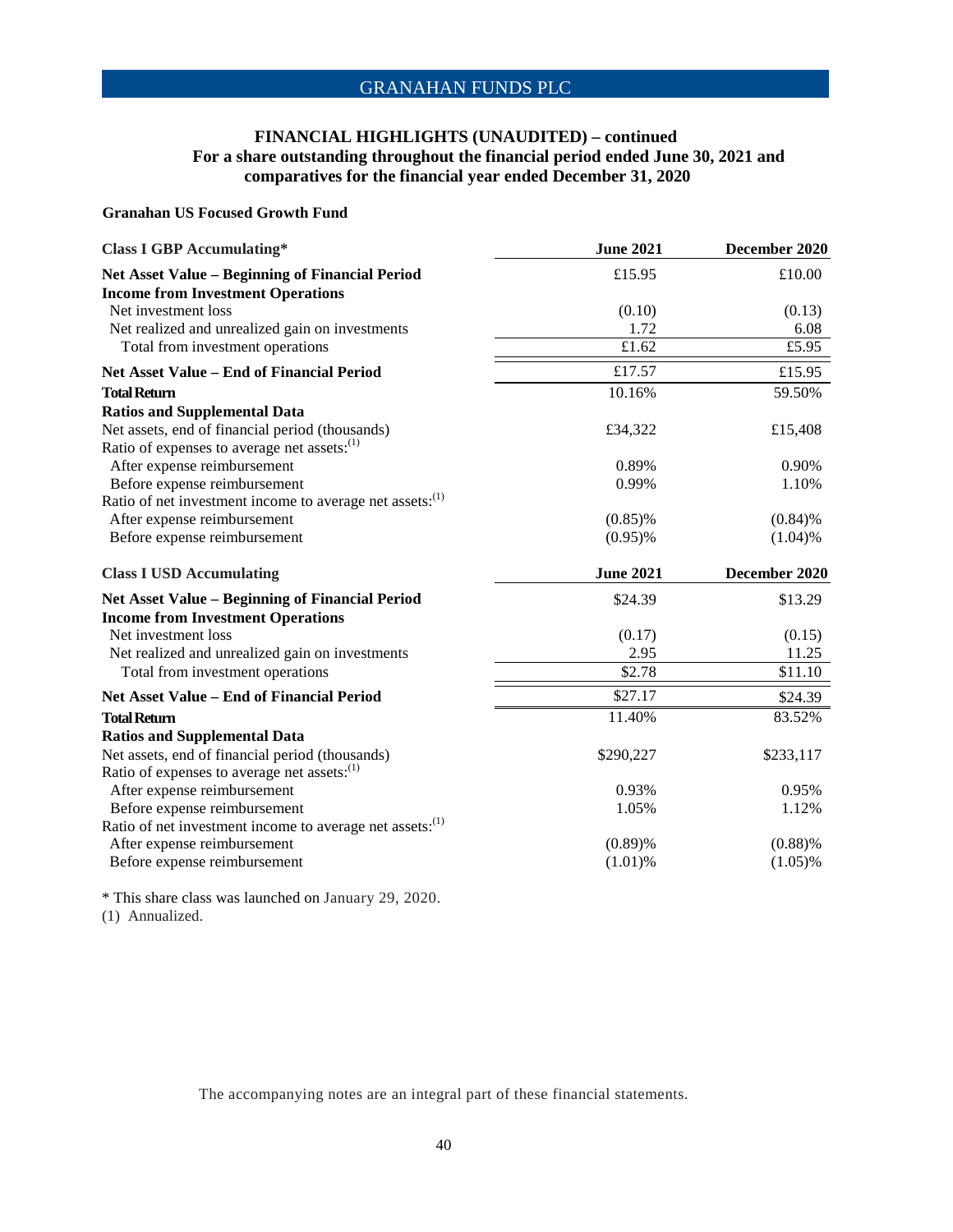### **FINANCIAL HIGHLIGHTS (UNAUDITED) – continued For a share outstanding throughout the financial period ended June 30, 2021 and comparatives for the financial year ended December 31, 2020**

### **Granahan US Focused Growth Fund**

| <b>Class I USD Distributing</b>                                                                            | <b>June 2021</b> | December 2020 |
|------------------------------------------------------------------------------------------------------------|------------------|---------------|
| Net Asset Value - Beginning of Financial Period<br><b>Income from Investment Operations</b>                | \$24.38          | \$13.29       |
| Net investment loss                                                                                        | (0.11)           | (0.14)        |
| Net realized and unrealized gain on investments                                                            | 2.89             | 11.23         |
| Total from investment operations                                                                           | \$2.78           | \$11.09       |
| <b>Net Asset Value - End of Financial Period</b>                                                           | \$27.16          | \$24.38       |
| <b>Total Return</b><br><b>Ratios and Supplemental Data</b>                                                 | 11.40%           | 83.45%        |
| Net assets, end of financial period (thousands)<br>Ratio of expenses to average net assets: <sup>(1)</sup> | \$192,205        | \$169,903     |
| After expense reimbursement                                                                                | 0.93%            | 0.95%         |
| Before expense reimbursement<br>Ratio of net investment income to average net assets: <sup>(1)</sup>       | 1.05%            | 1.12%         |
| After expense reimbursement                                                                                | (0.89)%          | (0.88)%       |
| Before expense reimbursement                                                                               | $(1.01)$ %       | (1.04)%       |
| <b>Class P USD Accumulating</b>                                                                            | <b>June 2021</b> | December 2020 |
| <b>Net Asset Value - Beginning of Financial Period</b>                                                     | \$23.00          | \$13.05       |
| <b>Income from Investment Operations</b>                                                                   |                  |               |
| Net investment loss                                                                                        | (0.05)           | (0.07)        |
| Net realized and unrealized gain on investments                                                            | 2.65             | 10.02         |
| Total from investment operations                                                                           | \$2.60           | \$9.95        |
| Net Asset Value - End of Financial Period                                                                  | \$25.60          | \$23.00       |
| <b>Total Return</b>                                                                                        | 11.30%           | 76.25%        |
| <b>Ratios and Supplemental Data</b>                                                                        |                  |               |
| Net assets, end of financial period (thousands)<br>Ratio of expenses to average net assets: <sup>(1)</sup> | \$76,694         | \$85,018      |
| After expense reimbursement                                                                                | 0.47%            | 0.53%         |
| Before expense reimbursement                                                                               | 0.49%            | 0.56%         |
| Performance fees                                                                                           | 0.45%            | 4.48%         |
| Ratio of net investment income to average net assets: <sup>(1)</sup>                                       |                  |               |
| After expense reimbursement                                                                                | (0.44)%          | $(0.45)\%$    |
| Before expense reimbursement                                                                               | (0.47)%          | (0.48)%       |
|                                                                                                            |                  |               |

(1) Annualized.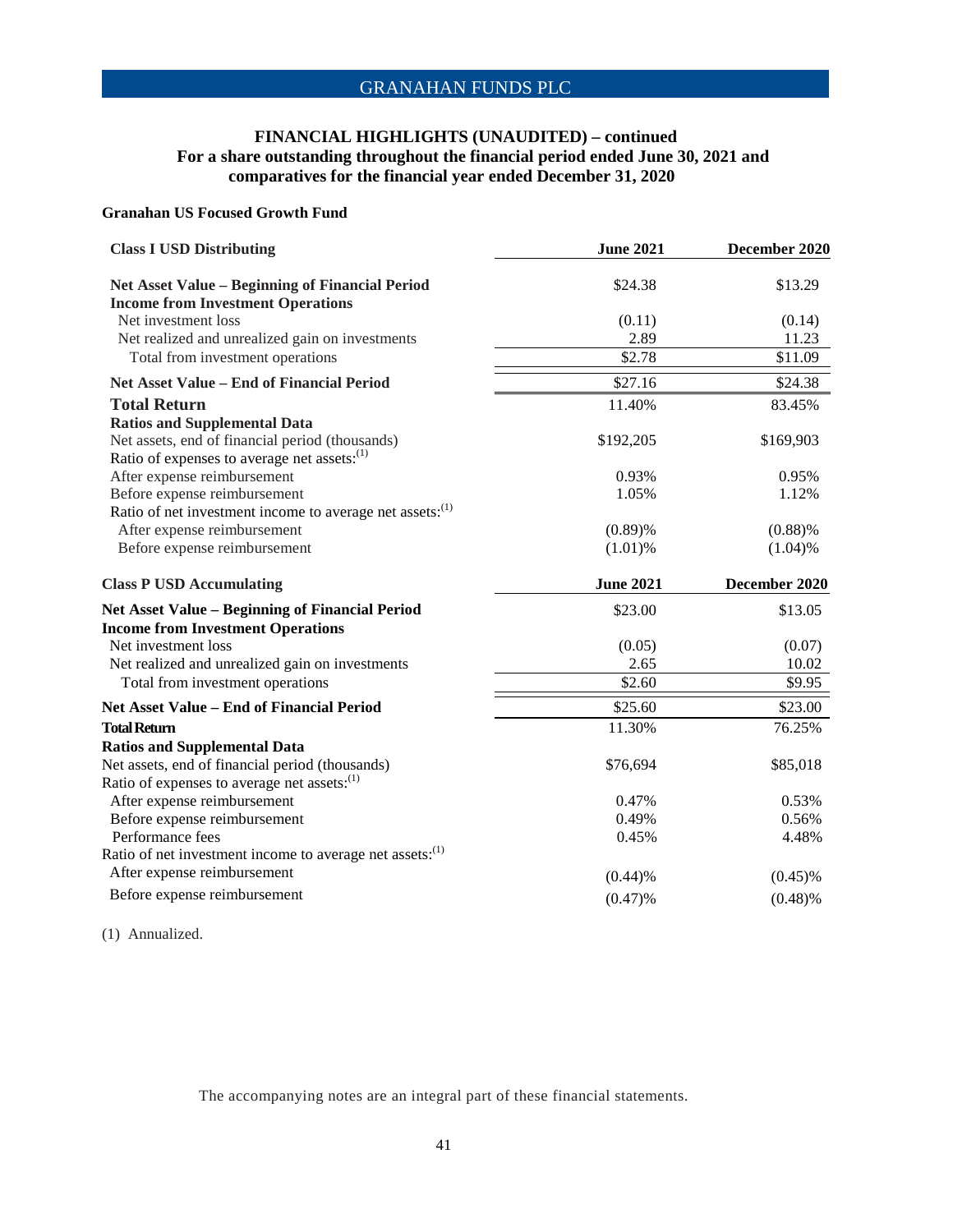### **FINANCIAL HIGHLIGHTS (UNAUDITED) – continued For a share outstanding throughout the financial period ended June 30, 2021 and comparatives for the financial year ended December 31, 2020**

#### **Granahan US Focused Growth Fund**

| <b>Class P1 USD Accumulating*</b>                                    | <b>June 2021</b> | December 2020 |
|----------------------------------------------------------------------|------------------|---------------|
| Net Asset Value - Beginning of Financial Period                      | \$13.88          | \$10.00       |
| <b>Income from Investment Operations</b>                             |                  |               |
| Net investment loss                                                  | (0.03)           | (0.02)        |
| Net realized and unrealized gain on investments                      | 1.61             | 3.90          |
| Total from investment operations                                     | \$1.58           | \$3.88        |
| <b>Net Asset Value – End of Financial Period</b>                     | \$15.46          | \$13.88       |
| <b>Total Return</b>                                                  | 11.38%           | 38.80%        |
| <b>Ratios and Supplemental Data</b>                                  |                  |               |
| Net assets, end of financial period (thousands)                      | \$181,724        | \$163,193     |
| Ratio of expenses to average net assets: <sup>(1)</sup>              |                  |               |
| After expense reimbursement                                          | 0.47%            | 0.52%         |
| Before expense reimbursement                                         | 0.49%            | 0.60%         |
| Performance fees                                                     | 0.46%            | 1.52%         |
| Ratio of net investment income to average net assets: <sup>(1)</sup> |                  |               |
| After expense reimbursement                                          | $(0.42)$ %       | $(0.44)$ %    |
| Before expense reimbursement                                         | (0.47)%          | (0.52)%       |

\* This share class was launched on August 12, 2020.

(1) Annualized.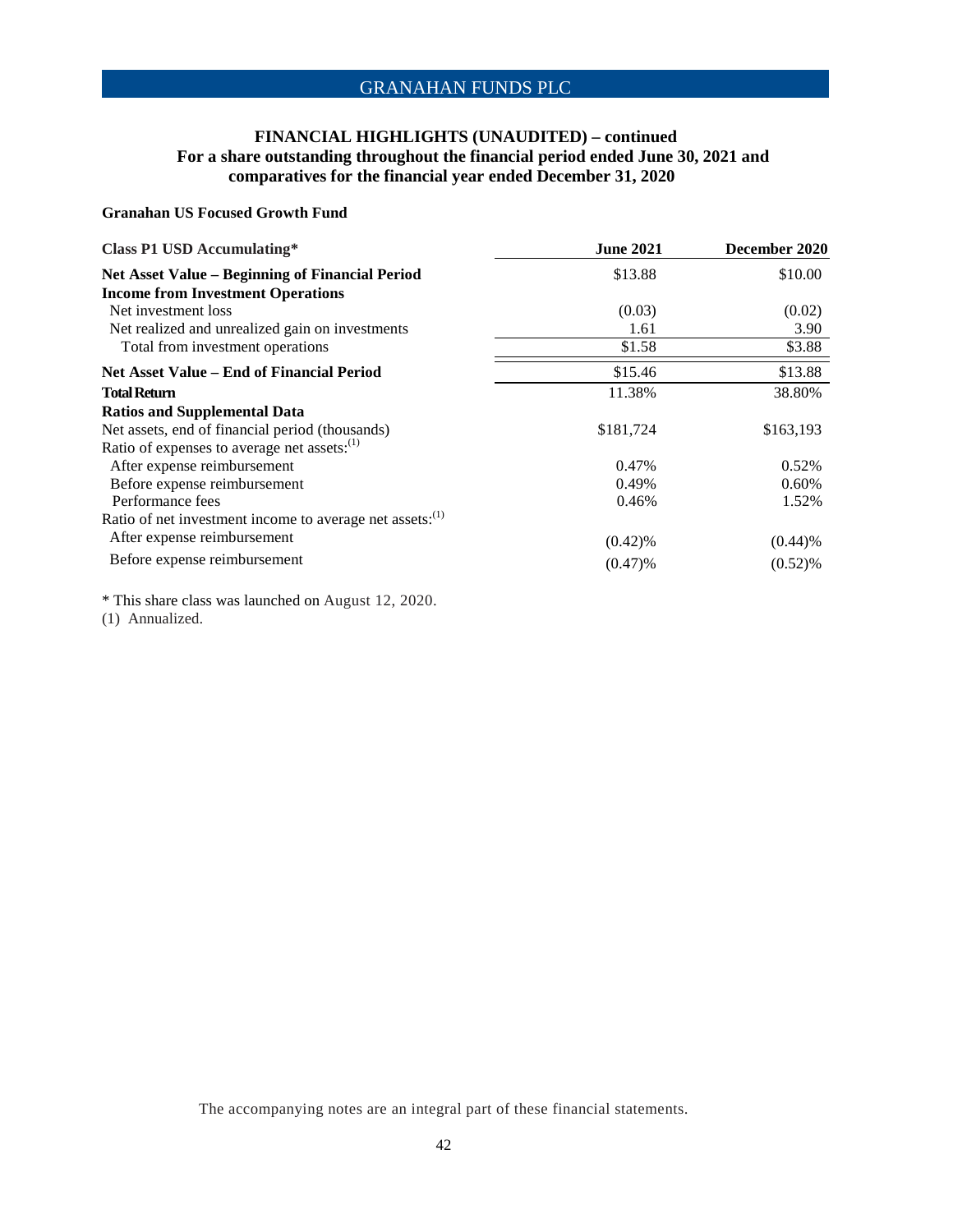### **FINANCIAL HIGHLIGHTS (UNAUDITED) – continued For a share outstanding throughout the financial period ended June 30, 2021 and comparatives for the financial year ended December 31, 2020**

### **Granahan US Small Cap Discoveries Fund**

| <b>Class Founder GBP Accumulating*</b>                               | <b>June 2021</b> | December 2020 |
|----------------------------------------------------------------------|------------------|---------------|
| Net Asset Value - Beginning of Financial Period                      | £16.35           | £10.00        |
| <b>Income from Investment Operations</b>                             |                  |               |
| Net investment loss                                                  | (0.07)           | (0.05)        |
| Net realized and unrealized gain on investments                      | 3.51             | 6.40          |
| Total from investment operations                                     | £3.44            | £6.35         |
| <b>Net Asset Value - End of Financial Period</b>                     | £19.79           | £16.35        |
| <b>Total Return</b>                                                  | 21.04%           | 63.50%        |
| <b>Ratios and Supplemental Data</b>                                  |                  |               |
| Net assets, end of financial period (thousands)                      | £29              | £17           |
| Ratio of expenses to average net assets: <sup>(1)</sup>              |                  |               |
| After expense reimbursement                                          | 0.81%            | 0.83%         |
| Before expense reimbursement                                         | 0.99%            | 1.47%         |
| Ratio of net investment income to average net assets: <sup>(1)</sup> |                  |               |
| After expense reimbursement                                          | $(0.53)$ %       | $(0.43)$ %    |
| Before expense reimbursement                                         | $(0.71)$ %       | (1.10)%       |
| <b>Class Founder USD Accumulating</b>                                | <b>June 2021</b> | December 2020 |
| Net Asset Value - Beginning of Financial Period                      | \$20.47          | \$14.02       |
| <b>Income from Investment Operations</b>                             |                  |               |
| Net investment loss                                                  | (0.06)           | (0.06)        |
| Net realized and unrealized gain on investments                      | 4.65             | 6.51          |
| Total from investment operations                                     | \$4.59           | \$6.45        |
| <b>Net Asset Value - End of Financial Period</b>                     | \$25.06          | \$20.47       |
| <b>Total Return</b>                                                  | 22.42%           | 46.01%        |
| <b>Ratios and Supplemental Data</b>                                  |                  |               |
| Net assets, end of financial period (thousands)                      | \$48,264         | \$36,343      |
| Ratio of expenses to average net assets: <sup>(1)</sup>              |                  |               |
| After expense reimbursement                                          | 0.81%            | 0.80%         |
| Before expense reimbursement                                         | 0.99%            | 1.13%         |
| Ratio of net investment income to average net assets: <sup>(1)</sup> |                  |               |
| After expense reimbursement                                          |                  |               |
|                                                                      | $(0.53)$ %       | $(0.42)$ %    |
| Before expense reimbursement                                         | $(0.71)$ %       | (0.74)%       |

\* This share class was launched on May 6, 2020.

(1) Annualized.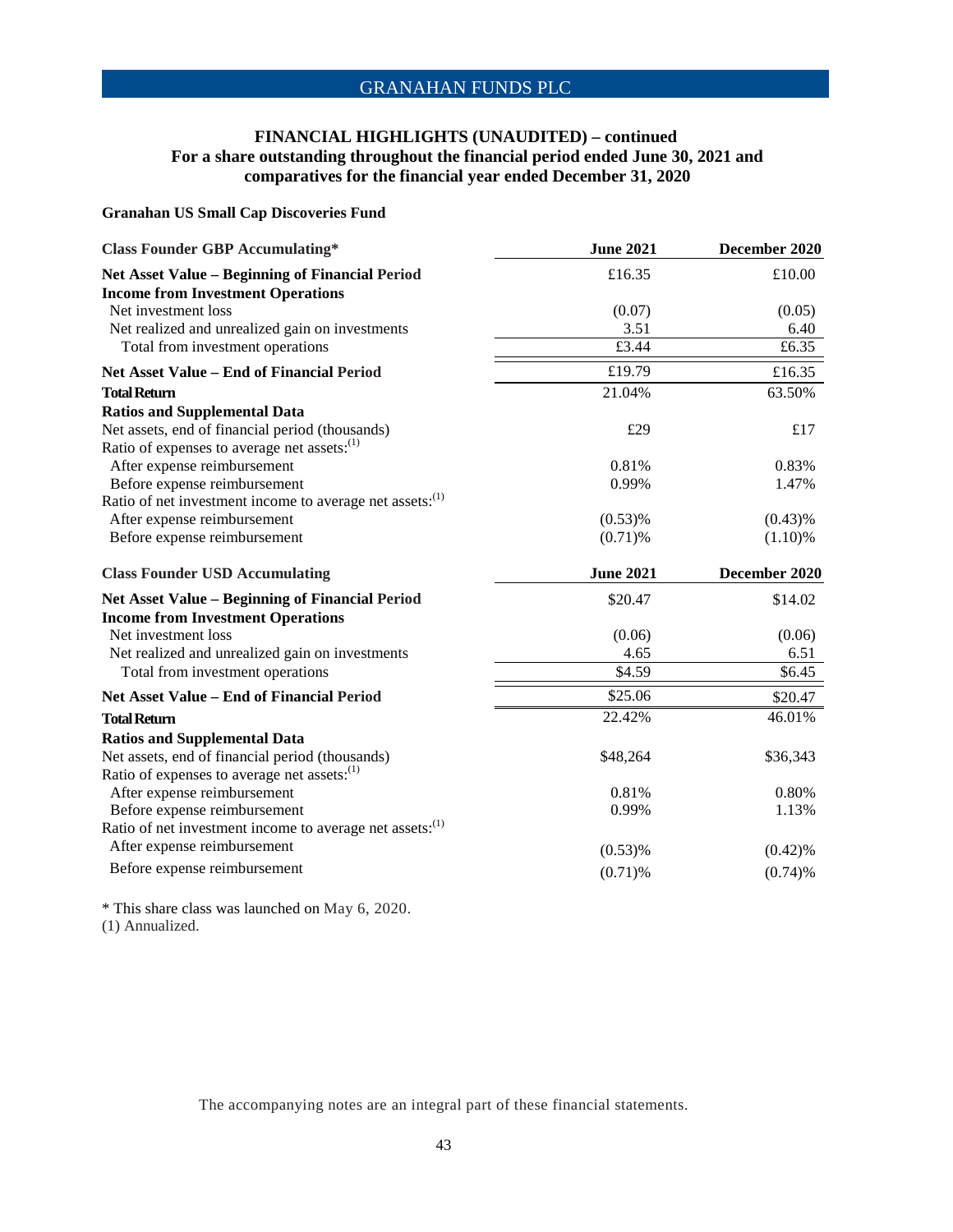### **FINANCIAL HIGHLIGHTS (UNAUDITED) – continued For a share outstanding throughout the financial period ended June 30, 2021 and comparatives for the financial year ended December 31, 2020**

#### **Granahan US SMID Select Fund**

| <b>Class A GBP Accumulating*</b>                                     | <b>June 2021</b> | December 2020 |
|----------------------------------------------------------------------|------------------|---------------|
| <b>Net Asset Value - At Launch Date</b>                              | £100.00          |               |
| <b>Income from Investment Operations</b>                             |                  |               |
| Net investment loss                                                  | (0.58)           |               |
| Net realized and unrealized gain on investments                      | 12.19            |               |
| Total from investment operations                                     | £11.61           |               |
| <b>Net Asset Value - End of Financial Period</b>                     | £111.61          |               |
| <b>Total Return</b>                                                  | 11.61%           |               |
| <b>Ratios and Supplemental Data</b>                                  |                  |               |
| Net assets, end of financial period (thousands)                      | £2,635           |               |
| Ratio of expenses to average net assets: <sup>(1)</sup>              |                  |               |
| After expense reimbursement                                          | 1.02%            |               |
| Before expense reimbursement                                         | 1.02%            |               |
| Ratio of net investment income to average net assets: <sup>(1)</sup> |                  |               |
| After expense reimbursement                                          | (0.87)%          |               |
| Before expense reimbursement                                         | (0.87)%          |               |
| <b>Class A GBP Distributing**</b>                                    | <b>June 2021</b> | December 2020 |
| <b>Net Asset Value - At Launch Date</b>                              | £100.00          |               |
| <b>Income from Investment Operations</b>                             |                  |               |
| Net investment loss                                                  | (0.53)           |               |
| Net realized and unrealized gain on investments                      | 7.78             |               |
| Total from investment operations                                     | £7.25            |               |
| Net Asset Value - End of Financial Period                            | £107.25          |               |
| <b>Total Return</b>                                                  | 7.25%            |               |
| <b>Ratios and Supplemental Data</b>                                  |                  |               |
| Net assets, end of financial period (thousands)                      | £80              |               |
| Ratio of expenses to average net assets: <sup>(1)</sup>              |                  |               |
| After expense reimbursement                                          | 1.00%            |               |
| Before expense reimbursement                                         | 1.00%            |               |
| Ratio of net investment income to average net assets: <sup>(1)</sup> |                  |               |
| After expense reimbursement                                          | (0.89)%          |               |
| Before expense reimbursement                                         | (0.89)%          |               |
|                                                                      |                  |               |

\* This share class was launched on January 13, 2021.

\*\* This share class was launched on January 28, 2021.

(1) Annualized.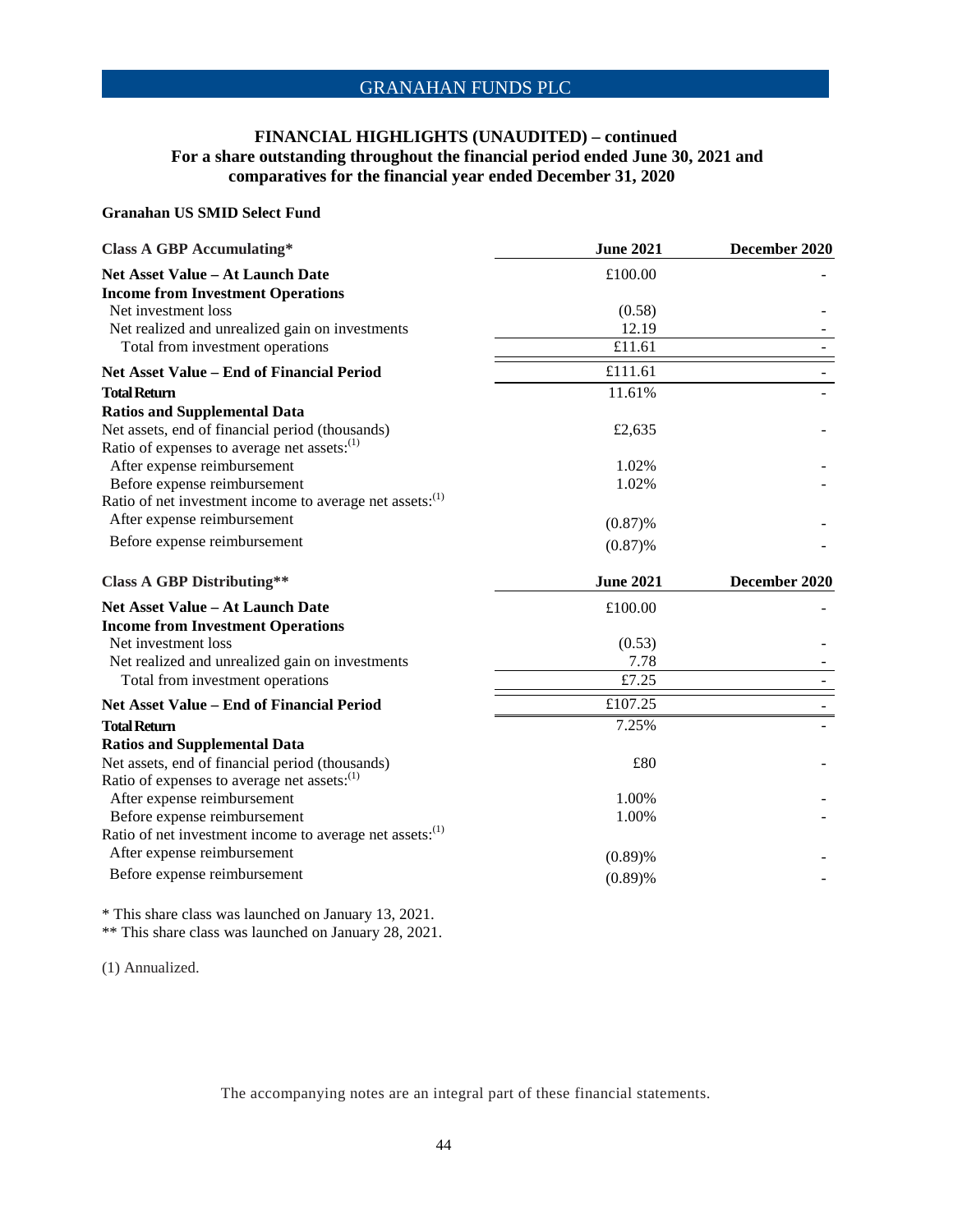### **FINANCIAL HIGHLIGHTS (UNAUDITED) – continued For a share outstanding throughout the financial period ended June 30, 2021 and comparatives for the financial year ended December 31, 2020**

#### **Granahan US SMID Select Fund**

| <b>Class A USD Accumulating*</b>                                     | <b>June 2021</b> | December 2020 |
|----------------------------------------------------------------------|------------------|---------------|
| <b>Net Asset Value - At Launch Date</b>                              | \$100.00         |               |
| <b>Income from Investment Operations</b>                             |                  |               |
| Net investment loss                                                  | (0.42)           |               |
| Net realized and unrealized gain on investments                      | 14.12            |               |
| Total from investment operations                                     | \$13.70          |               |
| Net Asset Value - End of Financial Period                            | \$113.70         |               |
| <b>Total Return</b>                                                  | 13.70%           |               |
| <b>Ratios and Supplemental Data</b>                                  |                  |               |
| Net assets, end of financial period (thousands)                      | \$18,484.29      |               |
| Ratio of expenses to average net assets: <sup>(1)</sup>              |                  |               |
| After expense reimbursement                                          | 1.00%            |               |
| Before expense reimbursement                                         | 1.04%            |               |
| Ratio of net investment income to average net assets: <sup>(1)</sup> |                  |               |
| After expense reimbursement                                          | (0.84)%          |               |
| Before expense reimbursement                                         | (0.87)%          |               |
| <b>Class I GBP Accumulating**</b>                                    | <b>June 2021</b> | December 2020 |
| <b>Net Asset Value - Beginning of Financial Period</b>               | £200.65          | £100.00       |
| <b>Income from Investment Operations</b>                             |                  |               |
| Net investment loss                                                  | (1.26)           | (1.11)        |
| Net realized and unrealized gain on investments                      | 41.35            | 101.76        |
| Total from investment operations                                     | £40.09           | £100.65       |
| Net Asset Value - End of Financial Period                            | £240.74          | £200.65       |
| <b>Total Return</b>                                                  | 19.98%           | 100.65%       |
| <b>Ratios and Supplemental Data</b>                                  |                  |               |
| Net assets, end of financial period (thousands)                      | £378,656         | £302,811      |
| Ratio of expenses to average net assets: <sup>(1)</sup>              |                  |               |
| After expense reimbursement                                          | 0.91%            | 0.84%         |
| Before expense reimbursement                                         | 1.01%            | 1.03%         |
| Ratio of net investment income to average net assets: <sup>(1)</sup> |                  |               |
| After expense reimbursement                                          | $(0.81)$ %       | $(0.65)\%$    |
| Before expense reimbursement                                         | $(0.91)$ %       | (0.83)%       |
|                                                                      |                  |               |

\* This share class was launched on January 12, 2021.

\*\* This share class was launched on January 23, 2020.

(1) Annualized.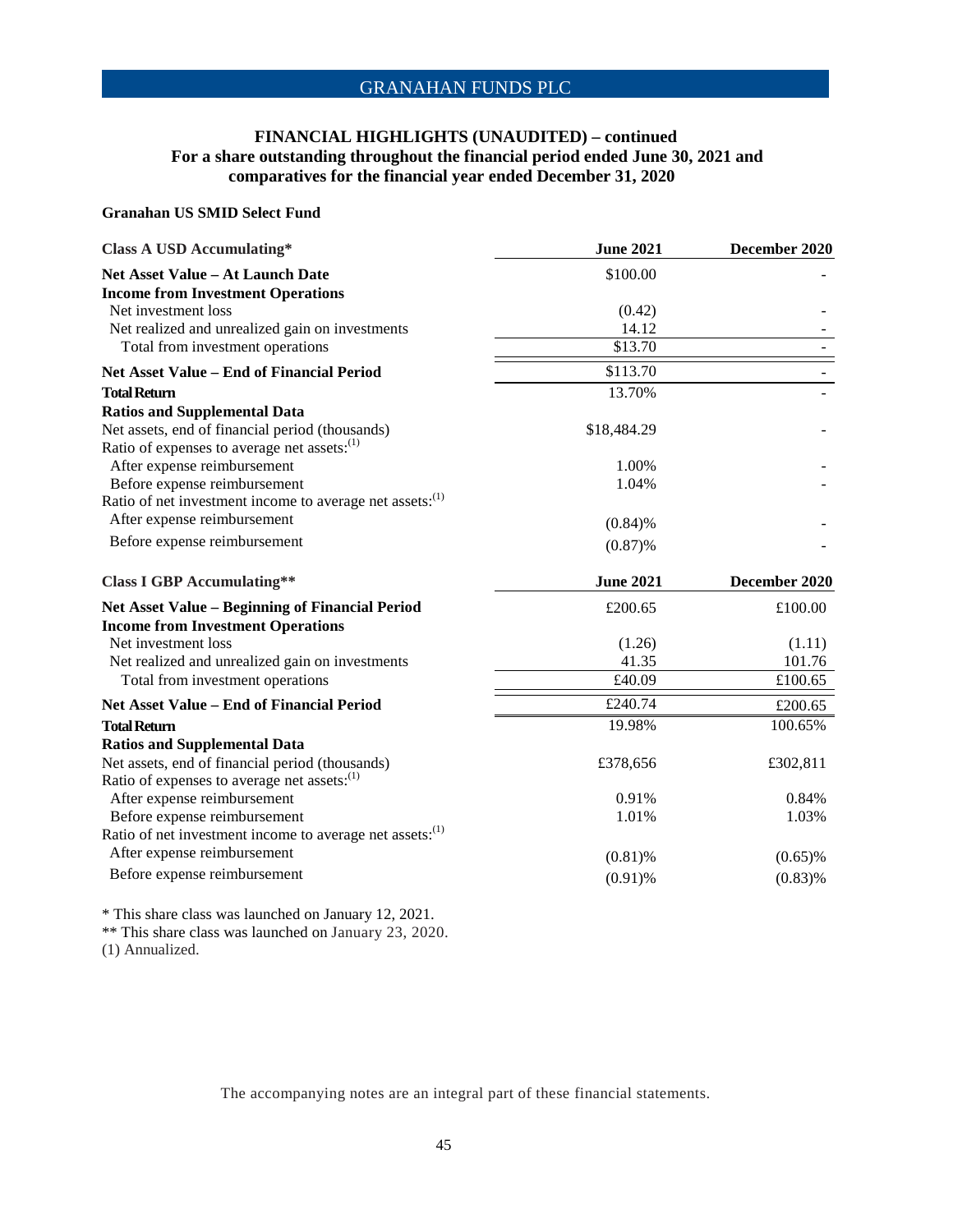### **FINANCIAL HIGHLIGHTS (UNAUDITED) – continued For a share outstanding throughout the financial period ended June 30, 2021 and comparatives for the financial year ended December 31, 2020**

#### **Granahan US SMID Select Fund**

| <b>Class I GBP Distributing*</b>                                                                    | <b>June 2021</b>         | December 2020         |
|-----------------------------------------------------------------------------------------------------|--------------------------|-----------------------|
| <b>Net Asset Value - Beginning of Financial Period</b>                                              | £111.12                  | £100.00               |
| <b>Income from Investment Operations</b>                                                            |                          |                       |
| Net investment loss                                                                                 | (0.69)                   | (0.12)                |
| Net realized and unrealized gain on investments                                                     | 22.87                    | 11.24                 |
| Total from investment operations                                                                    | £22.18                   | £11.12                |
| Net Asset Value - End of Financial Period                                                           | £133.30                  | £111.12               |
| <b>Total Return</b>                                                                                 | 19.96%                   | 11.12%                |
| <b>Ratios and Supplemental Data</b>                                                                 |                          |                       |
| Net assets, end of financial period (thousands)                                                     | £41,955                  | £4,965                |
| Ratio of expenses to average net assets: <sup>(1)</sup>                                             |                          |                       |
| After expense reimbursement                                                                         | 0.91%                    | 1.53%                 |
| Before expense reimbursement                                                                        | 1.01%                    | 1.53%                 |
| Ratio of net investment income to average net assets: <sup>(1)</sup>                                |                          |                       |
| After expense reimbursement                                                                         | (0.79)%                  | (1.22)%               |
| Before expense reimbursement                                                                        | (0.89)%                  | (1.22)%               |
|                                                                                                     |                          | December 2020         |
| <b>Class I USD Accumulating**</b>                                                                   | <b>June 2021</b>         |                       |
|                                                                                                     |                          |                       |
| Net Asset Value - Beginning of Financial Period                                                     | \$109.16                 | \$100.00              |
| <b>Income from Investment Operations</b><br>Net investment loss                                     |                          |                       |
|                                                                                                     | (0.50)<br>23.81          | (0.06)<br>9.22        |
| Net realized and unrealized gain on investments<br>Total from investment operations                 | \$23.31                  | \$9.16                |
| Net Asset Value - End of Financial Period                                                           | \$132.47                 | \$109.16              |
| <b>Total Return</b>                                                                                 | 21.35%                   | 9.16%                 |
|                                                                                                     |                          |                       |
| <b>Ratios and Supplemental Data</b>                                                                 |                          |                       |
| Net assets, end of financial period (thousands)                                                     | \$16,325.05              | \$7,509               |
| Ratio of expenses to average net assets: <sup>(1)</sup><br>After expense reimbursement              | 0.91%                    | 1.71%                 |
|                                                                                                     | 1.01%                    | 1.71%                 |
| Before expense reimbursement                                                                        |                          |                       |
| Ratio of net investment income to average net assets: <sup>(1)</sup><br>After expense reimbursement |                          |                       |
| Before expense reimbursement                                                                        | $(0.81)$ %<br>$(0.91)$ % | $(1.22)\%$<br>(1.22)% |

\* This share class was launched on December 7, 2020.

\*\* This share class was launched on December 16, 2020.

(1) Annualized.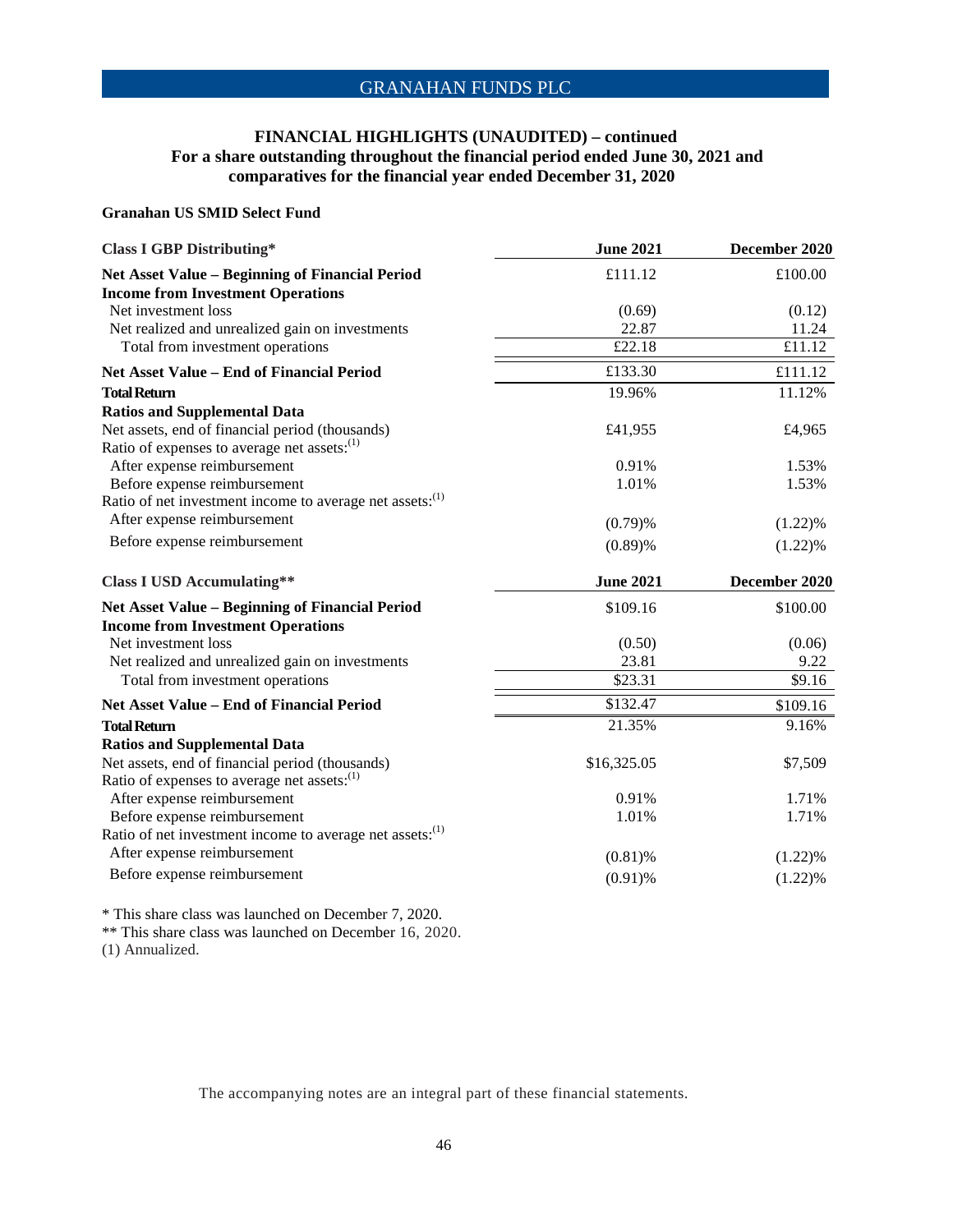### **FINANCIAL HIGHLIGHTS (UNAUDITED) – continued For a share outstanding throughout the financial period ended June 30, 2021 and comparatives for the financial year ended December 31, 2020**

#### **Granahan US SMID Select Fund**

| <b>Class I USD Distributing*</b>                                     | <b>June 2021</b> | December 2020 |
|----------------------------------------------------------------------|------------------|---------------|
| <b>Net Asset Value – Beginning of Financial Period</b>               | \$109.25         | \$100.00      |
| <b>Income from Investment Operations</b>                             |                  |               |
| Net investment loss                                                  | (0.50)           | (0.06)        |
| Net realized and unrealized gain on investments                      | 23.82            | 9.31          |
| Total from investment operations                                     | \$23.32          | \$9.25        |
| Net Asset Value – End of Financial Period                            | \$132.57         | \$109.25      |
| <b>Total Return</b>                                                  | 21.35%           | 9.25%         |
| <b>Ratios and Supplemental Data</b>                                  |                  |               |
| Net assets, end of financial period (thousands)                      | \$12,010.64      | \$596         |
| Ratio of expenses to average net assets: <sup>(1)</sup>              |                  |               |
| After expense reimbursement                                          | 0.91%            | 0.07%         |
| Before expense reimbursement                                         | 1.01%            | 0.07%         |
| Ratio of net investment income to average net assets: <sup>(1)</sup> |                  |               |
| After expense reimbursement                                          | $(0.79)$ %       | $(0.06)\%$    |
| Before expense reimbursement                                         | (0.89)%          | $(0.06)\%$    |

\* This share class was launched on December 15, 2020. (1) Annualized.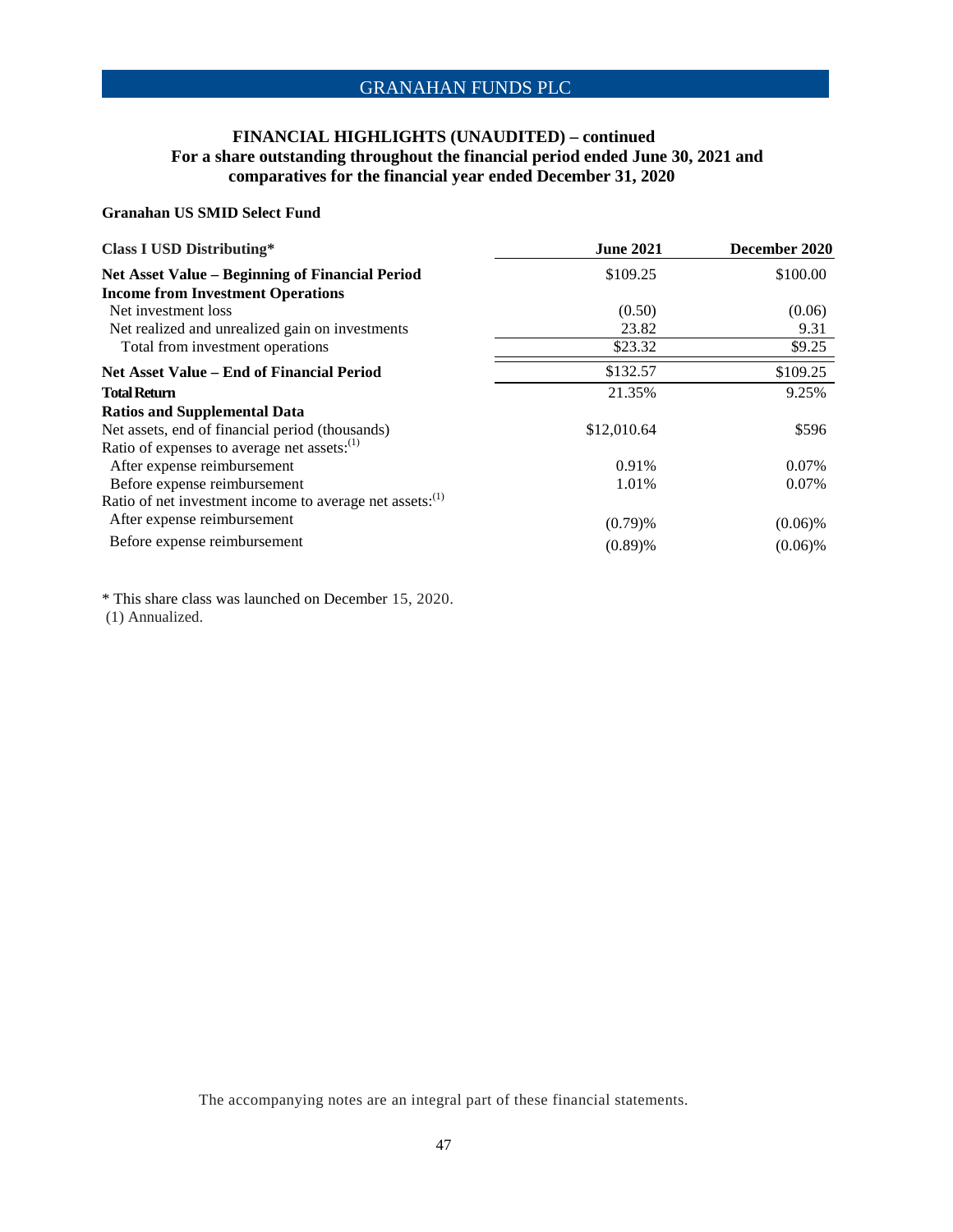### **NOTES TO THE FINANCIAL STATEMENTS (UNAUDITED) For the financial period ended June 30, 2021**

### **1. Organization**

The Company is an open-ended umbrella investment company with variable capital and segregated liability between its sub-funds and is organised under the laws of Ireland as a public limited company pursuant to the Companies Act 2014 (as amended). The Company is authorised by the Central Bank of Ireland pursuant to the UCITS Regulations and the Central Bank UCITS Regulations.

The Company was incorporated on October 3, 2013 under registration number 533587.

The Directors have established three sub-funds (the "Funds", each a "Fund"):

- Granahan US Focused Growth Fund
- Granahan US Small Cap Discoveries Fund
- Granahan US SMID Select Fund

Granahan US Focused Growth Fund commenced operations on April 11, 2014, Granahan US Small Cap Discoveries Fund commenced operations on June 30, 2017 and Granahan US SMID Select Fund commenced operations on January 23, 2020.

The investment objective of Granahan US Focused Growth Fund is to seek capital appreciation through investment in a limited number of small, dynamic and sustainable growth companies and to outperform the Russell 2000 Growth Index.

The investment objective of Granahan US Small Cap Discoveries Fund is to seek capital appreciation through investment in small, dynamic and emerging growth companies.

The investment objective of Granahan US SMID Select Fund is to seek capital appreciation through investment in small and mid-capitalisation, dynamic and emerging growth companies.

A separate portfolio of assets is maintained for each Fund and invests in accordance with its investment objectives and policies.

#### **2. Significant Accounting Policies**

The following is a summary of significant accounting policies consistently followed by the Company in the preparation of its financial statements. These policies are in conformity with U.S. Generally Accepted Accounting Principles ("US GAAP").

a) Valuation of Securities – Securities that are primarily traded on an official stock exchange are valued at the last traded price (or if no last traded price is available the latest mid-market price) on the exchange on which they are primarily traded on the day of valuation. Any securities or other assets for which market quotations are not readily available are valued at such value as shall be certified with care and good faith as the probable realization value by a competent person, appointed for such purpose by the Directors in consultation with the Investment Manager and approved by the Depositary. The values for foreign securities are reported in local currency and converted to US Dollar using currency exchange rates at the time of valuation. Exchange rates are provided daily by recognized independent pricing agents.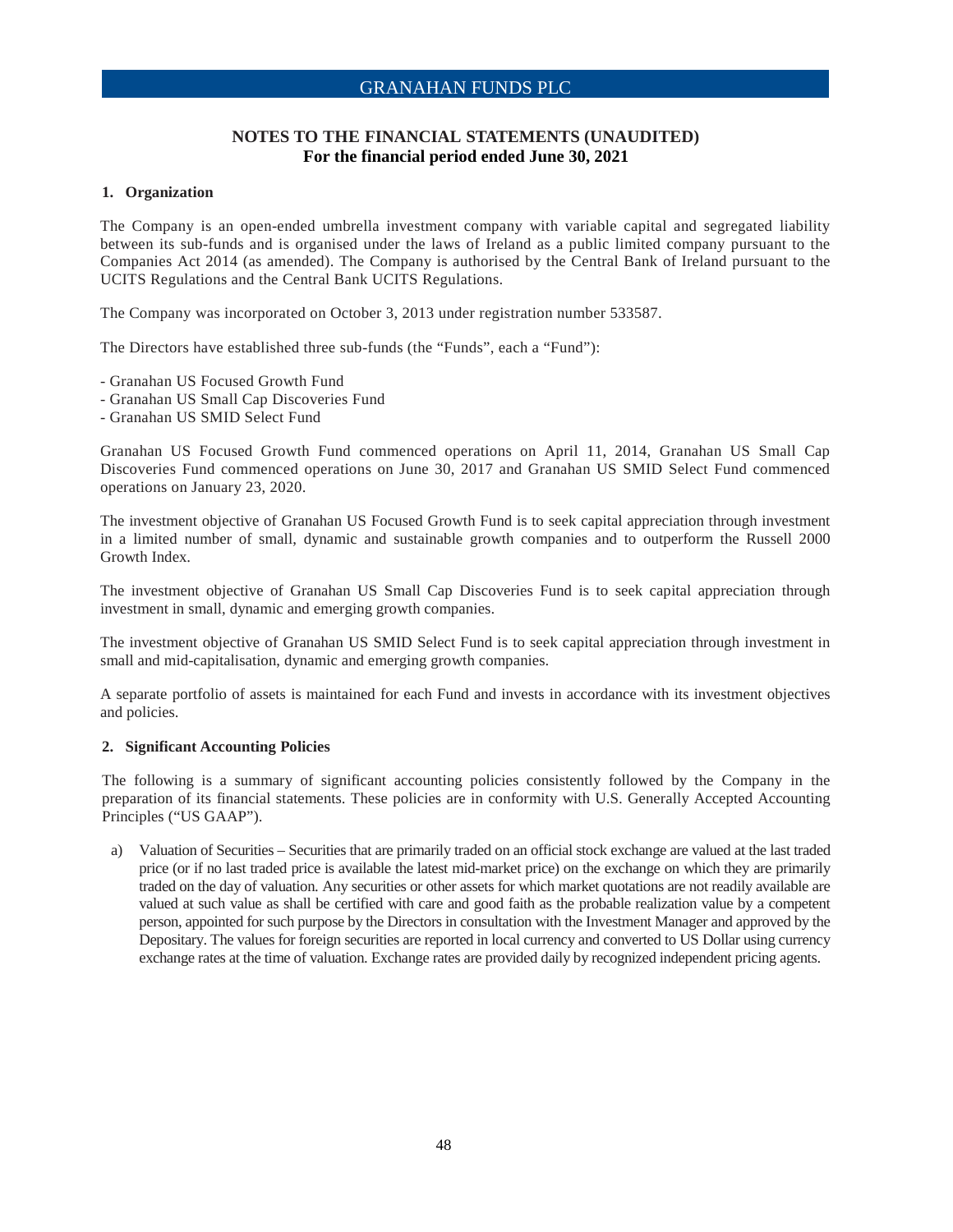### **NOTES TO THE FINANCIAL STATEMENTS (UNAUDITED) – continued For the financial period ended June 30, 2021**

#### **2. Significant Accounting Policies (continued)**

- b) Distributions to Shareholders For all accumulating classes of shares, the Directors intend to accumulate and to automatically reinvest all earnings, dividends and other distributions of whatever kind pursuant to the investment objectives and policies of the relevant fund for the benefit of Shareholders in the relevant fund. The Directors intend to declare a quarterly dividend in respect of the distributing classes for the net income earned in the period (interest plus dividends, less fund expenses). To date, none of the distributing share classes have accumulated net income in any period. Any change to the distribution policy of a fund will be notified in advance to Shareholders and will be noted in an addendum or a revision to the Prospectus.
- c) Basis of preparation The accompanying financial statements have been prepared in conformity with US GAAP. The accompanying financial statements have been prepared under a going concern basis.
- d) Use of Estimates The preparation of the financial statements in conformity with US GAAP requires Directors to make estimates and assumptions that affect the reported amounts in the financial statements and accompanying notes. Directors believe that the estimates utilized in preparing its financial statements are reasonable and prudent; however, actual results could differ from these estimates.
- e) Guarantees and Indemnification In the normal course of business, the Company enters into contracts with service providers that contain general indemnification clauses. The Company's maximum exposure under these arrangements is unknown as this would involve future claims that may be made against the Company that have not yet occurred. Based on experience, however, the Company expects the risk of loss to be remote.
- f) Other Investment and Shareholder transactions are recorded on trade date. The Company determines the gain or loss realized from the investment transactions by comparing the original cost of the security sold with the net sales proceeds on a high cost basis. Within the Funds, dividend income is recognized on the exdividend date or as soon as information is available and interest income is recognized on an accrual basis.
- g) Functional and Presentation Currency Items included in the financial statements are measured using the currency of the primary economic environment in which it operates (the "Functional Currency"). The Company's Functional and presentation currency is US Dollar.
- h) Foreign Exchange Contracts Transactions during the financial period denominated in foreign currencies have been translated at the rates of exchange ruling at the dates of the transactions. Assets and liabilities denominated in foreign currencies are translated at the rates of exchange ruling at the financial period end date. The results of operations due to fluctuations in foreign exchange rates on investments from gains or losses arising from the sales or changes in values of the portfolio securities are reported separately. Net realized gains (losses) and net change in unrealized gains (losses) on foreign currency related transactions arise for sales of foreign currencies and currency gains or losses between trade date or ex-date and settlement date on security or dividend transactions.
- i) Transaction Costs Transaction costs are incremental costs that are directly attributable to the acquisition, issue or disposal of a financial asset or financial liability. An incremental cost is one that would not have been incurred if the entity had not acquired, issued or disposed of the financial instrument. Only transaction costs which are separately identifiable are disclosed. These include transaction costs paid to depositaries and sub-custodians, identifiable brokerage charges and commissions. These requirements are disclosed in note 7.
- j) Expenses are recognized in the statement of operations on an accruals basis.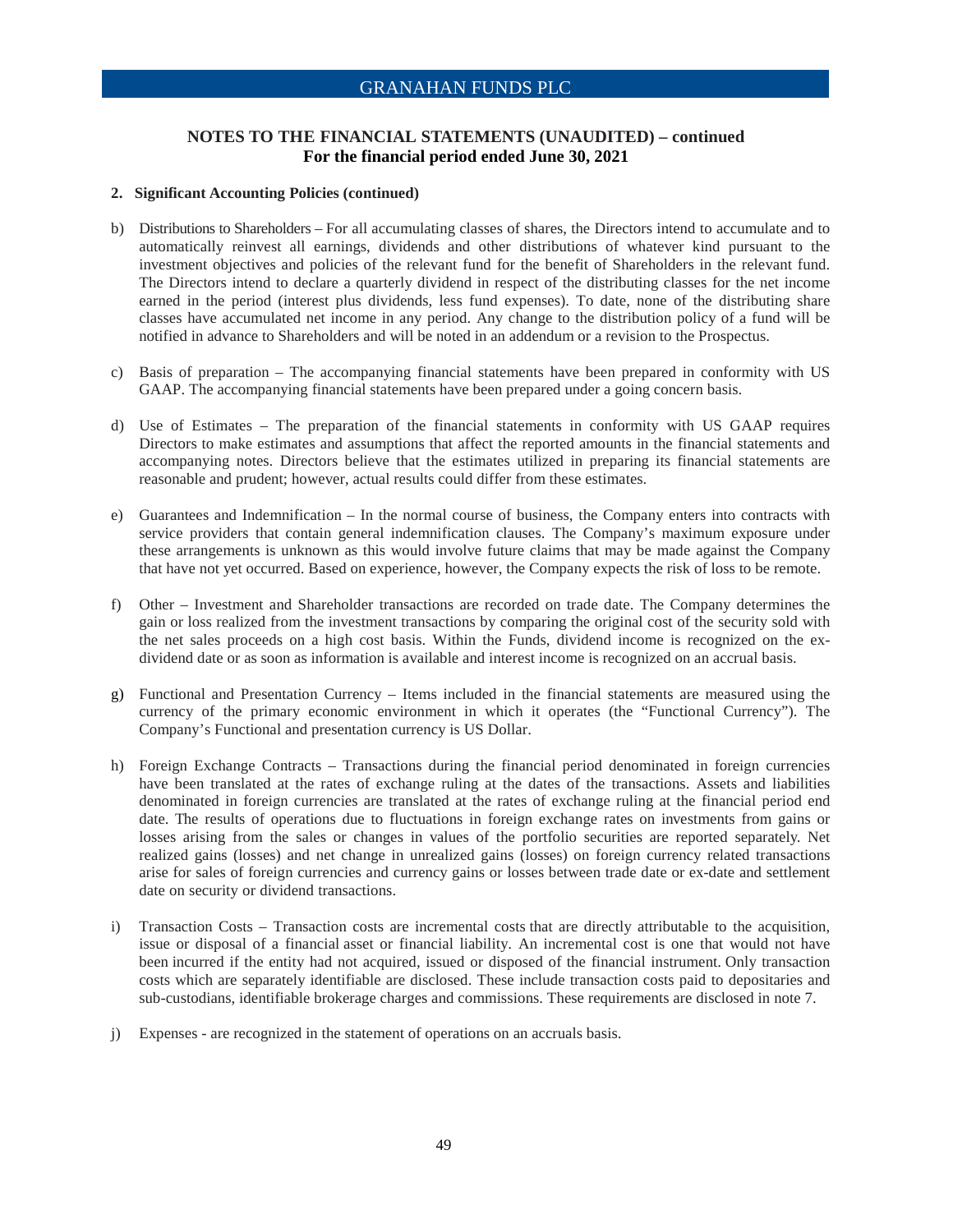### **NOTES TO THE FINANCIAL STATEMENTS (UNAUDITED) – continued For the financial period ended June 30, 2021**

#### **2. Significant Accounting Policies (continued)**

- k) Income Dividend income is recorded gross of any non-reclaimable withholding taxes suffered on an ex-date. Interest revenue is accrued on a time basis, by reference to the principal outstanding and at the effective interest rate applicable, which is the rate that exactly discounts estimated future cash receipts through the expected life of the financial asset to that asset's net carrying amount basis.
- l) Recent Accounting Pronouncements A number of new standards, amendments to standards and interpretations in issue are not yet effective, and have not been applied in preparing these financial statements. None of these are currently expected to have a material effect on the financial statements of the Company.
- m) Recognition/Derecognition The Company recognizes financial assets or financial liabilities at fair value through profit or loss on the trade date, which is the date on which the Company becomes a party to the contractual provisions of the instrument. Other financial assets and financial liabilities are recognized on the date on which they originated. Financial instruments are measured initially at fair value (transaction price) on trade date with transaction costs recognized immediately in the Statement of Operations directly. In cases where a financial asset or financial liability is not measured at fair value through profit or loss, transaction costs that are directly attributable to the acquisition or issue of the financial asset or financial liability are recognized in the Statement of Operations. Subsequent to initial recognition, all instruments classified at fair value through profit of loss are measured at fair value with changes in their fair value recognized in the Statement of Operations. Financial liabilities, other than those at fair value through profit or loss, are measured at amortized cost. Financial liabilities arising from the redeemable shares issued by each Fund are carried at the redemption amount representing the investors' right to a residual interest in each Fund's assets.
- n) Realized gains and losses The Company records investment transactions on a trade date basis, matching the cost of investments for the purpose of calculating realized gains and losses on an average cost basis. The Company records an unrealized gain or loss to the extent of the difference between the cost and the fair value of the position at any particular point in time. The Company records a realized gain or loss when the position is sold or closed. Realized gains and losses and the movement in unrealized gains and losses are recorded in the Statement of Operations within "Net realized and unrealized gain/ (loss) on investments".
- o) Uncertain tax positions Accounting Standards Codification 740, Accounting for Uncertainty in Income Taxes ("ASC 740") clarifies the accounting for uncertainty in income taxes recognized in the Company's financial statements. ASC 740 prescribes a recognition threshold and measurement attribute for the financial statement recognition and measurement of a tax position taken or expected to be taken in a tax return. ASC 740 requires that the Company determines whether it is more likely than not that a tax position will be sustained upon examination including resolution of any related appeals or litigation processes based on the technical merit position. In evaluating whether a tax position has met the more likely than not recognition threshold, the Company should presume that the position will be examined by the appropriate taxing authority that has full knowledge of all relevant information.

A tax position that meets the more-likely-than-not recognition threshold is measured to determine the amount of benefit to recognize in the financial statements. The tax position is measured at the largest amount of benefit that is greater than 50 percent likely of being realized upon settlement.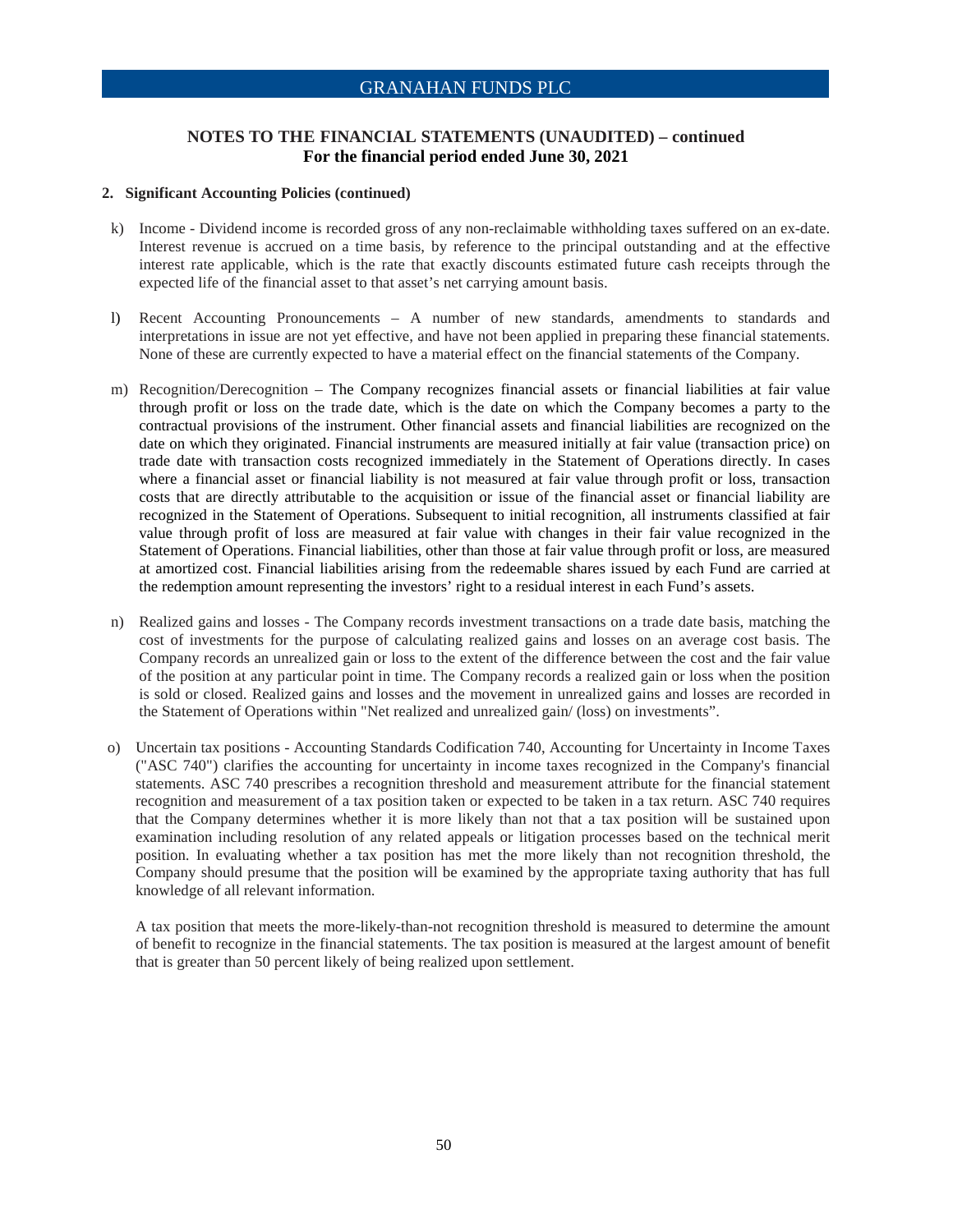### **NOTES TO THE FINANCIAL STATEMENTS (UNAUDITED) – continued For the financial period ended June 30, 2021**

#### **3. Share Capital**

The authorised share capital of the Company at the date of prospectus (the "Prospectus") is 500,000,000,000 Shares of no par value and 300,002 redeemable Non-Participating Shares of €1.00 each. Non-Participating Shares do not entitle the holders thereof to any dividend. On a winding up, the Non-Participating Shares entitle the holders thereof to receive the amount paid up thereon but do not otherwise entitle them to participate in the assets of the Company. The Non-Participating Shares are held on behalf of the Granahan Investment Management LLC ("Investment Manager") and in trust for the benefit of Investment Manager.

The Company intends to provide investors with a choice of funds offering different investment objectives. The Funds aim to achieve their investment objectives while spreading investment risks through investment in transferable securities or liquid financial assets or collective investment schemes or other permitted investments in accordance with the UCITS Regulations.

The Company may compulsorily redeem all of the Shares of the Company if the net asset value of the Company is less than \$30,000,000 or compulsorily redeem all of the Shares of a Fund if the net asset value of that Fund is less than \$30,000,000.

The Company has the right at any time compulsorily to redeem or transfer Shares if in the reasonable belief of the Directors such Shares are acquired or held directly or beneficially by: (i) any person in breach of the law or requirements of any country or governmental authority by virtue of which such person is not qualified to hold Shares including without limitation any exchange control regulations; (ii) by any person who holds less than the minimum holding for the relevant Class (if any) or who does not supply any information or declaration required under the Constitution or the Application Form; (iii) where the continued ownership of such Shares by the Shareholder is deemed to be harmful or injurious to the business or reputation of the Company or a Fund; or (iv) by any person or persons in circumstances (whether directly or indirectly affecting such person or persons and whether taken alone or in conjunction with any other person or persons, connected or not, or any other circumstance appearing to the Directors to be relevant) which in the opinion of the Directors might result in the Company or Fund or the Shareholders as a whole or of any Fund or Class incurring any liability to taxation or suffering legal, pecuniary, regulatory or material administrative disadvantage which the Company or Fund or the Shareholders as a whole or of any Class might not otherwise have incurred or suffered.

Share transactions for the financial period ended June 30, 2021 and the financial year ended December 31, 2020 were as follows:

|                                 | Granahan US<br><b>Focused Growth</b> | Granahan US<br><b>Focused Growth</b> |
|---------------------------------|--------------------------------------|--------------------------------------|
|                                 | Fund                                 | Fund                                 |
|                                 | <b>June 30, 2021</b>                 | <b>December 31, 2020</b>             |
| <b>Class A GBP Accumulating</b> |                                      |                                      |
| Opening number of shares        | 840,909.86                           | 54,714.52                            |
| Shares sold                     | 368,944.02                           | 817,582.44                           |
| Shares redeemed                 | (179, 105.07)                        | (31, 387.10)                         |
| Closing number of shares        | 1.030.748.81                         | 840,909.86                           |
| <b>Class A USD Accumulating</b> |                                      |                                      |
| Opening number of shares        | 275,955.16                           | 152,649.22                           |
| Shares sold                     | 185,419.04                           | 272,111.67                           |
| Shares redeemed                 | (198, 635.16)                        | (148, 805.73)                        |
| Closing number of shares        | 262,739.04                           | 275,955.16                           |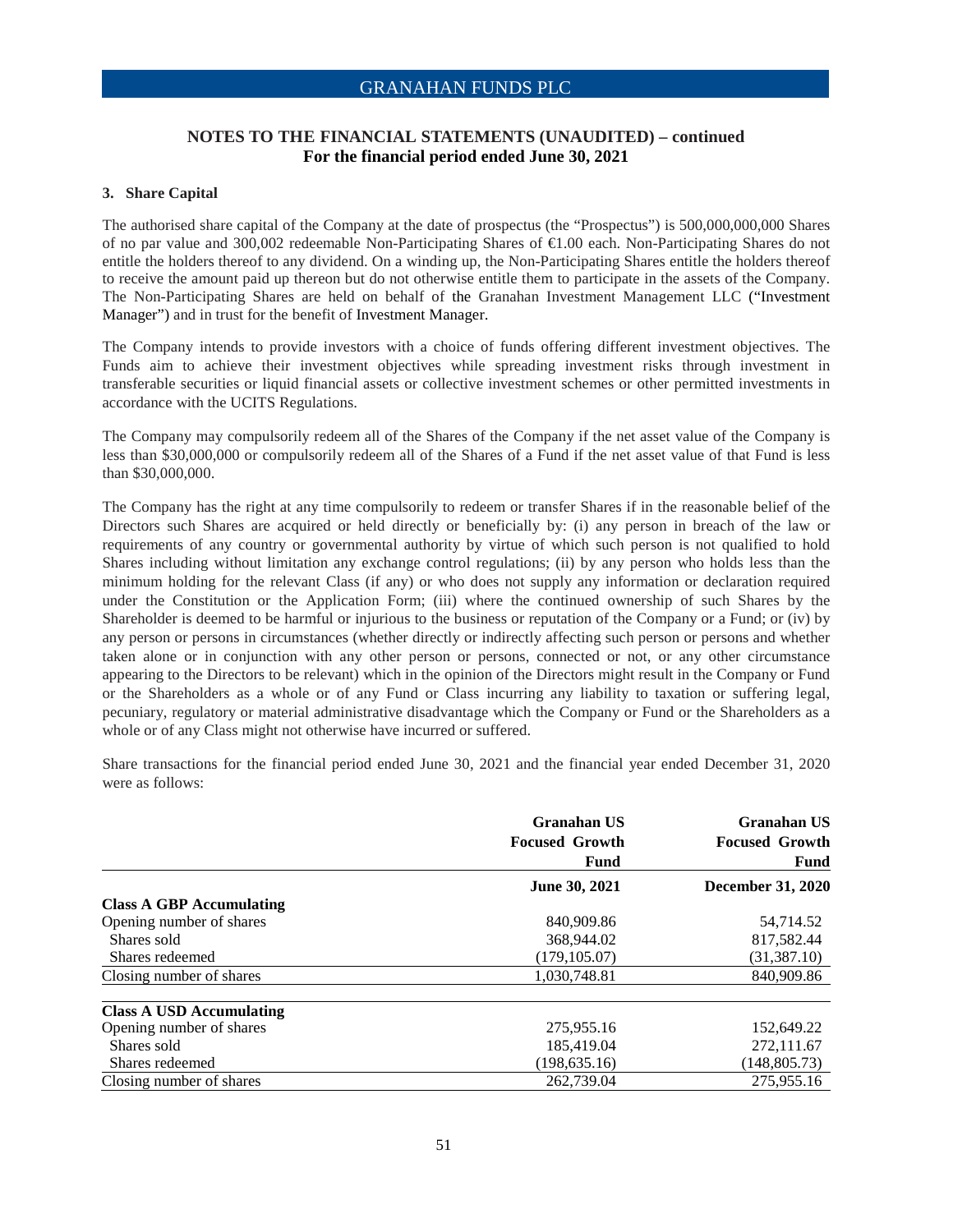### **NOTES TO THE FINANCIAL STATEMENTS (UNAUDITED) – continued For the financial period ended June 30, 2021**

# **3. Share Capital (continued)**

|                                  | <b>Granahan US</b>    | <b>Granahan US</b>       |  |
|----------------------------------|-----------------------|--------------------------|--|
|                                  | <b>Focused Growth</b> | <b>Focused Growth</b>    |  |
|                                  | Fund                  | Fund                     |  |
|                                  | June 30, 2021         | <b>December 31, 2020</b> |  |
| <b>Class A USD Distributing</b>  |                       |                          |  |
| Opening number of shares         | 82,197.61             | 36,057.48                |  |
| Shares sold                      | 26,397.54             | 55,315.28                |  |
| Shares redeemed                  | (65, 294.97)          | (9,175.15)               |  |
| Closing number of shares         | 43,300.18             | 82,197.61                |  |
| <b>Class F EUR Accumulating</b>  |                       |                          |  |
| Opening number of shares         | 104,363.53            | 75,193.06                |  |
| Shares sold                      | 790,056.27            | 68,620.69                |  |
| Shares redeemed                  | (702, 279.76)         | (39, 450.22)             |  |
| Closing number of shares         | 192,140.04            | 104,363.53               |  |
| <b>Class F GBP Accumulating</b>  |                       |                          |  |
| Opening number of shares         | 10,133.03             |                          |  |
| Shares sold                      |                       | 10,133.03                |  |
| Shares redeemed                  |                       |                          |  |
| Closing number of shares         | 10,133.03             | 10,133.03                |  |
| <b>Class I EUR Accumulating*</b> |                       |                          |  |
| Opening number of shares         |                       |                          |  |
| Shares sold                      | 6,648,405.62          |                          |  |
| Shares redeemed                  | (4,000.00)            |                          |  |
| Closing number of shares         | 6,644,405.62          |                          |  |
| <b>Class I GBP Accumulating</b>  |                       |                          |  |
| Opening number of shares         | 966,109.05            |                          |  |
| Shares sold                      | 1,238,433.45          | 1,114,264.73             |  |
| Shares redeemed                  | (251, 559.37)         | (148, 155.68)            |  |
| Closing number of shares         | 1,952,983.13          | 966,109.05               |  |
| <b>Class I USD Accumulating</b>  |                       |                          |  |
| Opening number of shares         | 9,556,819.82          | 4,223,306.38             |  |
| Shares sold                      | 4,527,435.36          | 10,866,199.16            |  |
| Shares redeemed                  | (3,403,542.50)        | (5,532,685.72)           |  |
| Closing number of shares         | 10.680.712.68         | 9,556,819.82             |  |
| <b>Class I USD Distributing</b>  |                       |                          |  |
| Opening number of shares         | 6,968,875.82          | 7,181,071.35             |  |
| Shares sold                      | 1,604,639.42          | 1,914,845.95             |  |
| Shares redeemed                  | (1,496,687.48)        | (2,127,041.48)           |  |
| Closing number of shares         | 7,076,827.76          | 6,968,875.82             |  |

\* This share class was launched on April 09, 2021.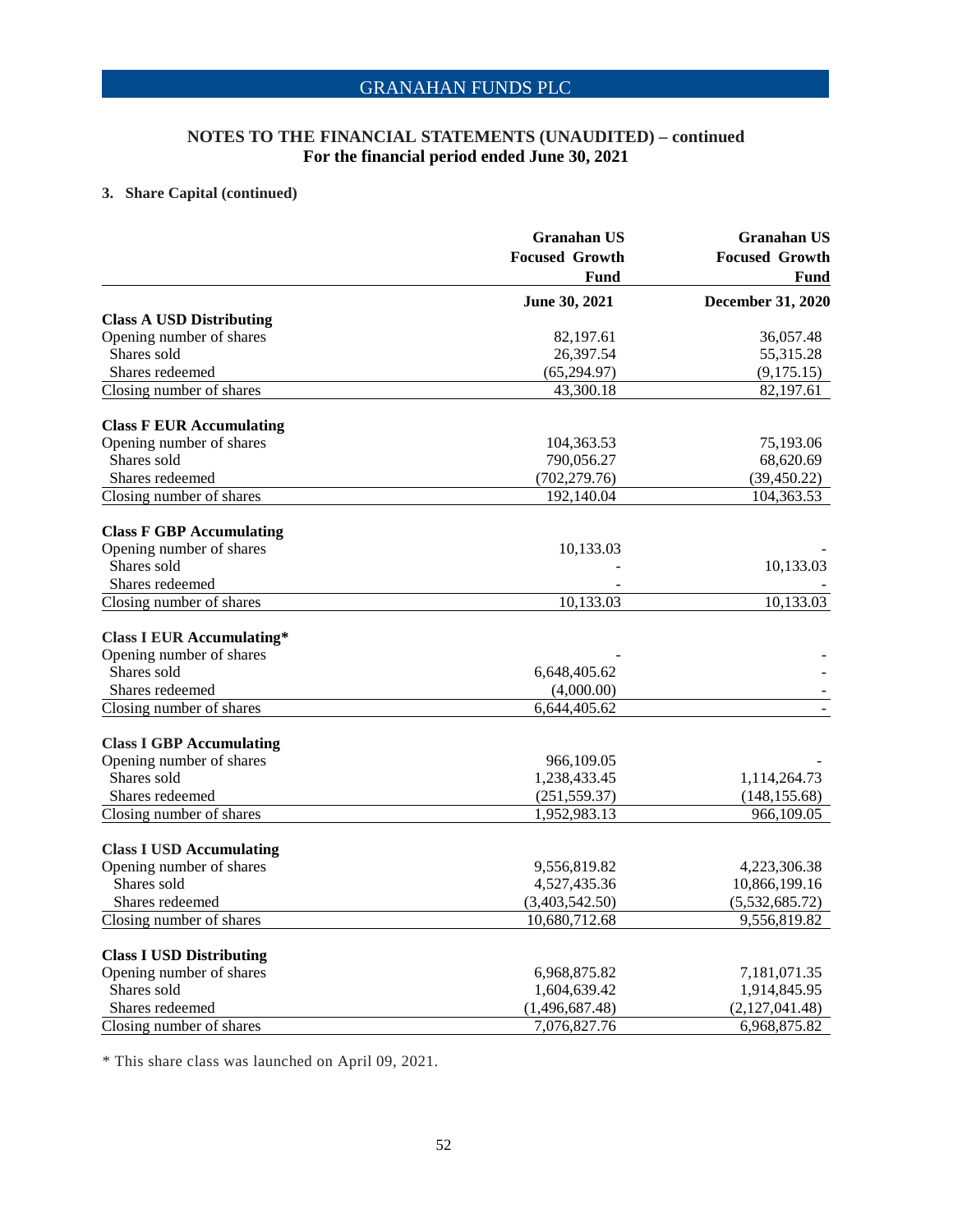# **NOTES TO THE FINANCIAL STATEMENTS (UNAUDITED) – continued For the financial period ended June 30, 2021**

### **3. Share Capital (continued)**

|                                  | Granahan US            | <b>Granahan US</b>       |
|----------------------------------|------------------------|--------------------------|
|                                  | <b>Focused Growth</b>  | <b>Focused Growth</b>    |
|                                  | Fund                   | Fund                     |
|                                  | <b>June 30, 2021</b>   | <b>December 31, 2020</b> |
| <b>Class P USD Accumulating</b>  |                        |                          |
| Opening number of shares         | 3,695,893.70           | 6,058,436.10             |
| Shares sold                      |                        |                          |
| Shares redeemed                  | (699, 518.39)          | (2,362,542.40)           |
| Closing number of shares         | 2,996,375.31           | 3,695,893.70             |
| <b>Class P1 USD Accumulating</b> |                        |                          |
| Opening number of shares         | 11,756,225.00          |                          |
| Shares sold                      |                        | 11,901,169.00            |
| Shares redeemed                  |                        | (144, 944.00)            |
| Closing number of shares         | 11,756,225.00          | 11,756,225.00            |
|                                  | Cronohon IIS Small Con | Cronohon IIS Smoll Con-  |

|                                       | <b>Granahan US Small Cap</b> | <b>Granahan US Small Cap</b> |
|---------------------------------------|------------------------------|------------------------------|
|                                       | <b>Discoveries Fund</b>      | <b>Discoveries Fund</b>      |
|                                       | <b>June 30, 2021</b>         | <b>December 31, 2020</b>     |
| <b>Class Founder GBP Accumulating</b> |                              |                              |
| Opening number of shares              | 1,018.43                     |                              |
| Shares sold                           | 430.24                       | 1,070.00                     |
| Shares redeemed                       |                              | (51.57)                      |
| Closing number of shares              | 1,448.67                     | 1,018.43                     |
| <b>Class Founder USD Accumulating</b> |                              |                              |
| Opening number of shares              | 1,775,456.87                 | 2,876,320.05                 |
| Shares sold                           | 432,184.12                   | 344, 318. 72                 |
| Shares redeemed                       | (281, 830.00)                | (1,445,181.90)               |
| Closing number of shares              | 1.925.810.99                 | 1.775.456.87                 |

|                                  | <b>Granahan US SMID</b><br><b>Select Fund</b> | <b>Granahan US SMID</b><br><b>Select Fund</b> |
|----------------------------------|-----------------------------------------------|-----------------------------------------------|
|                                  | <b>June 30, 2021</b>                          | <b>December 31, 2020</b>                      |
| <b>Class A GBP Accumulating*</b> |                                               |                                               |
| Opening number of shares         |                                               |                                               |
| Shares sold                      | 28,632.58                                     |                                               |
| Shares redeemed                  | (5,024.21)                                    |                                               |
| Closing number of shares         | 23,608.37                                     |                                               |

**\*** This share class was launched on January 13, 2021.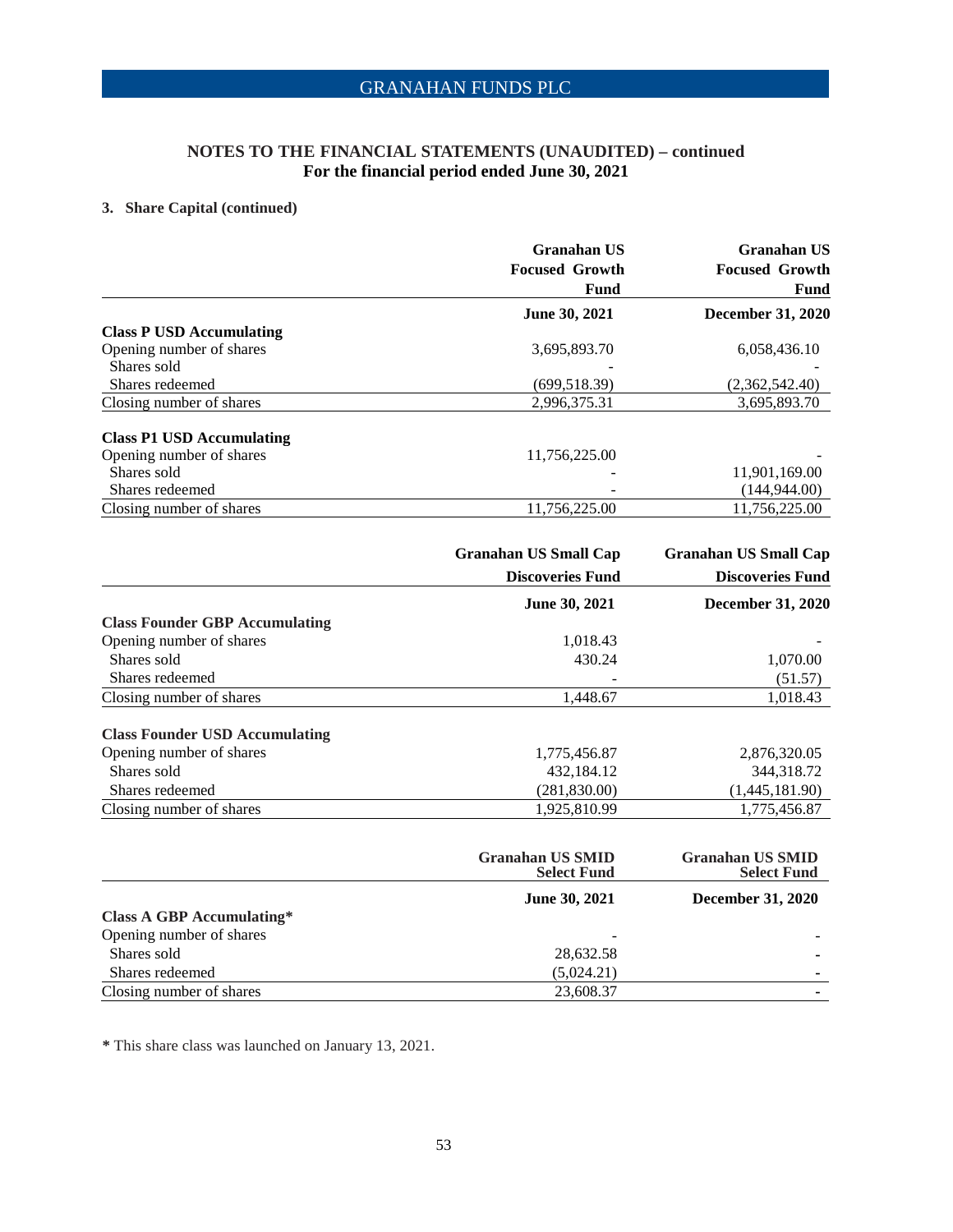### **NOTES TO THE FINANCIAL STATEMENTS (UNAUDITED) – continued For the financial period ended June 30, 2021**

### **3. Share Capital (continued)**

|                                    | <b>Granahan US SMID</b><br><b>Select Fund</b> | <b>Granahan US SMID</b><br><b>Select Fund</b> |
|------------------------------------|-----------------------------------------------|-----------------------------------------------|
|                                    | June 30, 2021                                 | December 31, 2020                             |
| <b>Class A GBP Distributing**</b>  |                                               |                                               |
| Opening number of shares           |                                               |                                               |
| Shares sold                        | 750.00                                        |                                               |
| Shares redeemed                    |                                               |                                               |
| Closing number of shares           | 750.00                                        | $\blacksquare$                                |
| <b>Class A USD Accumulating***</b> |                                               |                                               |
| Opening number of shares           |                                               |                                               |
| Shares sold                        | 185,338.49                                    |                                               |
| Shares redeemed                    | (22,763.58)                                   |                                               |
| Closing number of shares           | 162,574.91                                    |                                               |
| <b>Class I GBP Accumulating</b>    |                                               |                                               |
| Opening number of shares           | 1,509,144.98                                  |                                               |
| Shares sold                        | 164,820.73                                    | 1,522,283.01                                  |
| Shares redeemed                    | (101, 056.82)                                 | (13, 138.03)                                  |
| Closing number of shares           | 1,572,908.89                                  | 1,509,144.98                                  |
| <b>Class I GBP Distributing</b>    |                                               |                                               |
| Opening number of shares           | 44,681.89                                     |                                               |
| Shares sold                        | 293,553.73                                    | 44,681,89                                     |
| Shares redeemed                    | (23, 490.53)                                  |                                               |
| Closing number of shares           | 314,745.09                                    | 44,681.89                                     |
| <b>Class I USD Accumulating</b>    |                                               |                                               |
| Opening number of shares           | 68,792.18                                     |                                               |
| Shares sold                        | 62,760.09                                     | 68,792.18                                     |
| Shares redeemed                    | (8,316.25)                                    |                                               |
| Closing number of shares           | 123,236.02                                    | 68,792.18                                     |
| <b>Class I USD Distributing</b>    |                                               |                                               |
| Opening number of shares           | 5,451.53                                      |                                               |
| Shares sold                        | 85,514.51                                     | 5,451.53                                      |
| Shares redeemed                    | (370.00)                                      |                                               |
| Closing number of shares           | 90,596.04                                     | 5,451.53                                      |

**\*\*** This share class was launched on January 28, 2021.

**\*\*\*** This share class was launched on January 12, 2021.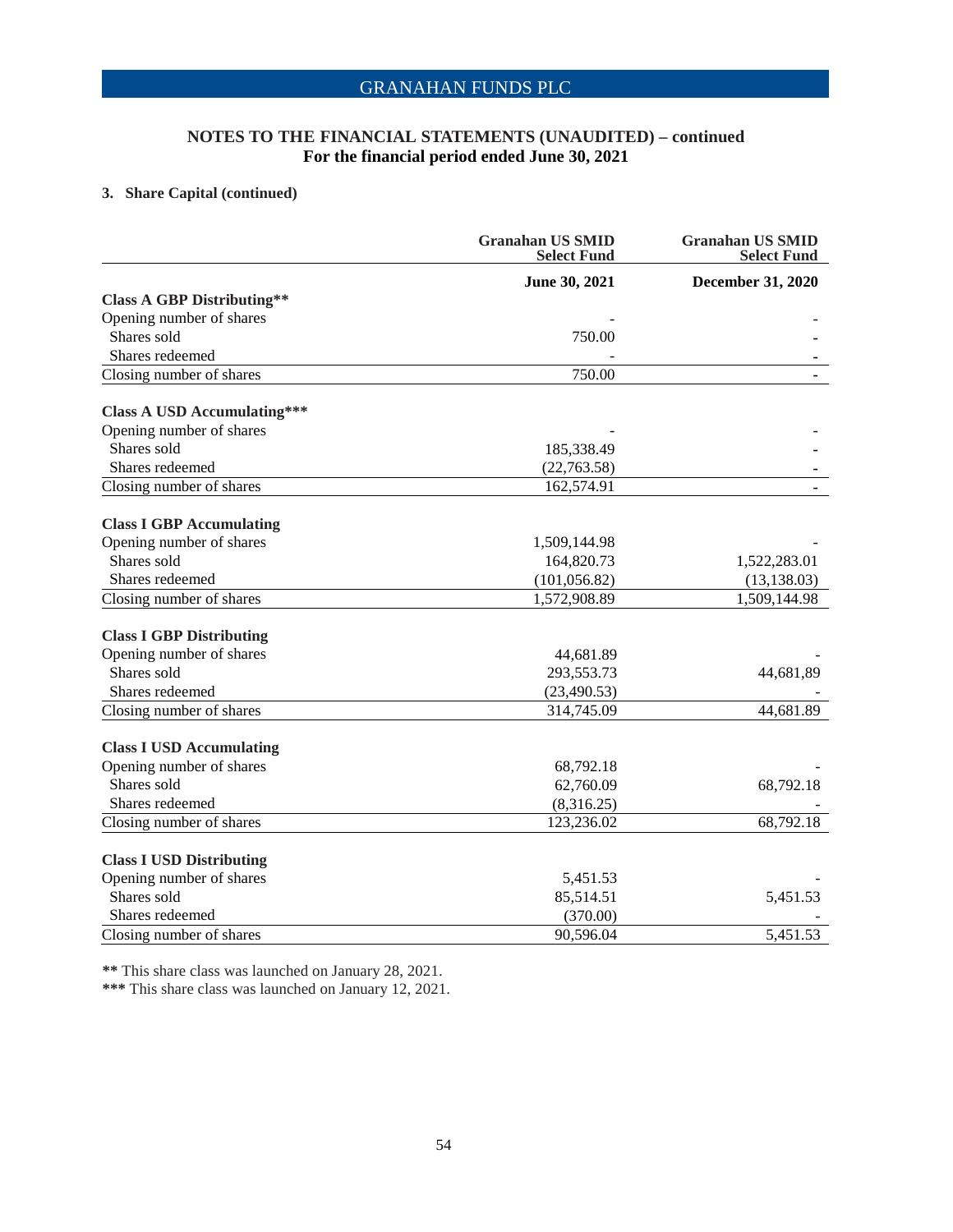### **NOTES TO THE FINANCIAL STATEMENTS (UNAUDITED) – continued For the financial period ended June 30, 2021**

#### **4. Taxation**

The Company intends to conduct its affairs so that it is resident in Ireland for tax purposes. On the basis that the Company is Irish tax resident, the Company qualifies as an 'investment undertaking', as defined in Section 739B (1) of the Taxes Acts and, consequently, is exempt from Irish corporation tax on its income and gains.

However, tax can arise on the happening of a "chargeable event" in the Company. A chargeable event includes any distribution payments to Shareholders or any encashment, redemption, cancellation or transfer of Shares or appropriation or cancellation of Shares of a Shareholder by the Company for the purposes of meeting the amount of the tax payable on a gain arising on a transfer of an entitlement to a Share. It also includes "Eighth Anniversary Events" regardless of whether the Shares have been encashed, redeemed, cancelled or transferred.

No tax will arise on the Company in respect of chargeable events in respect of a Shareholder who is neither Irish resident nor Irish ordinarily resident at the time of the chargeable event provided that a Relevant Declaration is in place and the Company is not in possession of any information which would reasonably suggest that the information contained therein is not or is no longer materially correct, or provided a written notice of approval from the Revenue Commissioners of Ireland (the "Revenue Commissioners") to the effect that a Relevant Declaration is deemed to be in place has been provided to the Company and not withdrawn. In the absence of a Relevant Declaration, or a written notice of approval from the Revenue Commissioners, there is a presumption that the investor is Irish resident or Irish ordinarily resident.

A chargeable event does not include:

1. an exchange by a Shareholder, effected by way of an arm's length bargain of Shares in the Company for other Shares in the Company;

2. any transactions (which might otherwise be a chargeable event) in relation to Shares held in a recognized clearing system as designated by order of the Irish Revenue Commissioners;

3. a transfer by a Shareholder of the entitlement to a Share where the transfer is between spouses and former spouses, subject to certain conditions;

4. an exchange of Shares arising on a qualifying amalgamation or reconstruction of the Company with another investment undertaking (within the meaning of Section 739H or Section 739HA of the Taxes Act);

5. any transaction in relation to, or in respect of, relevant Shares in an investment undertaking which transaction only arises by virtue of a change of court funds manager for that undertaking.

If the Company becomes liable to account for tax where a chargeable event occurs, the Company shall be required to deduct from the payment arising on a chargeable event an amount equal to the appropriate tax and/or where applicable, to appropriate or cancel such number of Shares held by the Shareholder or the beneficial owner of the Shares as are required to meet the amount of tax. The relevant Shareholder shall indemnify and keep the Company indemnified against loss arising to the Company by reason of the Company becoming liable to account for tax on the happening of a chargeable event if no such deduction, appropriation or cancellation has been made.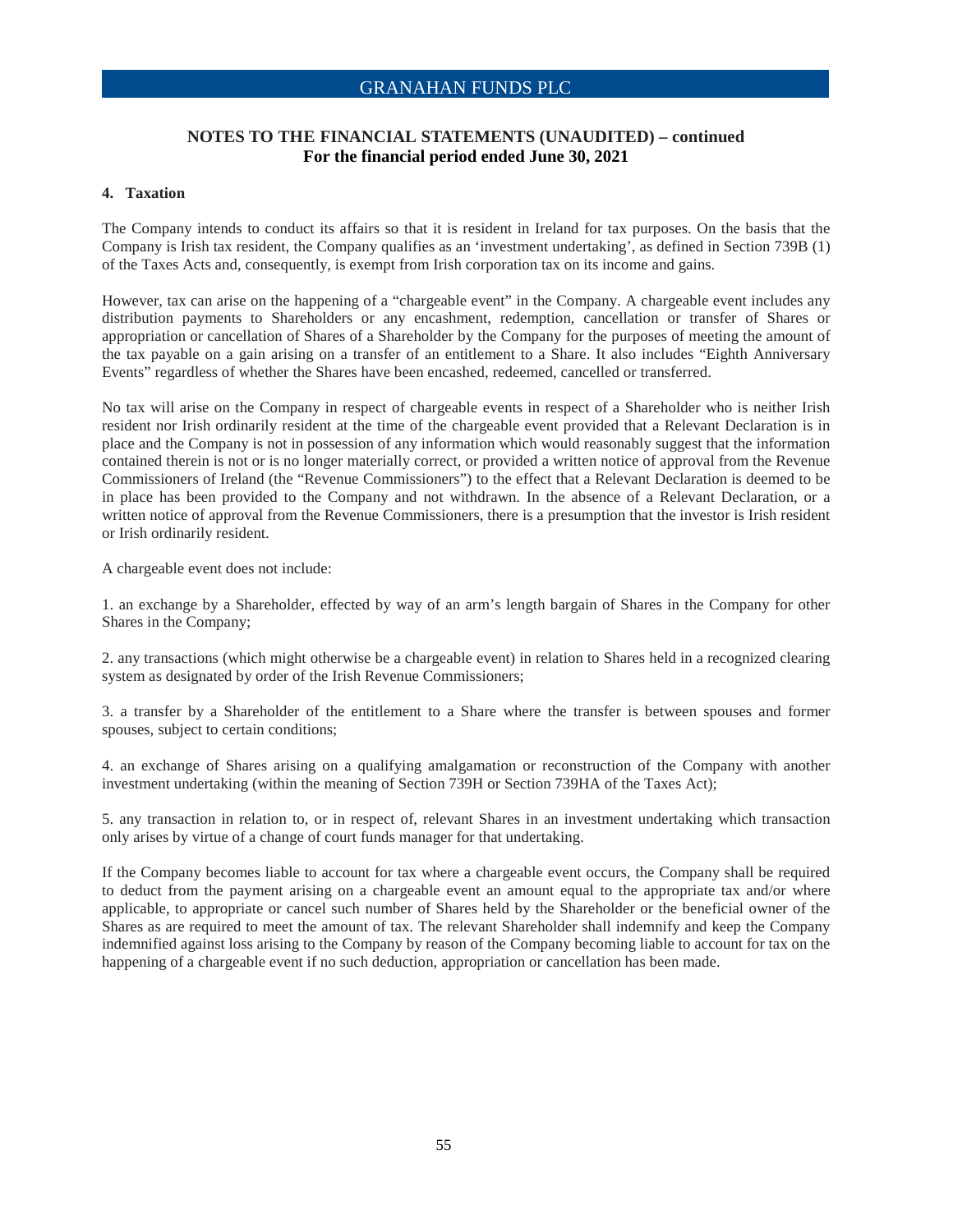### **NOTES TO THE FINANCIAL STATEMENTS (UNAUDITED) – continued For the financial period ended June 30, 2021**

#### **5. Fees and Expenses**

#### **Manager fees**

KBA Consulting Management Limited (the "Manager") has been appointed as manager for the Company pursuant to the management agreement. Under the terms of the management agreement, the Manager has responsibility for the management and administration of the Company's affairs, subject to the overall supervision and control of the Directors.

The Manager shall be entitled to receive out of the assets of the relevant Fund, an annual fee, accrued on each Dealing Day and payable quarterly in arrears, at an annual rate of up to and not exceeding 0.01% of the net asset value of the Company subject to a minimum fee of up to  $\epsilon$ 50,000 per annum for the initial Fund and  $\epsilon$ 10,000 for each incremental Fund thereafter. The Manager is also entitled to be reimbursed out of the assets of each Fund for the reasonable out-of-pocket costs and expenses incurred by the Manager in the performance of its duties (plus VAT thereon, if any).

The Manager earned fees of \$162,838 for the financial period ended June 30, 2021 (June 30, 2020: \$Nil). Manager fees payable as at June 30, 2021 amounted to \$82,905 (December 31, 2020: \$38,968).

#### **Investment Manager fees**

The Company has appointed the Investment Manager as the discretionary investment manager for the Company pursuant to an investment management agreement. The Investment Manager is a registered investment adviser regulated by the Securities and Exchange Commission ("SEC").

Under the investment management agreement, the Company will pay to the Investment Manager a maximum fee at an annual rate equal to the percentage of the average daily net asset value of the relevant class of each Fund as set out in the supplement to the Prospectus with the exception of Class X shares which are set out in a separate agreement. The investment management fee shall accrue and be calculated daily and shall be payable monthly in arrears.

In addition, the Investment Manager shall be entitled to be reimbursed its reasonable vouched out-of-pocket expenses.

The Investment Manager earned fees of \$6,555,150 for the financial period ended June 30, 2021 (June 30, 2020: \$1,894,467). Investment Manager fees payable as at June 30, 2021 amounted to \$3,354,817 (December 31, 2020: \$2,121,238).

For the financial period ended June 30, 2021 the expense reimbursement from the Investment Manager back to the Granahan US Focused Growth Fund in relation to the total expense limitation of 1.35% of the annual net asset value of the funds amounted to \$310,526 (June 30, 2020: \$154,360), and the related receivable amounted to \$185,344 (December 31, 2020: \$289,159).

For the financial period ended June 30, 2021 the expense reimbursement from the Investment Manager back to the Granahan US Small Cap Discoveries Fund in relation to the total expense limitation of 0.85% of the annual net asset value of the funds amounted to \$35,159 (June 30, 2020: \$47,264), and the related receivable amounted to \$18,117 (December 31, 2020: \$43,014).

For the financial period ended June 30, 2021 the expense reimbursement from the Investment Manager back to the Granahan US SMID Select Fund in relation to the total expense limitation of 1.25% of the annual net asset value of the funds amounted to \$280,013 (June 30, 2020: \$75,850), and the related receivable amounted to \$152,136 (December 31, 2020: \$188,555).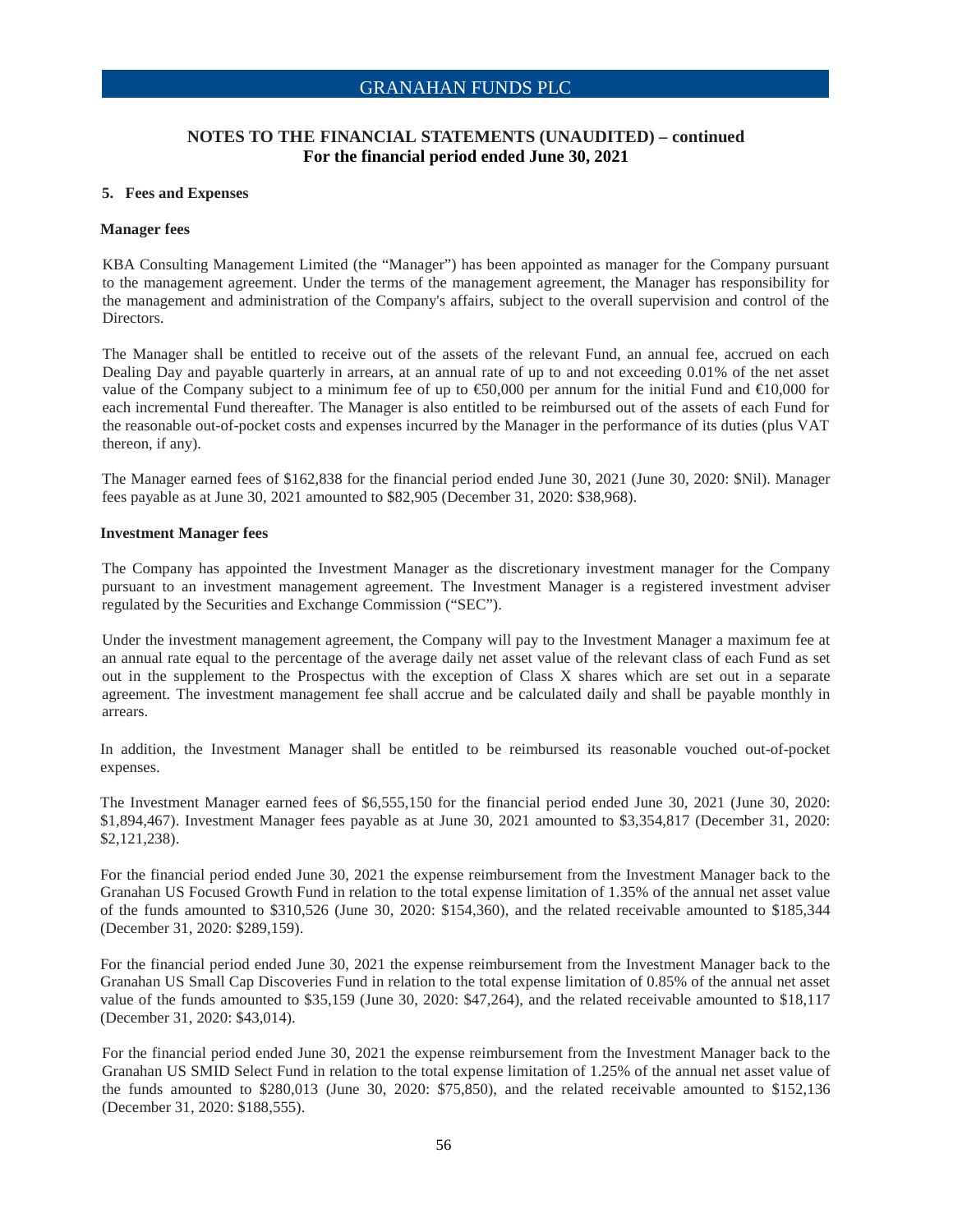### **NOTES TO THE FINANCIAL STATEMENTS (UNAUDITED) – continued For the financial period ended June 30, 2021**

### **5. Fees and Expenses (continued)**

#### **Administration fees**

RBC Investor Services Ireland Limited (the "Administrator") serves as the Company's administrator. The Administrator is entitled to receive out of the assets of the Fund an annual fee of up to 2.5 bps of the net asset value of the Fund which will be accrued and payable monthly in arrears, subject to a monthly minimum fee for the Fund of \$2,530 per Fund. The Administrator may also receive out of the assets of the relevant Fund such additional charges as agreed at normal commercial rates. The Administrator shall be reimbursed out of the assets of the relevant Fund for all reasonable and vouched out-of-pocket expenses incurred by it.

The Administrator earned fees of \$286,533 for the financial period ended June 30, 2021 (June 30, 2020: \$126,923). Administrator fees payable as at June 30, 2021 amounted to \$87,678 (December 31, 2020: \$51,449).

#### **Depositary fees**

RBC Investor Services Bank S.A., Dublin Branch serves as the Company's depositary (the "Depositary"). The Depositary shall be entitled to receive an annual oversight fee, accrued on each Dealing Day and calculated and payable monthly in arrears, at an annual rate of up to 2.5 bps of the net asset value of the Fund (plus VAT thereon, if any), subject to a monthly minimum of \$1,167 per Fund (plus VAT, if any).

In addition, the Depositary shall also be entitled to receive, in respect of cash-flow monitoring and reconciliation, a monthly fee of \$550 per Fund (plus VAT, if any).

The combined Depositary fees accrue and are calculated on each Dealing Day and are payable monthly in arrears.

The Depositary shall also be entitled to receive out of the assets of the relevant Fund all agreed sub-custodian fees, transaction charges (which will be charged at normal commercial rates) together with reasonable out-of-pocket expenses (plus VAT thereon, if any) incurred by the Depositary in the performance of its duties under the Depositary Agreement.

The Depositary earned fees of \$239,997 for the financial period ended June 30, 2021 (June 30, 2020: \$106,671). Depositary fees payable as at June 30, 2021 amounted to \$106,067 (December 31, 2020: \$56,744).

#### **Director fees**

The Constitution provides that the Directors shall be entitled to a fee by way of remuneration for their services at a rate to be determined from time to time by the Directors. Directors affiliated with the Investment Manager are not entitled to a fee. The aggregate amount of Directors' remuneration in any one year shall not exceed €100,000 without the approval of the Directors. All Directors will be entitled to reimbursement by the Company of expenses properly incurred in connection with the business of the Company or the discharge of their duties.

The Directors earned fees of \$41,121 for the financial period ended June 30, 2021 (June 30, 2020: \$30,442). Directors' fees payable as at June 30, 2021 amounted to \$60,948 (December 31, 2020: \$19,828).

The Manager assists the Company with payroll compliance services.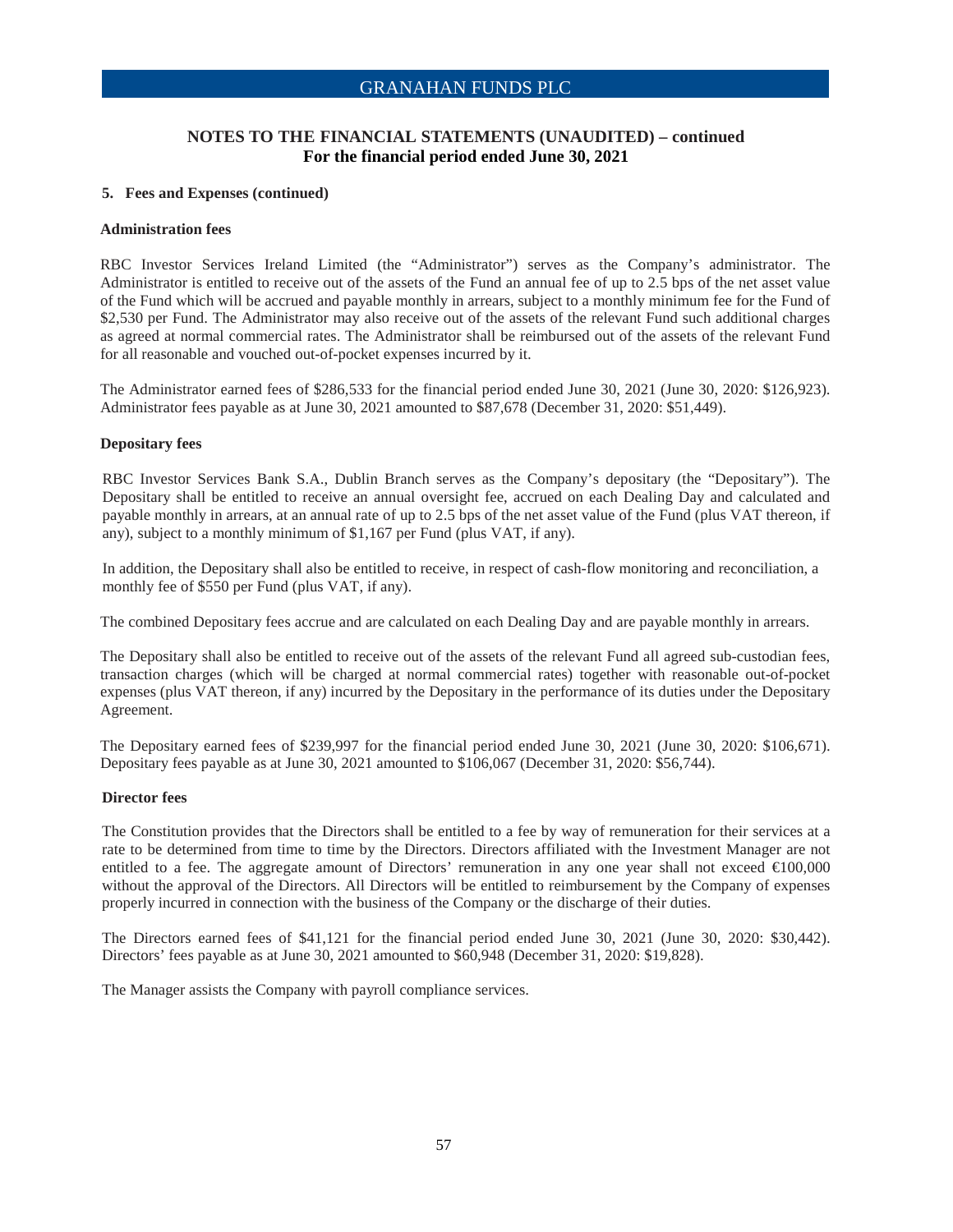### **NOTES TO THE FINANCIAL STATEMENTS (UNAUDITED) – continued For the financial period ended June 30, 2021**

#### **5. Fees and Expenses (continued)**

#### **Performance fees – Granahan US Focused Growth Fund**

In respect to Class P and Class P1 Shares, the Investment Manager is entitled to a performance fee (the "Performance Fee") if there is an Outperformance (the net asset value of Class P and Class P1 Shares less the value of the Hurdle (the amount of capital subscribed during the initial offer period adjusted for any subsequent subscriptions, redemptions and dividends paid) as adjusted by the Hurdle Rate (the return of the Russell 2000 Growth Index) (provided that the resulting number is positive)) during a Performance Period (the first Business Day through to the last Business Day of the annual period which commences on 1 April and ends on 31 March, with the exception of the First Performance Period (commences on the close of the initial offer period for Class P1 Shares and ends on 31 March 2021)) and, where Shares are redeemed during a Performance Period, to a pro-rata portion of the Performance Fee accrual (if any) at the time of redemption.

The Performance Fee will be calculated in respect of each Performance Period. The Performance Fee will accrue on each Business Day and the accrual will be reflected in the net asset value per Class P and P1 Share.

Entitlement to a Performance Fee will be calculated if the Outperformance of Class P and P1 Shares on the last Dealing Day of a Performance Period are positive. The Performance Fee will be equal to Outperformance multiplied by 15%.

The Performance Fee is payable on the last Dealing Day of each Performance Period, or if the Class is terminated before the end of a Performance Period, the Dealing Day on which the final redemption of Class P and P1 Shares takes place, or in the case of Shares redeemed during a Performance Period, the accrued Performance Fee in respect of those Shares will be payable within 14 calendar days of the date of redemption (each a "Payment Date"). Any amount of Performance Fee calculated with respect to redeemed Class P and P1 Shares during a Performance Period will be calculated according to the net asset value of the redeemed Shares, and the Hurdle Rate as at the date of redemption (as opposed to at the end of the Performance Period in which the redemption takes place). It is therefore possible that, although the net asset value is not in Outperformance for a full Performance Period, a Performance Fee may be earned by the Investment Manager in respect of Shares redeemed where the redemption took place when the net asset value at redemption was higher than the Hurdle Rate.

Outperformance will be adjusted for any dividends paid by the Fund during the Performance Period.

In the event of an Outperformance on the last Dealing Day of a Performance Period, the value of the Hurdle for the next Performance Period will be reset on 1 April to the net asset value of the Class P and P1 Shares on the last Dealing Day of the preceding Performance Period. If there is no Outperformance on the last Dealing Day of a Performance Period, the value of the Hurdle will not be reset for the next Performance Period and the underperformance of the Class P and P1 Shares in the preceding Performance Period, by reference to the Hurdle adjusted by the Hurdle Rate, will be clawed back (i.e. until under performance is made good) before a Performance Fee becomes due in a subsequent Performance Period. For the avoidance of doubt, any Performance Fee payable in relation to a given Performance Period will not be clawed back.

The Performance Fee is calculated based on the net asset value of Class P and P1 Shares and no Shareholder level equalisation is undertaken. This may result in inequalities between Shareholders in relation to the payment of Performance Fees (with some Shareholders paying disproportionately higher performance fees in certain circumstances). Because there is no Shareholder level equalisation, this may also result in certain Shareholders having more of their capital at risk at any given time than other Shareholders. The methodology may, in certain circumstances, result in certain Shareholders being charged a Performance Fee in circumstances where the net asset value per Share of their Shares has not increased over the relevant calculation period as a whole.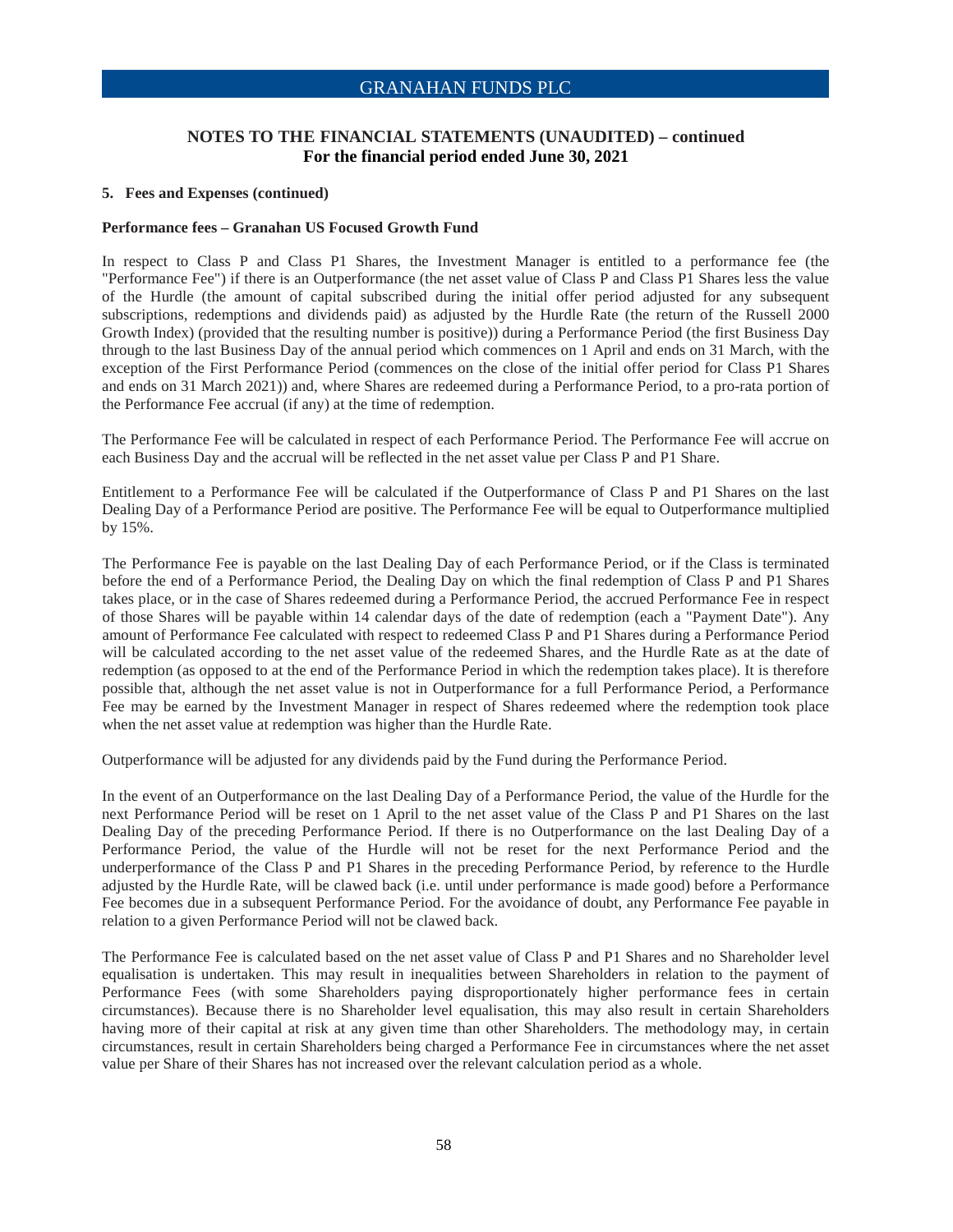### **NOTES TO THE FINANCIAL STATEMENTS (UNAUDITED) – continued For the financial period ended June 30, 2021**

#### **5. Fees and Expenses (continued)**

#### **Performance fees (continued)**

#### *Calculation of the Hurdle for the Performance Period beginning at launch*

The initial value of the Hurdle, upon the launch of the Class P and P1 Shares, will be the net asset value of Class P Shares as at the close of the first Dealing Day of Class P and P1 Shares.

The Performance Fee is payable where there is an Outperformance during the Performance Period, although this may be due to market movements impacting on retained holdings in the Fund rather than specific actions undertaken by the Investment Manager.

Any change to the index relating to the Hurdle Rate will be disclosed in the periodic reports of the Fund.

For the purposes of the Performance Fee calculation, the net asset value shall be calculated before the deduction of any accrual for Performance Fee for that Performance Period, other than Performance Fee accrued in relation to the Class in respect of redemptions during the Performance Period but not yet paid.

As the Performance Fee depends on the performance of the net asset value per Share of Class P and P1 Shares, it is not possible to predict the amount of Performance Fee that will be payable and there is in effect, no maximum Performance Fee as it is impossible to quantify any outperformance in advance.

Investors may request additional information on the way in which the Performance Fee calculation works from the Company.

For the financial period ended June 30, 2021 the performance fees amounted to \$1,152,361 (June 30, 2020: \$2,630,353). Performance fees payable as at June 30, 2021 amounted to \$2,891,640 (December 31, 2020: \$4,155,998).

#### **Audit fees**

Remuneration charged by the Company's audit firm for the period was as follows:

|                                           | <b>Total</b>         | <b>Total</b>         |
|-------------------------------------------|----------------------|----------------------|
|                                           | <b>June 30, 2021</b> | <b>June 30, 2020</b> |
| - Audit of statutory financial statements | \$13,149             | \$12,098             |
| - Other assurance services                |                      |                      |
| - Tax advisory services                   |                      |                      |
| - Other non-audit services                | ۰                    |                      |
|                                           | \$13,149             | \$12,098             |

#### **6. Efficient Portfolio Management**

The Company does not currently use Financial Derivative Instruments ("FDIs") for efficient portfolio management or for investment purposes. The Company may, however, in conjunction with its investment in transferable securities, liquid financial assets, collective investment schemes or other permitted investments in accordance with the UCITS Regulations, indirectly acquire warrants and rights which are issued to such permitted investments.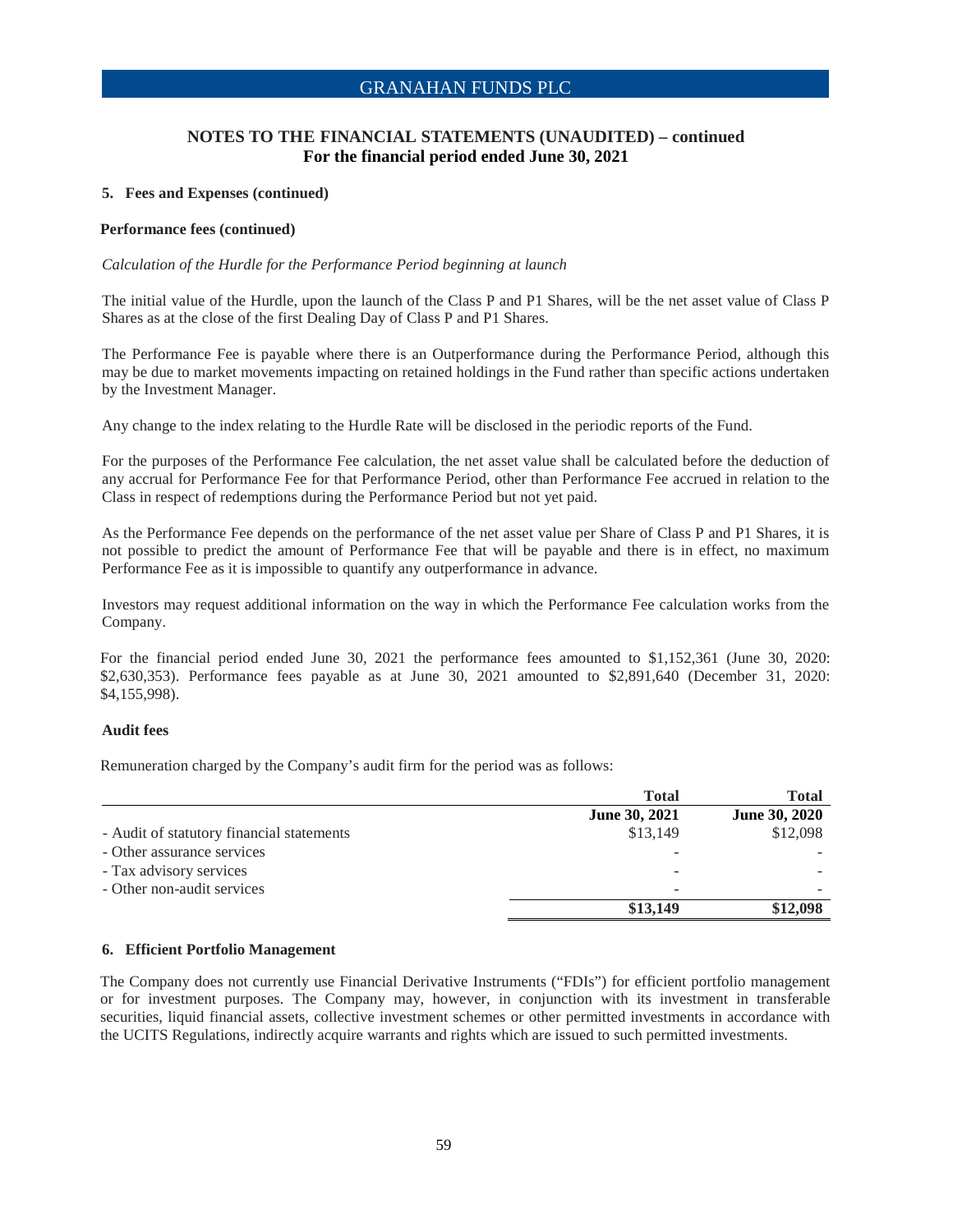### **NOTES TO THE FINANCIAL STATEMENTS (UNAUDITED) – continued For the financial period ended June 30, 2021**

### **7. Transaction Costs**

Transaction costs on the purchase and sale of investments are expensed through the Statement of Operations as incurred. The total amount for the financial period ended June 30, 2021 and June 30, 2020 are shown below;

|                                | <b>Granahan US</b><br><b>Focused Growth</b><br>Fund | <b>Granahan US</b><br><b>Focused Growth</b><br>Fund | <b>Granahan US</b><br><b>Small Cap</b><br><b>Discoveries Fund</b> | <b>Granahan US</b><br><b>Small Cap</b><br><b>Discoveries Fund</b> |
|--------------------------------|-----------------------------------------------------|-----------------------------------------------------|-------------------------------------------------------------------|-------------------------------------------------------------------|
|                                | June 30, 2021                                       | June 30, 2020                                       | June 30, 2021                                                     | June 30, 2020                                                     |
| Total transaction costs on     |                                                     |                                                     |                                                                   |                                                                   |
| purchases                      | \$144,506                                           | \$157,507                                           | \$18,951                                                          | \$20,255                                                          |
| Total transaction costs on     |                                                     |                                                     |                                                                   |                                                                   |
| sales                          | \$111,854                                           | \$63,271                                            | \$11,685                                                          | \$20,740                                                          |
| <b>Total transaction costs</b> | \$256,360                                           | \$220,778                                           | \$30,636                                                          | \$40,995                                                          |

|                                         | Granahan US SMID Granahan US SMID |                      |                      |                      |
|-----------------------------------------|-----------------------------------|----------------------|----------------------|----------------------|
|                                         | <b>Select Fund</b>                | <b>Select Fund</b>   | <b>Total</b>         | <b>Total</b>         |
|                                         | June 30, 2021                     | <b>June 30, 2020</b> | <b>June 30, 2021</b> | <b>June 30, 2020</b> |
| Total transaction costs on<br>purchases | \$249,460                         | \$277,672            | \$412.917            | \$455,434            |
| Total transaction costs on              |                                   |                      |                      |                      |
| sales                                   | \$172,364                         | \$97,871             | \$295,903            | \$181,882            |
| <b>Total transaction costs</b>          | \$421,824                         | \$375,543            | \$708,820            | \$637,316            |

### **8. Other expenses and expense reimbursement**

The Company pays the general costs and expenses incurred in its operation. Other expenses paid during the financial period as per the Statement of Operations are shown below;

|                                  | <b>Granahan US</b>    | <b>Granahan US</b>    |  |
|----------------------------------|-----------------------|-----------------------|--|
|                                  | <b>Focused Growth</b> | <b>Focused Growth</b> |  |
|                                  | Fund                  | Fund                  |  |
|                                  | <b>June 30, 2021</b>  | June 30, 2020         |  |
| <b>Consulting Fees</b>           | \$3,880               | \$15,581              |  |
| Correspondence / Secretarial Fee | 4,249                 | 7,035                 |  |
| Miscellaneous Expenses           | 3,212                 | 5,400                 |  |
| Investment compliance fee        | 6,358                 | 6,654                 |  |
| Tax fees / Stock fees            | 1,848                 | 2,069                 |  |
| Registration fee                 | 5,173                 | 3,226                 |  |
| <b>FATCA</b> Fees                | 1,035                 | 1,655                 |  |
| <b>Bank Interests</b>            | 28,437                | 508                   |  |
| <b>Other Expenses</b>            | \$54,192              | \$42,128              |  |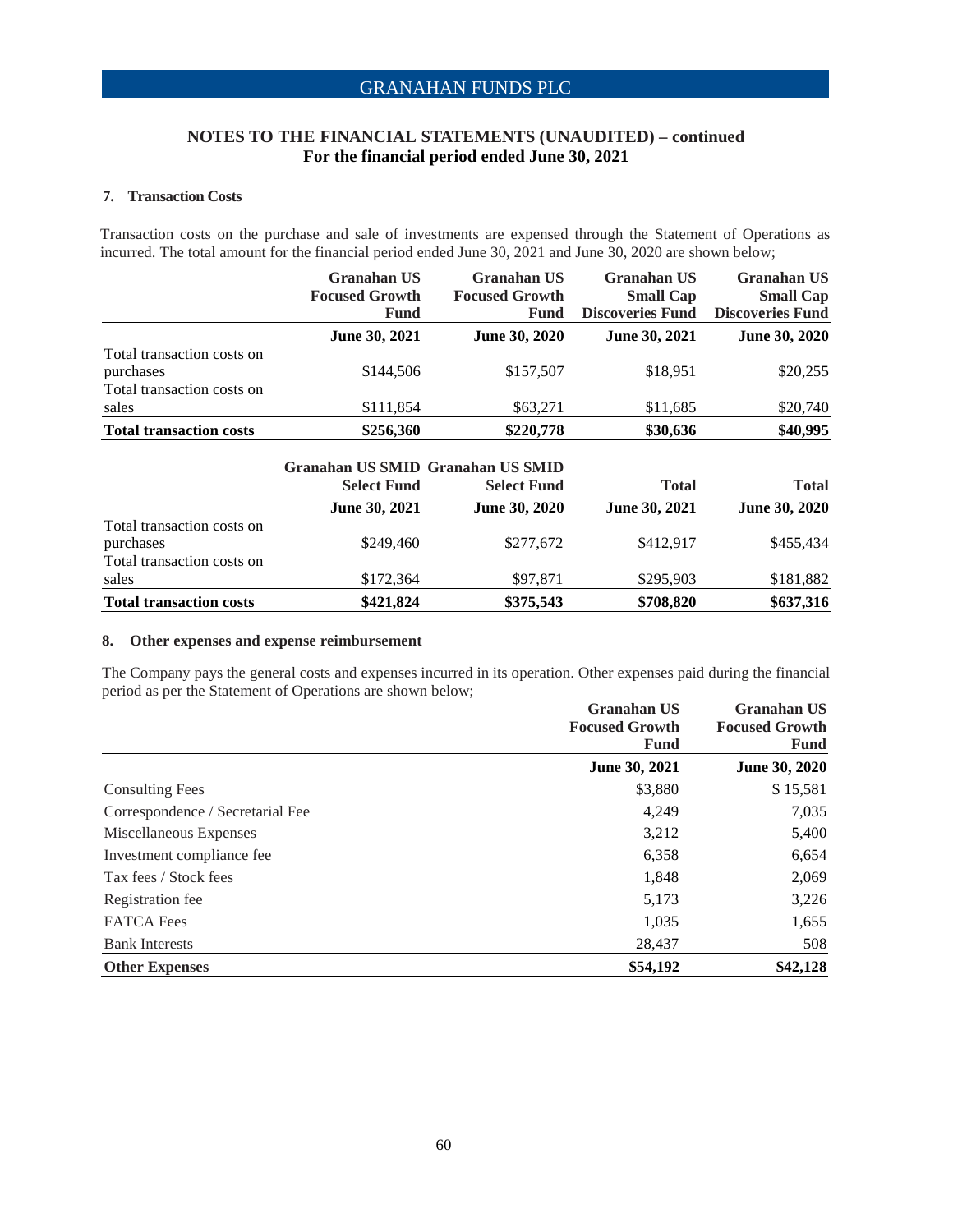### **NOTES TO THE FINANCIAL STATEMENTS (UNAUDITED) – continued For the financial period ended June 30, 2021**

#### **8. Other expenses and expense reimbursement (continued)**

|                                  | <b>Cap Discoveries</b><br><b>Fund</b> | Granahan US Small Granahan US Small<br><b>Cap Discoveries</b><br><b>Fund</b> |
|----------------------------------|---------------------------------------|------------------------------------------------------------------------------|
|                                  | June 30, 2021                         | June 30, 2020                                                                |
| <b>Consulting Fees</b>           | \$163                                 | \$1,611                                                                      |
| Correspondence / Secretarial Fee | 178                                   | 728                                                                          |
| Miscellaneous fees               | 360                                   | 780                                                                          |
| Investment compliance fee        | 6,001                                 | 6,159                                                                        |
| Tax fees / Stock fees            | 77                                    | 214                                                                          |
| Registration fee                 | 217                                   | 334                                                                          |
| <b>FATCA</b> Fee                 | 43                                    | 171                                                                          |
| <b>Bank Interests</b>            | 1,472                                 | 2                                                                            |
| <b>Other Expenses</b>            | \$8,511                               | \$9,999                                                                      |

|                                  | <b>Select Fund</b> | Granahan US SMID Granahan US SMID<br><b>Select Fund</b> |
|----------------------------------|--------------------|---------------------------------------------------------|
|                                  | June 30, 2021      | June 30, 2020                                           |
| <b>Consulting Fees</b>           | \$2,233            | \$3,513                                                 |
| Correspondence / Secretarial Fee | 2,446              | 1,586                                                   |
| Miscellaneous fees               | 1,850              | 3,414                                                   |
| Investment compliance fee        | 4,510              | 4,488                                                   |
| Tax fees / Stock fees            | 1,063              | 467                                                     |
| Registration fee                 | 2,978              | 727                                                     |
| <b>FATCA</b> Fee                 | 596                | 373                                                     |
| <b>Bank Interests</b>            | 9,305              |                                                         |
| <b>Other Expenses</b>            | \$24,981           | \$14,568                                                |

An expense reimbursement was paid to the Company during the financial period from the Investment Manager.

### **9. Financial Instruments and Associated Risks**

The securities and instruments in which the Company invests are subject to normal market fluctuations and other risks inherent in investing in such investments and there can be no assurance that any appreciation in value will occur.

The Company's activities expose it to a variety of financial risks: market, liquidity and credit risk. The Investment Manager seeks to minimize these risks through diversification of the investment portfolio in accordance with the specific investment policies and restrictions set out in the Prospectus and Supplement for each Fund. The nature and extent of the financial instruments outstanding at the Statement of Assets and Liabilities date and the risk management policies employed by the Company are discussed below.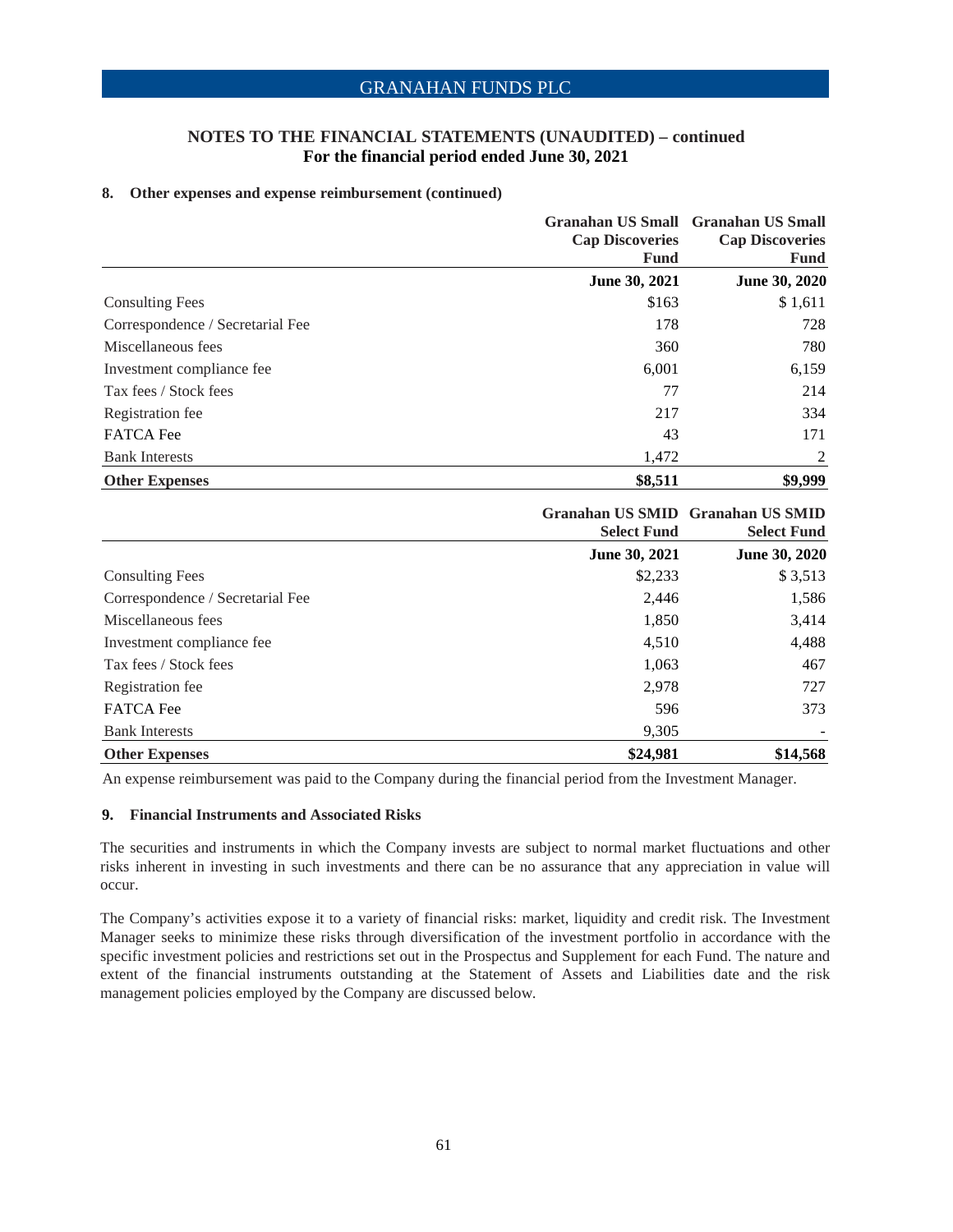### **NOTES TO THE FINANCIAL STATEMENTS (UNAUDITED) – continued For the financial period ended June 30, 2021**

#### **9. Financial Instruments and Associated Risks (continued)**

#### **Market Risk**

Market risk arises mainly from uncertainty about future prices of financial instruments held. It represents the potential loss the Company might suffer through holding market positions in the face of price movements.

The Company is exposed, particularly in its equity assets, to market risk. The Company invests in securities traded on global markets and market risk is a risk to which exposure is unavoidable.

Market risk comprises of market price risk, currency risk and interest rate risk.

#### **(i) Market price risk**

Market price risk is the risk that the value of a financial instrument will fluctuate as a result of changes in market prices, whether caused by factors specific to an individual investment, its issuer or all factors affecting equity instruments traded in the market.

As the majority of the Company's investments are carried at fair value with fair value changes recognized in the Statement of Operations, all changes in market conditions will directly affect net income. The risk is mitigated through diversification of the portfolio in investments in various geographic zones and industries.

The investment strategy of the Company is not to replicate a market index and therefore correlation between the return from the Company and any market index is likely to vary. As a result, it is appropriate to use the financial year end portfolio as a risk variable in any market sensitivity analysis. To illustrate the sensitivity of the portfolio based on a reasonably possible estimate of market price movements for a financial year, if the price of each of the equity securities to which the Company had exposure had increased by 5% there would have been the following approximate increases in net assets:

|                                        | <b>June 30, 2021</b> | <b>December 31, 2020</b> |
|----------------------------------------|----------------------|--------------------------|
|                                        | <b>USD</b>           | <b>USD</b>               |
| Granahan US Focused Growth Fund        | 52.773.368           | 41,882,706               |
| Granahan US Small Cap Discoveries Fund | 2.361.682            | 1.765.298                |
| Granahan US SMID Select Fund           | 31,273,299           | 21.314.894               |

#### **(ii) Currency Risk**

Currency risk is the risk that the fair value or future cash flows of a financial instrument will fluctuate because of changes in foreign exchange rates. As the Company mainly enters into transactions denominated in USD, the Company's exposure to foreign currency risk is minimal.

#### **(ii) Interest Rate Risk**

Interest rate risk is the risk that the value of a financial instrument will fluctuate because of changes in market interest rates. Interest rate risk arises when the Company invests in interest bearing financial instruments. At the financial period end, the Company held no interest bearing financial instruments and interest rate risk in relation to cash and cash equivalents is not regarded a material risk.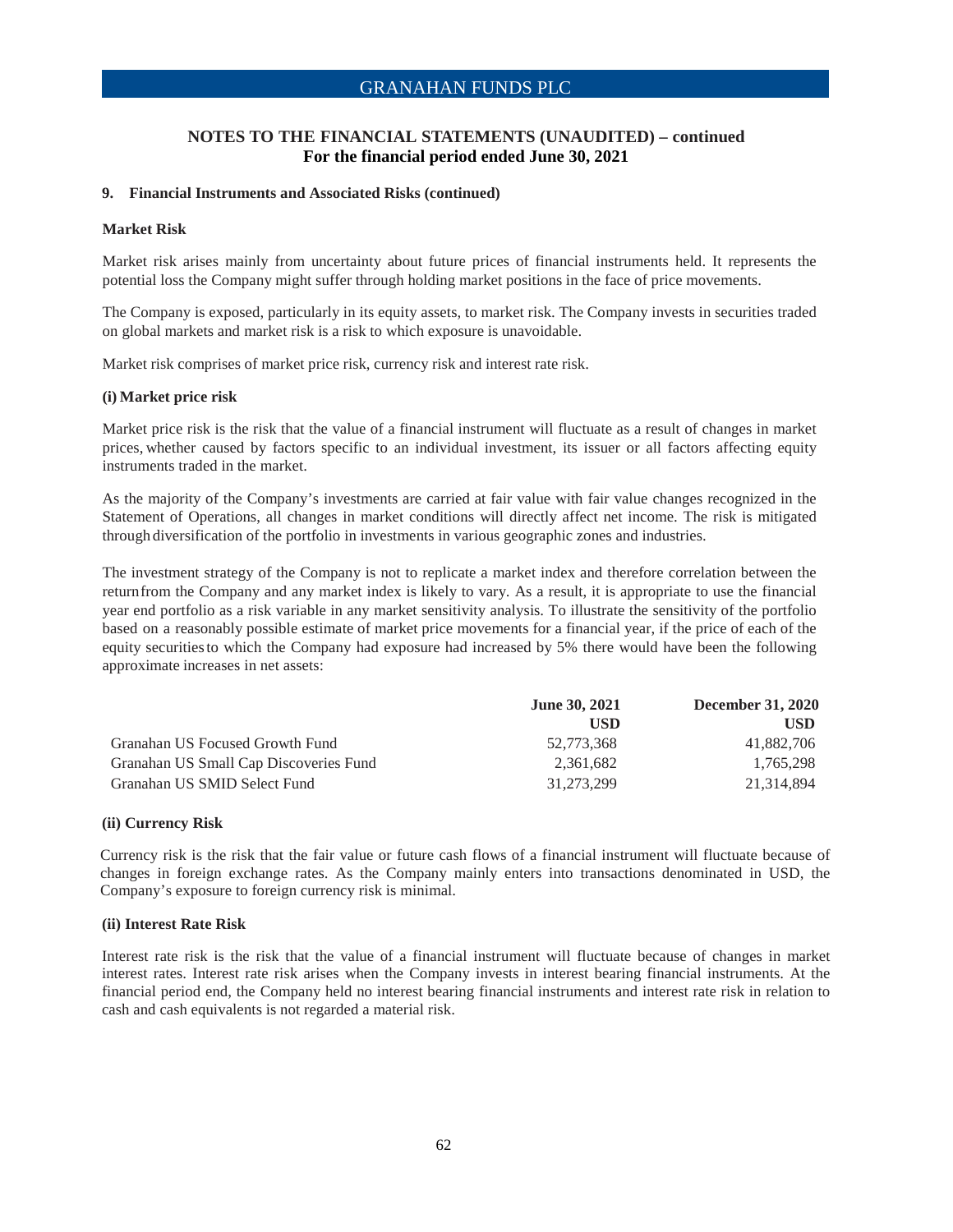### **NOTES TO THE FINANCIAL STATEMENTS (UNAUDITED) – continued For the financial period ended June 30, 2021**

#### **9. Financial Instruments and Associated Risks (continued)**

### **Liquidity Risk**

Liquidity risk is the risk that the Company will encounter difficulty in meeting obligations associated with financial liabilities.

The main liquidity risk to the Company arises from the redemption requests of investors. The Company's Shareholders may redeem their Shares on each dealing day for cash equal to a proportionate share of the relevant Fund's net asset value and it is therefore potentially exposed to the liquidity risk of meeting the daily redemptions by its Shareholders. In order for the Company to meet these requests, the Company may need to dispose of the underlying assets at an inopportune time.

To help manage this risk, if the number of Shares to be redeemed on any dealing day equals 10% or more of the total number of Shares of the Fund in issue on that day the Directors or their delegate may at their discretion refuse to redeem any Shares in excess of 10% of the total number of Shares in issue. If the Directors so refuse, the requests for redemption on such dealing day shall be reduced pro-rata and Shares which are not redeemed by reason of such refusal shall be treated as if a request for redemption had been made in respect of each subsequent dealing day until all Shares to which the original request related have been redeemed.

Each Fund's listed securities are considered readily realizable, as they are quoted on reputable stock exchanges. The Investment Manager monitors the liquidity position on a daily basis.

The tables below show the analysis for the Funds' financial liabilities by relevant maturity groupings based on the remaining financial period to the contractual maturity date.

#### **Granahan US Focused Growth Fund**

|                                              | Less than    | $1 - 3$ | $3-12$ | More than                | <b>Total</b> |
|----------------------------------------------|--------------|---------|--------|--------------------------|--------------|
| June 30, 2021                                | 1 month      | months  | months | 1 year                   |              |
| Payable for securities purchased             | \$2,687,240  |         |        | $\overline{\phantom{a}}$ | \$2,687,240  |
| Payable for fund shares redeemed             | 4,475,599    |         |        |                          | 4,475,599    |
| Payable to Investment Manager                | 2,003,196    |         |        | -                        | 2,003,196    |
| Manager Fees payable                         | ÷            | 50.955  |        |                          | 50,955       |
| Directors' fees payable                      | 38,938       |         |        |                          | 38,938       |
| Auditor fees payable                         | 27,380       |         |        |                          | 27,380       |
| Performance fees payable                     | 2,891,640    |         |        |                          | 2,891,640    |
| Other accrued expenses and other liabilities | 155,104      |         |        |                          | 155,104      |
| <b>Total</b>                                 | \$12,279,097 | 50,955  | ٠      |                          | \$12,330,052 |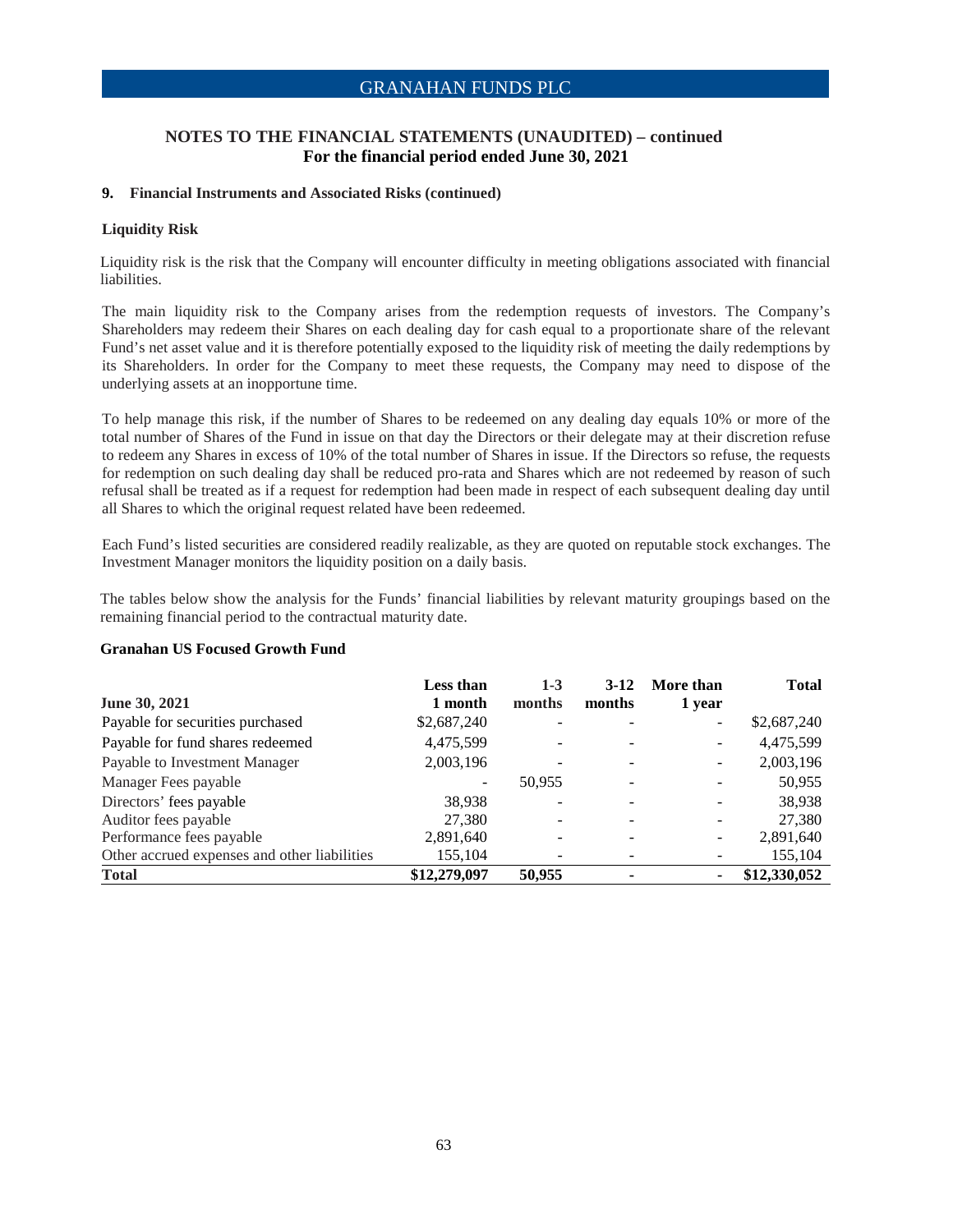### **NOTES TO THE FINANCIAL STATEMENTS (UNAUDITED) – continued For the financial period ended June 30, 2021**

### **9. Financial Instruments and Associated Risks (continued)**

### **Liquidity Risk (continued)**

### **Granahan US Focused Growth Fund (continued)**

|                                              | <b>Less than</b> | $1 - 3$                  | $3-12$ | More than                | <b>Total</b> |
|----------------------------------------------|------------------|--------------------------|--------|--------------------------|--------------|
| December 31, 2020                            | 1 month          | months                   | months | 1 year                   |              |
| Payable for securities purchased             | \$2,673,617      | ۰                        |        | $\overline{\phantom{0}}$ | \$2,673,617  |
| Payable for fund shares redeemed             | 2,049,118        | -                        |        | $\overline{\phantom{a}}$ | 2,049,118    |
| Payable to Investment Manager                | 1,345,719        | $\overline{\phantom{m}}$ |        | $\overline{\phantom{a}}$ | 1,345,719    |
| Manager Fees payable                         | 25,618           | ۰                        |        |                          | 25,618       |
| Directors fees payable                       | 13,516           | ۰                        |        | -                        | 13,516       |
| Auditor fees payable                         | 19,251           | $\overline{\phantom{a}}$ |        | $\overline{\phantom{a}}$ | 19,251       |
| Performance fees payable                     | 4,155,998        | $\overline{\phantom{a}}$ |        | $\overline{\phantom{a}}$ | 4,155,998    |
| Other accrued expenses and other liabilities | 115,719          | ۰                        |        |                          | 115,719      |
| <b>Total</b>                                 | \$10,398,556.    | ۰                        |        | ۰                        | \$10,398,556 |

### **Granahan US Small Cap Discoveries Fund**

|                                              | <b>Less than</b> | $1 - 3$                  | $3-12$                   | More than      | <b>Total</b> |
|----------------------------------------------|------------------|--------------------------|--------------------------|----------------|--------------|
| June 30, 2021                                | 1 month          | months                   | months                   | 1 year         |              |
| Payable for securities purchased             | \$45,656         | $\qquad \qquad -$        | $\qquad \qquad -$        |                | \$45,656     |
| Payable for fund shares redeemed             | 239,483          |                          |                          | -              | 239,483      |
| Payable to Investment Manager                | 73,782           |                          |                          |                | 73,782       |
| Manager Fees payable                         |                  | 2,206                    |                          |                | 2,206        |
| Directors fees payable                       | 1,993            |                          |                          |                | 1,993        |
| Auditor fees payable                         | 2,836            | $\overline{\phantom{0}}$ | $\overline{\phantom{a}}$ |                | 2,836        |
| Other accrued expenses and other liabilities | 28,642           |                          |                          |                | 28,642       |
| <b>Total</b>                                 | \$392,392        | 2,206                    |                          | $\blacksquare$ | \$394,598    |
|                                              |                  |                          |                          |                |              |
|                                              |                  |                          |                          |                |              |
|                                              | Less than        | $1-3$                    | $3 - 12$                 | More than      | <b>Total</b> |
| <b>December 31, 2020</b>                     | 1 month          | months                   | months                   | 1 year         |              |
| Payable for securities purchased             | \$199,068        |                          |                          |                | \$199,068    |
| Payable for fund shares redeemed             | 107,275          |                          |                          |                | 107,275      |
| Payable to Investment Manager                | 56,988           |                          |                          |                | 56,988       |
| Manager Fees payable                         | 1,171            |                          |                          |                | 1,171        |
| Directors fees payable                       | 928              |                          |                          |                | 928          |
| Auditor fees payable                         | 2,496            | ۰                        | $\overline{\phantom{a}}$ |                | 2,496        |
| Other accrued expenses and other liabilities | 19,635           |                          |                          |                | 19,635       |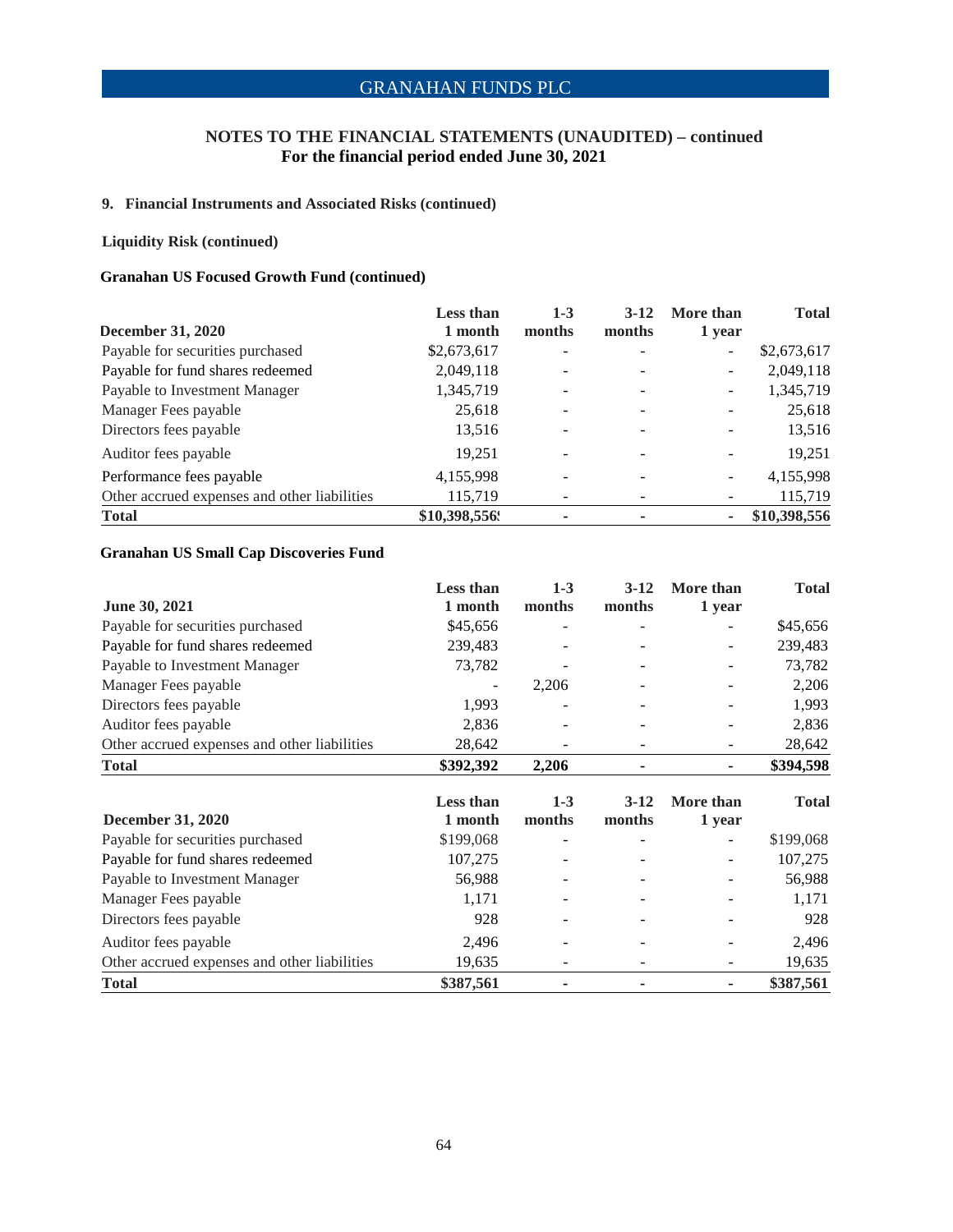### **NOTES TO THE FINANCIAL STATEMENTS (UNAUDITED) – continued For the financial period ended June 30, 2021**

#### **9. Financial Instruments and Associated Risks (continued)**

#### **Liquidity Risk (continued)**

### **Granahan US SMID Select Fund**

| June 30, 2021                                | Less than<br>1 month     | $1 - 3$<br>months | $3-12$<br>months         | More than<br>1 year      | <b>Total</b> |
|----------------------------------------------|--------------------------|-------------------|--------------------------|--------------------------|--------------|
| Payable for securities purchased             | \$2,156,155              |                   |                          | -                        | \$2,156,155  |
| Payable for fund shares redeemed             | 37,501                   | -                 | $\overline{\phantom{0}}$ | $\overline{\phantom{a}}$ | 37,501       |
| Payable to Investment Manager                | 1,277,839                | -                 | $\overline{\phantom{a}}$ | $\overline{\phantom{a}}$ | 1,277,839    |
| Manager Fees payable                         | $\overline{\phantom{a}}$ | 29.744            | $\overline{\phantom{a}}$ | ٠                        | 29,744       |
| Directors fees payable                       | 20,017                   |                   |                          | $\overline{\phantom{a}}$ | 20,017       |
| Auditor fees payable                         | 10,174                   |                   | -                        | $\overline{\phantom{a}}$ | 10,174       |
| Other accrued expenses and other liabilities | 83,915                   |                   |                          | -                        | 83,915       |
| <b>Total</b>                                 | \$3,585,601              | 29,744            |                          | ۰                        | \$3,615,345  |

|                                              | <b>Less than</b> | $1 - 3$ | $3-12$                   | More than                | <b>Total</b> |
|----------------------------------------------|------------------|---------|--------------------------|--------------------------|--------------|
| <b>December 31, 2020</b>                     | 1 month          | months  | months                   | 1 year                   |              |
| Payable for securities purchased             | \$1,690,011      |         |                          | $\overline{\phantom{a}}$ | \$1,690,011  |
| Payable for fund shares redeemed             | 447,172          |         | $\overline{\phantom{a}}$ | $\overline{\phantom{a}}$ | 447,172      |
| Payable to Investment Manager                | 718,531          |         | $\overline{\phantom{a}}$ | $\overline{\phantom{a}}$ | 718,531      |
| Manager Fees payable                         | 12,179           |         | $\overline{\phantom{0}}$ | $\overline{\phantom{a}}$ | 12,179       |
| Directors fees payable                       | 5,384            |         | ۰                        | -                        | 5,384        |
| Auditor fees payable                         | 5,495            |         | -                        | $\overline{\phantom{0}}$ | 5,495        |
| Other accrued expenses and other liabilities | 46,847           |         |                          |                          | 46,847       |
| <b>Total</b>                                 | \$2,925,619      |         |                          | ۰                        | \$2,925,619  |

#### **Credit Risk**

Credit risk is the risk that the Company may incur a loss if other parties fail to perform their obligations under the financial instruments which comprise the Fund's investment portfolio. The Company assumes credit risk on parties with whom it trades and it will also bear the risk of settlement default. The Company has a credit risk exposure in relation to its transactions with counterparties such as brokers, banks and other financial intermediaries.

As at June 30, 2021, substantially all of the assets of the Company including investments and cash at bank as noted in the Statement of Assets and Liabilities are held in custody with the Depositary. The Company monitors its risk by monitoring the credit quality and financial positions of the Depositary. Depending on the requirements of the jurisdictions in which the investments of the Funds are issued, the Depositary may use the services of one or more sub-custodians. As at June 30, 2021, the Depositary, has a long-term credit rating of AA- with S&P (December 31, 2020: AA-).

The total credit risk for the Funds arising from recognized financial instruments is limited to the value of the Fund's investments shown on the Statements of Assets and Liabilities on pages 20 to 27.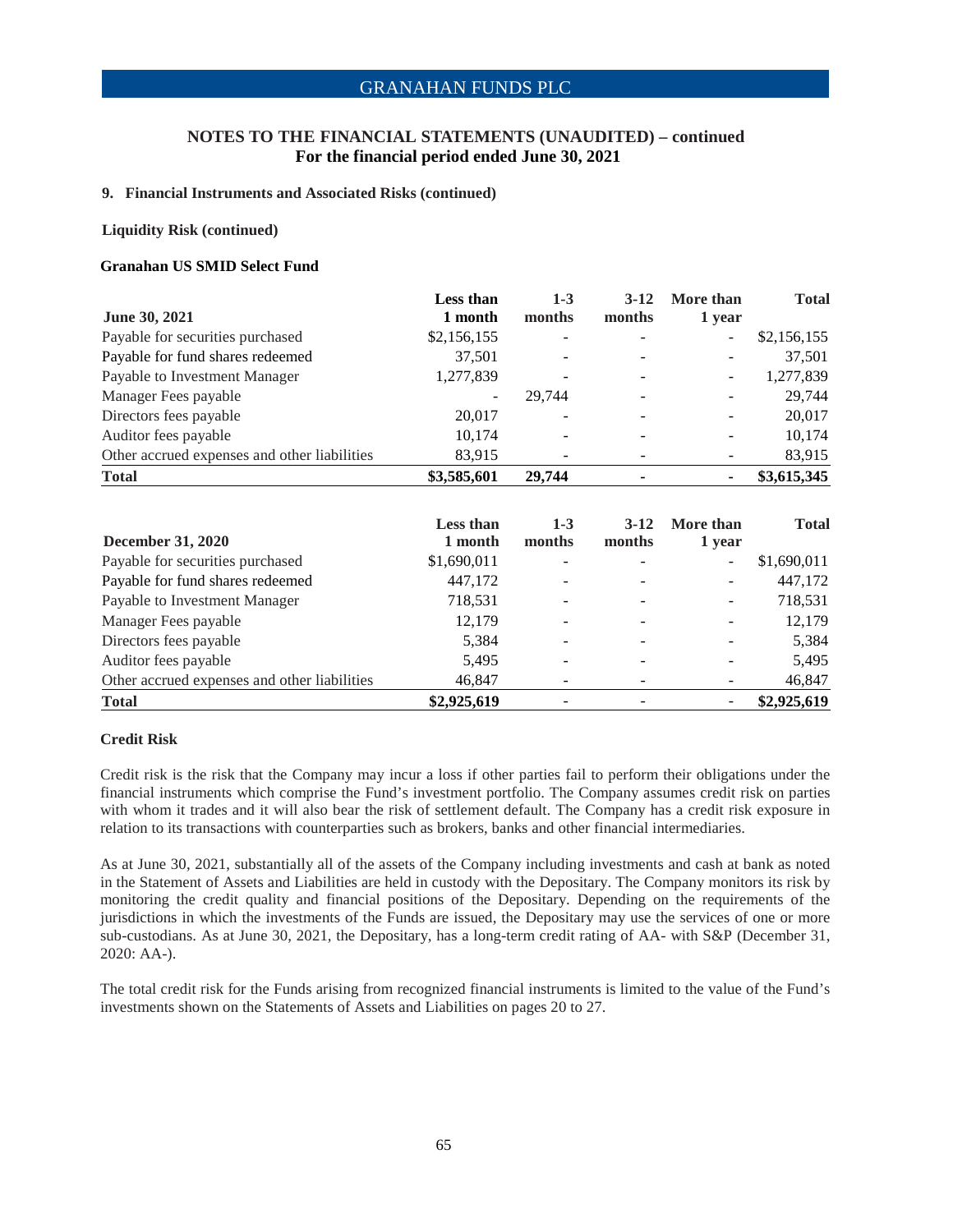### **NOTES TO THE FINANCIAL STATEMENTS (UNAUDITED) – continued For the financial period ended June 30, 2021**

#### **9. Financial Instruments and Associated Risks (continued)**

#### **Fair Value of Financial Instruments**

ASC 820 establishes a three-tier fair value hierarchy that prioritises the inputs to valuation techniques used to measure fair value. The hierarchy gives the highest priority to unadjusted quoted prices in active markets for identical assets or liabilities (Level 1 measurement) and the lowest priority to unobservable inputs (Level 3 measurements). The three levels of the fair value hierarchy under ASC 820 are described below. The inputs or methodology used for valuing securities are not necessarily an indication of the risk associated with investing in those securities.

Level 1 – quoted prices in active markets for identical securities.

Level 2 – other significant observable inputs (including quoted prices for similar securities, interest rates, credit risk, prepayment speeds, etc.).

Level 3 – significant unobservable inputs (including the Company's own assumptions in determining the fair value of investments).

The following is a summary of the inputs used as of June 30, 2021 and December 31, 2020 in valuing the Fund's assets/liabilities carried at fair value:

| ун ананан өз госцяси уновин гипи                      |                 |         |         |                 |
|-------------------------------------------------------|-----------------|---------|---------|-----------------|
| <b>June 30, 2021</b>                                  | <b>Level 1</b>  | Level 2 | Level 3 | <b>Total</b>    |
|                                                       |                 |         |         |                 |
| Financial asset at fair value through profit and loss |                 |         |         |                 |
| <b>Investment in securities</b>                       |                 |         |         |                 |
| - Shares                                              | \$1,055,467,362 |         |         | \$1,055,467,362 |
| <b>Total</b>                                          | \$1,055,467,362 | ۰       | ۰       | \$1,055,467,362 |
| <b>Granahan US Focused Growth Fund</b>                |                 |         |         |                 |
| <b>December 31, 2020</b>                              | Level 1         | Level 2 | Level 3 | <b>Total</b>    |
| Financial asset at fair value through profit and loss |                 |         |         |                 |
| <b>Investment in securities</b>                       |                 |         |         |                 |
| - Shares                                              | \$837,654,128   |         |         | \$837,654,128   |
| <b>Total</b>                                          | \$837,654,128   |         |         | \$837,654,128   |

### **Granahan US Focused Growth Fund**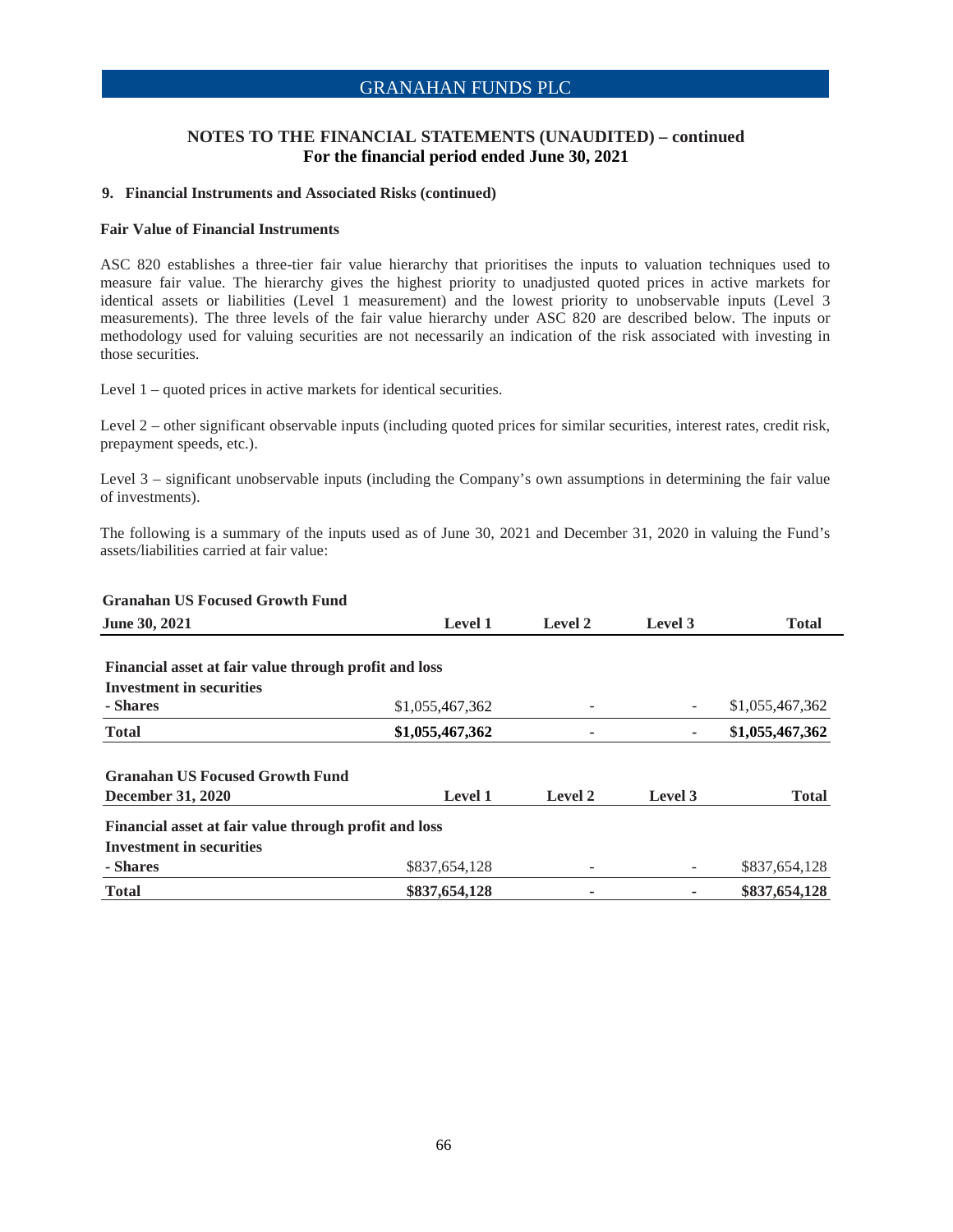### **NOTES TO THE FINANCIAL STATEMENTS (UNAUDITED) – continued For the financial period ended June 30, 2021**

### **9. Financial Instruments and Associated Risks (continued)**

| <b>Granahan US Small Cap Discoveries Fund</b>         |                |                          |         |               |
|-------------------------------------------------------|----------------|--------------------------|---------|---------------|
| June 30, 2021                                         | Level 1        | Level 2                  | Level 3 | <b>Total</b>  |
| Financial asset at fair value through profit and loss |                |                          |         |               |
| <b>Investment in securities</b>                       |                |                          |         |               |
| - Shares                                              | \$47,233,646   |                          |         | \$47,233,646  |
| <b>Total</b>                                          | \$47,233,646   | ٠                        |         | \$47,233,646  |
| <b>Granahan US Small Cap Discoveries Fund</b>         |                |                          |         |               |
| <b>December 31, 2020</b>                              | Level 1        | Level 2                  | Level 3 | <b>Total</b>  |
| Financial asset at fair value through profit and loss |                |                          |         |               |
| <b>Investment in securities</b>                       |                |                          |         |               |
| - Shares                                              | \$35,305,963   | $\overline{\phantom{a}}$ |         | \$35,305,963  |
| <b>Total</b>                                          | \$35,305,963   | ٠                        |         | \$35,305,963  |
| <b>Granahan US SMID Select Fund</b>                   |                |                          |         |               |
| June 30, 2021                                         | Level 1        | Level 2                  | Level 3 | <b>Total</b>  |
| Financial asset at fair value through profit and loss |                |                          |         |               |
| <b>Investment in securities</b>                       |                |                          |         |               |
| - Shares                                              | \$625,465,985  |                          |         | \$625,465,985 |
| <b>Total</b>                                          | \$625,465,985  | ٠                        |         | \$625,465,985 |
|                                                       |                |                          |         |               |
| <b>Granahan US SMID Select Fund</b>                   |                |                          |         |               |
| <b>December 31, 2020</b>                              | <b>Level 1</b> | Level 2                  | Level 3 | <b>Total</b>  |
| Financial asset at fair value through profit and loss |                |                          |         |               |
| <b>Investment in securities</b>                       |                |                          |         |               |
| - Shares                                              | \$35,305,963   |                          |         | \$35,305,963  |
| <b>Total</b>                                          | \$35,305,963   | ٠                        |         | \$35,305,963  |

The Funds invest in listed transferable securities whose values are based on quoted prices in active markets. Consequently, these investments are categorized as Level 1.

There were no transfers between levels during the financial period ended June 30, 2021.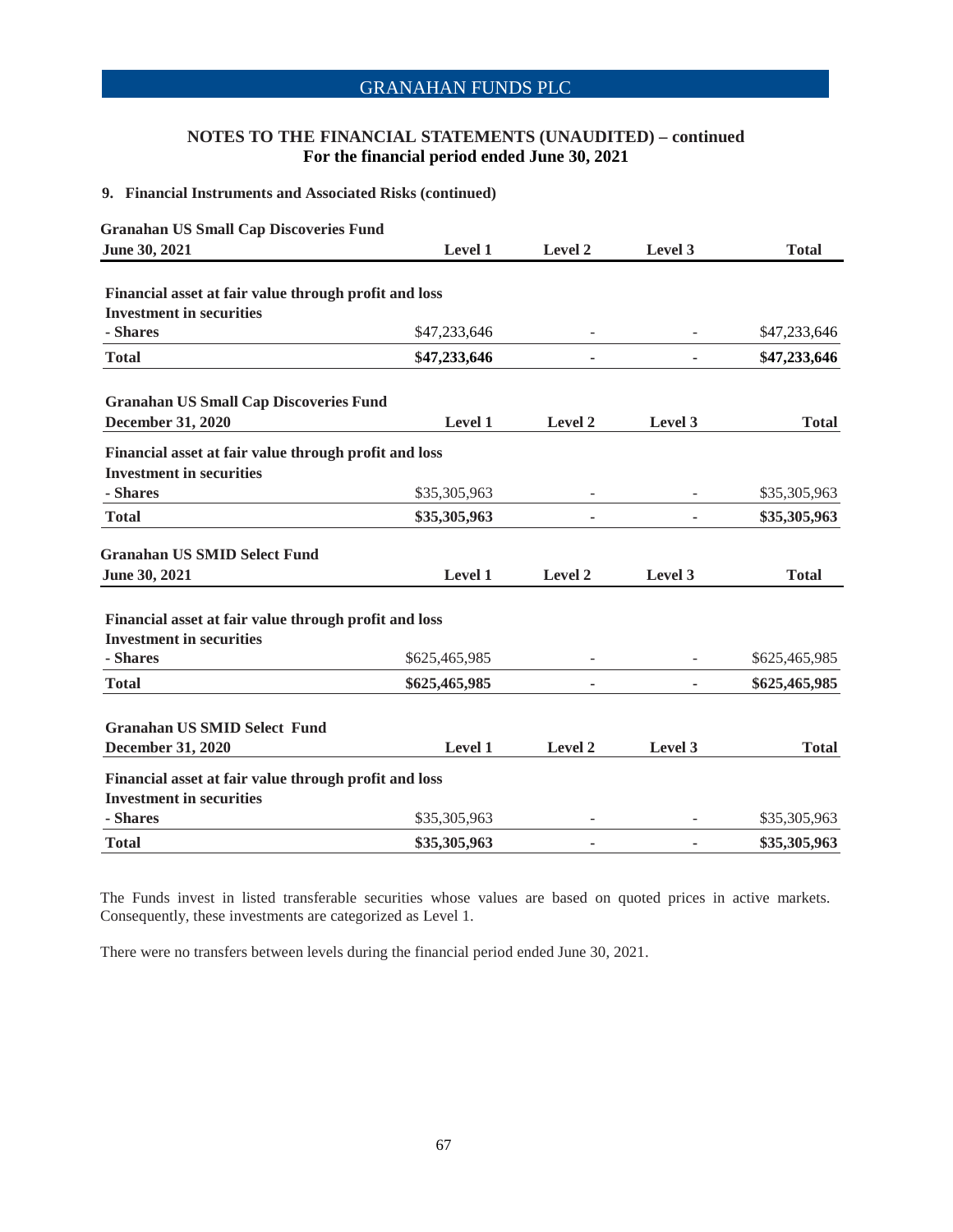### **NOTES TO THE FINANCIAL STATEMENTS (UNAUDITED) – continued For the financial period ended June 30, 2021**

#### **9. Financial Instruments and Associated Risks (continued)**

#### **Global Exposure**

Per the Central Bank UCITS Regulations, and as part of the risk management and reporting requirements, the Funds must be monitored and measured in accordance with the regulatory requirements. In accordance with the regulatory requirements, global exposure can be calculated in two ways, either Commitment Approach or Value at Risk ("VaR").

The Commitment approach is used by the Funds to calculate global exposure. The Funds held no financial derivative position at any point during the period but, in the event that it does in the future, it would convert the Funds' financial derivative position into an equivalent position of the underlying asset based on the market value of the underlying asset.

#### **10. Cash and cash equivalents**

Cash comprises current deposits with banks. Cash equivalents are short-term highly liquid investments that are readily convertible to known amounts of cash, are subject to an insignificant risk of change in value and are held for the purpose of meeting short-term cash commitments rather than for investment or other purposes. The cash held on current account with the Depositary at June 30, 2021 represented 1.90% (December 31, 2020: 2.63%) of the net asset value of the Funds.

### **11. Related Parties**

The Directors are all non-executive Directors. Jane M. White is co-founder and President and CEO of Granahan Investment Management, Inc. as well as a Managing Director. Brian S. Granahan is Chief Operating Officer and Chief Compliance Officer of Granahan Investment Management, Inc., as well as a Managing Director. Vincent Dodd is the Chairman of the Company and is an Independent Director. Lisa Martensson is an Independent Director. The Directors who are employees of the Investment Manager are not entitled to any remuneration for their services, as disclosed in note 5, for the life of the Company. Directors' remuneration for the financial period ended June 30, 2021 amounted to \$41,121 (June 30, 2020: \$30,442).

No other Directors or any connected person, had any interest in the Shares of the Company, nor have been granted any options in respect of Shares of the Company.

The Investment Manager is deemed to be a related party of the Company. During the financial period ended June 30, 2021, investment manager fees of \$6,555,150 (June 30, 2020: \$1,894,467) were charged to the Company.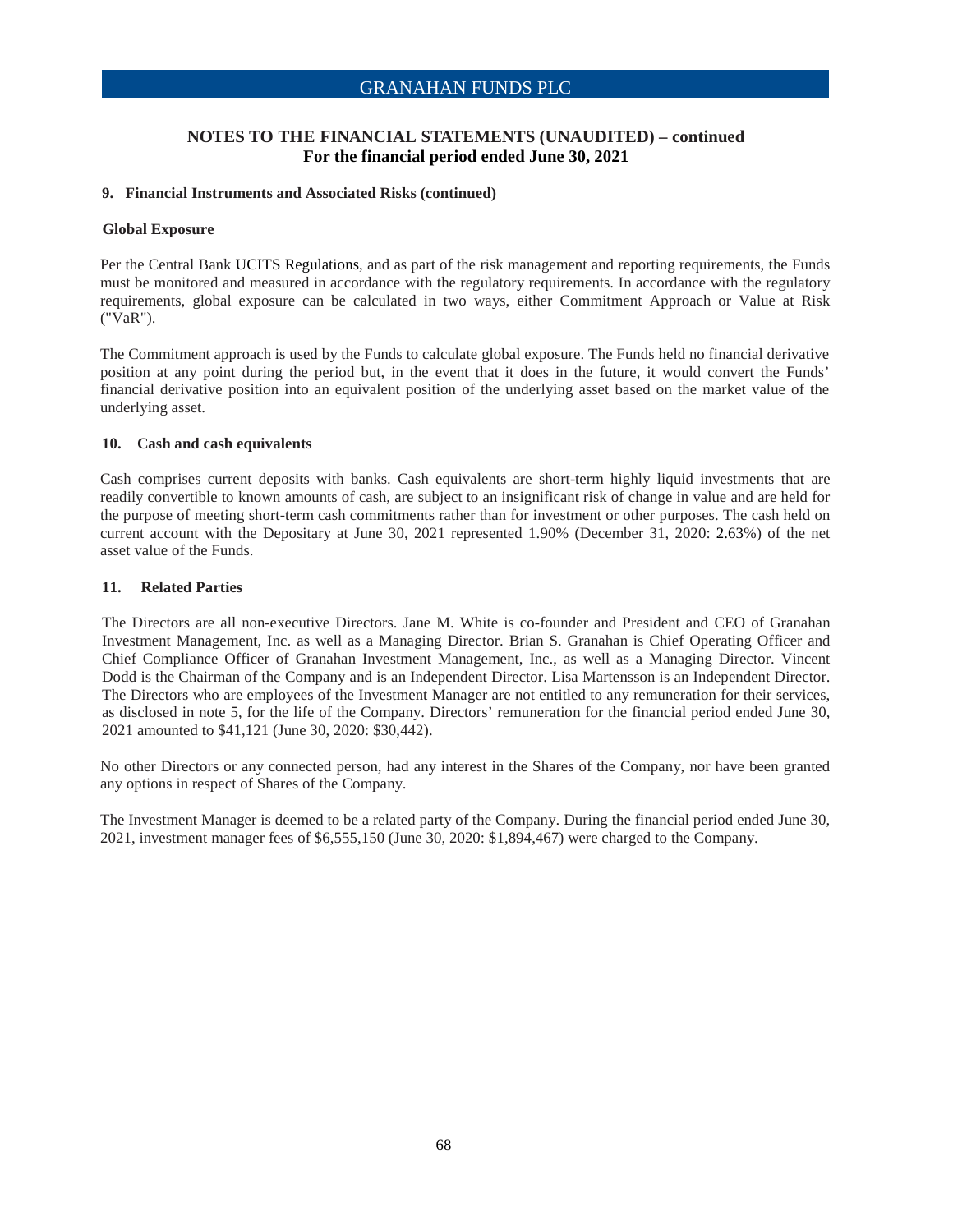### **NOTES TO THE FINANCIAL STATEMENTS (UNAUDITED) – continued For the financial period ended June 30, 2021**

### **12. Statement of Net Assets for the Financial Period**

#### **Granahan US Focused Growth Fund**

|                           |                   | June 30, 2021 |
|---------------------------|-------------------|---------------|
|                           | <b>Net Assets</b> | <b>NAV</b>    |
|                           | at class level    | per share     |
| Class A GBP Accumulating  | £19,023,362       | £18.46        |
| Class A USD Accumulating  | \$156,347,175     | \$595.07      |
| Class A USD Distributing  | \$10,238,994      | \$236.47      |
| Class F EUR Accumulating  | €3,992,689        | € 20.78       |
| Class F GBP Accumulating  | £140.279          | £13.84        |
| Class I EUR Accumulating* | €71,221,080       | € 10.72       |
| Class I GBP Accumulating  | £34,321,564       | £17.57        |
| Class I USD Accumulating  | \$290,226,788     | \$27.17       |
| Class I USD Distributing  | \$192,204,503     | \$27.16       |
| Class P USD Accumulating  | \$76,694,438      | \$25.60       |
| Class P1 USD Accumulating | \$181,723,734     | \$15.46       |

\* This share class was launched on April 09, 2021.

|                                 |                   | <b>December 31, 2020</b> |
|---------------------------------|-------------------|--------------------------|
|                                 | <b>Net Assets</b> | <b>NAV</b>               |
|                                 | at class level    | per share                |
| Class A GBP Accumulating        | £14,100,229       | £16.77                   |
| Class A USD Accumulating        | \$147,507,584     | \$534.53                 |
| Class A USD Distributing        | \$17,459,375      | \$212.41                 |
| Class F EUR Accumulating        | €1,891,383        | €18.12                   |
| Class F GBP Accumulating*       | £127,747          | £12.61                   |
| Class I GBP Accumulating**      | £15,408,291       | £15.95                   |
| Class I USD Accumulating        | \$233,116,617     | \$24.39                  |
| <b>Class I USD Distributing</b> | \$169,902,695     | \$24.38                  |
| Class P USD Accumulating        | \$85,017,911      | \$23.00                  |
| Class P1 USD Accumulating***    | \$163,193,452     | \$13.88                  |

\* This share class was launched on October 30, 2020.

\*\* This share class was launched on January 29, 2020.

\*\*\* This share class was launched on August 12, 2020.

|                          | <b>December 31, 2019</b> |            |  |
|--------------------------|--------------------------|------------|--|
|                          | <b>Net Assets</b>        | <b>NAV</b> |  |
|                          | at class level           | per share  |  |
| Class A GBP Accumulating | £517,196                 | £9.45      |  |
| Class A USD Accumulating | \$44,554,524             | \$291.88   |  |
| Class A USD Distributing | \$4,182,046              | \$115.98   |  |
| Class F EUR Accumulating | €812,536                 | €10.81     |  |
| Class I USD Accumulating | \$56,132,840             | \$13.29    |  |
| Class I USD Distributing | \$95,426,968             | \$13.29    |  |
| Class P USD Accumulating | \$79,054,438             | \$13.05    |  |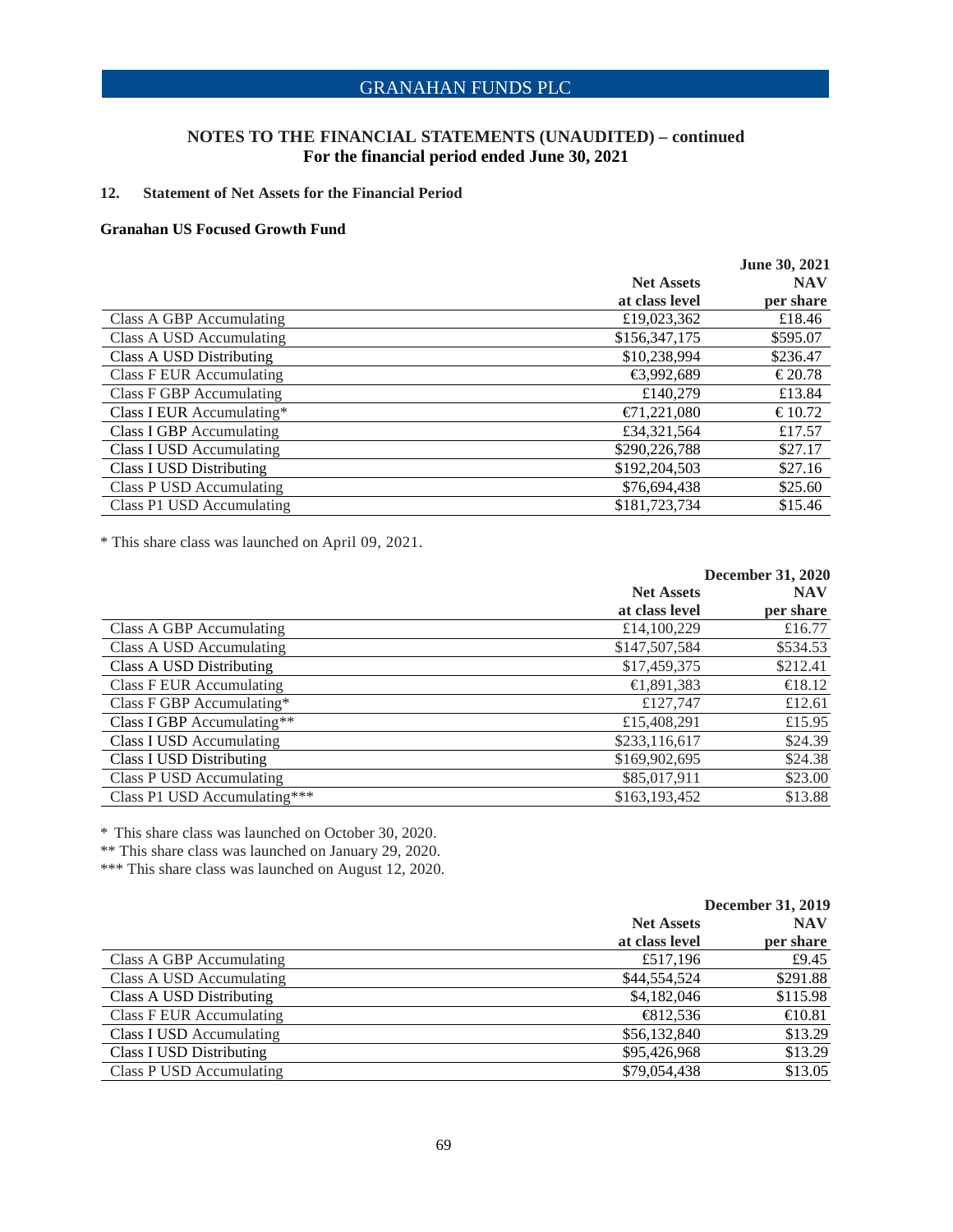### **NOTES TO THE FINANCIAL STATEMENTS (UNAUDITED) – continued For the financial period ended June 30, 2021**

### **12. Statement of Net Assets for the Financial Period (continued)**

### **Granahan US Small Cap Discoveries Fund**

|                                |                   | <b>June 30, 2021</b> |
|--------------------------------|-------------------|----------------------|
|                                | <b>Net Assets</b> | <b>NAV</b>           |
|                                | at class level    | per share            |
| Class Founder GBP Accumulating | £28,663           | £19.79               |
| Class Founder USD Accumulating | \$48,264,474      | \$25.06              |

|                                 | <b>December 31, 2020</b>            |                  |
|---------------------------------|-------------------------------------|------------------|
|                                 | <b>Net Assets</b><br>at class level | NAV<br>per share |
|                                 |                                     |                  |
| Class Founder GBP Accumulating* | £16.652                             | £16.35           |
| Class Founder USD Accumulating  | \$36,342,591                        | \$20.47          |

\* This share class was launched on May 6, 2020.

|                                | <b>December 31, 2019</b> |           |
|--------------------------------|--------------------------|-----------|
|                                | <b>Net Assets</b>        | NAV       |
|                                | at class level           | per share |
| Class Founder USD Accumulating | \$40.311.889             | \$14.02   |

### **Granahan US SMID Select Fund**

|                                 |                   | June 30, 2021 |
|---------------------------------|-------------------|---------------|
|                                 | <b>Net Assets</b> | <b>NAV</b>    |
|                                 | at class level    | per share     |
| Class A GBP Accumulating*       | £2,634,928        | £111.61       |
| Class A GBP Distributing**      | £80,438           | £107.25       |
| Class A USD Accumulating***     | \$18,484,291      | \$113.70      |
| Class I GBP Accumulating        | £378,655,671      | £240.74       |
| <b>Class I GBP Distributing</b> | £41,954,635       | £133.30       |
| Class I USD Accumulating        | \$16,325,046      | \$132.47      |
| <b>Class I USD Distributing</b> | \$12,010,640      | \$132.57      |
|                                 |                   |               |

\* This share class was launched on January 13, 2021.

\*\* This share class was launched on January 28, 2021.

\*\*\* This share class was launched on January 12, 2021.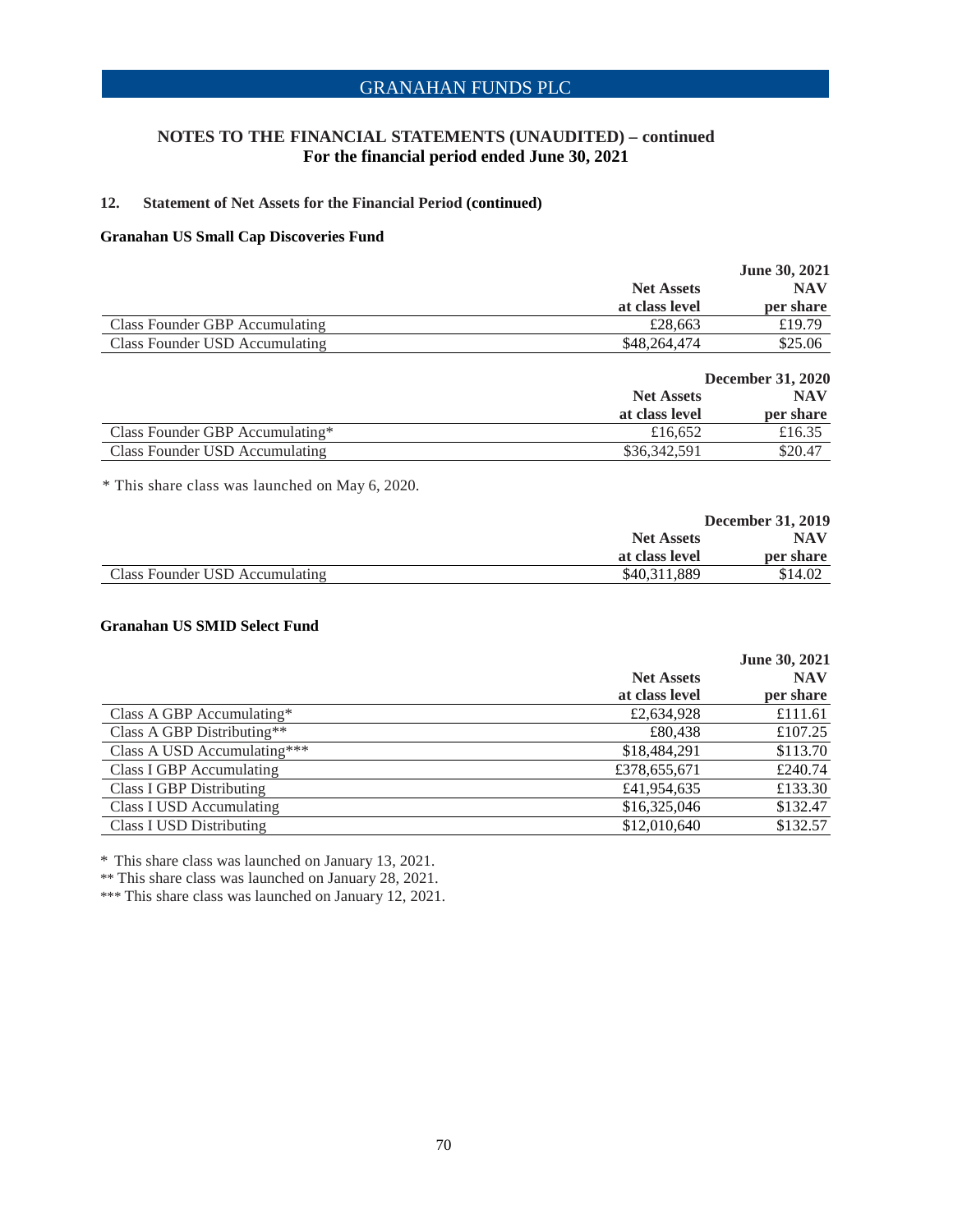### **NOTES TO THE FINANCIAL STATEMENTS (UNAUDITED) – continued For the financial period ended June 30, 2021**

### **12. Statement of Net Assets for the Financial Period (continued)**

### **Granahan US SMID Select Fund (continued)**

|                              | <b>December 31, 2020</b> |            |
|------------------------------|--------------------------|------------|
|                              | <b>Net Assets</b>        | <b>NAV</b> |
|                              | at class level           | per share  |
| Class I GBP Accumulating $*$ | £302,811,182             | £200.65    |
| Class I GBP Distributing**   | £4,964,836               | £111.12    |
| Class I USD Accumulating***  | \$7,509,315              | \$109.16   |
| Class I USD Distributing**** | \$595,569                | \$109.25   |

\* This share class was launched on January 23, 2020.

\*\* This share class was launched on December 7, 2020.

\*\*\* This share class was launched on December 16, 2020.

\*\*\*\* This share class was launched on December 15, 2020.

### **13. Contingent Liabilities**

The Directors are not aware of any material contingent liabilities as at June 30, 2021.

#### **14. Soft Commissions**

For the financial period ended June 30, 2021, the Investment Manager received soft commissions from brokers/dealers in consideration for trade execution services for investments of the Funds. These soft commissions were in the form of goods and services such as subscriptions to research services which are of demonstrable benefit to the Shareholders. Examples of these services include: Factset Research Systems, a market data, news and analysis tool for equities research; Bloomberg, market data, news and analysis; William O'Neil, analytical research and tools; Insider Score, analysis of trading activity by insiders; Mackey, tools managing proprietary research. During 2021, commissions paid by the Funds for soft goods and services approximated 39.33%, 24.33% & 36.25% of total fund trading commissions for Granahan US Focused Growth Fund, Granahan US Small Cap Discoveries Fund and Granahan US SMID Select Fund respectively.

### **15. Significant Investors**

For the Granahan US Focused Growth Fund, there are two significant investors who hold 28% and 12% respectively of the total Shares as at June 30, 2021 (December 31, 2020: two significant investors who hold 34% & 12% respectively).

For the Granahan US Small Cap Discoveries Fund, there are four significant investors who hold 20%, 20%, 15% and 10% respectively of the total Shares as at June 30, 2021 (December 31, 2020: three significant investors who hold 24%, 24% and 17% respectively).

For the Granahan US SMID Select Fund, there are three significant investors who hold 23%, 18% and 12% respectively of the total Shares as at June 30, 2021 (December 31, 2020: three significant investors who hold 33%, 26% and 14% respectively).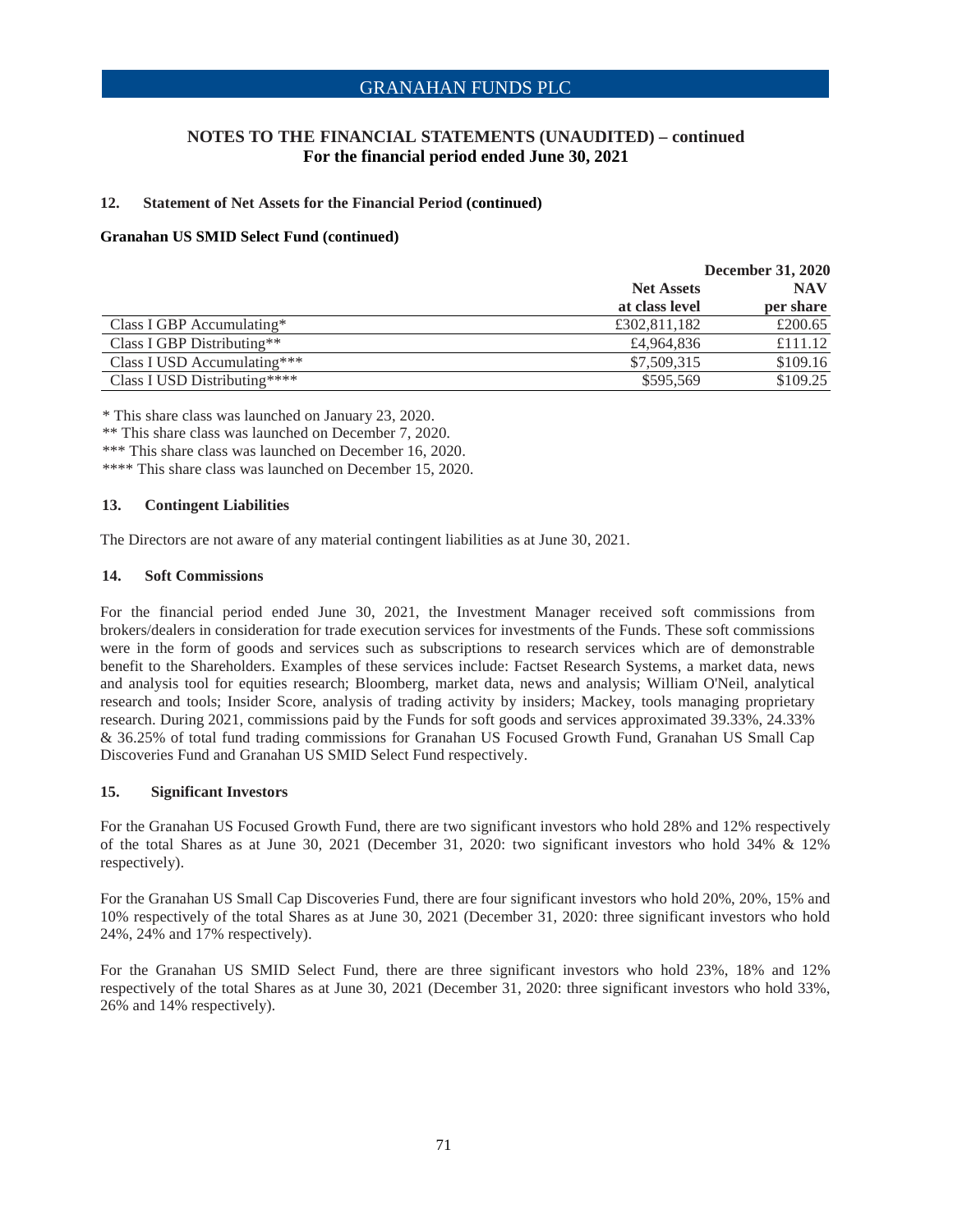### **NOTES TO THE FINANCIAL STATEMENTS (UNAUDITED) – continued For the financial period ended June 30, 2021**

### **16. Significant Events during the Financial Period**

#### **COVID-19 update:**

Since the start of the COVID-19 pandemic in January 2020, there have been approximately 180 million cases worldwide, as of June 2021. There is still a great amount of uncertainty surrounding the virus, with record number of cases being recorded in numerous regions. Additionally, the emergence of COVID-19 variants have had far reaching consequences, with announcements of further lockdowns and travel restrictions to curb their spread. While the final fiscal ramifications of the pandemic are still unknown, there have been many advances made to curb and control outbreaks, which has meant that many jurisdictions are able to proceed with their ''phased returns'' to ease lockdowns and reopen their economies. Thanks to vaccination efforts the global economic outlook is much more optimistic than this time last year, with the IMF predicting global growth of 6% for 2021 and 4.4% for 2022.

All service providers have enacted their respective business continuity plans and the Directors will continue to monitor this situation closely. There have been no significant operational issues affecting the Company or its service providers since the COVID-19 pandemic began.

### **17. Connected Persons**

Any transaction carried out with a UCITS by a management company or depositary to the UCITS, the delegates or sub-delegates of the management company or depositary, and any associated or group company such a management company, depositary, delegate or sub-delegate ("connected persons") must be carried out as if conducted at arm's length. Transactions must be in the best interests of the shareholders of the UCITS.

The Directors are satisfied that there are arrangements (evidenced by written procedures) in place, to ensure that the obligations set out above (as referred to in Regulation 43(1) of the Central Bank UCITS Regulations) are applied to all transactions with connected persons, and that transactions with connected parties entered into during the financial year complied with the obligations set out in Regulation 43(1) of the Central Bank UCITS Regulations.

#### **18. Subsequent Events**

There were no significant events to note after the financial period end.

#### **19. Exchange Rates**

The following exchange rates were used to translate assets and liabilities into one \$:

|                            | 30 Jun 2021 |
|----------------------------|-------------|
| Euro                       | 0.843348    |
| <b>Great British Pound</b> | 0.722909    |
| Canadian Dollar            | 1.239600    |

### **20. Changes to Prospectus**

An updated Prospectus was filed with the Central Bank of Ireland on March 10, 2021. This was updated to reflect the requirements of Regulation (EU) 2019/2088 of the European Parliament and of the Council on 27 November 2019 on sustainability-related disclosures in the financial services sector ("SFDR").

### **21. Approval of Financial Statements**

The financial statements were approved by the Directors on August 24, 2021.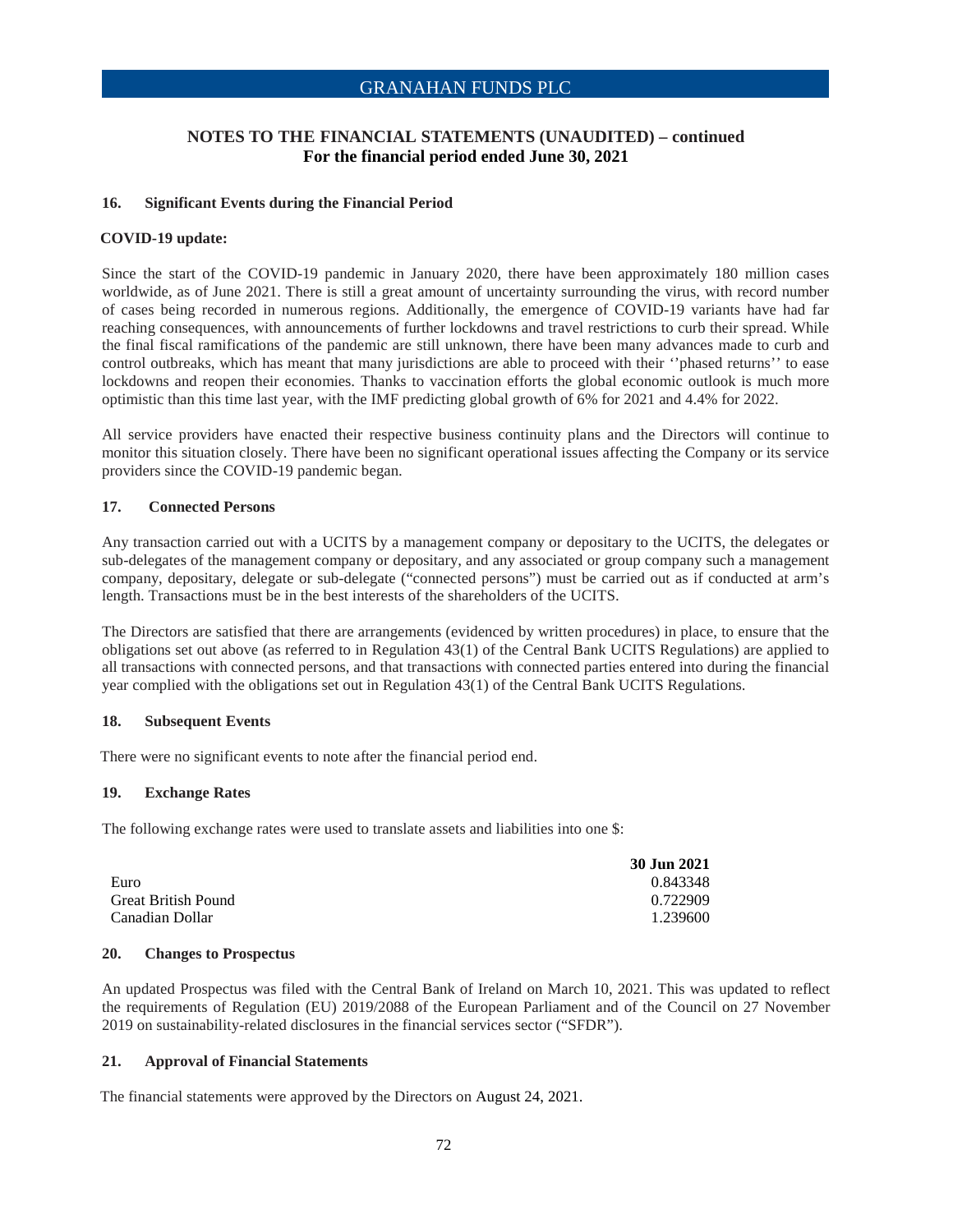### **SCHEDULE OF MATERIAL PORTFOLIO CHANGES (UNAUDITED) For the financial period ended June 30, 2021**

Material portfolio changes are defined as the aggregate purchases of a security exceeding one per cent of the total value of purchases for the year and aggregate sales of a security exceeding one per cent of the total value of sales for the period. At a minimum, the 20 largest purchases and 20 largest sales are to be disclosed.

### **GRANAHAN US FOCUSED GROWTH FUND**

| <b>Purchases</b>                            |           |             |
|---------------------------------------------|-----------|-------------|
| <b>Security</b>                             | Quantity  | Cost (in §) |
| Paycom Software Inc                         | 90,438    | 30,718,988  |
| 2U Inc                                      | 713,413   | 28,356,837  |
| Workiva Inc                                 | 238,469   | 23,014,496  |
| Zeta Global Holdings Corp                   | 2,142,979 | 20,743,796  |
| Etsy Inc                                    | 93,009    | 19,798,258  |
| <b>Bumble Inc</b>                           | 284,165   | 19,780,583  |
| CoStar Group Inc                            | 498,792   | 18,655,582  |
| <b>Chart Industries Inc</b>                 | 128,921   | 18,060,459  |
| Overstock.com Inc                           | 209,743   | 17,025,893  |
| LivePerson Inc                              | 238,536   | 13,876,857  |
| Cricut Inc                                  | 701,439   | 13,469,652  |
| Axon Enterprise Inc                         | 94,609    | 13,146,323  |
| Kornit Digital Ltd                          | 124,898   | 12,301,823  |
| Chegg Inc                                   | 122,747   | 11,485,452  |
| HealthEquity Inc                            | 140,900   | 10,956,949  |
| Euronet Worldwide Inc                       | 66,135    | 10,407,044  |
| Grand Canyon Education Inc                  | 102,423   | 10,126,637  |
| Sprinklr Inc                                | 573,046   | 9,181,366   |
| Cornerstone OnDemand Inc                    | 185,602   | 9,160,904   |
| <b>SPS</b> Commerce Inc                     | 88,474    | 9,150,961   |
| Datto Holding Corp                          | 357,862   | 8,981,012   |
| Domo Inc                                    | 144,619   | 8,891,687   |
| Magnite Inc                                 | 202,560   | 8,071,929   |
| <b>Liquidity Services Inc</b>               | 406,219   | 7,627,617   |
| Atlas Crest Investment Corp                 | 561,036   | 7,179,301   |
| Porch Group Inc                             | 402,278   | 6,875,698   |
| <b>Bright Horizons Family Solutions Inc</b> | 39,672    | 6,634,053   |
| <b>Enphase Energy Inc</b>                   | 35,300    | 5,993,075   |
| <b>Reinvent Technology Partners</b>         | 458,373   | 5,228,106   |
| <b>Brooks Automation Inc</b>                | 55,373    | 4,629,426   |
| dMY Technology Group Inc II                 | 235,816   | 4,349,751   |
|                                             |           |             |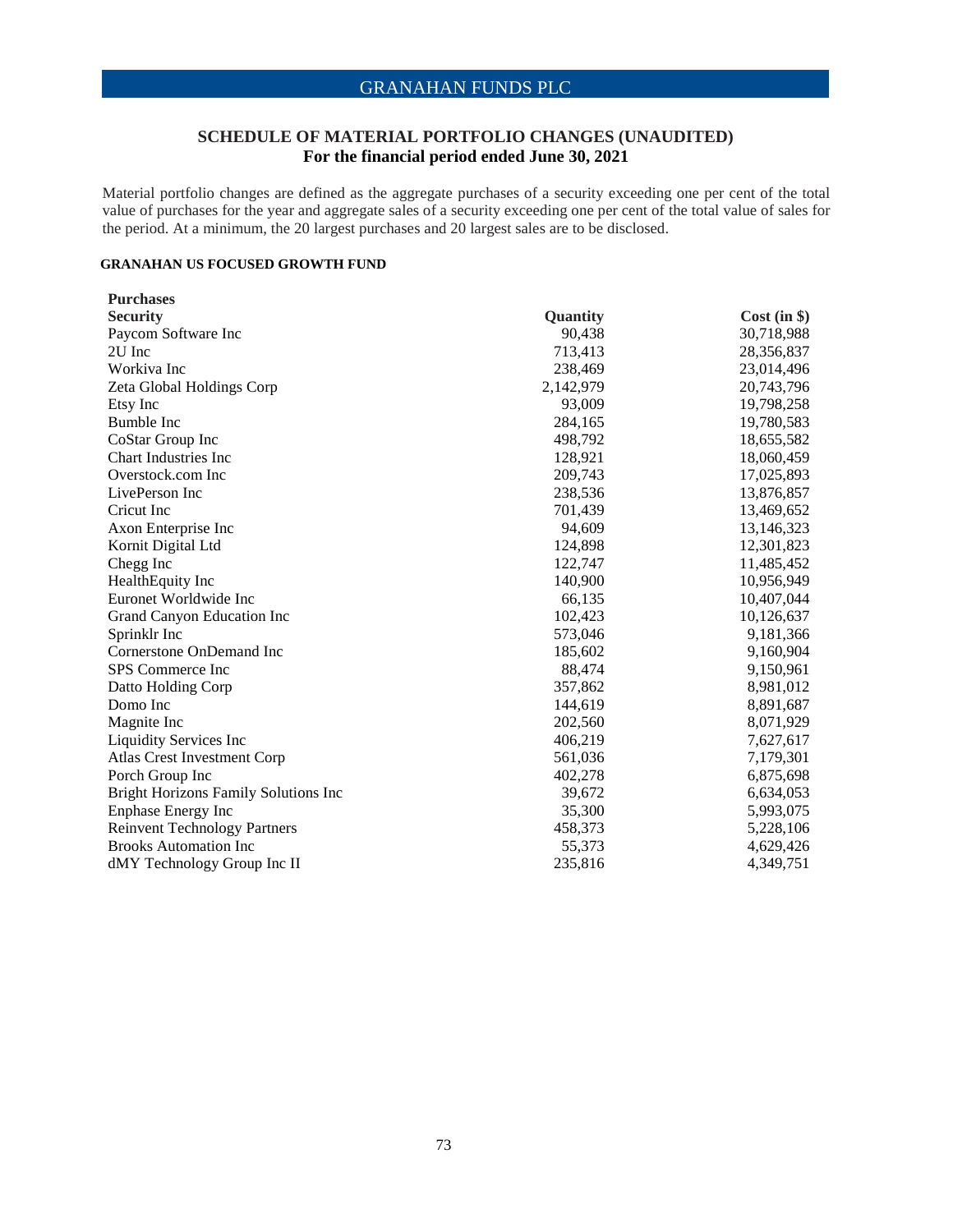# **SCHEDULE OF MATERIAL PORTFOLIO CHANGES (UNAUDITED) – continued For the financial period ended June 30, 2021**

# **GRANAHAN US FOCUSED GROWTH FUND (CONTINUED)**

| <b>Sales</b>                         |          |                  |
|--------------------------------------|----------|------------------|
| <b>Security</b>                      | Quantity | Proceeds (in \$) |
| Sprout Social Inc                    | 573,819  | 38,082,412       |
| <b>Enphase Energy Inc</b>            | 200,838  | 28,420,704       |
| Etsy Inc                             | 122,297  | 21,690,166       |
| Chegg Inc                            | 239,745  | 19,363,382       |
| HubSpot Inc                          | 35,359   | 16,405,316       |
| Workiva Inc                          | 141,582  | 13,541,591       |
| eHealth Inc                          | 240,974  | 13,313,034       |
| <b>Blackline</b> Inc                 | 105,401  | 13,241,562       |
| <b>Brooks Automation Inc.</b>        | 137,300  | 12,867,861       |
| LivePerson Inc                       | 220,000  | 12,711,684       |
| Coupa Software Inc                   | 38,393   | 11,964,855       |
| Phreesia Inc                         | 169,196  | 10,029,823       |
| CoStar Group Inc                     | 9,800    | 8,649,097        |
| Bright Horizons Family Solutions Inc | 53,700   | 8,512,195        |
| 1Life Healthcare Inc                 | 179,867  | 7,889,951        |
| Zscaler Inc                          | 44,100   | 7,717,280        |
| Lovesac Co/The                       | 81,054   | 6,216,112        |
| Lemonade Inc                         | 39,902   | 5,841,696        |
| Euronet Worldwide Inc                | 40,496   | 5,751,035        |
| Atlas Crest Investment Corp          | 561,036  | 5,634,153        |
| Magnite Inc                          | 182,525  | 5,545,513        |
| Sapiens International Corp NV        | 172,442  | 4,786,720        |
| Porch Group Inc                      | 280,450  | 4,721,478        |
| <b>Reinvent Technology Partners</b>  | 458,373  | 4,617,973        |
| Datto Holding Corp                   | 174,191  | 4,271,549        |
| Victory Capital Holdings Inc         | 142,706  | 3,974,623        |
| Genius Sports Ltd                    | 197,272  | 3,894,896        |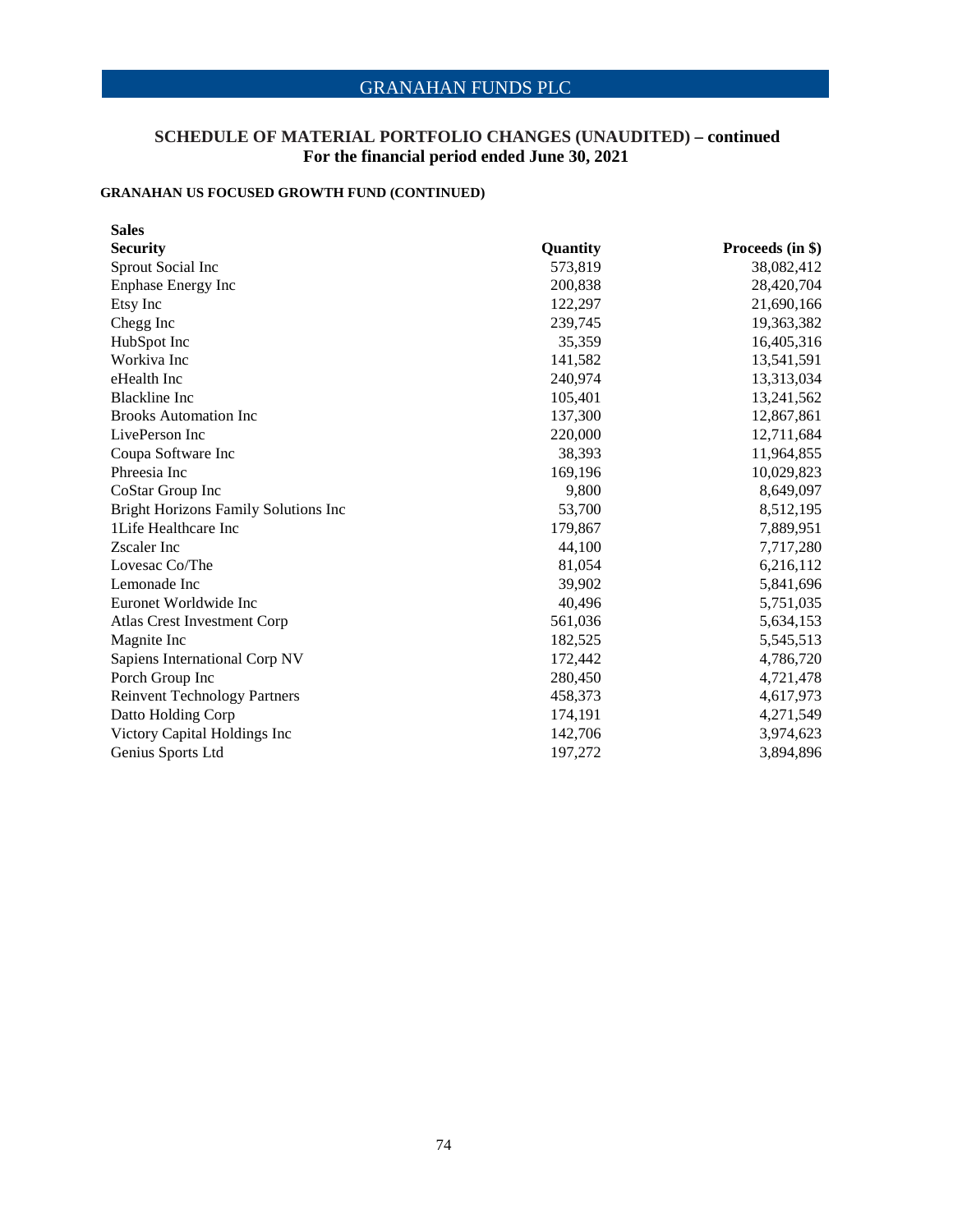## **SCHEDULE OF MATERIAL PORTFOLIO CHANGES (UNAUDITED) – continued For the financial period ended June 30, 2021**

### **GRANAHAN US SMALL CAP DISCOVERIES FUND**

| <b>Purchases</b>                     |          |             |
|--------------------------------------|----------|-------------|
| <b>Security</b>                      | Quantity | Cost (in §) |
| 908 Devices Inc                      | 19,350   | 964,004     |
| Kulicke & Soffa Industries Inc       | 24,321   | 933,333     |
| Nautilus Inc                         | 46,950   | 846,064     |
| Aerie Pharmaceuticals Inc            | 46,050   | 665,555     |
| <b>Sharps Compliance Corp</b>        | 48,434   | 600,683     |
| Harvard Bioscience Inc               | 79,294   | 554,088     |
| iCAD Inc                             | 26,300   | 493,800     |
| OrthoPediatrics Corp                 | 8,950    | 482,127     |
| Silk Road Medical Inc                | 8,850    | 480,223     |
| Veeco Instruments Inc                | 22,750   | 479,767     |
| CAI International Inc                | 13,800   | 465,088     |
| Alta Equipment Group Inc             | 38,469   | 463,464     |
| Neuronetics Inc                      | 30,850   | 456,263     |
| Alpha & Omega Semiconductor Ltd      | 14,650   | 418,766     |
| <b>Materion Corp</b>                 | 4,997    | 376,195     |
| Radius Health Inc                    | 18,766   | 357,503     |
| Flexion Therapeutics Inc             | 37,200   | 330,141     |
| Organogenesis Holdings Inc           | 15,900   | 289,116     |
| Hudson Technologies Inc              | 90,499   | 285,212     |
| Luxfer Holdings PLC                  | 12,250   | 279,913     |
| Veracyte Inc                         | 6,141    | 279,655     |
| Kindred Biosciences Inc              | 50,400   | 257,997     |
| Lawson Products Inc/DE               | 4,450    | 254,037     |
| Columbus McKinnon Corp/NY            | 4,800    | 243,136     |
| Paratek Pharmaceuticals Inc          | 29,750   | 239,138     |
| Acacia Research Corp                 | 35,000   | 223,730     |
| <b>CONMED Corp</b>                   | 1,550    | 216,862     |
| Computer Task Group Inc              | 21,650   | 215,613     |
| Quanterix Corp                       | 3,600    | 214,946     |
| <b>BioLife Solutions Inc</b>         | 5,950    | 214,836     |
| Castle Biosciences Inc               | 3,250    | 210,192     |
| Kornit Digital Ltd                   | 2,050    | 207,442     |
| Douglas Dynamics Inc                 | 4,500    | 196,577     |
| Titan Machinery Inc                  | 6,800    | 190,235     |
| Innovative Industrial Properties Inc | 1,000    | 185,252     |
| Xeris Pharmaceuticals Inc            | 44,750   | 181,995     |
| Vericel Corp                         | 3,200    | 176,140     |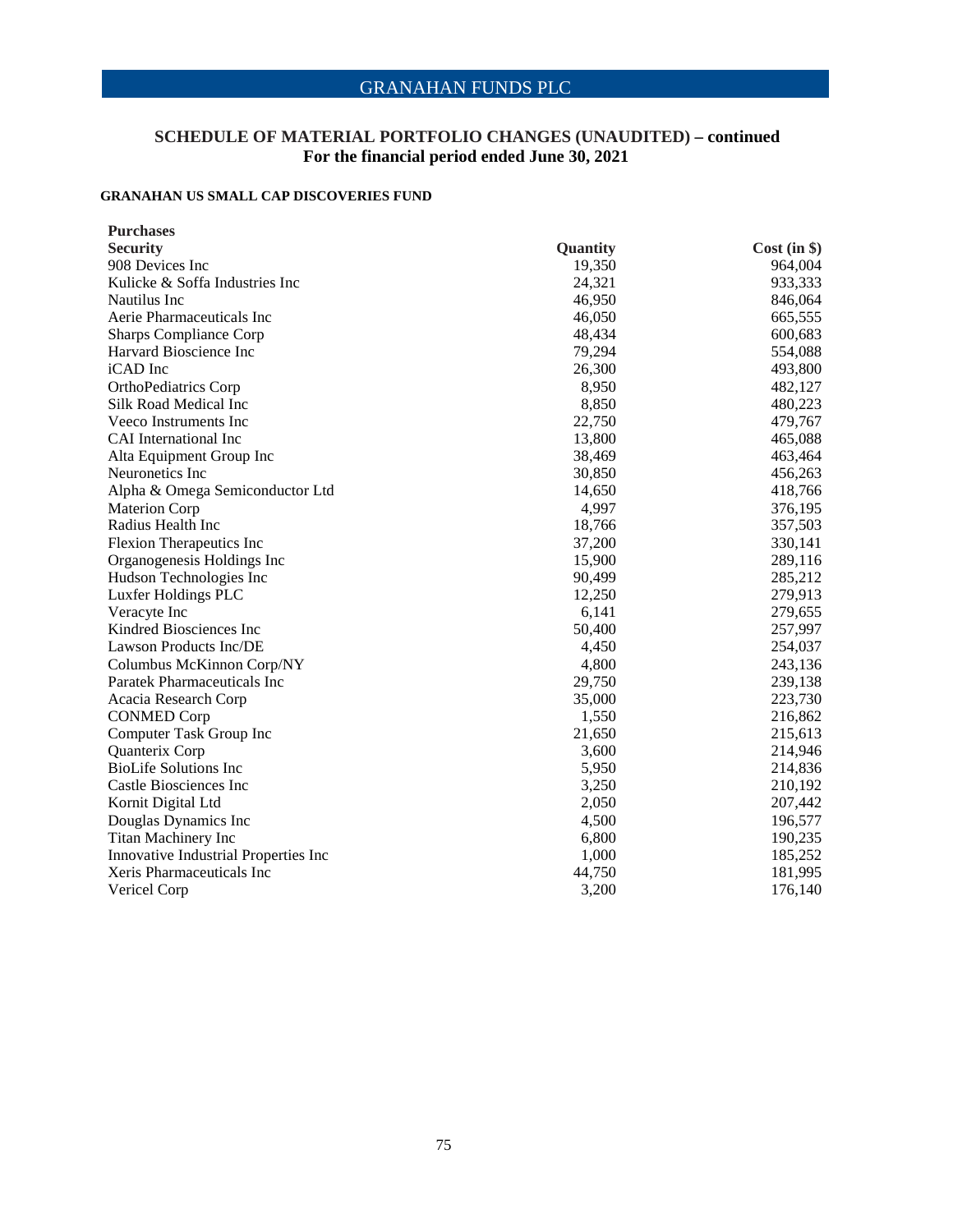## **SCHEDULE OF MATERIAL PORTFOLIO CHANGES (UNAUDITED) – continued For the financial period ended June 30, 2021**

# **GRANAHAN US SMALL CAP DISCOVERIES FUND (CONTINUED)**

| <b>Sales</b>                         |          |                  |
|--------------------------------------|----------|------------------|
| <b>Security</b>                      | Quantity | Proceeds (in \$) |
| Magnite Inc                          | 43,000   | 1,741,609        |
| Digital Turbine Inc                  | 12,550   | 943,325          |
| Organogenesis Holdings Inc           | 45,500   | 777,222          |
| Vericel Corp                         | 14,850   | 755,958          |
| GenMark Diagnostics Inc              | 32,858   | 749,661          |
| Vapotherm Inc                        | 24,485   | 553,172          |
| Kulicke & Soffa Industries Inc       | 10,750   | 513,316          |
| <b>Sharps Compliance Corp</b>        | 31,750   | 453,631          |
| Alpha & Omega Semiconductor Ltd      | 14,650   | 449,442          |
| NeoGenomics Inc                      | 7,500    | 402,817          |
| Acceleron Pharma Inc                 | 2,680    | 362,313          |
| CryoPort Inc                         | 5,100    | 339,061          |
| Quanterix Corp                       | 3,300    | 230,820          |
| Sonic Automotive Inc.                | 4,352    | 172,928          |
| Lawson Products Inc/DE               | 2,950    | 146,184          |
| Luxfer Holdings PLC                  | 8,200    | 141,016          |
| Alta Equipment Group Inc             | 14,150   | 140,684          |
| Kornit Digital Ltd                   | 1,400    | 138,953          |
| Columbus McKinnon Corp/NY            | 3,200    | 135,847          |
| Veracyte Inc                         | 2,300    | 130,448          |
| Douglas Dynamics Inc                 | 2,950    | 129,296          |
| Innovative Industrial Properties Inc | 650      | 126,824          |
| <b>CONMED Corp</b>                   | 1,100    | 125,612          |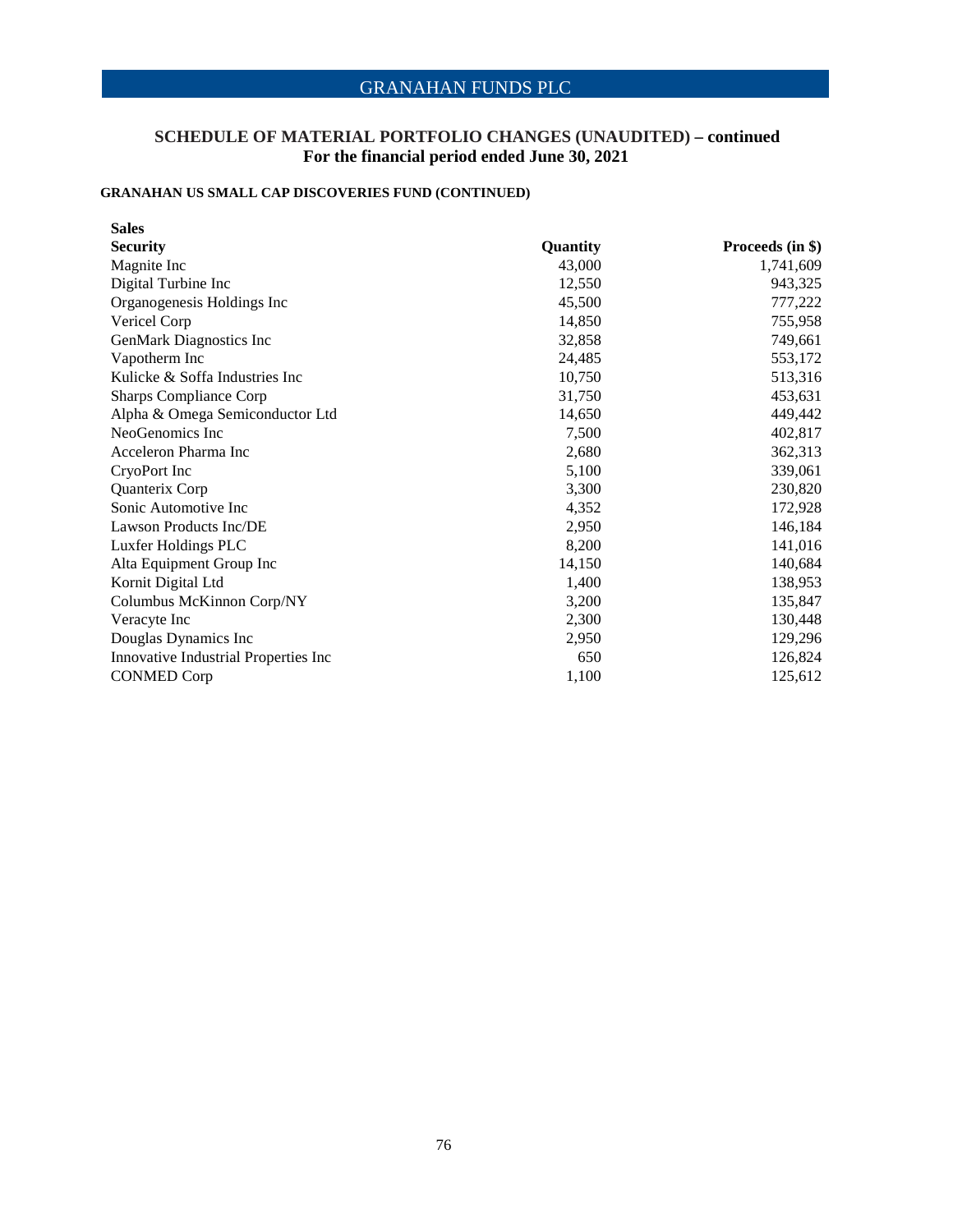## **SCHEDULE OF MATERIAL PORTFOLIO CHANGES (UNAUDITED) – continued For the financial period ended June 30, 2021**

### **GRANAHAN US SMID SELECT FUND**

| <b>Purchases</b>                                         |                 |              |
|----------------------------------------------------------|-----------------|--------------|
| <b>Security</b>                                          | <b>Quantity</b> | Cost (in §)  |
| Magnite Inc                                              | 772,787         | 23,986,961   |
| Veracyte Inc                                             | 420,273         | 18,819,296   |
| Flex Ltd                                                 | 974,510         | 18, 151, 956 |
| Nautilus Inc                                             | 746,672         | 16,535,220   |
| Digital Turbine Inc                                      | 223,864         | 14,853,201   |
| Darling Ingredients Inc                                  | 192,705         | 13,522,000   |
| <b>Enphase Energy Inc</b>                                | 76,285          | 11,876,389   |
| LendingTree Inc                                          | 51,223          | 10,659,810   |
| Stamps.com Inc                                           | 47,886          | 10,364,690   |
| Kulicke & Soffa Industries Inc                           | 246,236         | 10,223,721   |
| Array Technologies Inc                                   | 387,338         | 7,648,488    |
| Chicken Soup For The Soul Entertainment Inc % 09/25/2028 | 292,637         | 7,633,465    |
| Acacia Research Corp                                     | 931,347         | 7,320,657    |
| Gray Television Inc                                      | 366,837         | 7,068,531    |
| Evolent Health Inc                                       | 366,630         | 7,051,476    |
| Kornit Digital Ltd                                       | 66,514          | 6,637,045    |
| <b>Ligand Pharmaceuticals Inc</b>                        | 40,773          | 6,521,210    |
| Cricut Inc.                                              | 311,480         | 6,448,074    |
| Pacific Biosciences of California Inc                    | 246,049         | 6,413,592    |
| Lithia Motors Inc                                        | 17,901          | 6,207,936    |
| Porch Group Inc                                          | 414,582         | 6,155,867    |
| <b>Silicon Motion Technology Corp</b>                    | 91,767          | 5,778,939    |
| Varonis Systems Inc                                      | 174,750         | 5,701,819    |
| iCAD Inc                                                 | 290,462         | 5,225,958    |
| <b>Chart Industries Inc</b>                              | 34,656          | 4,683,667    |
| Affimed NV                                               | 690,158         | 4,628,391    |
| Silk Road Medical Inc                                    | 80,127          | 4,572,751    |
| Purple Innovation Inc                                    | 140,352         | 4,389,486    |
| 2U Inc                                                   | 115,736         | 4,196,617    |
| Ameresco Inc                                             | 74,329          | 4,054,874    |
| Etsy Inc                                                 | 20,082          | 3,878,603    |
| Quidel Corp                                              | 17,008          | 3,803,835    |
| Neo Performance Materials Inc                            | 251,321         | 3,801,021    |
| Echo Global Logistics Inc                                | 127,341         | 3,749,067    |
| Natera Inc                                               | 32,233          | 3,717,669    |
| Inmode Ltd                                               | 48,498          | 3,631,822    |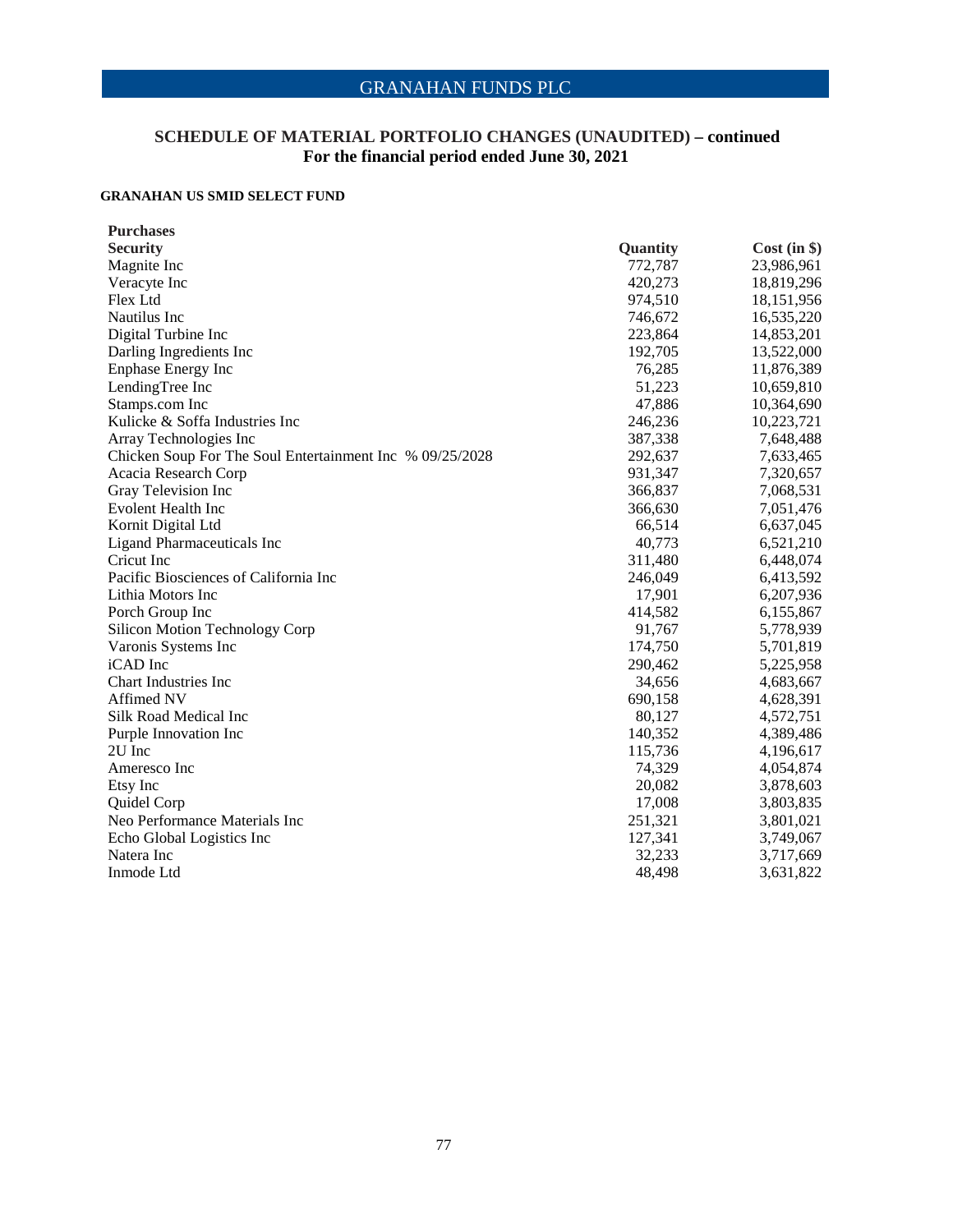## **SCHEDULE OF MATERIAL PORTFOLIO CHANGES (UNAUDITED) – continued For the financial period ended June 30, 2021**

# **GRANAHAN US SMID SELECT FUND (CONTINUED)**

| <b>Sales</b>                      |           |                  |
|-----------------------------------|-----------|------------------|
| <b>Security</b>                   | Quantity  | Proceeds (in \$) |
| Magnite Inc                       | 576,609   | 27,158,712       |
| Kulicke & Soffa Industries Inc    | 512,922   | 26,028,492       |
| Stamps.com Inc                    | 96,803    | 18,472,196       |
| Cloudera Inc                      | 1,258,583 | 16,288,026       |
| Digital Turbine Inc               | 182,574   | 13,856,501       |
| Scorpio Tankers Inc               | 855,212   | 13,820,135       |
| Purple Innovation Inc             | 373,108   | 11,967,511       |
| Quidel Corp                       | 72,759    | 10,497,910       |
| <b>Chart Industries Inc</b>       | 66,154    | 9,762,051        |
| <b>Ligand Pharmaceuticals Inc</b> | 62,337    | 9,310,641        |
| <b>Enphase Energy Inc</b>         | 41,552    | 7,396,346        |
| Plug Power Inc                    | 145,053   | 5,358,375        |
| Limelight Networks Inc            | 1,259,789 | 5,347,553        |
| Western Digital Corp              | 74,466    | 5,308,332        |
| Aaron's Holdings Co Inc           | 86,049    | 4,217,560        |
| Cricut Inc.                       | 122,318   | 4,139,908        |
| Gray Television Inc               | 203,255   | 3,986,805        |
| Nautilus Inc                      | 225,770   | 3,935,174        |
| Vericel Corp                      | 70,651    | 3,526,060        |
| <b>Blueprint Medicines Corp</b>   | 33,894    | 3,277,665        |
| Tetra Tech Inc                    | 26,215    | 3,140,258        |
| Canadian Solar Inc                | 77,955    | 2,816,265        |
| Expedia Group Inc                 | 18,630    | 2,731,619        |
| Euronet Worldwide Inc             | 17,511    | 2,674,193        |
| <b>ABIOMED</b> Inc                | 9,315     | 2,636,684        |
| <b>GAN</b> Ltd                    | 87,631    | 2,614,597        |
| Pacira BioSciences Inc            | 38,985    | 2,609,638        |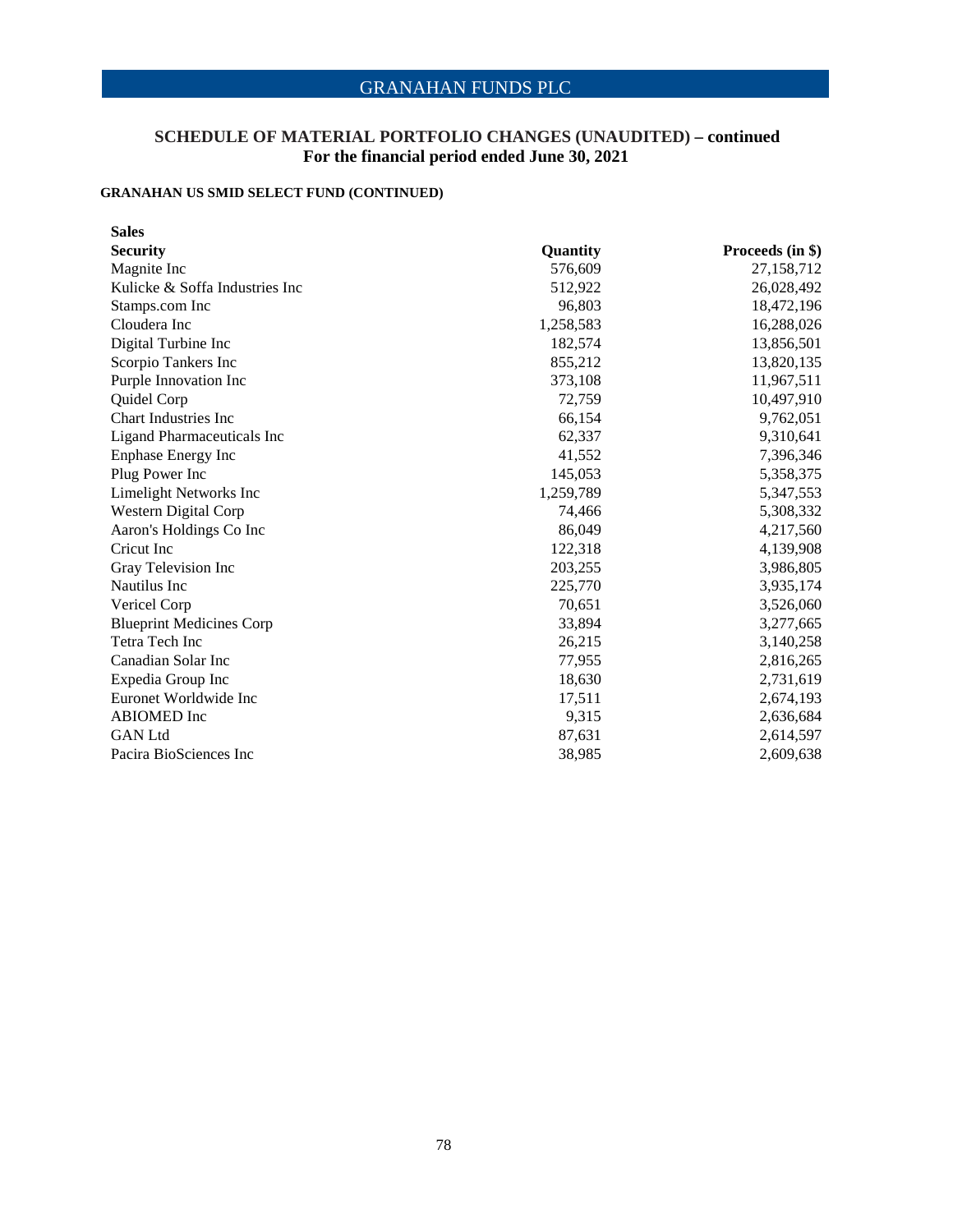### **DIRECTORY**

#### **DIRECTORS**

Jane M. White\* (U.S. Resident) Brian S. Granahan\* (U.S. Resident) Vincent Dodd\*^ (Irish Resident) Lisa Martensson\*^ (Irish Resident)

> \* Non-executive Director ^ Independent Director

#### **REGISTERED OFFICE**

5 George's Dock International Financial Services Centre Dublin D01 X8N7 Ireland

### **INVESTMENT MANAGER AND PROMOTER**

Granahan Investment Management, Inc. 404 Wyman Street Suite 460 Waltham Massachusetts 02451 U.S.A

### **INDEPENDENT AUDITOR**

Deloitte Ireland LLP Chartered Accountants & Statutory Audit Firm Deloitte & Touche House Earlsfort Terrace Dublin 2 D02 A428 Ireland

### **LEGAL COUNSEL**

Dechert Second Floor 5 Earlsfort Terrace Dublin 2 Ireland